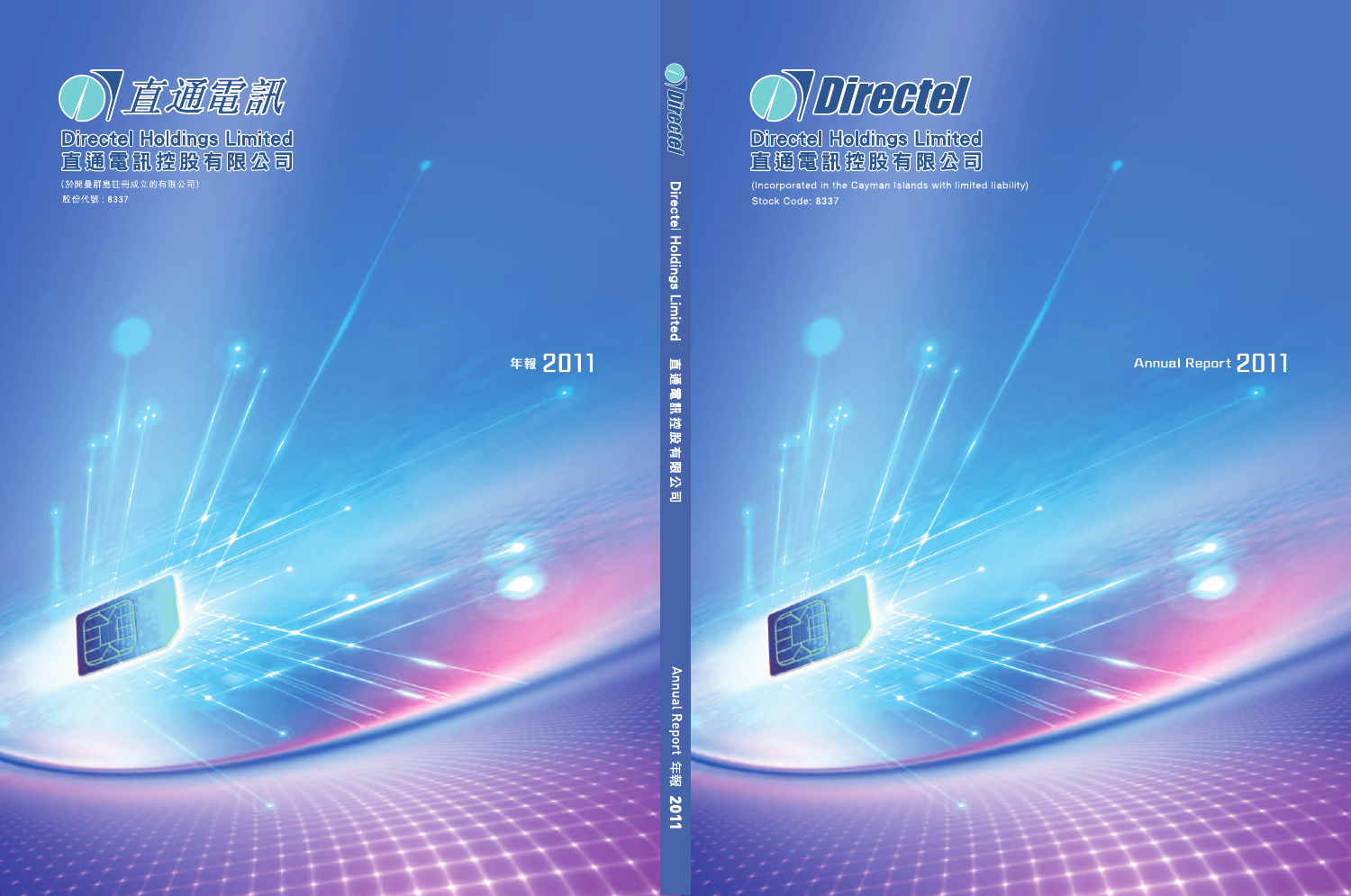### **CHARACTERISTICS OF THE GROWTH ENTERPRISE MARKET ("GEM") OF THE STOCK EXCHANGE OF HONG KONG LIMITED (THE "STOCK EXCHANGE")**

**GEM has been positioned as a market designed to accommodate companies to which a higher investment risk may be attached than other companies listed on the Stock Exchange. Prospective investors should be aware of the potential risks of investing in such companies and should make the decision to invest only after due and careful consideration. The greater risk profile and other characteristics of GEM mean that it is a market more suited to professional and other sophisticated investors.**

**Given the emerging nature of companies listed on GEM, there is a risk that securities traded on GEM may be more susceptible to high market volatility than securities traded on the Main Board and no assurance is given that there will be a liquid market in the securities traded on GEM.**

Hong Kong Exchanges and Clearing Limited and the Stock Exchange take no responsibility for the contents of this report, make no representation as to its accuracy or completeness and expressly disclaim any liability whatsoever for any loss howsoever arising from or in reliance upon the whole or any part of the contents of this report.

This report, for which the directors (the "Director(s)") of Directel Holdings Limited (the "Company") collectively and individually accept full responsibility, includes particulars given in compliance with the Rules Governing the Listing of Securities on GEM of the Stock Exchange ("GEM Listing Rules") for the purpose of giving information with regard to the Company. The Directors, having made all reasonable enquiries, confirm that, to the best of their knowledge and belief: (1) the information contained in this report is accurate and complete in all material respects and not misleading or deceptive; and (2) there are no other matters the omission of which would make any statement herein or this report misleading.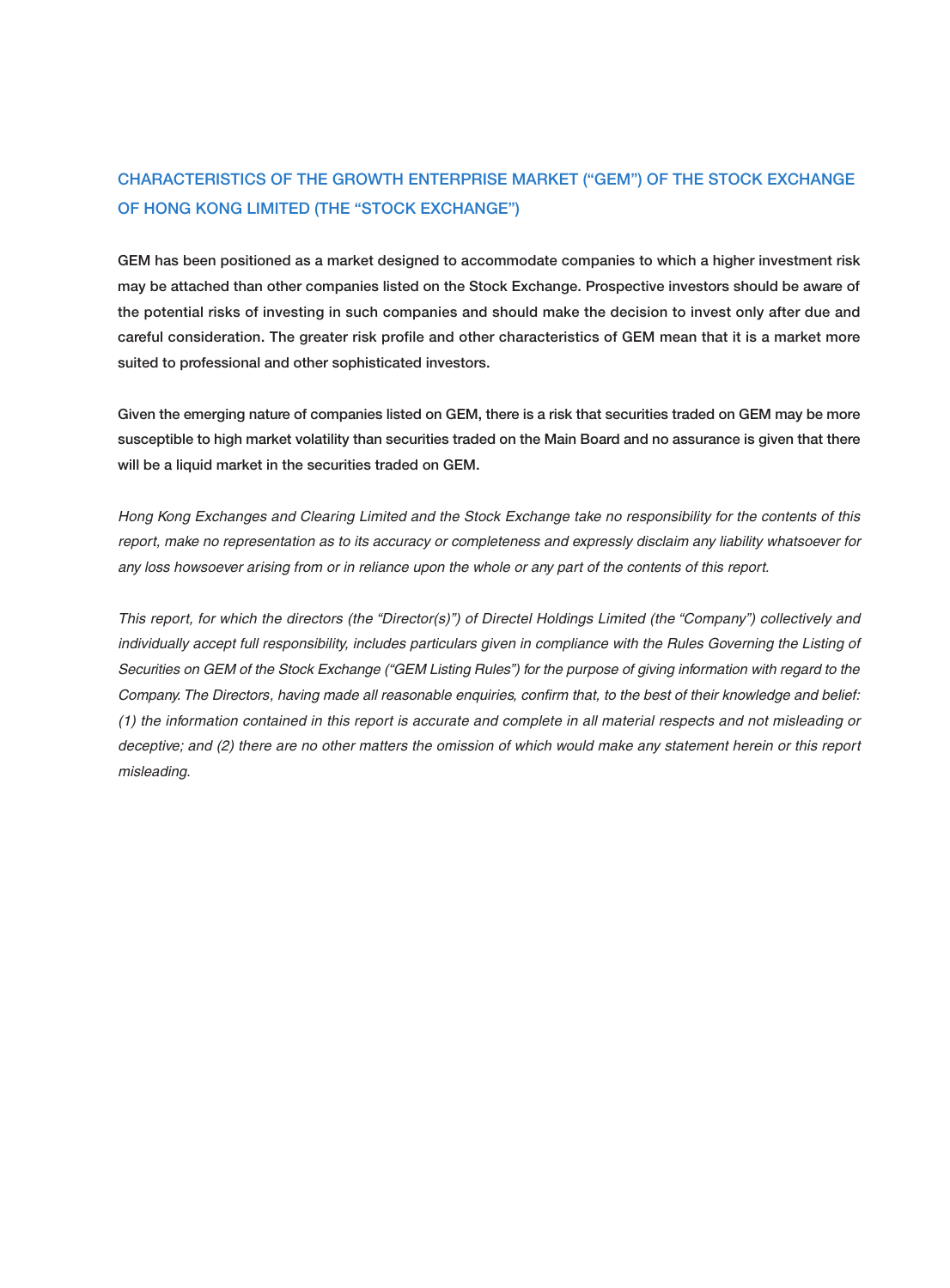# **Contents**

| 2  | <b>Corporate Information</b>                                                            |
|----|-----------------------------------------------------------------------------------------|
| 4  | <b>Chairman's Statement</b>                                                             |
| 5  | <b>Management Discussion and Analysis</b>                                               |
| 16 | <b>Directors' Report</b>                                                                |
| 27 | <b>Corporate Governance Report</b>                                                      |
| 34 | <b>Profile of Directors and Senior Management</b>                                       |
| 37 | <b>Independent Auditor's Report</b><br><b>Audited Consolidated Financial Statements</b> |
| 39 | <b>Consolidated Income Statement</b>                                                    |
| 40 | <b>Consolidated Statement of</b><br><b>Comprehensive Income</b>                         |
| 41 | <b>Consolidated Balance Sheet</b>                                                       |
| 42 | <b>Balance Sheet</b>                                                                    |
| 43 | <b>Consolidated Statement of Changes in Equity</b>                                      |
| 44 | <b>Consolidated Cash Flow Statement</b>                                                 |
| 45 | Notes to the Financial Statements                                                       |
| 84 | <b>Financial Summary</b>                                                                |
|    |                                                                                         |

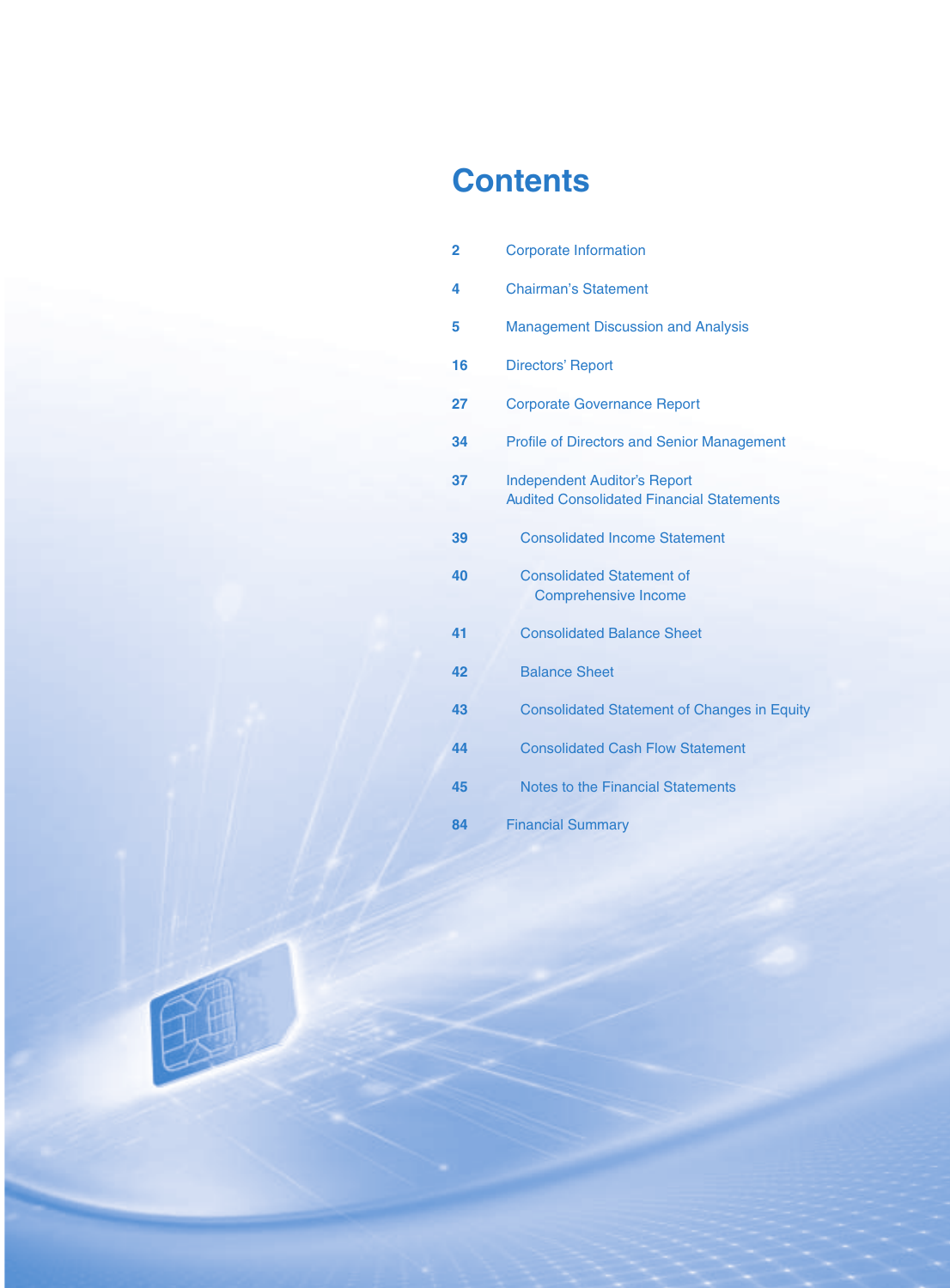### **CORPORATE INFORMATION**

#### **CHAIRMAN AND NON-EXECUTIVE DIRECTOR**

Li Kin Shing

#### **EXECUTIVE DIRECTORS**

Pang Kwok Chau Li Wang

### **NON-EXECUTIVE DIRECTOR**

Wong Kin Wa

#### **INDEPENDENT NON-EXECUTIVE DIRECTORS**

Chen Xue Dao Chu, Howard Ho Hwa Lee Man Yee, Maggie

#### **AUTHORIZED REPRESENTATIVES**

Pang Kwok Chau Chan Wai Ching

#### **COMPLIANCE OFFICER**

Pang Kwok Chau

#### **COMPANY SECRETARY**

Chan Wai Ching, CPA

#### **AUDIT COMMITTEE**

Lee Man Yee, Maggie (Chairman) Chen Xue Dao Chu, Howard Ho Hwa

#### **REMUNERATION COMMITTEE**

Li Kin Shing (Chairman) Chen Xue Dao Lee Man Yee, Maggie

#### **NOMINATION COMMITTEE**

Pang Kwok Chau (Chairman) Lee Man Yee, Maggie Chen Xue Dao

#### **REGISTERED OFFICE**

Clifton House, 75 Fort Street PO Box 1350, Grand Cayman KY1-1108 Cayman Islands

### **HEAD OFFICE AND PRINCIPAL PLACE OF BUSINESS IN HONG KONG**

Office Nos. 1, 2, 14 and 15 37th Floor, Hong Kong Plaza No. 188 Connaught Road West Hong Kong

#### **PRINCIPAL BANKERS**

Bank of China (Hong Kong) Limited Gilman Street Branch 136 Des Voeux Road Central, Hong Kong

Citibank N.A. 18<sup>th</sup> Floor, Three Exchange Square 8 Connaught Place Central, Hong Kong

#### **PRINCIPAL SHARE REGISTRAR AND TRANSFER OFFICE IN THE CAYMAN ISLANDS**

Appleby Trust (Cayman) Ltd. Clifton House, 75 Fort Street P.O. Box 1350, Grand Cayman KY1-1108 Cayman Islands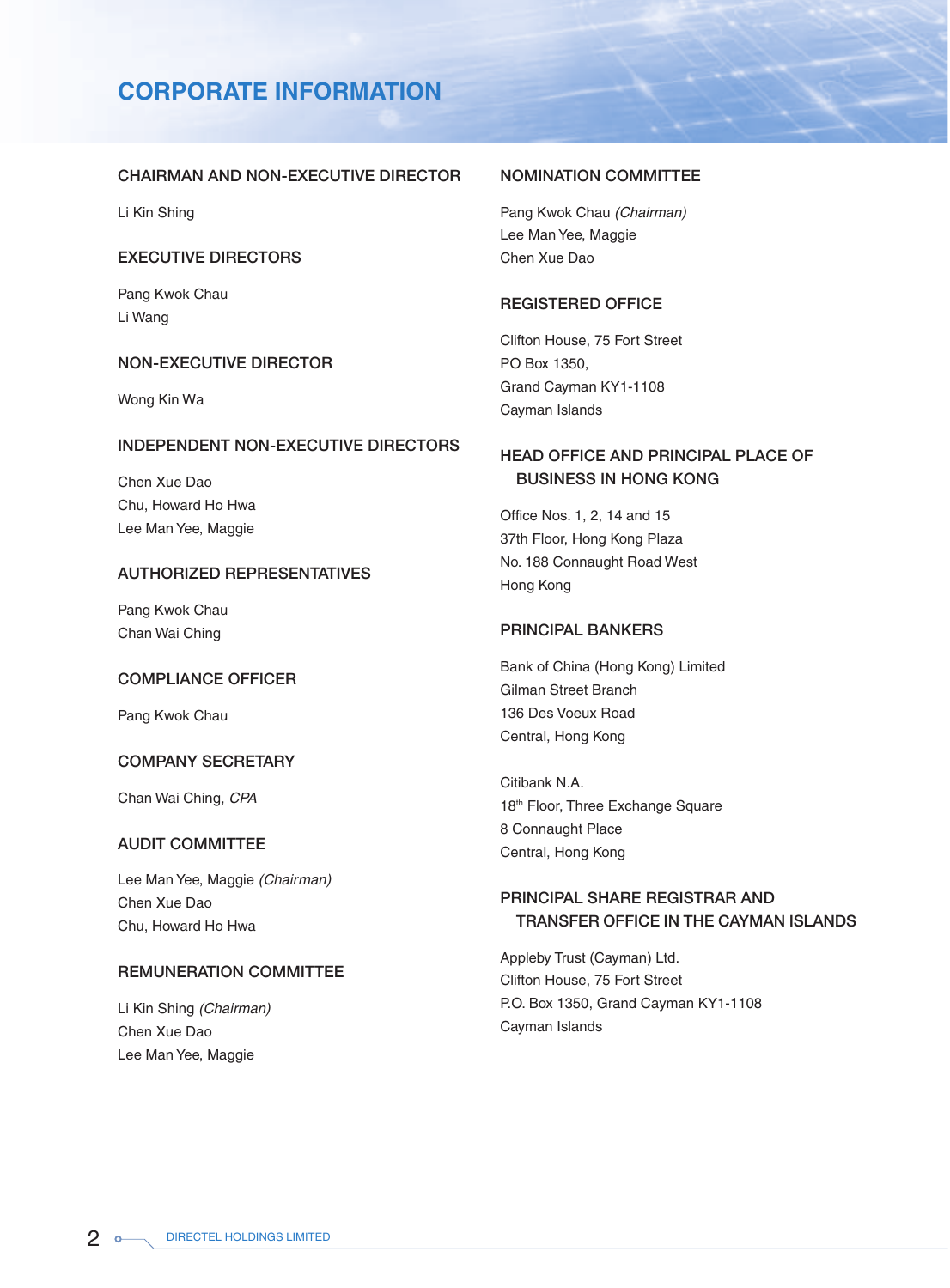### **CORPORATE INFORMATION**

### **BRANCH SHARE REGISTRAR AND TRANSFER OFFICE IN HONG KONG**

Tricor Investor Services Limited 26th Floor Tesbury Centre 28 Queen's Road East Wanchai, Hong Kong

### **COMPLIANCE ADVISOR**

Guotai Junan Capital Limited 27/F., Low Block, Grand Millennium Plaza 181 Queen's Road Central Hong Kong

#### **AUDITORS**

KPMG

Certified Public Accountants 8th Floor Prince's Building 10 Chater Road Central, Hong Kong

### **STOCK CODE**

8337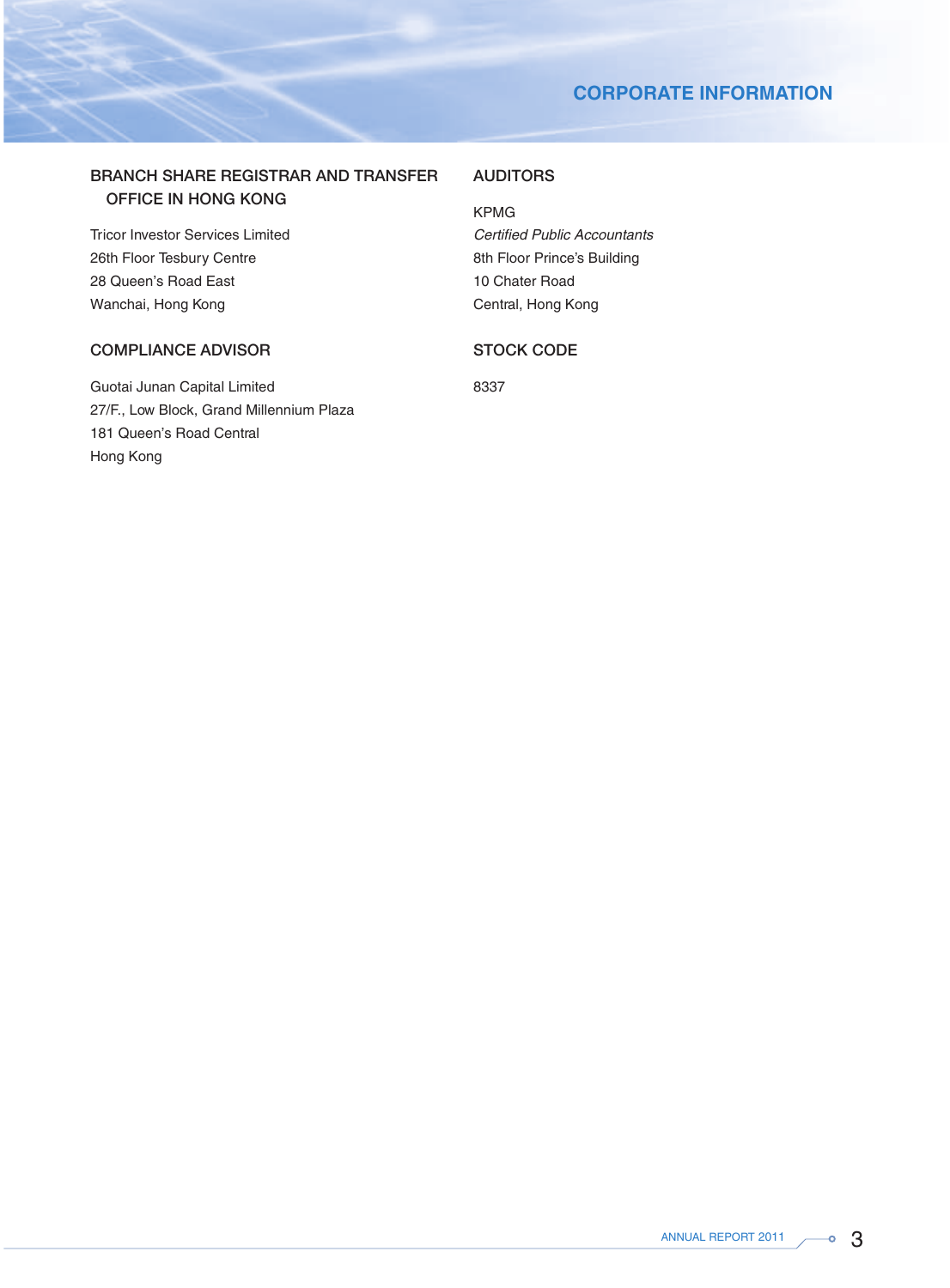## **CHAIRMAN'S STATEMENT**

#### To all shareholders,

On behalf of the Board of Directors (the "Board") of Directel Holdings Limited (the "Company"), I am pleased to present the annual results of the Company and its subsidiaries (collectively referred to as the "Group") for the year ended 31 December 2011 to all the shareholders.

#### **RESULTS OF THE YEAR**

For the year ended 31 December 2011, the Group recorded revenue of approximately HK\$72,270,000, representing an increase of 5.1% as compared with last year. Profit for the year attributable to equity shareholders of the Company in 2011 amounted to approximately HK\$23,018,000, representing a 10.6% increase from the year of 2010. Basic and diluted earnings per ordinary share fell 4.3% to HK2.2 cents for 2011 as compared with HK2.3 cents for 2010.

The Board of Directors do not recommend the payment of a final dividend for the year ended 31 December 2011 (2010: HK0.5 cents per share).

#### **REVIEW FOR THE YEAR**

Along with the bounce-back of Hong Kong's economy and strong growth in China's mainland, the Group's performance was fairly strong for the year of 2011 compared to 2010. The monthly average number of activated phone numbers increased by approximately 19.8% to 222,796 in the year of 2011 when compared to 2010. The volume of the Group's airtime sold increased from approximately 184.6 million minutes for the year of 2010 to approximately 206.5 million minutes for the year of 2011.

#### **FUTURE PROSPECTS**

In view of new challenges and fierce competitions, the Group will continuously to expand the geographical coverage of mobile phone services through development and expansion in Asia Pacific. Also the Group will provide a wider variety of value-added services for its users to increase the revenue through upgrading the Group's telecommunications equipment to be compatible with the 3G mobile networks of operators in Hong Kong and the PRC enabling the Group's users to enjoy 3G mobile data services which is expected to be launched in the first quarter of 2012, and introducing RF-SIM in Hong Kong and Macau to broaden the customer base of the Group. I believe these plans, especially the introduction of RF-SIM, will enhance the Group's overall competitiveness, differentiate the Group from other competitors and assist the Group in capturing a larger share of the market.

I would like to take this opportunity to thank the shareholders, customers and business partners for their trust in, understanding of and support to the Group over the years. Moreover, I would also like to thank all staff for their tremendous effort and contribution. With a focused senior management and professional team, I believe the Group will succeed in achieving our business goals and create significant value for our shareholders in the forthcoming years.

On behalf of the Board

**Li Kin Shing** Chairman

Hong Kong, 23 March 2012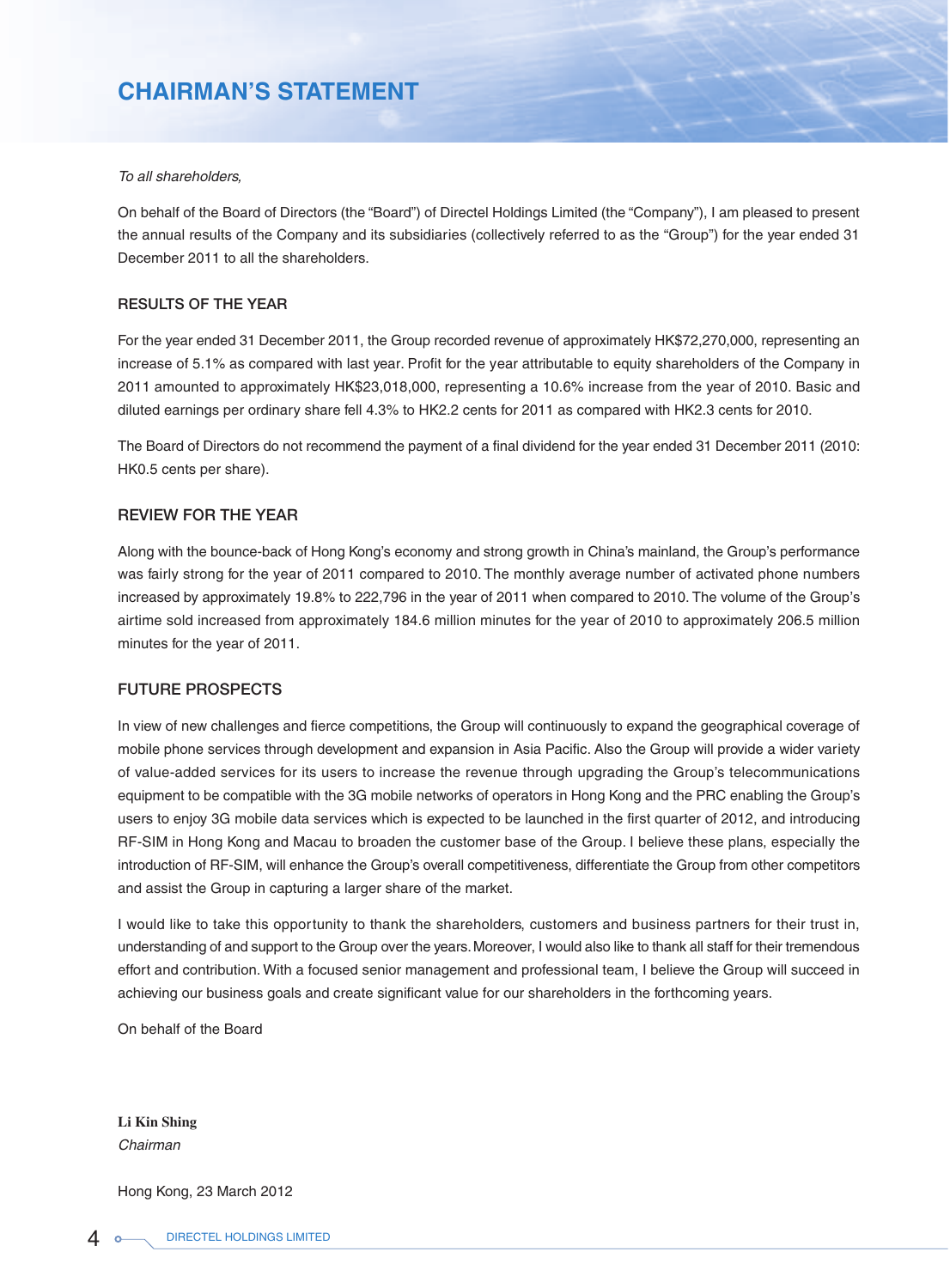#### **BUSINESS REVIEW**

The Group is a mobile virtual network operator ("MVNO") which is principally engaged in the provision of mobile phone services. The Group does not have its own telecommunications network infrastructure and its business mainly involves the trading of the airtime sourced from two mobile network operators ("MNOs") in Hong Kong and one MNO in the People's Republic of China ("the PRC"), and subsequently sold the airtime through different channels and in various forms to users, dealers or MNOs. The Group's mobile phone services include "One Card Multiple Number" service and Hong Kong local mobile phone services. The Group also provides services of resale of airtime to MNOs, telesales dealership services and other services.

The Group's performance kept improving for the year ended 31 December 2011 compared to 2010. Total number of activated phone numbers increased by approximately 3.8% to 240,041 as of 31 December 2011 compared to 231,166 as of 31 December 2010. The monthly average number of activated phone numbers increased by approximately 19.8% to 222,796 in the year of 2011 when compared to 2010.



Monthly average number of activated phone numbers

Owing to the fierce competition in the mobile services industry in Hong Kong and the greater popularity of mobile phone usage, the competitiveness of the Group's business has been adversely affected and the average revenue per user ("ARPU") of the Group showed a decreasing trend. The ARPU of the Group was approximately HK\$25.4 for the year ended 31 December 2011, lower than approximately HK\$27.5 for the last year.

The volume of the Group's airtime sold increased from approximately 184.6 million minutes for the year of 2010 to approximately 206.5 million minutes for the year of 2011; and the revenue derived from "One Card Multiple Number" service, Hong Kong local mobile phone services and resale of airtime to MNOs increased from approximately HK\$64.9 million to approximately HK\$70.4 million during the same period. The Group's revenue per minute of airtime sold decreased from approximately HK\$0.35 for the year of 2010 to approximately HK\$0.34 for the year of 2011. Such decrease was mainly attributable to the relatively lower ARPU of most newly activated mobile phone numbers which belong to Hong Kong local mobile phone services plans.

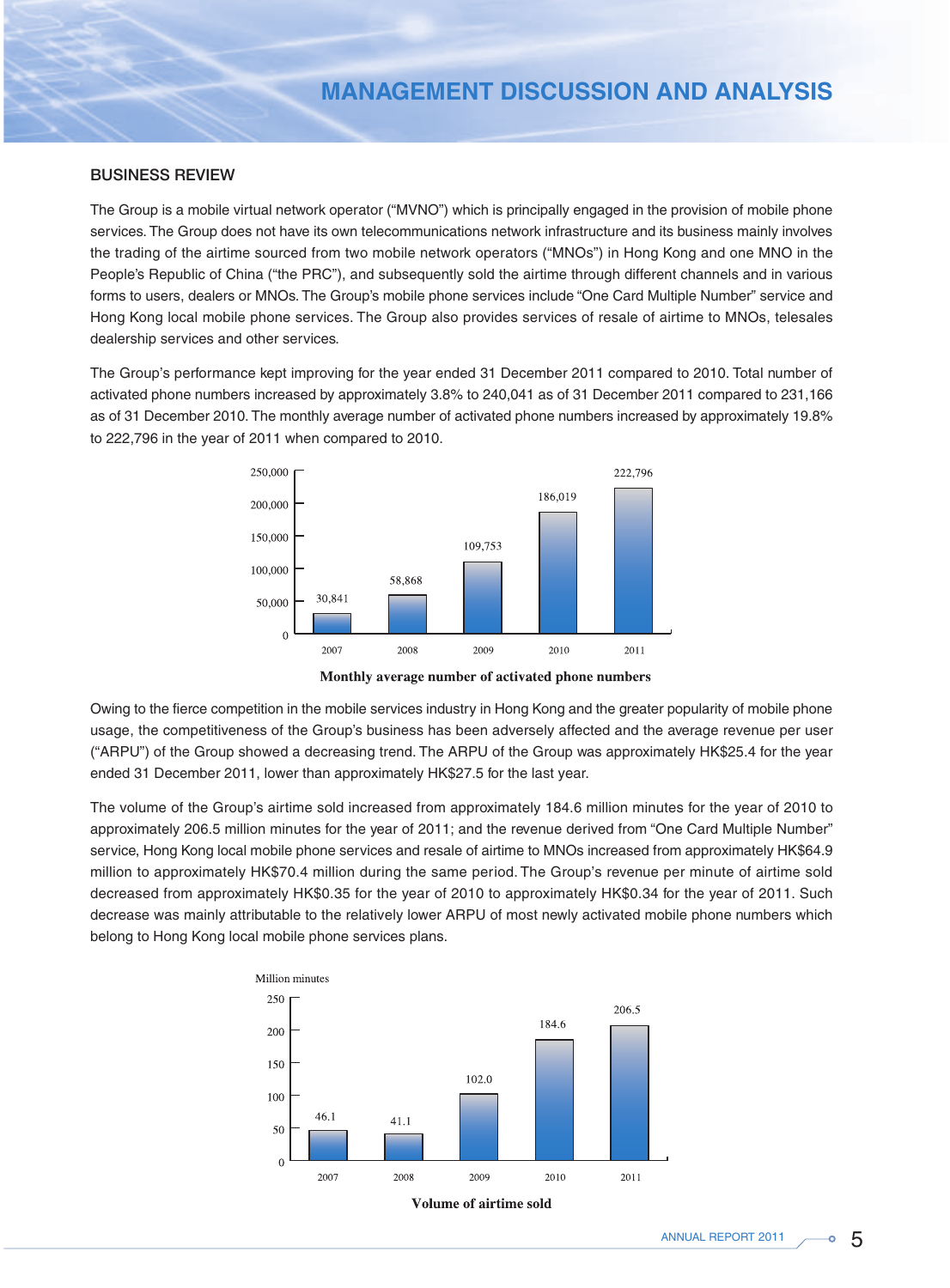#### **FINANCIAL REVIEW**

#### **Revenue**

For the year ended 31 December 2011, the turnover of the Group increased to approximately HK\$72,270,000 compared to approximately HK\$68,766,000 for the last year, represented an increase of approximately 5.1%. The increase in turnover was mainly attributable to the increase in the monthly average number of activated phone numbers which overweighed the effect of the decrease in the Group's ARPU.



#### **Cost of Sales**

The Group's cost of sales increased by approximately 2.6% to approximately HK\$28,415,000 for the year ended 31 December 2011 compared to approximately HK\$27,683,000 for the last year, in which the cost of sales in respect of the provision of mobile phone services and resale of airtime to MNOs increased by approximately 13.5% when compared to last year. Such increase was mainly due to the increase in airtime usage by users, increased unit charges for IDD services by telecommunications services providers and additional interconnection fees for cross-border networks charged by an affiliate of MNO. The cost of sales in respect of the provision of telesales dealership services decreased by approximately 56.3% when compared to last year, which was in line with the decrease in the revenue derived from the provision of telesales dealership services.

#### **Gross Profit**

The gross profit of the Group for the year ended 31 December 2011 increased to approximately HK\$43,855,000 when compared to approximately HK\$41,083,000 for the last year due to an improvement in gross profit margin to 60.7% for the year ended 31 December 2011 from 59.7% for the last year. The improvement in gross profit and gross profit margin was mainly attributable to the decrease of average unit cost of Hong Kong airtime resulting from mass purchase and then satisfying the minimum monthly airtime purchase amount adopted by two MNOs.

#### **Administrative Expenses**

The Group's administrative expenses for the year ended 31 December 2011 increased by approximately 3.9% to approximately HK\$18,311,000 compared to approximately HK\$17,617,000 for the last year. The increase was mainly attributable to the licence fee of approximately HK\$2,809,000 incurred in the year of 2011 while such expenses was approximately HK\$1,710,000 in the year of 2010.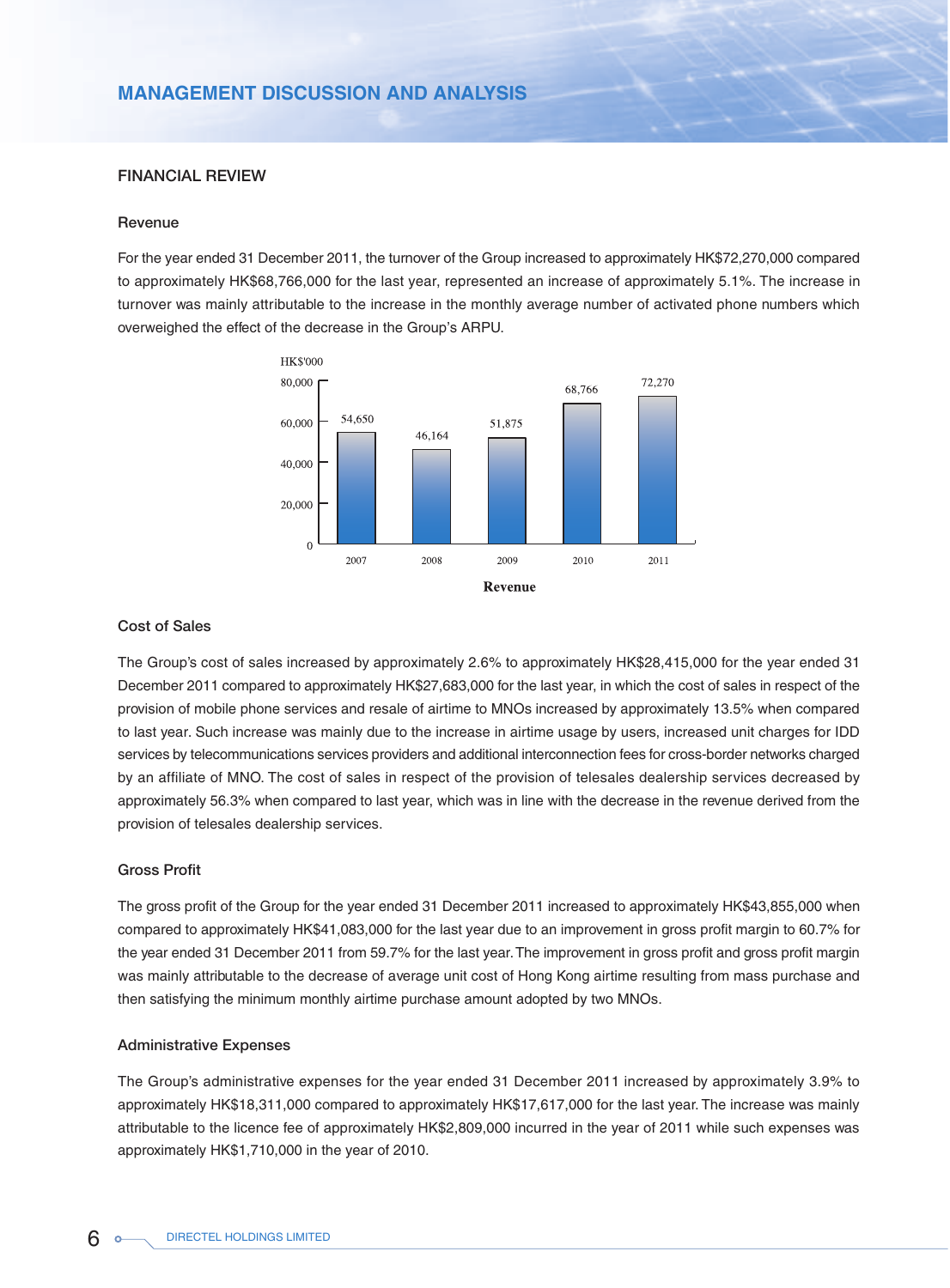#### **Finance Income**

The Group's finance income for the year ended 31 December 2011 increased by approximately 64.0% to approximately HK\$1,922,000 when compared to approximately HK\$1,172,000 for the last year. The increase was mainly due to the increase of foreign exchange gain arising from the movements in the exchange rate between Hong Kong dollars and Renminbi during the year.

#### **Income Tax**

The Group's income tax expense for the year ended 31 December 2011 decreased by approximately 1.0% to approximately HK\$4,477,000 when compared to approximately HK\$4,523,000 for the last year. The decrease was mainly attributed to the listing fee incurred in the year of 2010 which was not tax deductible, while no such expense was incurred in the year of 2011.

#### **Profit Attributable to Shareholders**

The Group's profit attributable to equity shareholders of the Company for the year ended 31 December 2011 increased by approximately 10.6% to approximately HK\$23,018,000 compared to approximately HK\$20,813,000 for the last year. The increase was mainly due to improvement of gross profit and no more one-off listing expenses incurred in the year of 2011, while there was an one-off listing expenses of approximately HK\$2,780,000 in the year of 2010.



Profit attributable to shareholders

#### **BUSINESS OUTLOOK**

Following the recovery of the global economy since the fourth quarter of 2009, the Group is optimistic and sees enormous opportunities and challenges in the market. Going forward in the year of 2012, the Group will continue to seek opportunities in existing business to broaden the Group's customer base and expand the Group's operations by means of strengthening relationship with existing dealers, exploring new qualifying dealers and maintaining its low cost strategy for its marketing activities. Also, the Group will execute its business plan continuously to expand the geographical coverage of mobile phone services provided by the Group through development and expansion of such services in Asia Pacific and the Group will provide a wider variety of value-added services for its users to increase the revenue derived from users' airtime usage through (i) upgrading the Group's telecommunications equipment to be compatible with the 3G mobile networks operated by the Group's service operators in Hong Kong and the PRC as a MVNO enabling its users to enjoy 3G mobile data services, providing its users more value-added data communication services; and (ii) introducing RF-SIM in Hong Kong and Macau, to enhance the Group's overall competitiveness.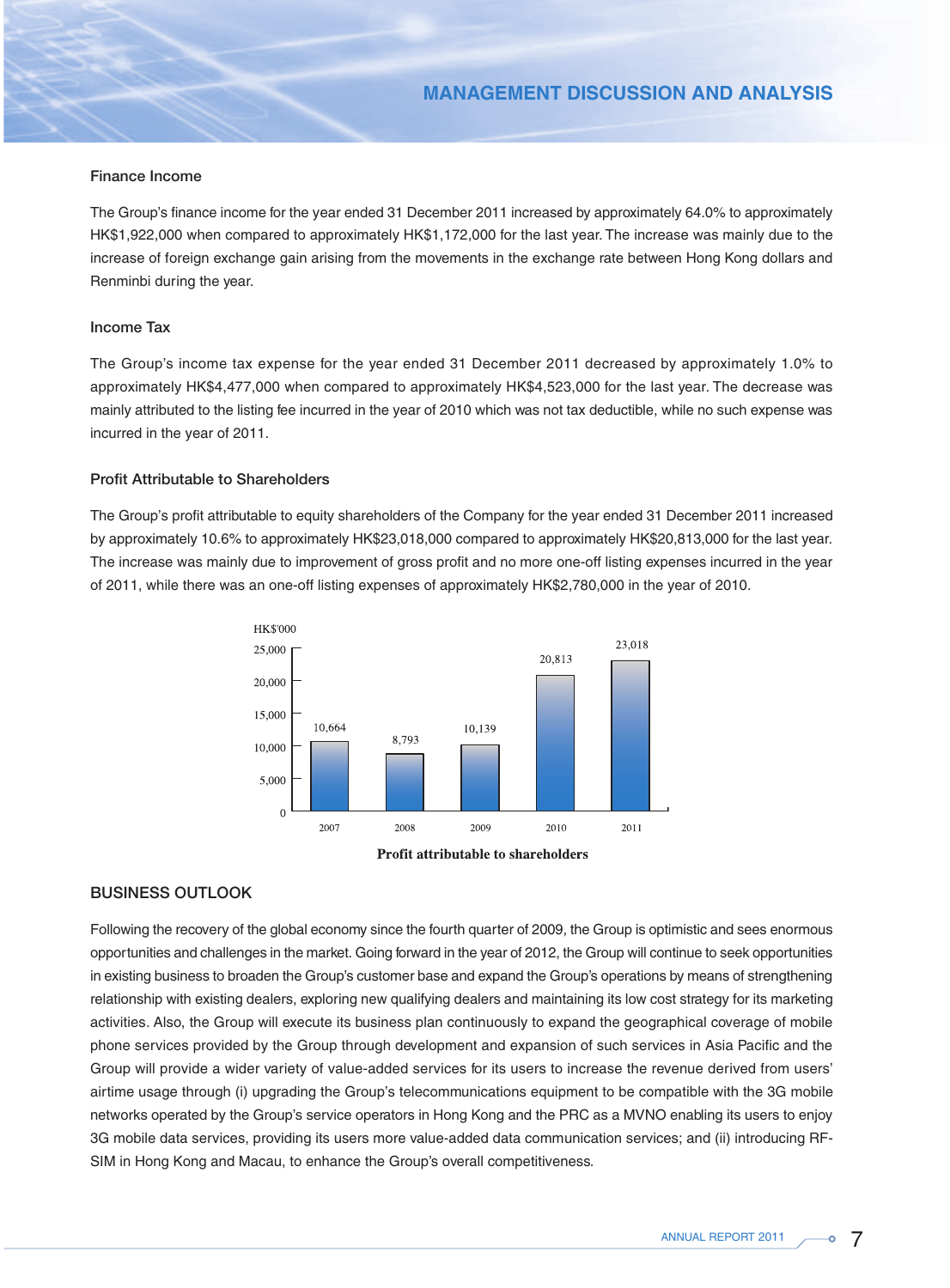#### **COMPARISON OF BUSINESS PLAN WITH ACTUAL BUSINESS PROGRESS**

The following is a comparison of the Group's business plan as set out in the Company's prospectus dated 28 May 2010 (the "Prospectus") with actual business progress for the year ended 31 December 2011:

|                             | Business plan up to                                                               |                            |
|-----------------------------|-----------------------------------------------------------------------------------|----------------------------|
|                             | 31 December 2011 as set                                                           | Actual business progress   |
|                             | out in the Prospectus                                                             | up to 31 December 2011     |
|                             | Expanding the business of mobile phone services in other Asia Pacific territories |                            |
| Investment in the equipment | Investing in equipment to                                                         | The Group has liaised with |
|                             | develop the business of "One Card"                                                | two telecommunications     |

|                 | Multiple Number" service in Macau          | equipment manufacturers in relation        |
|-----------------|--------------------------------------------|--------------------------------------------|
|                 | from June 2010 and onwards; Investing      | to the system upgrade, and accepted        |
|                 | in equipment to expand the business of     | quotation in respect of the equipment      |
|                 | "One Card Multiple Number"                 | from one of the manufacturers.             |
|                 | service in Taiwan from August 2010         | Contract was signed and advance            |
|                 | and onwards; Investing in equipment to     | payment was made to the manufacturer.      |
|                 | develop the business of "One Card          | It is estimated that the capacity of       |
|                 | Multiple Number" service in one            | new equipment can support the              |
|                 | to two additional countries in the         | demand from Macau and Taiwan               |
|                 | Asia Pacific territories from May 2011     | in the coming year. For the                |
|                 | and onwards; Investing in equipment to     | development in other                       |
|                 | develop the business of "One Card          | countries in the Asia Pacific territories, |
|                 | Multiple Number" service in other          | the Group will invest in equipment         |
|                 | Asia Pacific territories from              | depending on the marketing status and      |
|                 | November 2011 and onwards.                 | customer demand.                           |
| Marketing       | Marketing and promotion of                 | The Group is preparing a detailed          |
|                 | the "One Card Multiple"                    | marketing and promotion plan, and          |
|                 | Number" service to enhance                 | continues to monitor the customers'        |
|                 | the popularity of such                     | pattern in Macau and Taiwan closely.       |
|                 | service in Macau, Taiwan                   | The Group has been at the negotiation      |
|                 | and one to two additional                  | stage with potential partnership MNOs      |
|                 | countries in the Asia Pacific territories. | and dealers in Macau and Taiwan and        |
|                 |                                            | a dealer in Indonesia to explore local     |
|                 |                                            | market. No agreement has                   |
|                 |                                            | been finalised yet.                        |
| Human resources | To hire staff responsible for              | The Group is searching for qualified       |
|                 | sales and distribution.                    | people by itself and through agents.       |

No new staff has been hired yet.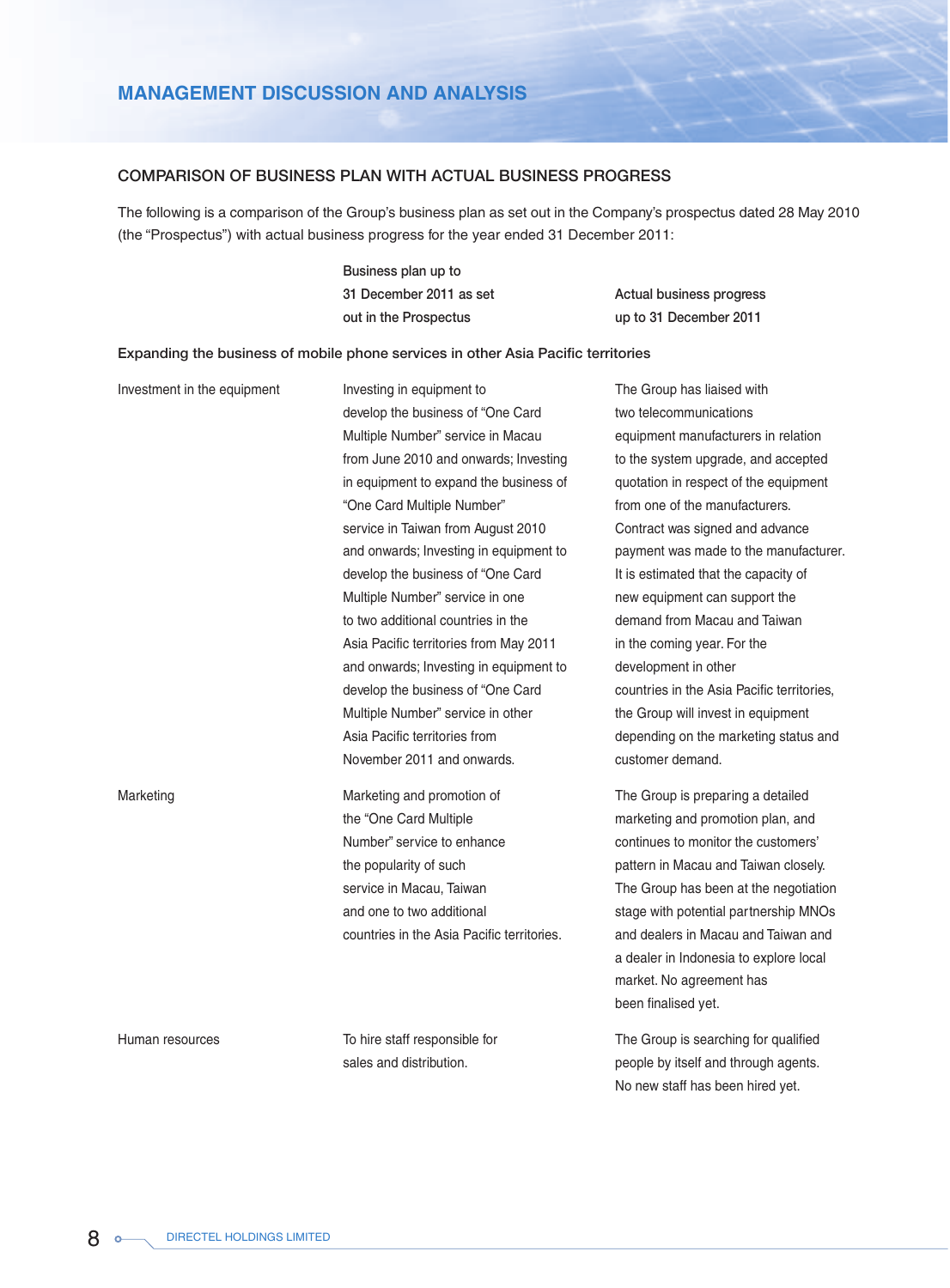**Business plan up to 31 December 2011 as set Actual business progress out in the Prospectus up to 31 December 2011**

**Upgrading the Group's telecommunications equipment to be compatible with the 3G mobile networks in Hong Kong and China**

Investment in the equipment To upgrade the HLR data base The Group has liaised

system and roaming gateway, so with two telecommunications that the Group's system for "One equipment manufacturers in Card Multiple Number" service relation to the system upgrade, and Hong Kong local mobile and accepted quotation in phone services can be compatible respect of the equipment from with 3G platforms of Hong Kong one of the manufacturers. network operators. After the Contract was signed and completion of the first phase of advance payment was made to the upgrade, the Group's users of the manufacturer. "One Card Multiple Number" It is estimated that the 3G mobile service and Hong Kong local data services in Hong Kong will be mobile phone services can use launched in the first quarter of 2012 3G mobile data services in Hong after the testing of system. Kong (while still using the 2G network when roaming in Mainland).

Continue to upgrade the HLR data The Group has been at the base system and roaming gateway, megotiation stage with a China so that the Group's system for "One network operator on the terms and Card Multiple Number" service conditions of data services in can be compatible with 3G platforms Mainland. No agreement has of China network operators. been finalised yet. Upon the completion of the second phase of upgrade, the Group's users of "One Card Multiple Number" service can also use 3G mobile data services when roaming in Mainland.

Hong Kong and Mainland. Services are launched.

The Group may consider to The Group has been monitoring revise its plan tariffs with the data service tariffs in local market reference to the local of Hong Kong and Mainland, and will telecommunications market in review the tariffs when new data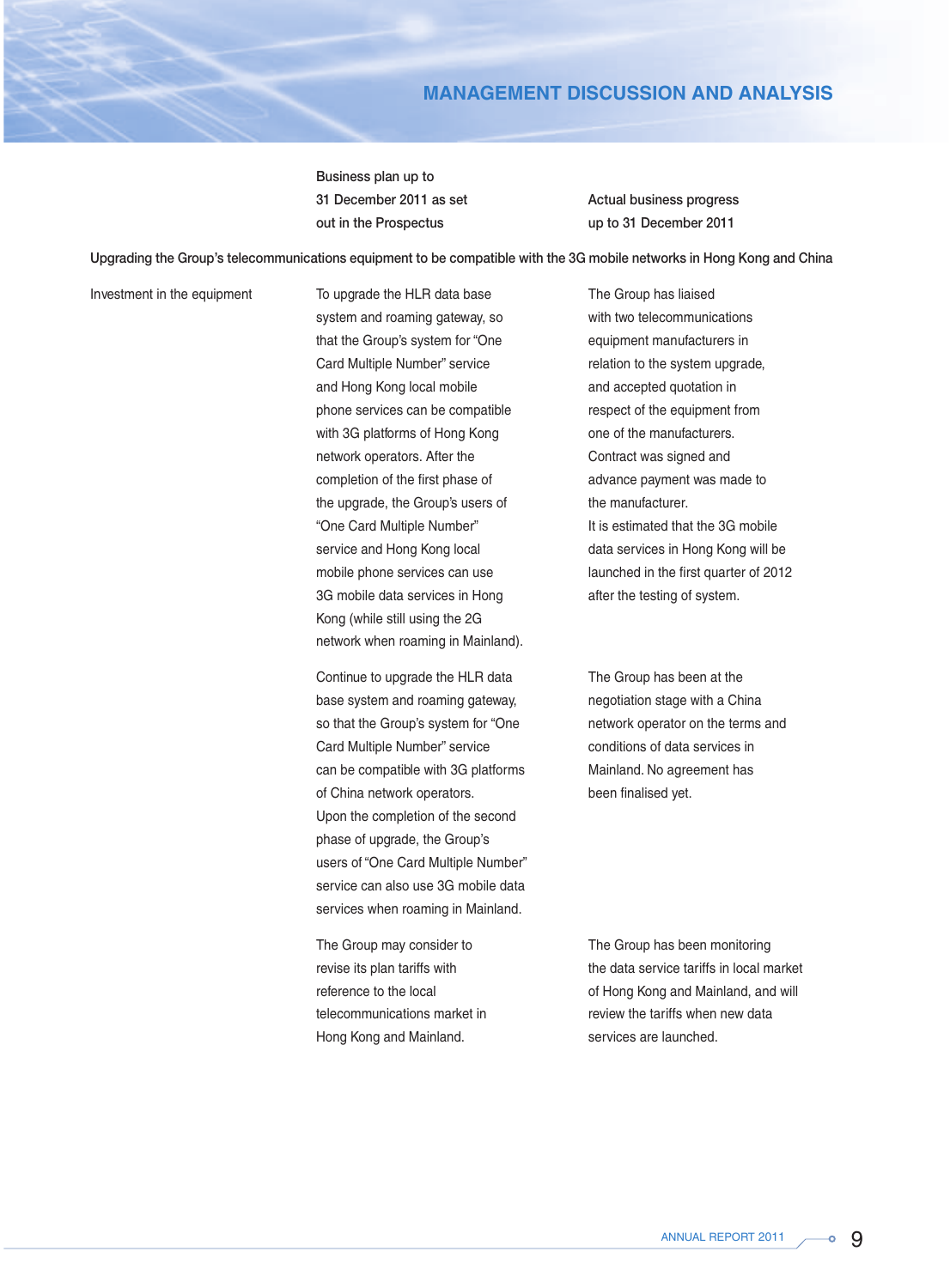**Business plan up to 31 December 2011 as set Actual business progress** 

**out in the Prospectus up to 31 December 2011**

Introducing RF-SIM to the Group's mobile phone services in Hong Kong and Macau

| Investment in the equipment                              | Investing in servers<br>and application system<br>in Hong Kong and Macau;<br>and investing in BOSS system<br>and equipment in Hong Kong.                                                                                                                                                                                                                                                       | The Group is at the<br>negotiation stage on the<br>purchase of equipment.                                                                       |
|----------------------------------------------------------|------------------------------------------------------------------------------------------------------------------------------------------------------------------------------------------------------------------------------------------------------------------------------------------------------------------------------------------------------------------------------------------------|-------------------------------------------------------------------------------------------------------------------------------------------------|
| Purchase of specialised SIM<br>cards for RF-SIM          | To develop RF-SIM users'<br>base in Hong Kong and Macau<br>by (1) replacing ordinary<br>SIM cards of existing users with<br>RF-SIM cards free of charge<br>or at a preferential price; (2)<br>introducing to new users<br>RF-SIM cards free of charge<br>or at a preferential price or<br>subsidies of usage fee; and<br>(3) promoting to dealers or<br>operators via existing sales channels. | Sample RF-SIM readers were<br>tested with satisfactory results<br>and the Group is at the<br>negotiation stage on the<br>purchase of SIM cards. |
| Purchase of RF-SIM card<br>readers                       | Testing of RF-SIM readers in Hong<br>Kong; purchase of RF-SIM card<br>readers for (1) housing estates<br>and car parks; (2) the delivery of<br>commercial advertisements and<br>coupons; and (3) receiving the<br>coupons (Approximately 80%<br>and 20% of the card readers<br>will be placed in Hong Kong<br>and Macau respectively).                                                         | The Group is at the<br>negotiation stage on the<br>purchase of RF-SIM readers.                                                                  |
| Payment for technical fee for<br>the system installation | Outsourcing costs to install<br>card readers and system<br>testing in shops and/or<br>housing estates and/or car<br>parks in Hong Kong and Macau.                                                                                                                                                                                                                                              | The Group has liaised with<br>several service providers and<br>at the negotiation stage on the<br>service fees.                                 |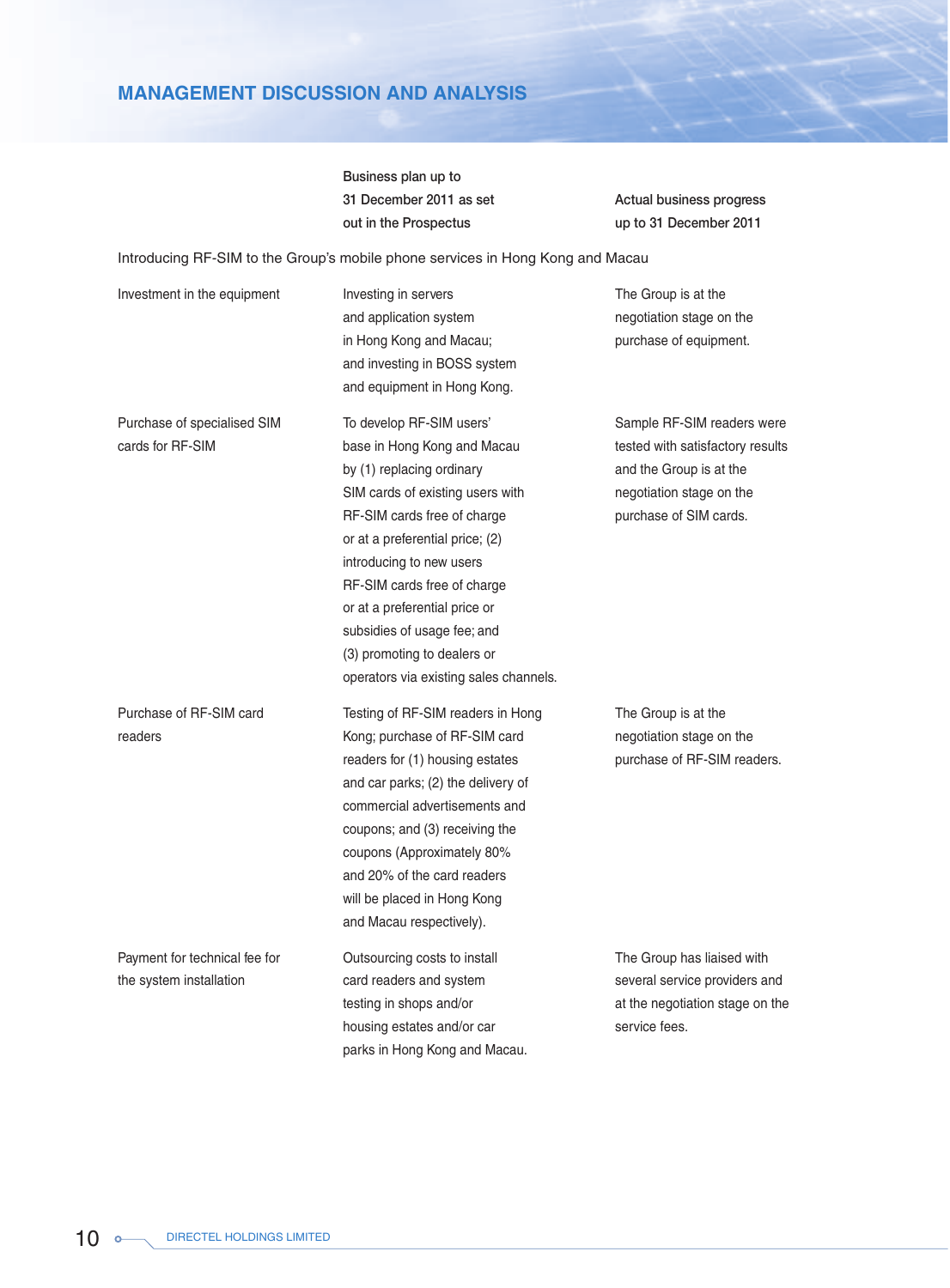**Business plan up to 31 December 2011 as set Actual business progress out in the Prospectus up to 31 December 2011**

Marketing Marketing To announce the introduction The Group is preparing a of RF-SIM through detailed marketing and promotion campaigns promotion plan and it is

to replace ordinary SIM cards expected to launch campaigns and introduce new users. when RF-SIM cards are ready. The Group is at the negotiation stage with a dealer in transportation and retail industry on the promotion of RF-SIM e-coupon service. No agreement has been finalised yet.

Human resources To hire additional staff to The Group is searching for carry out promotion and qualified people by itself and maintenance. The contract of through agents. No new staff has been hired yet.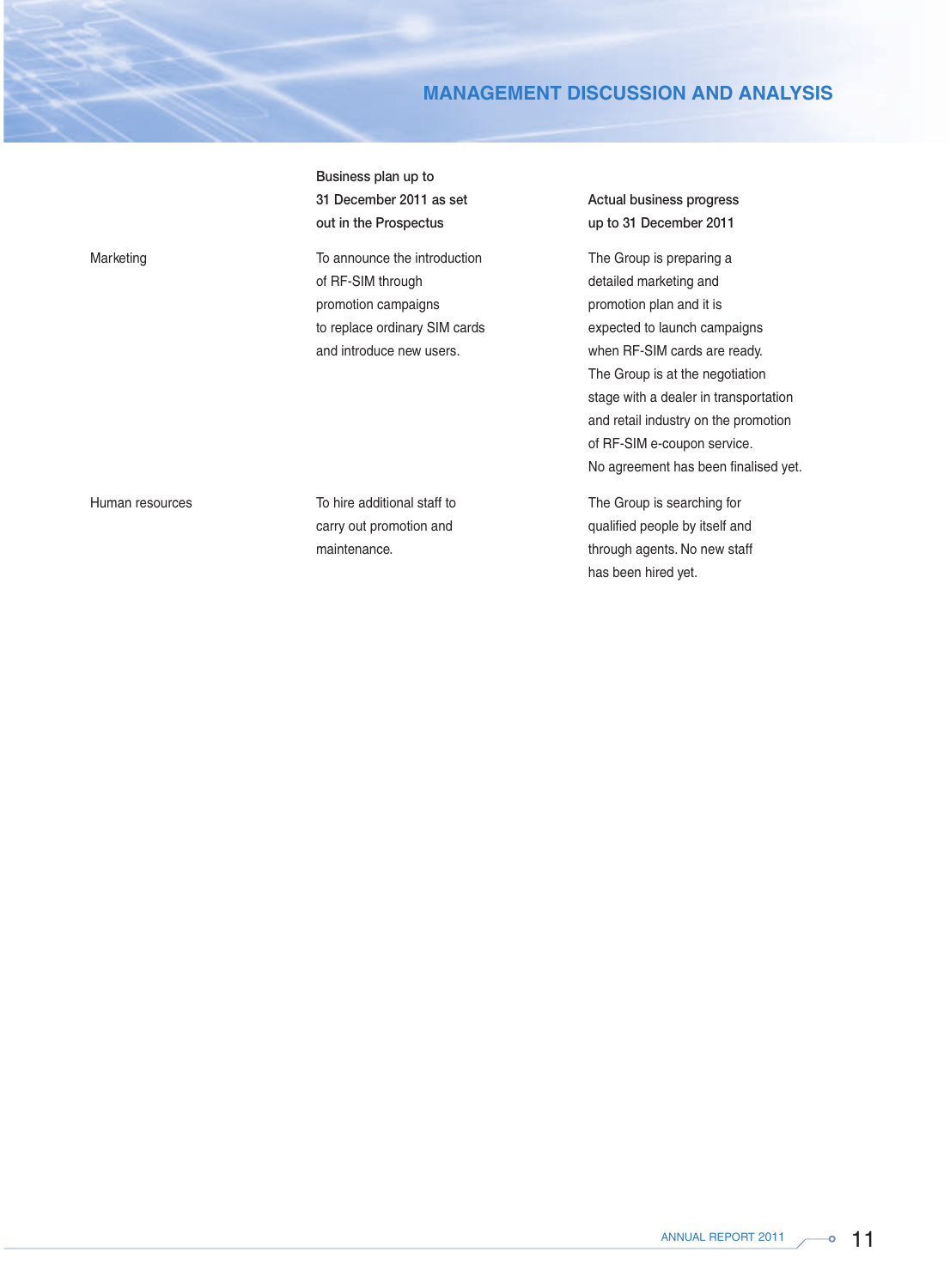#### **USE OF PROCEEDS**

The net proceeds from the Placing were approximately HK\$69.2 million, which was different from the estimated net proceeds of approximately HK\$69.9 million as disclosed in the Company's announcement dated 1 June 2010 and the estimated net proceeds of approximately HK\$49.8 million estimated on the assumption that the placing price would be the mid-point of the stated range as stated in the Prospectus. We intend to adjust the use of proceeds in the same manner and in the same proportion as shown in the Prospectus. As stated in the Prospectus, we plan to expand the business of mobile phone services in other Asia Pacific territories, upgrade the Group's telecommunications equipment to be compatible with the 3G mobile networks in Hong Kong and China and introduce RF-SIM to the Group's mobile phone services in Hong Kong and Macau in the forthcoming future. As at the date of this report, we do not anticipate any change to this plan. During the period between 2 June 2010, being the date of Listing, and 31 December 2011, there was no significant amount of usage made out of the net proceeds from the Placing as the Group needed more time to negotiate with suppliers and service providers for better terms. The net proceeds from the issue of new shares from the date of Listing to 31 December 2011 had been applied as follows:

|                                                                                           | Adjusted use of      |               |
|-------------------------------------------------------------------------------------------|----------------------|---------------|
|                                                                                           | proceeds in the      |               |
|                                                                                           | same manner and      |               |
|                                                                                           | proportion as stated |               |
|                                                                                           | in the Prospectus    |               |
|                                                                                           | from 20 May          |               |
|                                                                                           | 2010, being the      | Actual use of |
|                                                                                           | latest practicable   | proceeds from |
|                                                                                           | date as defined in   | the date of   |
|                                                                                           | the Prospectus, to   | Listing to    |
|                                                                                           | 31 December          | 31 December   |
|                                                                                           | 2011                 | 2011          |
|                                                                                           | HK\$ million         | HK\$ million  |
| Expansion of mobile phone services in Macau, Taiwan and other<br>Asia Pacific territories |                      |               |
| - Macau                                                                                   | 8.9                  | 1.0           |
| - Taiwan                                                                                  | 6.5                  | 0.9           |
| - other Asia Pacific territories                                                          | 7.3                  | 0.2           |
|                                                                                           | 22.7                 | 2.1           |
| Upgrading the Group's telecommunications equipment for compatible                         |                      |               |
| with the 3G mobile network operated by the Group's                                        |                      |               |
| service operators in Hong Kong and the PRC                                                | 20.8                 | 3.1           |
| Development and implementation of RF-SIM                                                  |                      |               |
| business plans in Hong Kong and Macau                                                     | 16.5                 | 0.0           |
| Working capital                                                                           | 6.8                  | 4.8           |
| Total                                                                                     | 66.8                 | 10.0          |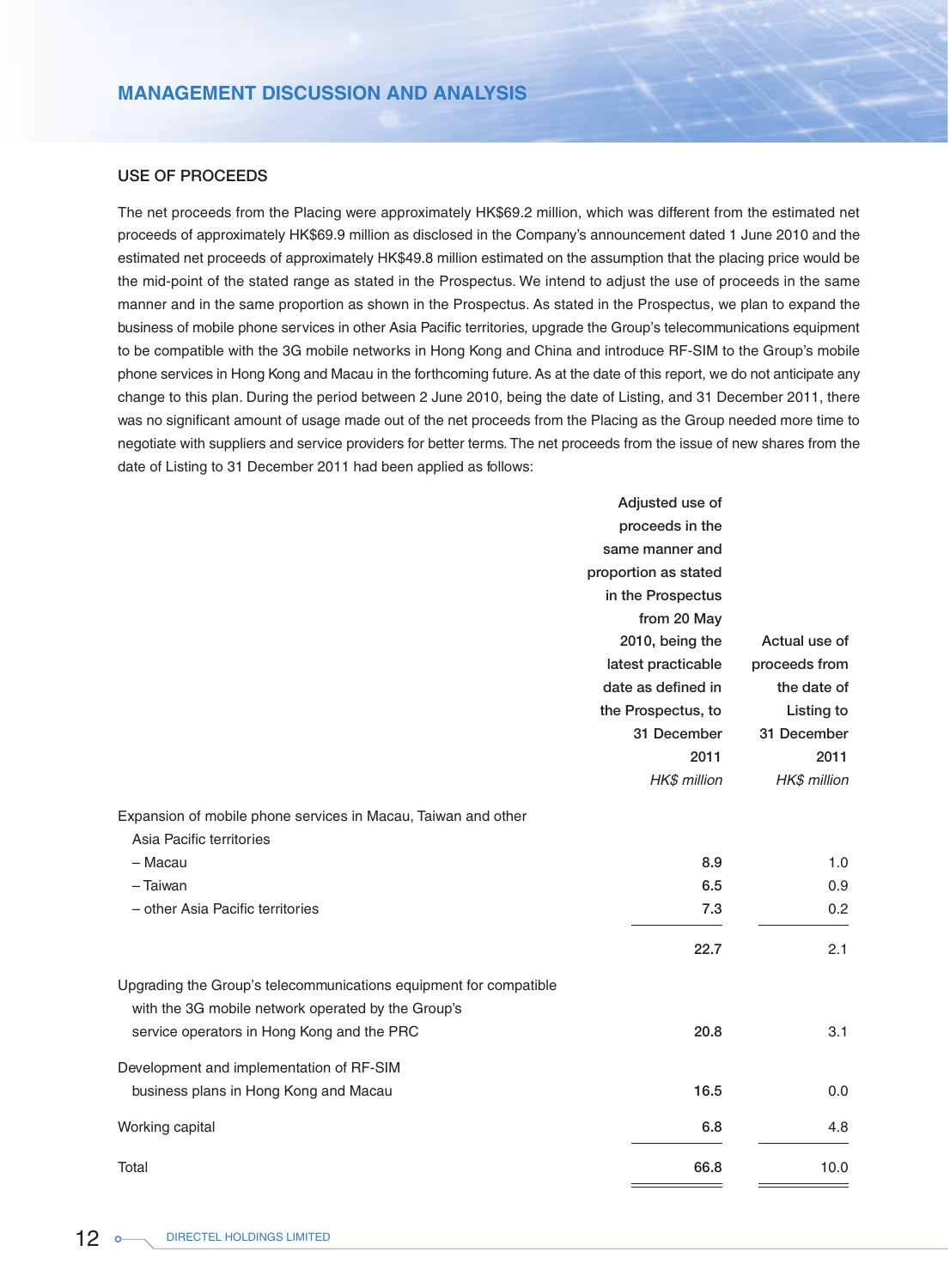#### Notes:

The business objectives as stated in the Prospectus were based on the best estimation of the future market conditions made by the Group at the time of preparing the Prospectus. The use of proceeds was applied in accordance with the actual development of the market.

- (1) Since the Listing on 2 June 2010, the Group proceeded to commence with its expansion and business development. The remaining proceeds were not fully applied by the end of December 2011 in order for the Group to negotiate with suppliers and service providers for better terms;
- (2) On expansion of mobile phone services in Macau, Taiwan and other Asia Pacific territories, the Company has contracted with and made prepayment to a manufacturer for equipment investment. The Group is at the negotiation stage on the partnership terms with potential partnership with MNOs and dealers in Macau and Taiwan and a dealer in Indonesia;
- (3) On upgrading the Group's telecommunications equipment for compatibility with the 3G mobile network operated by the Group's service operators in Hong Kong and the PRC, the Company has contracted with and made prepayment to a manufacturer for equipment investment;
- (4) On development and implementation of RF-SIM business plans in Hong Kong and Macau, the Company is at the negotiation stage on the purchase of equipment and SIM cards;
- (5) On expenditure relating to working capital, it mainly consisted of the payment of general and administrative expenses, including staff costs (including directors' remuneration), professional fees and other general operating expenses; and
- (6) The unused net proceeds as at 31 December 2011 have been placed as interest bearing deposits in banks in Hong Kong.

#### **CAPITAL STRUCTURE**

As at 31 December 2011, the Group had no outstanding loan or borrowing, and the gearing ratio (being ratio of total long term borrowings to equity) was therefore inapplicable. As at 31 December 2011, total equity attributable to equity holders of the Company amounted to approximately HK\$130,492,000 (31 December 2010: approximately HK\$112,662,000), which was primarily attributable to the proceeds from the Placing and earnings.

#### **LIQUIDITY AND FINANCIAL POSITION**

The Group normally finances its operations with internally generated cash flows and capital contribution from shareholders. As at 31 December 2011, the Group had net current assets of approximately HK\$125,724,000 (31 December 2010: approximately HK\$109,226,000), including cash balance of approximately HK\$73,797,000 (31 December 2010: approximately HK\$79,387,000). The current ratio was 12.8 as at 31 December 2011, higher than 11.5 as at 31 December 2010.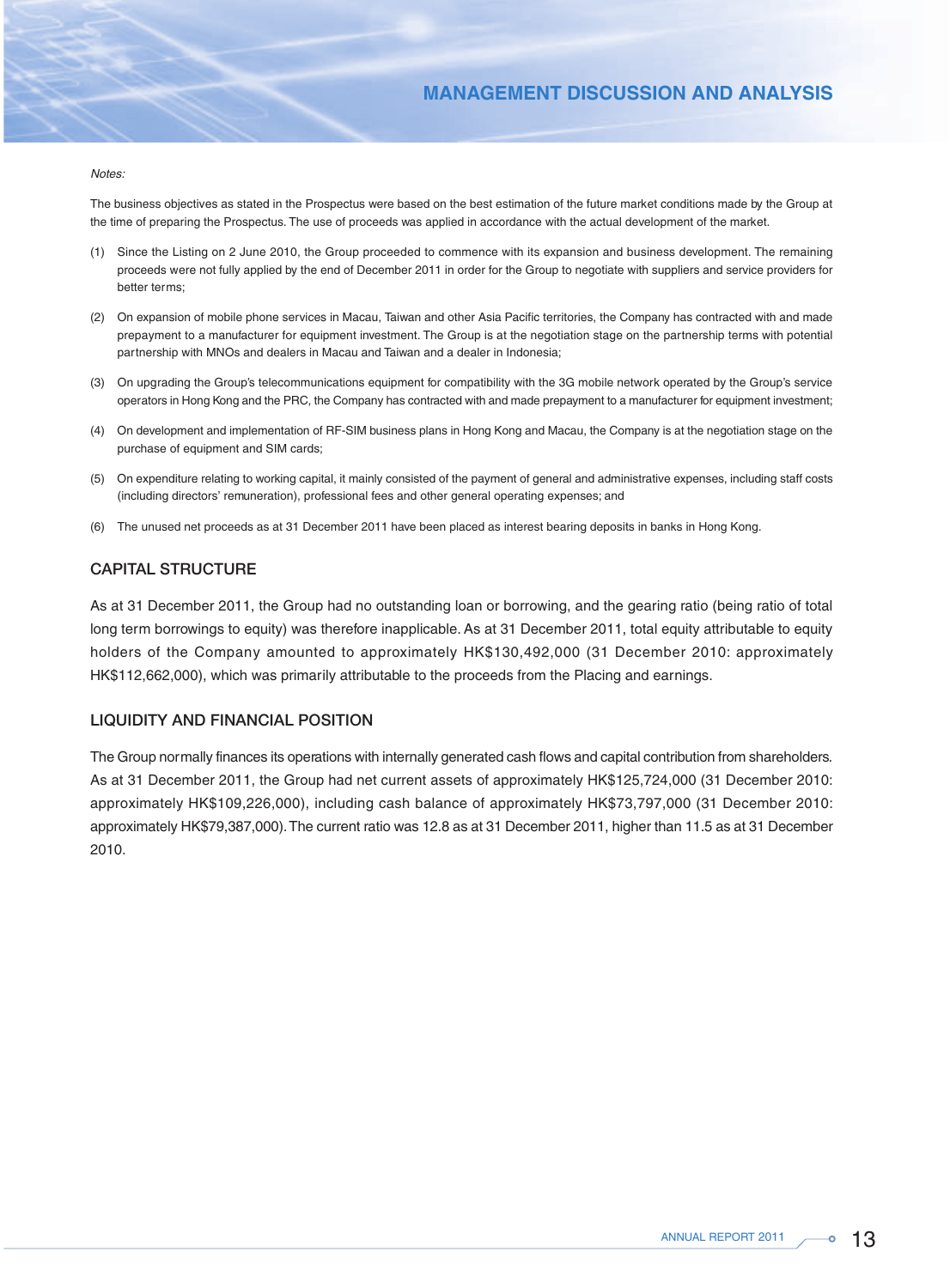#### **FOREIGN EXCHANGE EXPOSURE**

The Group is exposed to currency risk primarily through sales and purchases which give rise to receivables, payables and cash balances that are denominated in a foreign currency, i.e. a currency other than the functional currency of the operations to which the transactions relate. The currencies giving rise to this risk are primarily Renminbi ("RMB"). The Group currently does not have hedging policy in respect of the foreign currency risk. However, management monitors the related foreign currency risk exposure closely and will consider hedging significant foreign currency risk exposure should the need arise. As at 31 December 2011, the Group did not have any derivatives for hedging against the exchange rate risk.

#### **PLEDGE OF ASSETS**

As at 31 December 2011, the Group did not have any pledges on its assets.

#### **CONTINGENT LIABILITIES**

Elitel Limited, a wholly owned subsidiary of the Company, failed to register as a non-Hong Kong company within the prescribed time limit under Part XI of the Hong Kong Companies Ordinance, which shall be within one month of the establishment of the place of business in Hong Kong in November 2002.

As at the date of this report, the Companies Registry may take action against Elitel Limited in relation to its possible breaches of the Hong Kong Companies Ordinance in respect of its failure to register promptly under Part XI of the Hong Kong Companies Ordinance and Elitel Limited may be subject to certain penalty in this respect.

The Group did not recognise any provision in respect of the abovementioned issue as the amount of the obligation cannot be measured with sufficient reliability.

During the year ended 31 December 2011, no claims had been made against the Group by the Companies Registry in respect of Elitel Limited's failure to register as a non-Hong Kong company under Part XI of the Hong Kong Companies Ordinance.

#### **SIGNIFICANT ACQUISITION, DISPOSAL OR INVESTMENT**

As at 31 December 2011, the Group has no specific acquisition target. The Group did not have any material acquisition and disposals of subsidiaries and affiliated companies, and investment during the year under review.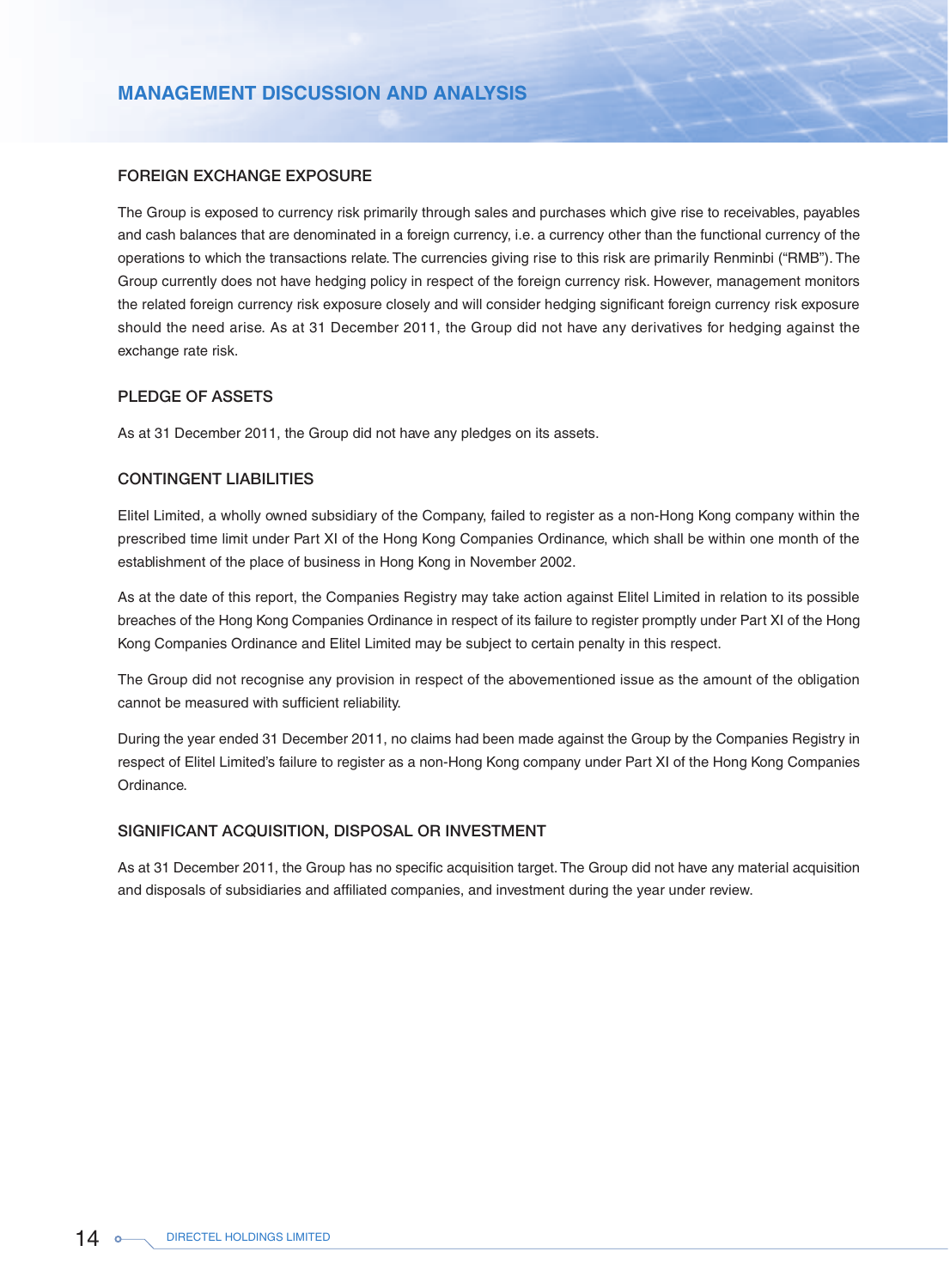#### **STAFF AND REMUNERATION POLICY**

As at 31 December 2011, the Group had 12 employees (2010: 13 employees).

Breakdown of the Group's staff by functions as at 31 December 2011 is as follows:

|                                                | As at          | As at          |
|------------------------------------------------|----------------|----------------|
|                                                | 31 December    | 31 December    |
| Function                                       | 2011           | 2010           |
| Management                                     | $\mathcal{P}$  | 2              |
| Financial and accounting                       | $\overline{2}$ | $\overline{2}$ |
| Sales and marketing                            |                |                |
| Information technology, repair and maintenance | 3              | 3              |
| Customer service                               | $\overline{2}$ | 2              |
| Administration and human resources             | $\overline{2}$ | 3              |
| Total                                          | 12             | 13             |

The total staff remuneration including directors' remuneration paid or payable by the Group in 2011 was approximately HK\$3,572,000 (2010: approximately HK\$3,296,000). Remuneration paid to staff, including Directors, is determined with reference to market terms and the performance, qualification and experience of individual employee. Year-end bonus based on individual performance will be paid to employees as recognition of and reward for their contributions. Other benefits include medical insurance, share option scheme and contributions to statutory mandatory provident fund scheme to its employees in Hong Kong.

#### **DISCLOSURE UNDER CHAPTER 17 OF THE GEM LISTING RULES**

The Directors confirmed that they were not aware of any circumstances which would give rise to a disclosure requirement under Rules 17.22 to 17.24 of the GEM Listing Rules during the year.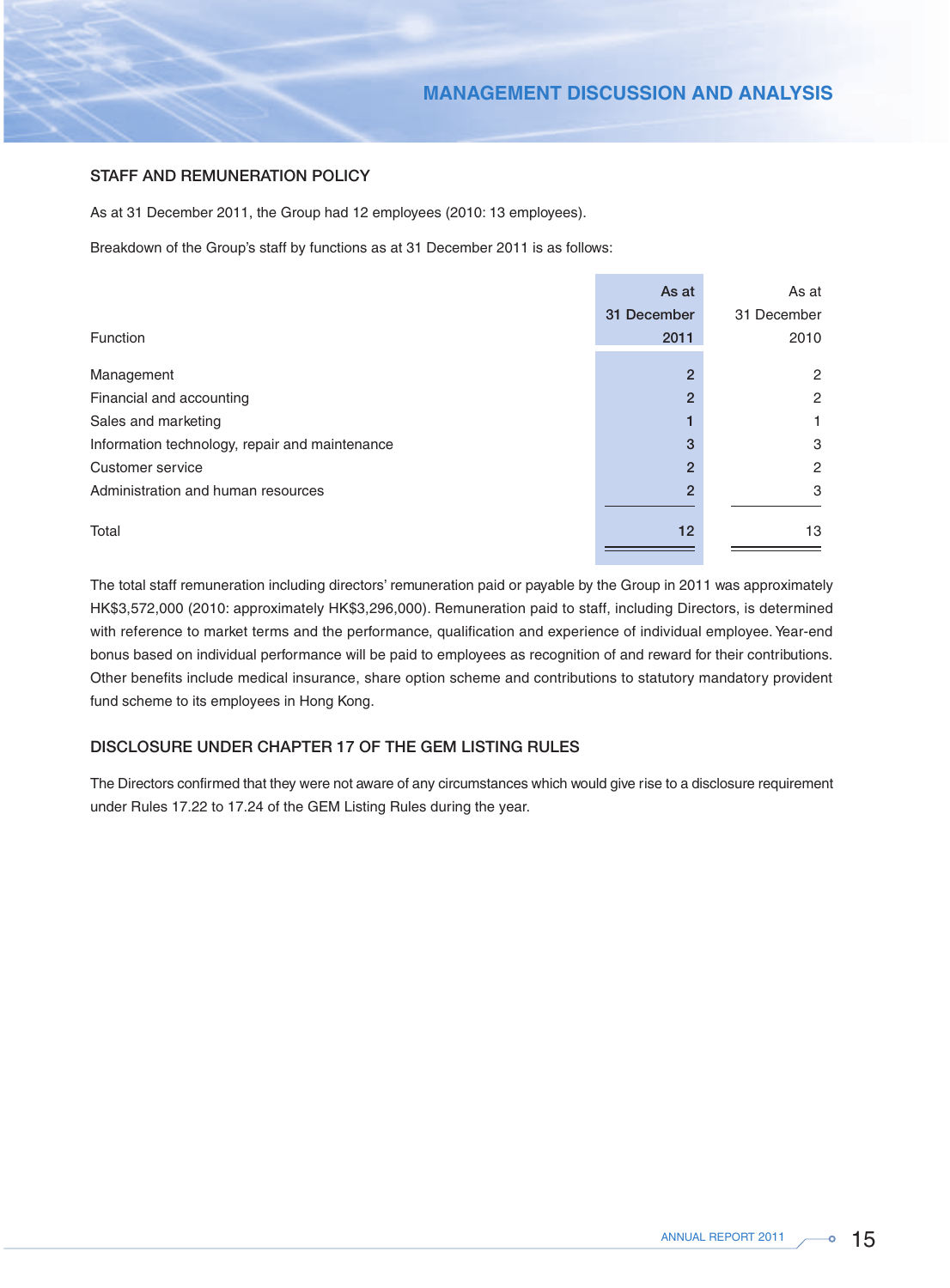### **DIRECTORS' REPORT**

The Directors present their annual report together with the audited financial statements of the Group for the year ended 31 December 2011.

#### **PRINCIPAL ACTIVITIES**

The principal activity of the Company is investment holding. Its subsidiaries are principally engaged in the provision of mobile phone services. The Group also provides services of resale of airtime to MNOs and telesales dealership services. The principal activities and other particulars of its subsidiaries are set out in note 11 to the financial statements.

#### **PRINCIPAL PLACE OF BUSINESS**

The Company has established a principal place of business in Hong Kong at Office Nos. 1, 2, 14 and 15, 37th Floor, Hong Kong Plaza, No. 188 Connaught Road West.

#### **FINANCIAL INFORMATION**

#### **Financial Summary**

A summary of the consolidated income statement and the assets and liabilities of the Group for the last five financial years is set out on page 84 of this report.

#### **Results and Dividends**

The results of the Group for the year ended 31 December 2011 are set out in the consolidated income statement, page 39 of this report.

The Board does not recommend the payment of a final dividend for the year ended 31 December 2011 (2010: HK0.5 cents per share).

#### **Major Customers and Major Suppliers**

For the year ended 31 December 2011, the turnover attributable to the largest customer and the five largest customers accounted for approximately 30.7% and approximately 64.6% of the Group's turnover respectively.

For the year ended 31 December 2011, purchases from the largest supplier and the five largest suppliers accounted for approximately 23.1% and 78.6% of the Group's total purchases respectively.

None of the Directors, or any of their respective associates, or any shareholders (whom to the knowledge of the Directors own more than 5% of the issued share capital of the Company), had any interests in any of the Group's five largest customers or five largest suppliers during the year.

#### **Share Capital**

Details of movements in the share capital of the Company during the year are set out in note 18 to the financial statements.

#### **Convertible Derivatives**

The Group has not granted any convertible securities, futures, options, warrants or other similar rights during the year.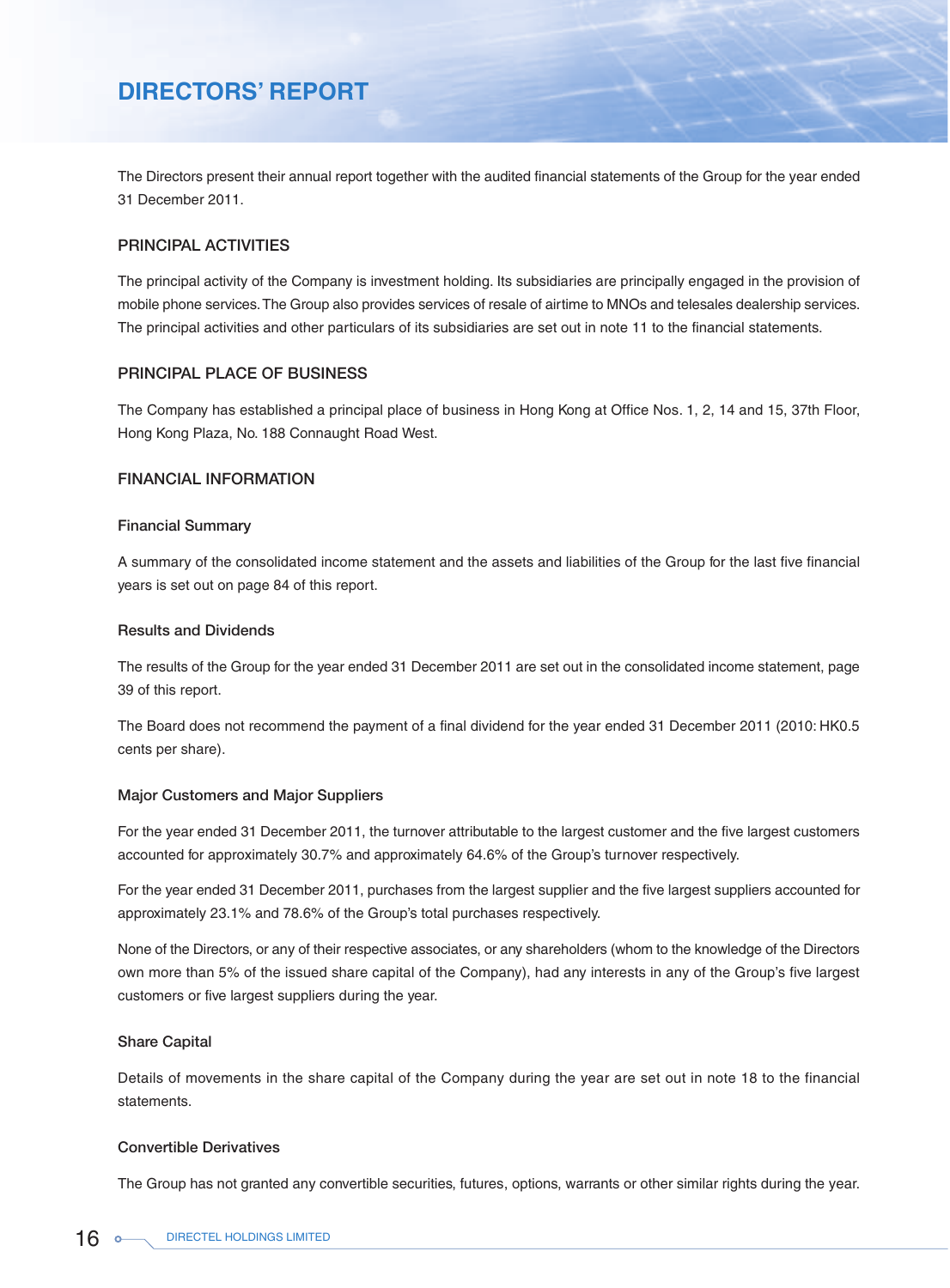#### **Reserves**

Details of movements in reserves of the Company and the Group during the year are set out in note 18 to the financial statements and the consolidated statement of changes in equity respectively.

#### **Distributable Reserve and Share Premium**

According to the articles of association of the Company and the Companies Law, Chapter 22 (Law 3 of 1961, as consolidated and revised) of the Cayman Islands, after passing the review of debt paying ability of the Group, the share premium account can be attributed to shareholders. As at 31 December 2011, the Company had reserves of approximately HK\$53,803,000 (As at 31 December 2010, HK\$58,567,000) available for distribution to equity shareholders of the Company.

#### **Property, Plant and Equipment**

Details of movements in property, plant and equipment of the Group are set out in note 12 to the financial statements.

#### **Continuing Connected Transactions**

For the year ended 31 December 2011, approximately HK\$2,564,000 under the category of the services provided by related parties and approximately HK\$528,000 under the category of the rental of properties from related parties as disclosed in note 21 to the financial statements fell under the definition of continuing connected transactions under Chapter 20 of the GEM Listing Rules. Details are disclosed in note 21 to the financial statements.

#### Continuing connected transactions exempt from the reporting, announcement and independent Shareholders' approval requirements

- A. Service agreement between China-Hongkong Telecom Limited ("China-HK Telecom") and China Elite Information Technology Ltd. in respect of data processing and billing management services.
- B. Licence agreement between China-HK Telecom and Directel Limited in respect of RF-SIM.
- C. Tenancy agreement between the Company and Talent Information Engineering Co., Limited in respect of the Company's office in Hong Kong.

During the year under review, the Group has obtained waiver from strict compliance with Chapter 20 of the GEM Listing Rules from the Stock Exchange for the following various continuing connected transactions as disclosed in the Prospectus.

#### Continuing connected transactions exempt from the independent Shareholders' approval requirements

- D. Service agreements
	- 1. Service agreement between Elitel Limited and PacificNet Communications Limited Macao Commercial Offshore ("PacificNet Communications") (novated to its affiliated company, International Elite Limited-Macao Commercial Offshore, on 1 October 2011) in respect of built-in secretary ("BIS") services; and
	- 2. Service agreement between China-HK Telecom and PacificNet Communications (novated to its affiliated company, International Elite Limited-Macao Commercial Offshore, on 1 October 2011) in respect of BIS and customer hotline services.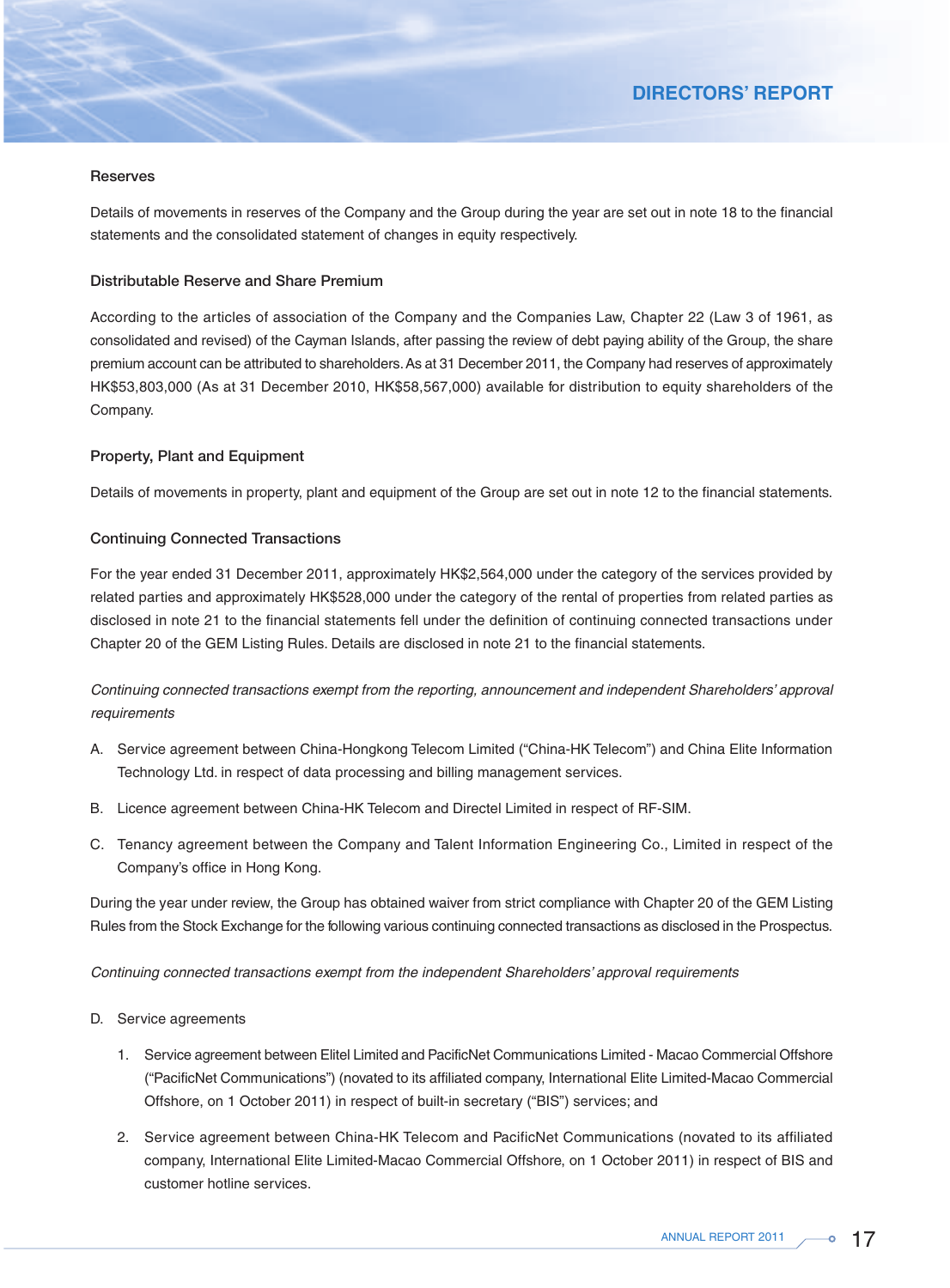### **DIRECTORS' REPORT**

E. Service agreement between China-HK Telecom and PacificNet Communications (novated to its affiliated company, International Elite Limited-Macao Commercial Offshore, on 1 October 2011) in respect of telesales services.

Details of the above connected transactions are disclosed in note 21 to the financial statements and the Prospectus.

The Company, under Rule 20.42(3) of the GEM Listing Rules, has applied for, and the Stock Exchange has granted to the Company, a waiver with respect to the continuing connected transactions as referred to in paragraphs D and E above from the announcement requirements under Rule 20.47 of the GEM Listing Rules, provided that the said continuing connected transactions are conducted in compliance with the conditions (including the respective proposed cap amounts) imposed by the Stock Exchange.

The continuing connected transactions had been entered into in accordance with the actual relevant agreements and pricing policies and have not exceeded the cap disclosed in the Prospectus.

The independent non-executive Directors have reviewed the continuing connected transactions and have confirmed that these continuing connected transactions were entered into (i) in the ordinary and usual course of business of the Group; (ii) on normal commercial terms or on terms no less favorable to the Group than terms available with independent third parties; and (iii) in accordance with the relevant agreements governing them on terms that are fair and reasonable and in the interest of the shareholders of the Company as a whole.

The auditors of the Company have performed certain procedures on such continuing connected transactions and have provided a letter to the Company stating that:

- a. nothing has come to their attention that causes them to believe that the disclosed continuing connected transactions have not been approved by the Company's board of directors.
- b. nothing has come to their attention that causes them to believe that the transactions were not entered into, in all material respects, in accordance with the relevant agreements governing such transactions.
- c. with respect to the aggregate amount of each of the continuing connected transactions set out in paragraphs D and E, nothing has come to their attention that causes them to believe that the continuing connected transactions have exceeded the maximum aggregate annual value disclosed in the Company's prospectus dated 28 May 2010 in respect of each of the continuing connected transactions set out in paragraphs D and E.

The Directors confirm that the Group has complied with the disclosure requirements in accordance with Chapter 20 of the GEM Listing Rules.

#### **THE PRE-EMPTIVE RIGHTS**

There is no provision for pre-emptive rights under the Company's articles of association or the laws of the Cayman Islands which would oblige the Company to issue new shares on a pro-rata basis to existing shareholders of the Company.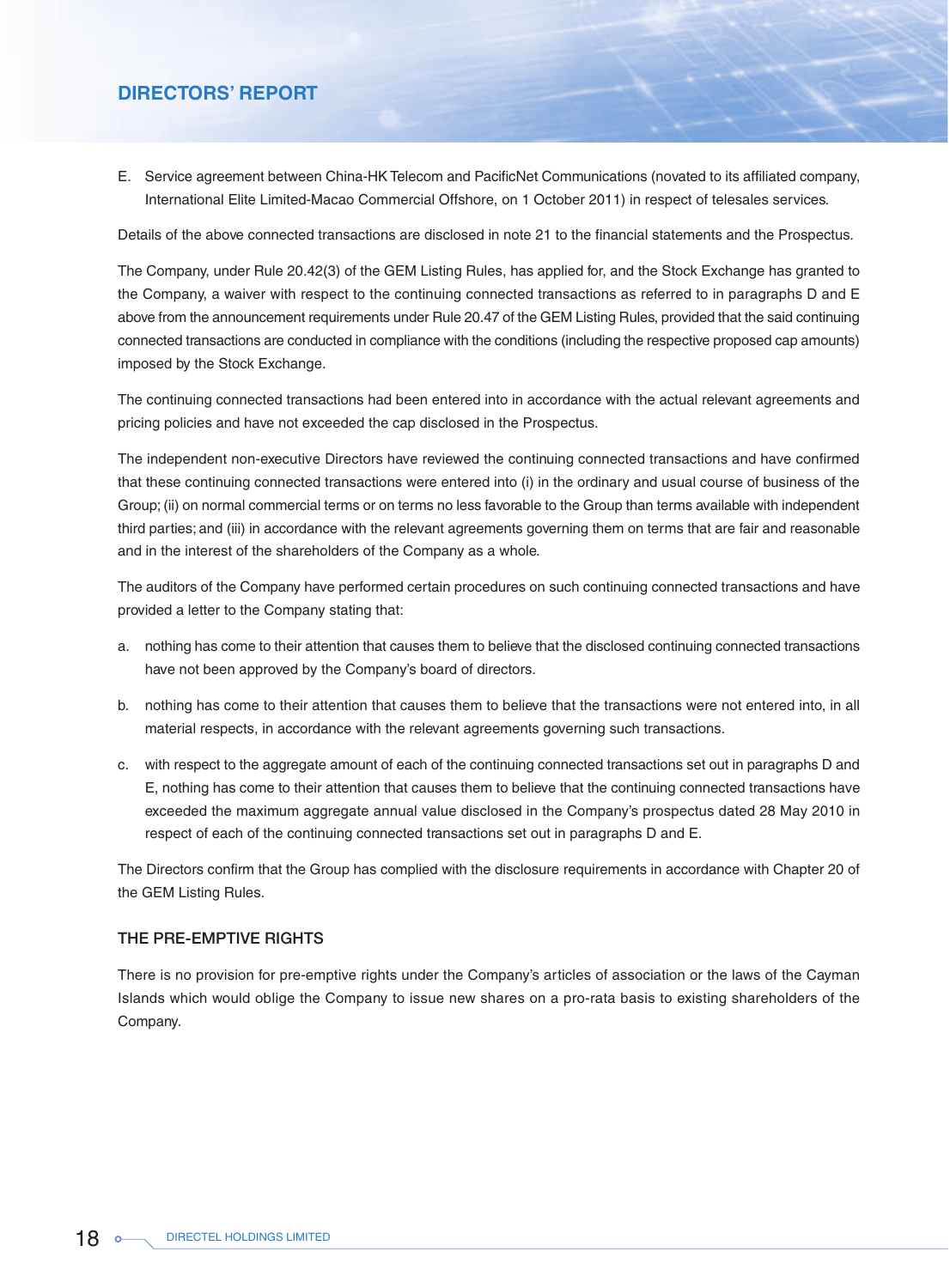#### **CLOSURE OF REGISTER OF MEMBERS**

The register of members will be closed from 27 April 2012 to 30 April 2012, both days inclusive. In order to ascertain the members' entitlement to the attendance of the forthcoming annual general meeting of the Company, all share transfers documents accompanied by the relevant share certificates must be lodged with the Company's branch share registrar and transfer office in Hong Kong, namely Tricor Investor Services Limited at 26/F Tesbury Centre, 28 Queen's Road East, Wanchai, Hong Kong not later than 4:30 p.m. on 26 April 2012.

#### **DIRECTORS**

The Directors who held office during the year and up to the date of this report were:

**Chairman and Non-executive Directors** Li Kin Shing (李健誠)

**Executive Directors** Pang Kwok Chau (彭國洲) Li Wang(李宏)

**Non-executive Director** Wong Kin Wa (黃建華)

**Independent Non-executive Directors** Chen Xue Dao(陳學道) Chu, Howard Ho Hwa(朱賀華) Lee Man Yee, Maggie (李敏怡)

In accordance with the Company's articles of association, Mr. Pang Kwok Chau, Mr. Li Wang and Ms. Lee Man Yee, Maggie shall retire by rotation at the forthcoming annual general meeting of the Company, and, being eligible, will offer themselves for re-election at the forthcoming annual general meeting of the Company.

#### **Confirmation of Independence**

The Company has received from each of its independent non-executive Directors an annual confirmation of his independence pursuant to Rule 5.09 of the GEM Listing Rules and considers that all the independent non-executive Directors are independent.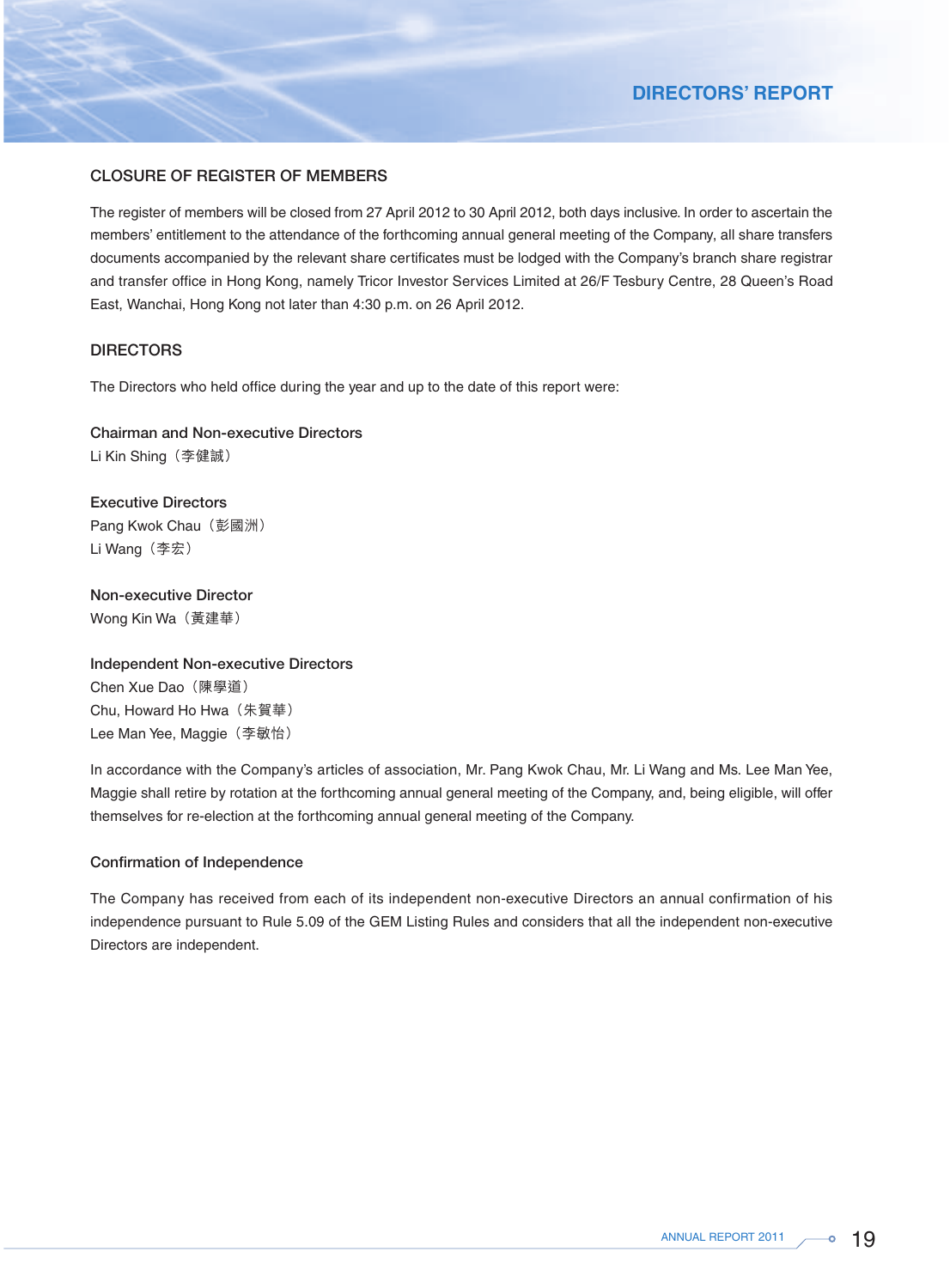### **DIRECTORS' REPORT**

#### **Directors' Service Contracts**

Each of the executive Directors has entered into a service agreement with the Company. The terms and conditions of each of such service agreements are similar in all material aspects and are briefly described as follows:

- (a) Each service contract is for an initial term of three years commencing on 1 May 2010. Each of these service contracts may be terminated by either party thereto giving to the other not less than three months' prior notice in writing.
- (b) The annual remuneration (including director's fee, basic salary, allowance, non-cash benefit and retirement scheme contribution) payable to Mr. Pang Kwok Chau and Mr. Li Wang under their respective service agreements shall be approximately HK\$652,160 and HK\$218,610 respectively.
- (c) Each of the executive Directors is entitled to a management bonus, the amount of which is determined with reference to the operating results of the Group and the performance of the executive Director; and
- (d) Each of the executive Directors shall abstain from voting and not be counted in the quorum in respect of any resolution of the Board regarding the amount of annual salary and management bonus payable to himself.

Each of the non-executive Directors has entered into a service agreement with the Company. The terms and conditions of each of the such service agreements are similar in all material aspects and are briefly described as follows:

- (a) Each service contract is for an initial term of three years commencing on 1 May 2010. Each of these service contracts may be terminated by either party thereto giving to the other not less than three months' prior notice in writing.
- (b) The annual director's fee payable to Mr. Li Kin Shing and Mr. Wong Kin Wa under their respective service agreement shall be HK\$80,000 and HK\$80,000 respectively.
- (c) Each of the non-executive Directors is entitled to a management bonus, the amount of which is determined with reference to the operating results of the Group and the performance of the non-executive Director.
- (d) Each of the non-executive Directors shall abstain from voting and not be counted in the quorum in respect of any resolution of the Board regarding the amount of annual salary and management bonus payable to himself.

Each of the independent non-executive Directors has entered into a service agreement with the Company under which each of them agreed to act as independent non-executive Director for a period of three years, commencing on 1 June 2010, unless terminated in accordance with the terms and conditions specified therein. The annual director's fee payable to Mr. Chen Xue Dao, Mr. Chu, Howard Ho Hwa and Ms. Lee Man Yee, Maggie under their respective service agreements shall be HK\$80,000, HK\$80,000 and HK\$80,000 respectively.

None of the Directors, including those to be re-elected at the forthcoming annual general meeting, has a service agreement which is not determinable by the Group within one year without the payment of compensation (other than statutory compensation).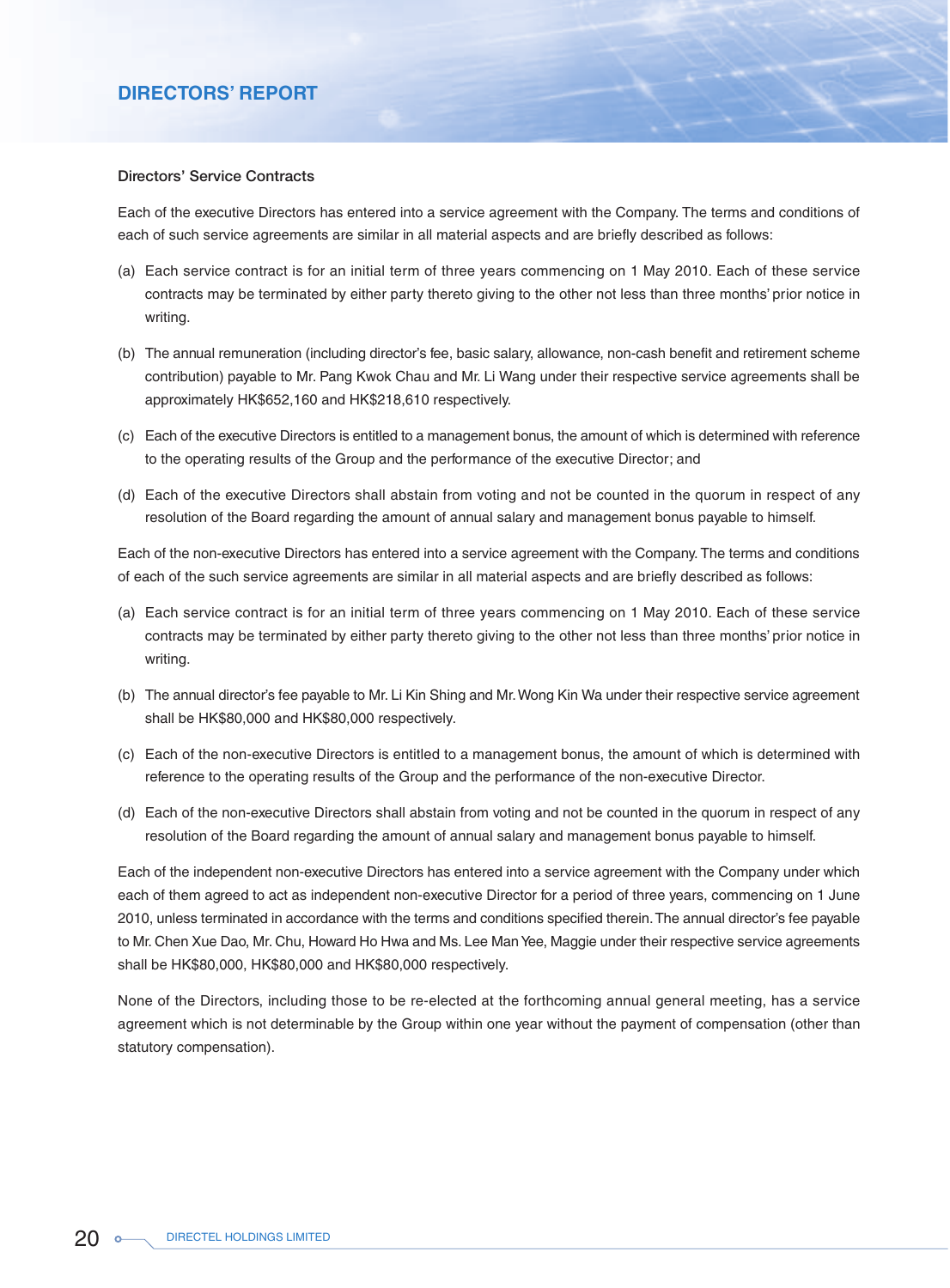#### **Contract of significance**

Save for the service contracts of the Directors and the contracts under the paragraph named "Continuing Connected Transaction" as disclosed above and note 21 to the financial statements, no contract of significance in relation to the Group's business to which the Company, its subsidiaries and controlling shareholders and their controlled entities was a party and in which a Director had a material interest, whether directly or indirectly, subsisted at the end of the year under review or at any time during the year under review.

#### **DIRECTORS AND SENIOR MANAGEMENT**

The brief biographical details of Directors and senior management are set out in pages 34 to 36 of this report.

#### **Emolument Policy**

A remuneration committee is set up for reviewing the Group's emolument policy and structure for all remuneration of the directors and senior management having regard to the Group's operating results, individual performance and comparable market practices.

#### **Directors Remunerations and Five Employees with Highest Emolument**

Details of directors' remunerations and five employees with highest emolument are set out in note 7 and note 8 to the financial statements.

No emoluments have been paid to the Directors as an inducement to join or upon joining the Group or as compensation for loss of office during the year ended 31 December 2011 (2010: Nil). No Director waived or agreed to waive any emoluments during the year ended 31 December 2011 (2010: Nil).

During the year ended 31 December 2011, no emoluments were paid by the Group to any of the five highest paid individuals as an inducement to join or upon joining the Group or as compensation for loss of office (2010: Nil).

#### **Staff Contribution Retirement Schemes**

The amounts of contributions and details of the Group's defined contribution retirement schemes are set out in note 5(a) to the financial statements.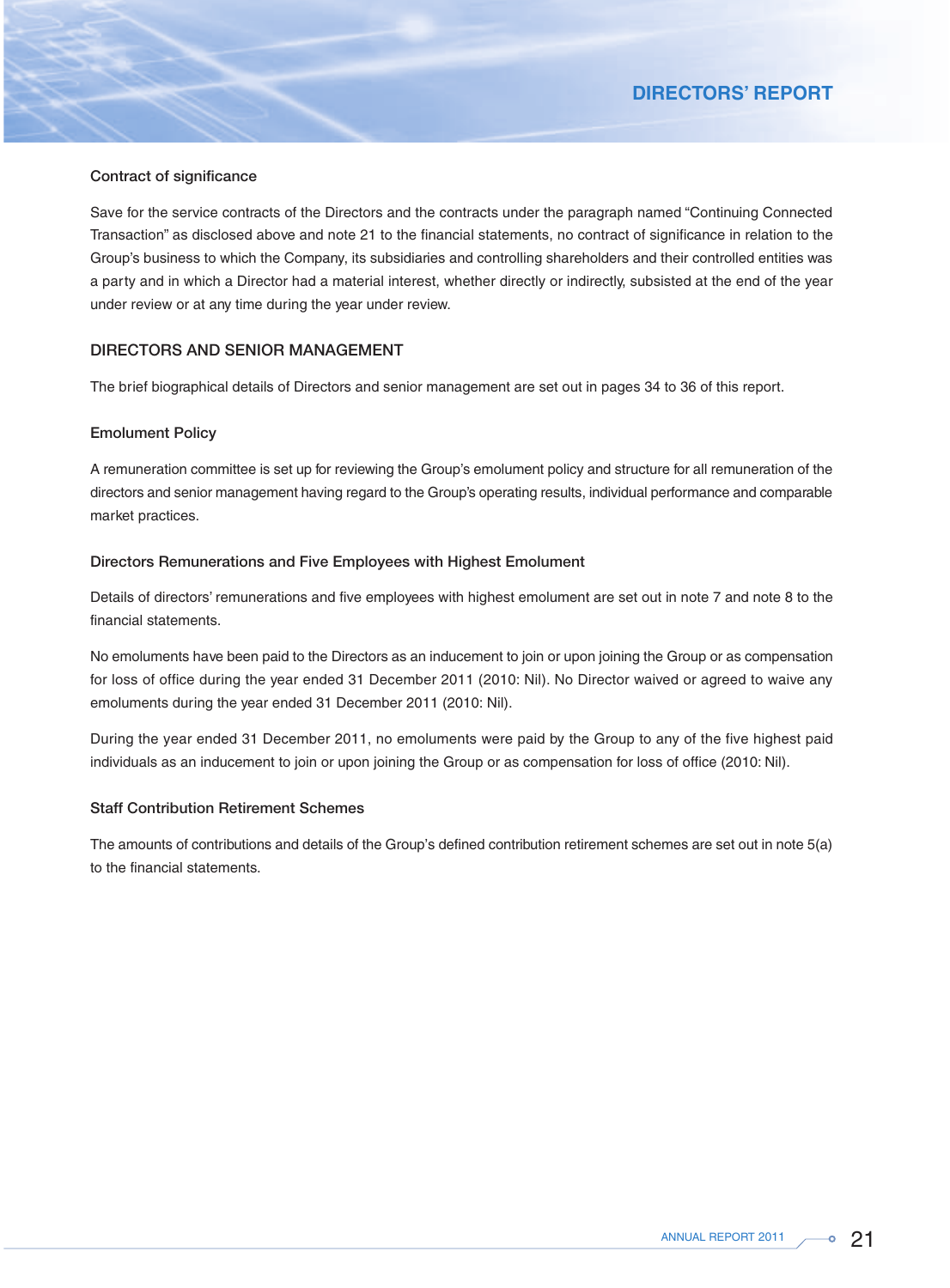### **DIRECTORS' REPORT**

#### **SHARE INTERESTS**

### **DIRECTORS' AND CHIEF EXECUTIVES' INTERESTS AND SHORT POSITIONS IN THE SHARES, UNDERLYING SHARES AND DEBENTURES**

As at 31 December 2011, so far as it is known to the Directors, the Directors and the chief executive of the Company had the following interests and short positions in the shares, underlying shares or the debentures of the Company or any of its associated corporations within the meaning of part XV of the Securities and Futures Ordinance (the "SFO"), which would have to be notified to the Company and the Stock Exchange pursuant to the provision of Divisions 7 and 8 of Part XV of the SFO (including interests and/or short positions of which they were taken or deemed to have under such provisions of the SFO) and/or required to be entered in the register required to be kept under Section 352 of the SFO or as otherwise notified to the Company and the Stock Exchange pursuant to Rule 5.46 of the GEM Listing Rules:

#### **(i) Long position in shares of the Company:**

|                  |                        |                        | Approximate   |
|------------------|------------------------|------------------------|---------------|
|                  | Nature of Interest/    | Number of              | Percentage of |
| Name of Director | Capacity               | <b>Ordinary Shares</b> | Shareholding  |
| Mr. Li Kin Shing | Interest of controlled | 716,250,000            | 69.04%        |
|                  | corporation            | (Note 1)               |               |
|                  | Beneficial owner       | 33,750,000             | 3.25%         |
|                  |                        | (Note 2)               |               |

Notes:

- (1) The 716,250,000 shares are owned by New Everich Holdings Limited ("New Everich") which is owned by Mr. Li Kin Shing and Ms. Kwok King Wa as to 54% and 46% respectively. Mr. Li Kin Shing is the spouse of Ms. Kwok King Wa. Accordingly, Mr. Li Kin Shing is deemed to be interested in the 716,250,000 shares under the SFO.
- (2) Mr. Li Kin Shing acquired 33,750,000 shares on 19 May 2011.

#### **(ii) Long position in New Everich, an associated corporation of the Company:**

|                  |                             | Approximate   |
|------------------|-----------------------------|---------------|
|                  |                             | Percentage of |
| Name of Director | Nature of Interest/Capacity | Shareholding  |
| Mr. Li Kin Shing | Beneficial owner            | 100.00%       |

Note: New Everich is owned as to 54% and 46% by Mr. Li Kin Shing and Ms. Kwok King Wa respectively. Mr. Li Kin Shing is the spouse of Ms. Kwok King Wa. Accordingly, Mr. Li Kin Shing is deemed to be interested in the 100% interests in New Everich under the SFO.

Save as disclosed above, as at 31 December 2011, none of the Directors nor the chief executives of the Company had any interests or short positions in any shares, underlying shares and/or debentures of the Company or any of its associated corporations (within the meaning of Part XV of the SFO) which were notified to the Company and the Stock Exchange pursuant to Divisions 7 and 8 of Part XV of the SFO (including interest and/or short positions which were taken or deemed to have under such provisions of the SFO), or which were recorded in the register maintained by the Company pursuant to Section 352 of the SFO, or which would have to be notified to the Company and the Stock Exchange pursuant to Rule 5.46 of the GEM Listing Rules.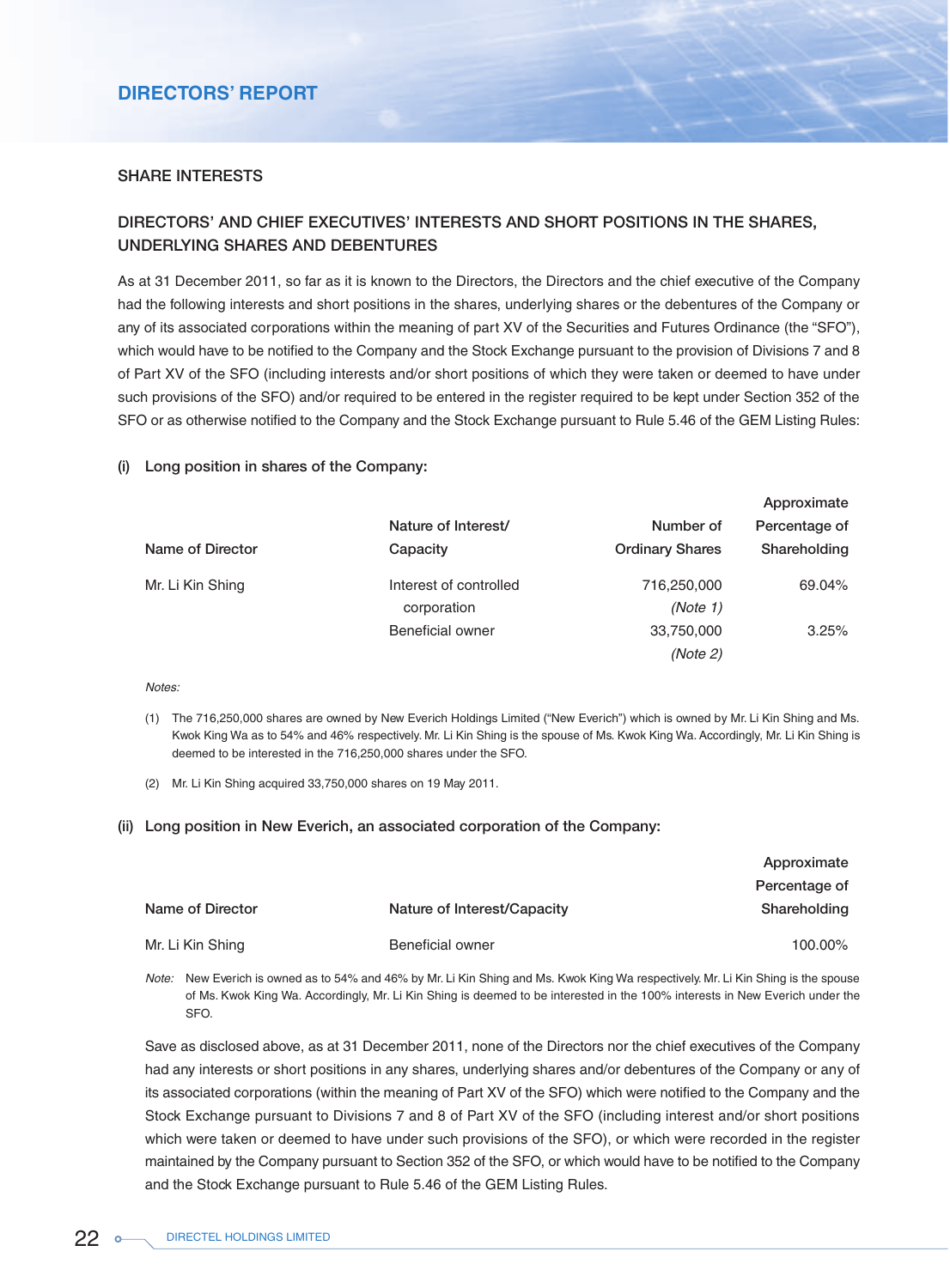#### **SUBSTANTIAL SHAREHOLDERS' AND OTHER PERSONS' INTERESTS AND SHORT POSITIONS IN SHARES AND UNDERLYING SHARES OF THE COMPANY**

As at 31 December 2011, so far as it is known to the Directors, the persons (other than the Directors or chief executive of the Company) with interests or short positions in the shares or underlying shares of the Company which would fall to be disclosed to the Company under the provisions of Divisions 2 and 3 of Part XV of the SFO or which would be recorded in the register of the Company required to be kept under section 336 of the SFO or who are directly or indirectly interested in 10% or more of the nominal value of any class of share capital carrying rights to vote in all circumstances at general meetings of any member of the Group were as follows:

#### **Long position in shares of the Company:**

|                  |                         |                        | Approximate   |
|------------------|-------------------------|------------------------|---------------|
|                  | Nature of Interest/     | Number of              | Percentage of |
| Name             | Capacity                | <b>Ordinary Shares</b> | Shareholding  |
| New Everich      | <b>Beneficial owner</b> | 716,250,000            | 69.04%        |
| Ms. Kwok King Wa | Interest of controlled  | 716,250,000            | 69.04%        |
|                  | corporation             | (Note 1)               |               |
|                  | Interest of spouse      | 33,750,000             | 3.25%         |
|                  |                         | (Note 2)               |               |

#### Notes:

- (1) The 716,250,000 shares are owned by New Everich which is owned by Mr. Li Kin Shing and Ms. Kwok King Wa as to 54% and 46% respectively. Mr. Li Kin Shing is the spouse of Ms. Kwok King Wa. Accordingly, Ms. Kwok King Wa is deemed to be interested in the 716,250,000 shares under the SFO.
- (2) Mr. Li Kin Shing acquired 33,750,000 shares on 19 May 2011. Mr. Li Kin Shing is the spouse of Ms. Kwok King Wa. Accordingly, Ms. Kwok King Wa is deemed to be interested in the 33,750,000 shares under the SFO.

Save as disclosed above, as at 31 December 2011, so far as it is known to the Directors, there was no other person (other than the Directors or chief executive of the Company) with interests or short positions in the shares or underlying shares of the Company which would fall to be disclosed to the Company under the provisions of Divisions 2 and 3 of Part XV of the SFO or which would be recorded in the register of the Company required to be kept under section 336 of the SFO or who are directly or indirectly interested in 10% or more of the nominal value of any class of share capital carrying rights to vote in all circumstances at general meetings of any member of the Group.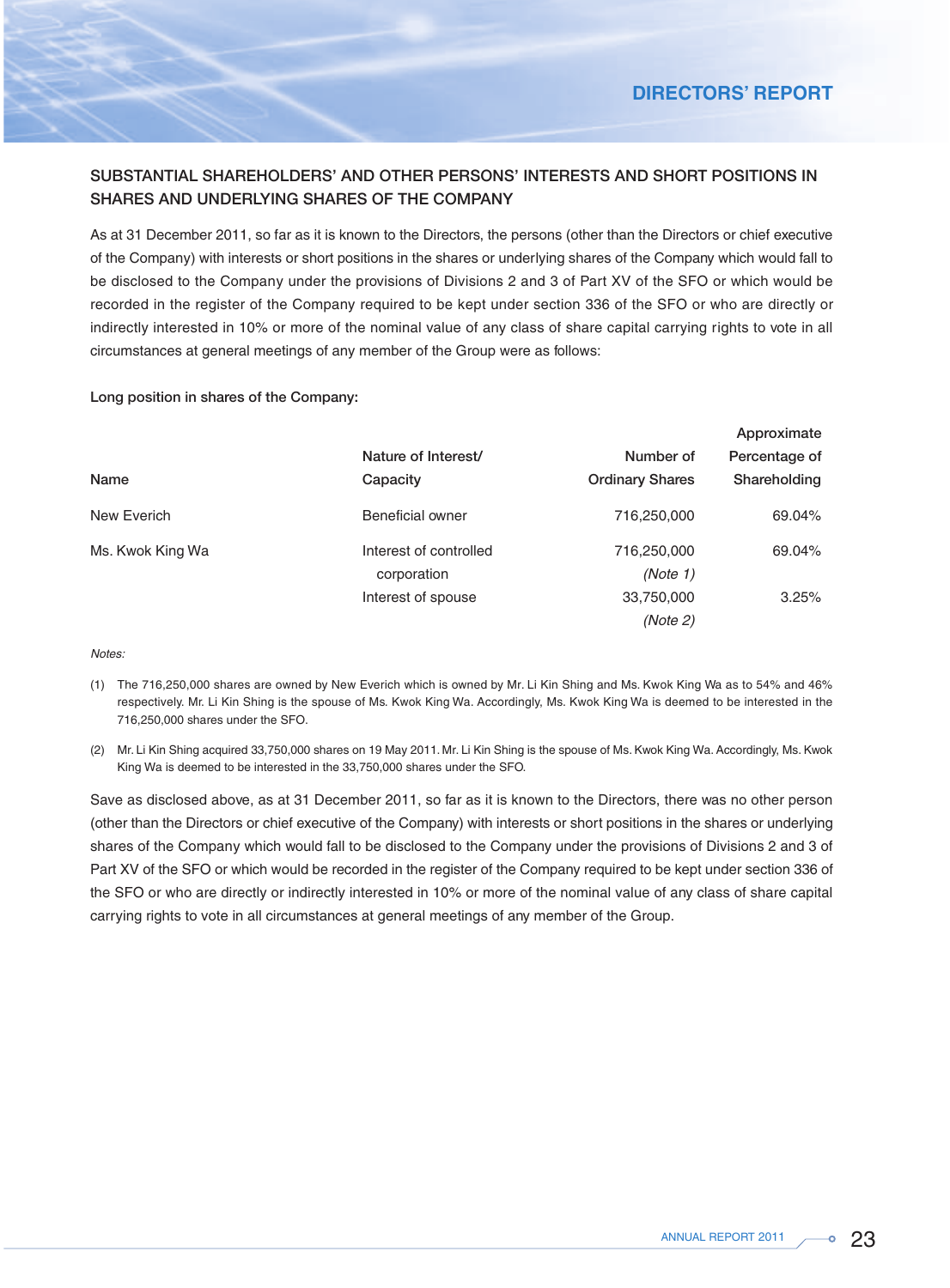### **DIRECTORS' REPORT**

#### **COMPETING INTERESTS**

During the year ended 31 December 2011, save as disclosed below, none of the Directors or controlling shareholders of the Company nor their respective associates is considered to have interests in a business that competes or is likely to compete, either directly or indirectly, with the businesses of the Group other than those businesses where the Directors have been appointed or were appointed as directors to represent the interests of the Company and/or the Group.

Directel Limited, a company incorporated in the Cayman Islands, is held as to 50% and 50% by Mr. Li Kin Shing, a nonexecutive Director, the chairman of the Company, a controlling shareholder and a substantial shareholder of the Company, and Ms. Kwok King Wa, a controlling shareholder and a substantial shareholder of the Company and the spouse of Mr. Li Kin Shing, respectively. According to the GEM Listing Rules, Directel Limited is an associate of Mr. Li Kin Shing and Ms. Kwok King Wa and thus a connected person.

Directel Limited is the legal and beneficial owner of the RF-SIM intellectual property rights in Hong Kong and Macau. Further, Directel Limited is the licensee of the operation rights of RF-SIM in markets other than the PRC in addition to its owned RF-SIM intellectual property rights in Hong Kong and Macau and it has the right to grant licences of the operation rights of RF-SIM intellectual property rights to others in markets other than the PRC. There is a risk that such services provided by Directel Limited may compete with the services provided by the Group as Directel Limited is expected to grant licences of the operation rights of RF-SIM intellectual property rights in other regions in the future.

International Elite Ltd. ("IEL") is a company incorporated in the Cayman Islands and a listed company on the Main Board of the Stock Exchange with Mr. Li Kin Shing and Ms. Kwok King Wa as controlling shareholders. According to the GEM Listing Rules, IEL is an associate of Mr. Li Kin Shing and Ms. Kwok King Wa and thus a connected person. Sunward Telecom Limited ("Sunward Telecom") and its wholly-owned subsidiaries (collectively, the "Sunward Group") are whollyowned subsidiaries of IEL. The Sunward Group, as a whole, is principally engaged in (i) the research and development, production and sales of RF-SIM products; and (ii) licensing of the RF-SIM operations rights in markets other than Hong Kong and Macau.

The Directors confirm that as China-Hongkong Telecom Limited, a wholly-owned subsidiary of the Company, has obtained the exclusive licence of the operation rights of RF-SIM intellectual property rights in Hong Kong and Macau and since the services provided by the Group are mainly in Hong Kong and Macau, there will be no direct competition between the services provided by Directel Limited, which are in territories other than the PRC, Hong Kong and Macau. There will also be no direct competition between the services provided by IEL, which its strategy is to concentrate on the application of the RF-SIM intellectual property rights in the PRC. Nevertheless, Mr. Li Kin Shing, Ms. Kwok King Wa and Directel Limited (as Covenantors) executed a deed of non-competition undertaking in favour of the Company on 24 May 2010 pursuant to which the Covenantors have undertaken to the Company inter alia, that (i) the Covenantors shall not, directly or indirectly, engage in, invest in, participate in, or attempt to participate in, whether on his/her/its own account or with each other or in conjunction with or on behalf of any person or company, any business which will or may compete with the RF-SIM business of the Group in Hong Kong and Macau; and (ii) in the event the Covenantors or their associates were given any business opportunities that is or may involve in direct or indirect competition with the business of the Group, the Covenantors shall assist the Company in obtaining such business opportunities in the terms being offered to the Covenantors, or more favourable terms being acceptable to the Company.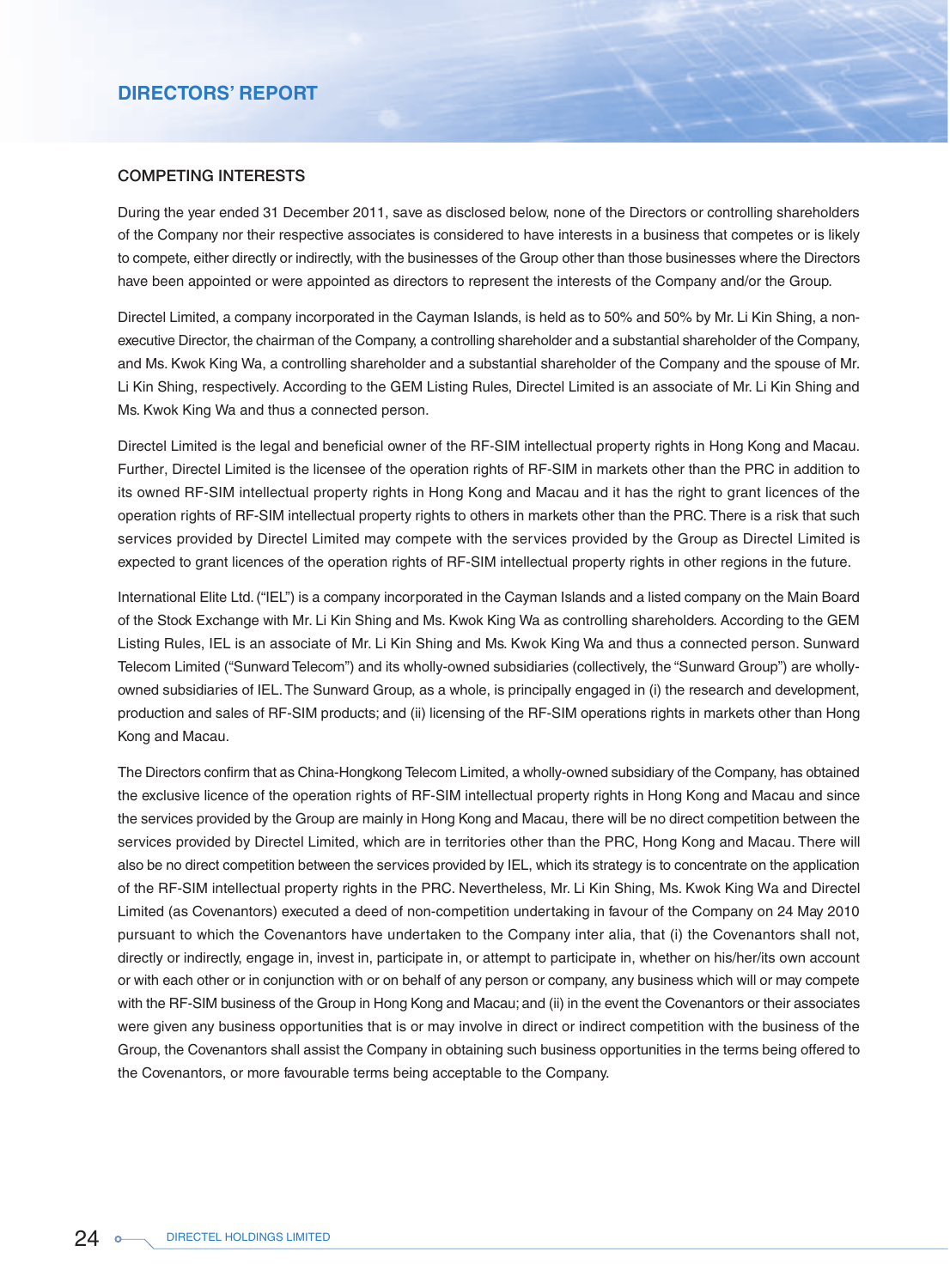#### **SHARE OPTION SCHEME**

The Company has conditionally adopted the share option scheme in the written resolutions of the shareholders of the Company passed on 20 May 2010 (the "Share Option Scheme").

The Share Option Scheme became unconditional after the listing of the Company's shares on GEM on 2 June 2010. The Company did not grant or cancel any options under the Share Option Scheme any time during the year, and as at 31 December 2011, there was no outstanding share option under the Share Option Scheme.

#### **DIRECTORS' RIGHT TO ACQUIRE SHARES OR DEBENTURES**

Save as disclosed in this report, during the year ended 31 December 2011, there was no rights to acquire benefits by means of the acquisition of shares in or debentures of the Company or of any other body corporate granted to any Directors or their respective spouse or children under 18 years of age, or were any such rights exercised by them; or was the Company, its holding company or any of its subsidiaries a party to any arrangements to enable the Directors, their respective spouse or children under 18 years of age to acquire such rights in the Company or any other body corporate.

#### **PURCHASE, SALE OR REDEMPTION OF THE COMPANY'S SHARES**

During the year ended 31 December 2011, neither the Company nor any of its subsidiaries has purchased, sold or redeemed any share of the Company.

#### **CORPORATE GOVERNANCE**

The corporate governance report adopted by the Company is set out in pages 27 to 33 of this report.

#### **SUFFICIENCY OF PUBLIC FLOAT**

Based on information that is publicly available to the Company and within the knowledge of the Directors, at least 25% of the Company's total issued share capital was held by the public throughout the year ended 31 December 2011 and as at the date of this report.

#### **INTEREST OF COMPLIANCE ADVISER**

As at 31 December 2011, as notified by the Company's compliance adviser, Guotai Junan Capital Limited ("Compliance Adviser"), except for the agreement entered into between the Company and the Compliance Adviser dated 28 May 2010, neither the Compliance Adviser nor its directors, employees or associates had any interests as notified to the Group pursuant to Rule 6A.32 of the GEM Listing Rules and all Directors and controlling shareholders and their respective associates as referred to in Rule 11.04 of the GEM Listing Rules.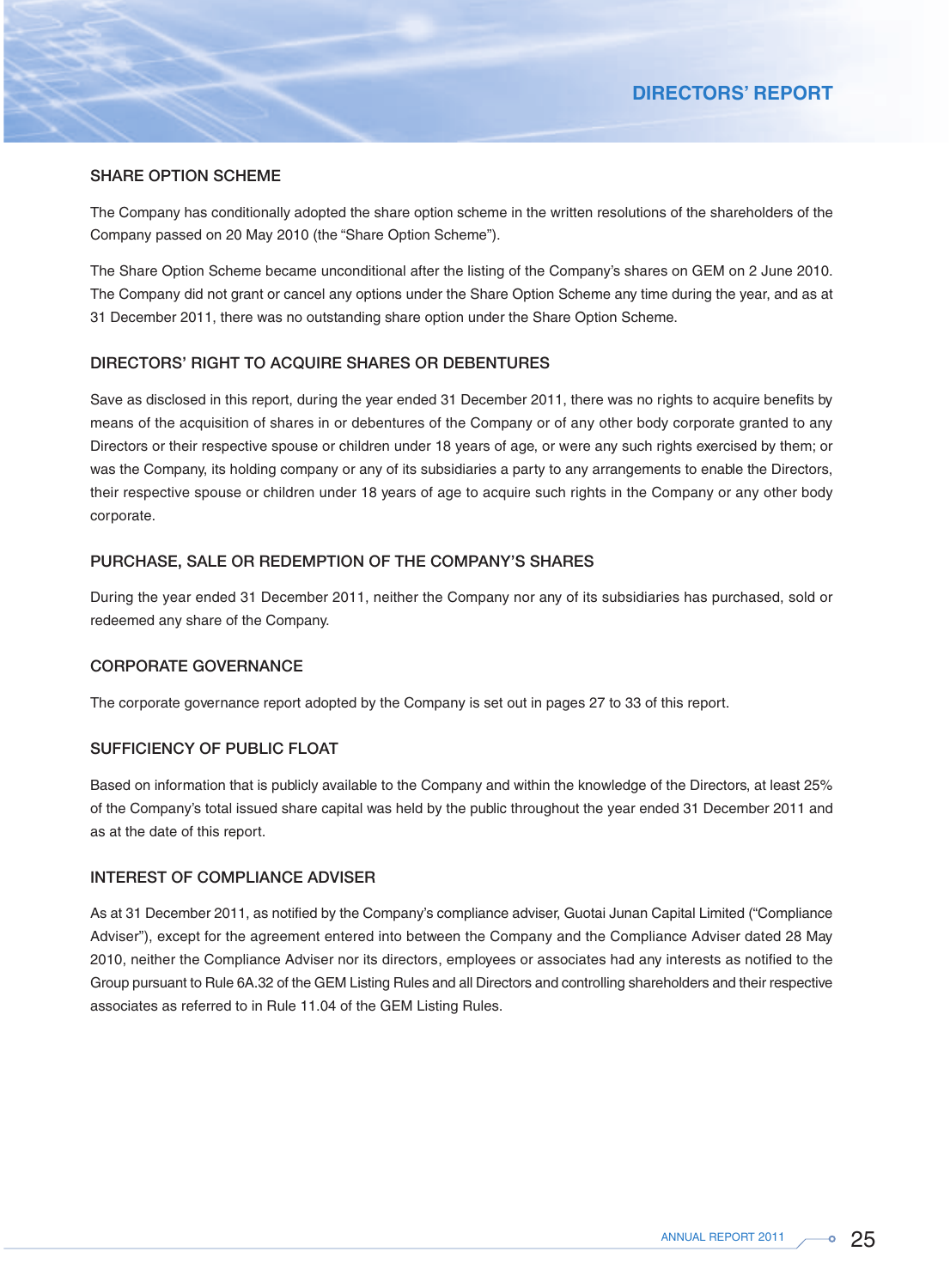### **DIRECTORS' REPORT**

#### **AUDITORS**

KPMG will retire and being eligible, offer themselves for re-appointment as auditors of the Company at the forthcoming annual general meeting of the Company. A resolution for the re-appointment of KPMG as auditors of the Company is to be proposed at the said meeting.

On behalf of the Board

**Li Kin Shing** Chairman

Hong Kong, 23 March 2012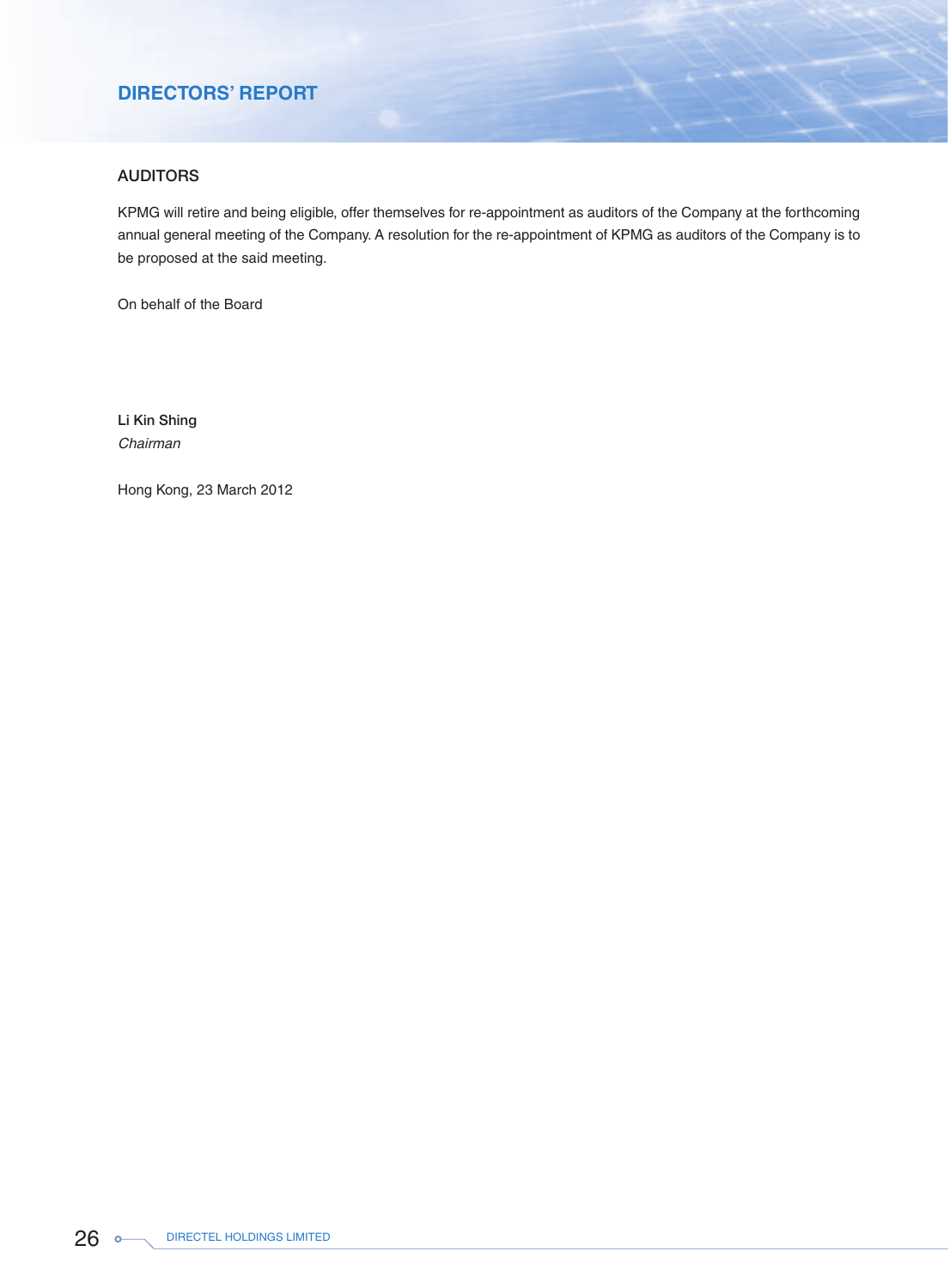#### **CORPORATE GOVERNANCE REPORT**

The Company has committed to maintaining high standards of corporate governance to protect the interests of the shareholders of the Company. In the opinion of the Directors, the Company has complied with all the code provisions as set out in Appendix 15 to the GEM Listing Rules throughout the period under review.

#### **MODEL CODE FOR DIRECTORS' SECURITIES TRANSACTIONS**

The Company has adopted the required standard of dealings as set out in Rules 5.48 to 5.67 of the GEM Listing Rules as the code of conduct regarding the directors' securities transactions in securities of the Company. Having made specific enquiry of all Directors, the Directors have confirmed that they have complied with the required standard of dealings as set out in the adopted code of conduct regarding directors' securities transactions.

#### **BOARD OF DIRECTORS**

The Company is governed by the Board, which is responsible for overseeing the overall strategy and development of the Company, as well as monitoring the internal control policies, succession planning, risk management, significant acquisitions, evaluating the financial performance of the Group and other significant operational and financial issues. The Board sets the overall strategies and directions for the Group with a view to developing its business and enhancing the shareholders value. The Board delegates to the Company's management the following duties: preparation of financial statements for the Board's review before their publication, formulation of business execution strategy, definition and enforcement of company policies, implementation of adequate internal control systems, and compliance with the relevant laws and regulations.

The Board currently comprises two executive Directors, two non-executive Directors and three independent non-executive Directors ("INEDs"). The biographical details of the Directors are set out in pages 34 to 35 of this report.

During the year ended 31 December 2011, the Board held four meetings. The attendances of individual at these Board meetings were as follows:

|                                                  | Number of                |
|--------------------------------------------------|--------------------------|
| Name of Directors                                | <b>Meetings Attended</b> |
| Mr. Li Kin Shing(李健諴)                            |                          |
| (Chairman and Non-Executive Director)            | 4/4                      |
| Mr. Pang Kwok Chau (彭國洲)                         |                          |
| (Executive Director and Chief Executive Officer) | 4/4                      |
| Mr. Li Wang (李宏)                                 |                          |
| (Executive Director)                             | 4/4                      |
| Mr. Wong Kin Wa(黃建華)                             |                          |
| (Non-Executive Director)                         | 4/4                      |
| Mr. Chu. Howard Ho Hwa (朱賀華)                     |                          |
| (Independent Non-Executive Director)             | 4/4                      |
| Mr. Chen Xue Dao(陳學道)                            |                          |
| (Independent Non-Executive Director)             | 4/4                      |
| Ms. Lee Man Yee, Maggie (李敏怡)                    |                          |
| (Independent Non-Executive Director)             | 4/4                      |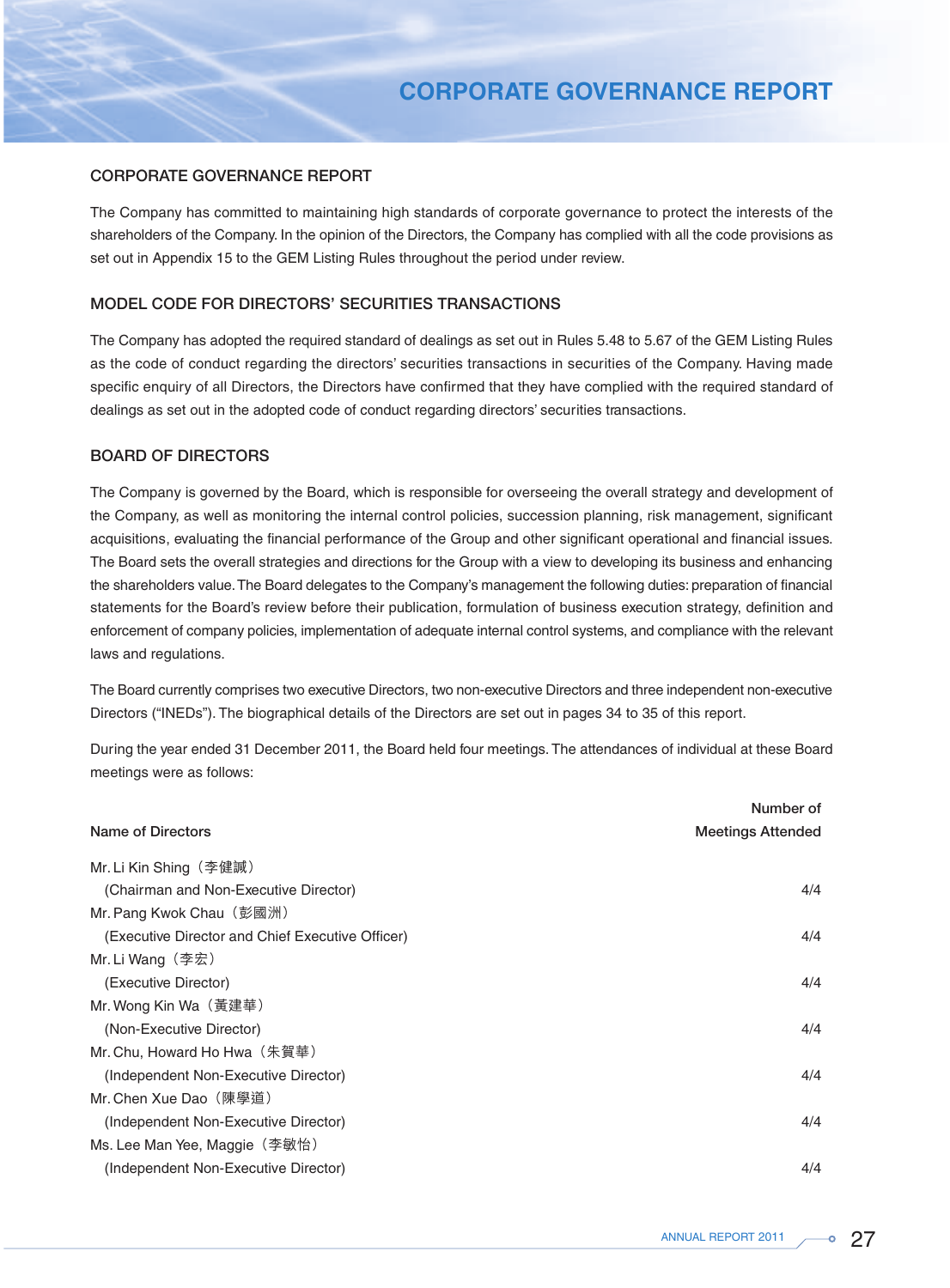In compliance with Rules 5.05 (1) and (2) of the GEM Listing Rules, the Company has appointed sufficient number of INEDs with at least one of them having appropriate professional qualifications or accounting or related financial management expertise. The INEDs, together with the executive Director, ensure that the Board prepares its financial and other mandatory reports in strict compliance with the relevant standards and that appropriate systems are in place to protect the interest of the Company and its shareholders. The Company has received an annual confirmation of independence from each of the INEDs and considers that their independence is in compliance the GEM Listing Rules as at the date of this report.

The term of appointment of each non-executive director and independent non-executive director is for a period of three years, subject to retirement by rotation and re-election at the annual general meeting of the Company in accordance with the articles of association of the Company.

#### **NON-COMPETITION UNDERTAKING**

Each of the Controlling Shareholders and Directel Limited (collectively, the "Covenantors" and each a "Covenantor") entered into a deed of non-competition undertaking with the Company on 24 May 2010 pursuant to which each of the Covenantors has, jointly and severally, among other things, irrevocably and unconditionally undertaken with the Company that at any time during the Relevant Period (as defined below), each of the Covenantors shall:

- (i) not, directly or indirectly, engage in, invest in, participate in, or attempt to participate in, whether on his/her/its own account or with each other or in conjunction with or on behalf of any person or company, any business which will or may compete with the business then engaged and from time to time engaged by the Group in any territory, saved and except for the RF-SIM business in any territories outside Hong Kong and Macau (the "Restricted Business");
- (ii) take all possible actions (including any acts and omissions) to procure that his/her/its associates (other than members of the Group) not, directly or indirectly, engage in, invest in, participate in, or attempt to participate in, whether on his/her/its own account or with each other or in conjunction with or on behalf of any person or company, the Restricted Business;
- (iii) not, directly or indirectly, engage in, invest in, participate in, or attempt to par ticipate in, whether on his/her/its own account or with each other or in conjunction with or on behalf of any person or company, any business which will or may compete with the RF-SIM business of the Group in Hong Kong and Macau;
- (iv) take all possible actions (including any acts and omissions) to procure that his/her/its associates (other than members of the Group) shall not, directly or indirectly, engage in, invest in, participate in, or attempt to participate in, whether on its own account or with each other or in conjunction with or on behalf of any person or company, any business which will or may compete with the RF-SIM business of the Group in Hong Kong and Macau; and
- (v) not, and procure that his/her/its associates (other than members of the Group) not, for the purpose of competing with the business then engaged and from time to time engaged by the Group, to solicit or endeavor to cause any employee, former employee, or then existing employee of the Company and the members of the Group to work for the Covenantors or his/her/its associates (other than members of the Group); and shall not, without the Company's consent, make use of any information pertaining to the business of the Group which may have come to his/her/its knowledge in his/her/its capacity, as the case may be, as the controlling shareholders or his/her/its associates.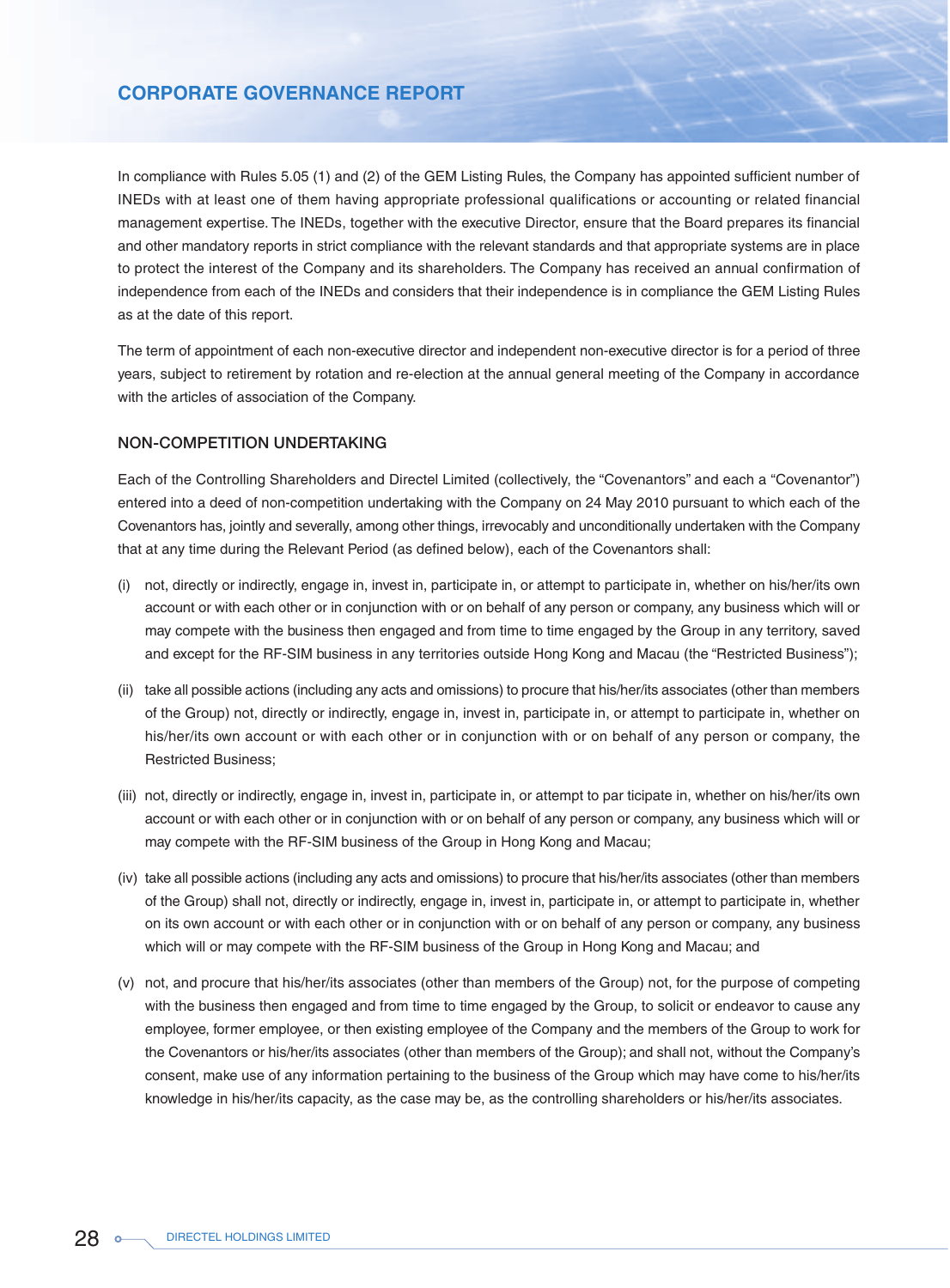The above restrictions do not apply in the following cases:

- (i) each of the Covenantors and his/her/its associates (excluding members of the Group) may hold securities of any company which conducts or is engaged in any Restricted Business provided that (a) such securities are listed on a recognised stock exchange (as defined in the SFO); and (b) the aggregate number of securities held by the Covenantors and their respective associates (excluding members of the Group) do not exceed 5% of the issued shares of such company;
- (ii) each of the Covenantors and his/her/its associates (excluding members of the Group) may invest in the Group; and
- (iii) the interests of Mr. Li Kin Shing and Ms. Kwok King Wa, jointly and/or severally, in Directel Limited. The Company agreed that each of Mr. Li Kin Shing and Ms. Kwok King Wa may continue to hold such interests in Directel Limited.

Under the deed of non-competition undertaking, the Covenantors further undertake to the Company the following:

- (i) the Covenantors shall allow, and shall procure that the relevant associates (excluding members of the Group) to allow, the Directors and the Company's auditors to have access to such financial records of such Covenantors and/ or their respective associates as may be necessary for the Company to determine whether the terms of the deed of non-competition have been complied with;
- (ii) the Covenantors shall allow, and shall procure that their associates (excluding members of the Group) to allow, the independent non-executive Directors to review, at least on an annual basis, the Covenantors' compliance with the deed of non-competition undertaking and the warrant, preferred warrant or right of first refusal set up by the Covenantors in current or future competitive business activities;
- (iii) the Covenantors shall provide all information necessary for the annual review by the independent non-executive Directors in making a fair and reasonable assessment of the Covenantors' compliance with the deed of noncompetition undertaking including but not limited to, (i) a list of listed companies in which he/she/it and/or his/her/its associates are beneficially interested or legally holds 5% or more shareholding interest and the nature of business of each of such companies; and (ii) a list of private companies in which he/she/it and/or his/her/its associates beneficially and/or legally holds and the nature of business of each of such companies;
- (iv) without prejudicing the generality of paragraph (i) above, the Covenantors shall provide to the Company with a declaration annually for inclusion by the Company in its annual report, in respect of their compliance with the terms of the deed of non-competition undertaking and disclose such information in the corporate governance report under the annual report of the Company (any such disclosure would be consistent with the principles of making voluntary disclosures in the corporate governance report);
- (v) the Company shall disclose decisions on matters reviewed by the independent non-executive Directors relating to the compliance and enforcement of the deed of non-competition undertaking either through the annual report, or by way of announcements to the public;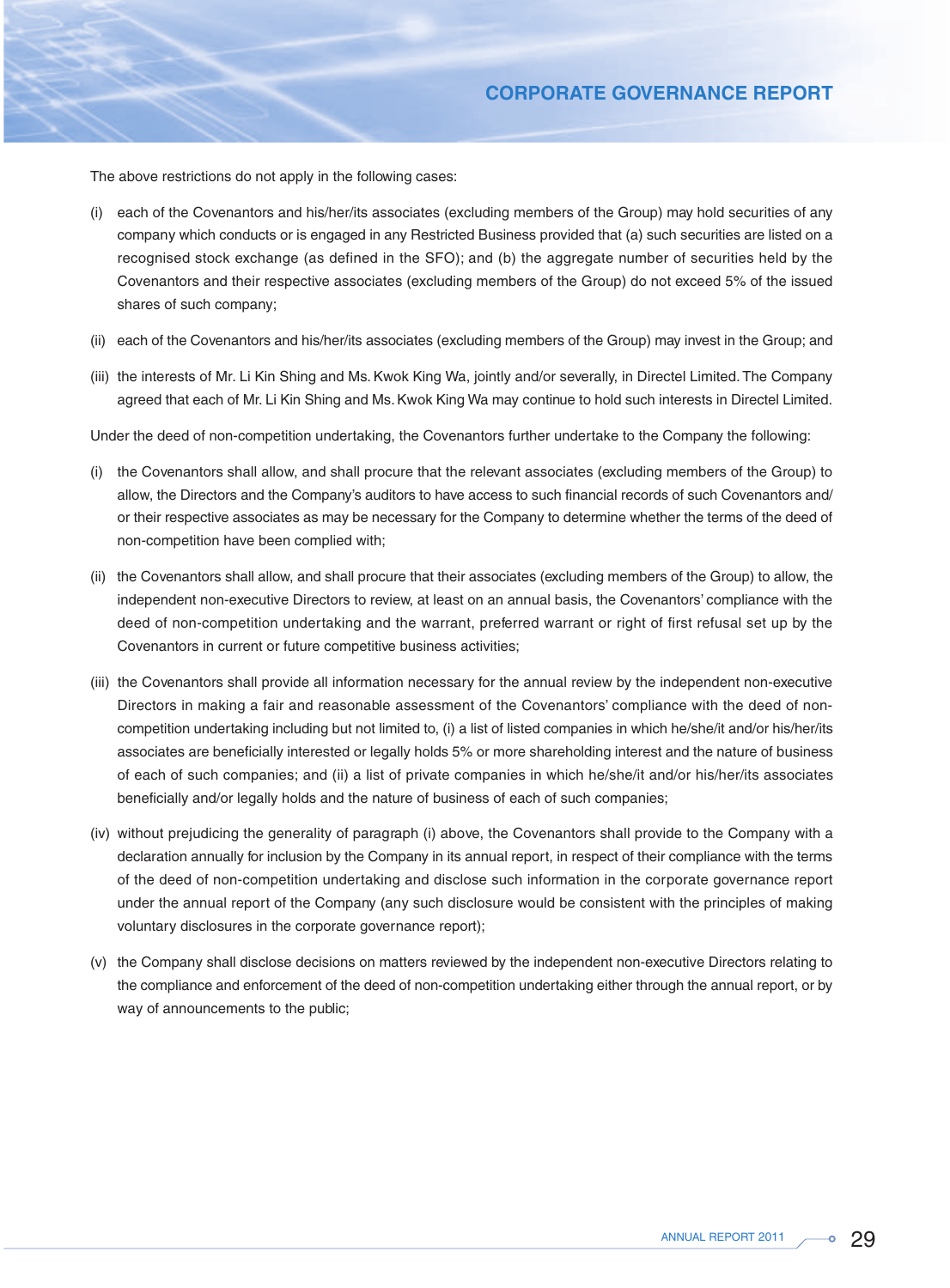### **CORPORATE GOVERNANCE REPORT**

- (vi) in the event the Covenantors or their associates (excluding members of the Group) were given any business opportunity that is or may involve in direct or indirect competition with the business of the Group, the Covenantors shall assist, and shall procure their relevant associates to assist, the Company in obtaining such business opportunity directly or in the event that such business opportunity relates to the provision of any service(s) which is/are supplementary to the core business of such Covenantors or the relevant associates, by ways of subcontracting or outsourcing in the terms being offered to the Covenantors or the relevant associates, or more favourable terms being acceptable to the Company if the Covenantors give up the business opportunity, it is deemed to give up such business opportunity and the Covenantors cannot involve in the business derived from such business activities; and
- (vii) each of the Covenantors agrees to indemnify the Company from and against any and all losses, damages and costs which loss, damage or cost is resulted from any failure to comply with the terms of the deed of non-competition by the Covenantors or any of their respective associates.

For the above purpose, the "Relevant Period" means the period commencing from the date of the deed of noncompetition undertaking and shall expire on the earlier of (i) the date on which the Covenantors (together with their respective associates), whether directly or indirectly, cease to be interested in 10% or more of the issued share capital of the Company; and (ii) the date on which the Shares cease to be listed on the Stock Exchange.

The independent non-executive Directors will review, at least on an annual basis, the compliance with the deed of non-competition undertaking by the Covenantors.

#### **AUDIT COMMITTEE**

The Company has established an audit committee ("Audit Committee") on 20 May 2010 with written terms of reference in compliance with the GEM Listing Rules. The Audit Committee consists of the three independent non-executive Directors, namely, Ms. Lee Man Yee, Maggie, Mr. Chen Xue Dao and Mr. Chu, Howard Ho Hwa. Ms. Lee Man Yee, Maggie is the chairman of the Audit Committee.

During the year under review, the audit committee held four meetings. The attendance record of the meetings is as follows:

|                                      | Number of                |
|--------------------------------------|--------------------------|
| Name of Directors                    | <b>Meetings Attended</b> |
| Ms. Lee Man Yee, Maggie (李敏怡)        |                          |
| (Independent Non-Executive Director) | 4/4                      |
| Mr. Chu, Howard Ho Hwa (朱賀華)         |                          |
| (Independent Non-Executive Director) | 4/4                      |
| Mr. Chen Xue Dao(陳學道)                |                          |
| (Independent Non-Executive Director) | 4/4                      |

The primary duties of the Audit Committee are to review the Company's annual report and consolidated financial statements, half-yearly report and quarterly reports and to provide advice and comment thereon to the Board. The Audit Committee is also responsible for reviewing and supervising the financial reporting process and internal control of the Group.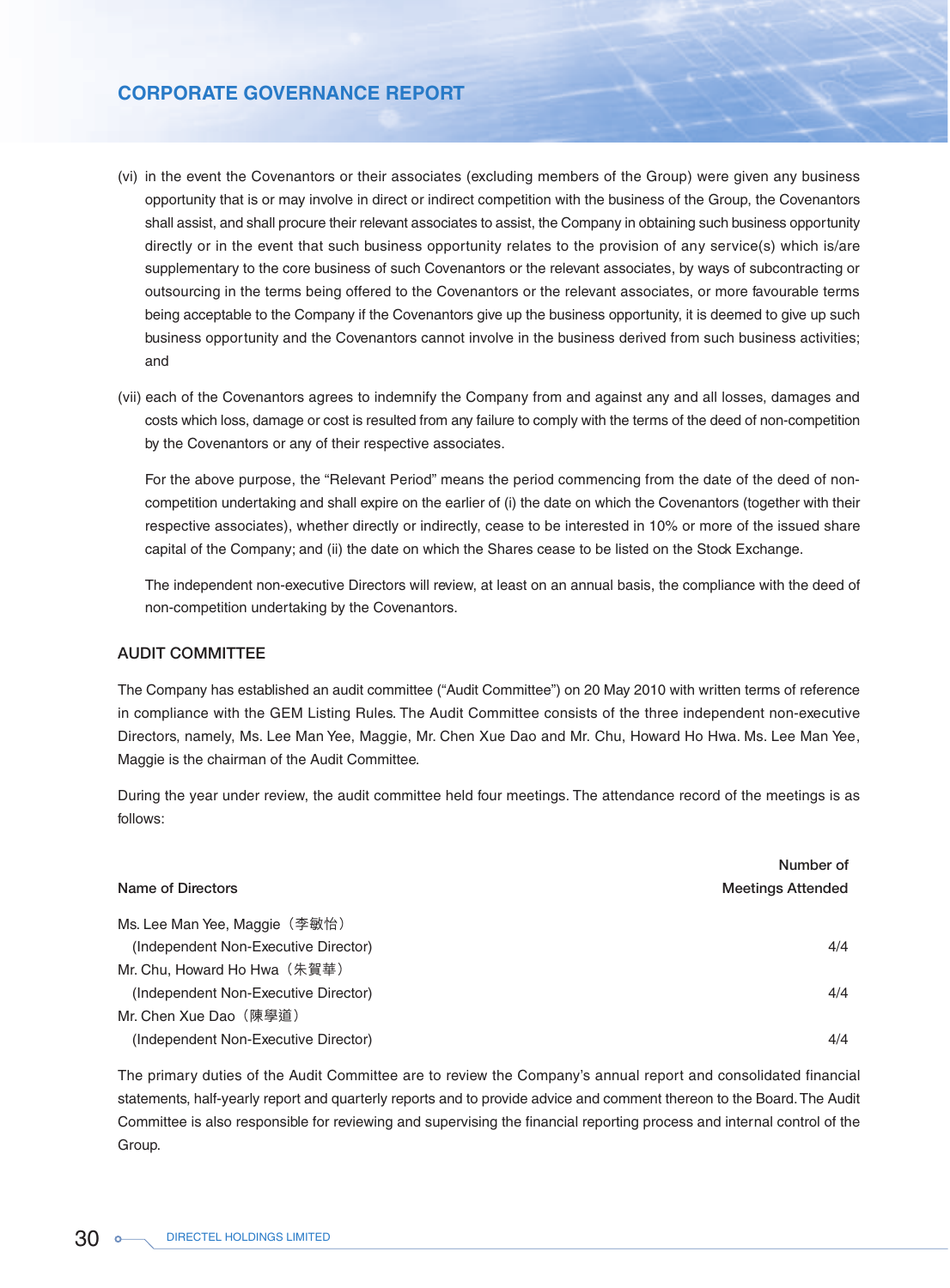### **CORPORATE GOVERNANCE REPORT**

During the year of 2011, the audit committee has (i) reviewed the quarterly and half-yearly results; (ii) reviewed the accounting policies adopted by the Group and issues related to accounting practice; and (iii) assisted the Board to evaluate on the effectiveness of financial reporting procedure and internal control.

The Group's audited results for the year ended 31 December 2011 have been reviewed by the Audit Committee and which was of the opinion that such results complied with the applicable accounting standards and that adequate disclosures had been made.

#### **Auditors' Remuneration**

For the year ended 31 December 2011, the remuneration paid/payable to the auditor, KPMG, in respect of audit services amounted to approximately HK\$795,000 (2010: HK\$732,000), tax service assignment amounted to approximately HK\$80,000 (2010: HK\$66,000) and the services provided as reporting accountants and tax adviser before the Listing amounted to approximately HK\$Nil (2010: approximately HK\$742,000).

#### **NOMINATION COMMITTEE**

The Company has established a nomination committee on 20 May 2010 with written terms of reference. The nomination committee comprises one executive Director namely Mr. Pang Kwok Chau and two independent non-executive Directors namely Ms. Lee Man Yee, Maggie and Mr. Chen Xue Dao. Mr. Pang Kwok Chau has been appointed as the chairman of the nomination committee. The nomination committee is mainly responsible for making recommendations to the Board on appointment of Directors and succession planning for the Directors.

The Board took into consideration criteria such as expertise, experience, the market situation and applicable laws and regulations when considering new director appointments. The Directors held a meeting on 20 March 2012 for the nominations of Directors. The attendance record of the meeting is as follows:

|                                               | Number of               |
|-----------------------------------------------|-------------------------|
| Name of Directors                             | <b>Meeting Attended</b> |
| Mr. Pang Kwok Chau (彭國洲) (Executive Director) | 1/1                     |
| Mr. Chen Xue Dao(陳學道)                         |                         |
| (Independent Non-Executive Director)          | 1/1                     |
| Ms. Lee Man Yee, Maggie (李敏怡)                 |                         |
| (Independent Non-Executive Director)          | 1/1                     |

In the latest meeting, the nomination committee members considered and passed resolutions recommending that all the Directors shall be retained. In addition, resolutions were passed pursuant to the articles of association of the Company, and subject to the proposed arrangement being passed at the forthcoming annual general meeting, that Mr. Pang Kwok Chau, Mr. Li Wang and Ms. Lee Man Yee, Maggie will retire and, being eligible, will offer themselves for reelection at the forthcoming annual general meeting.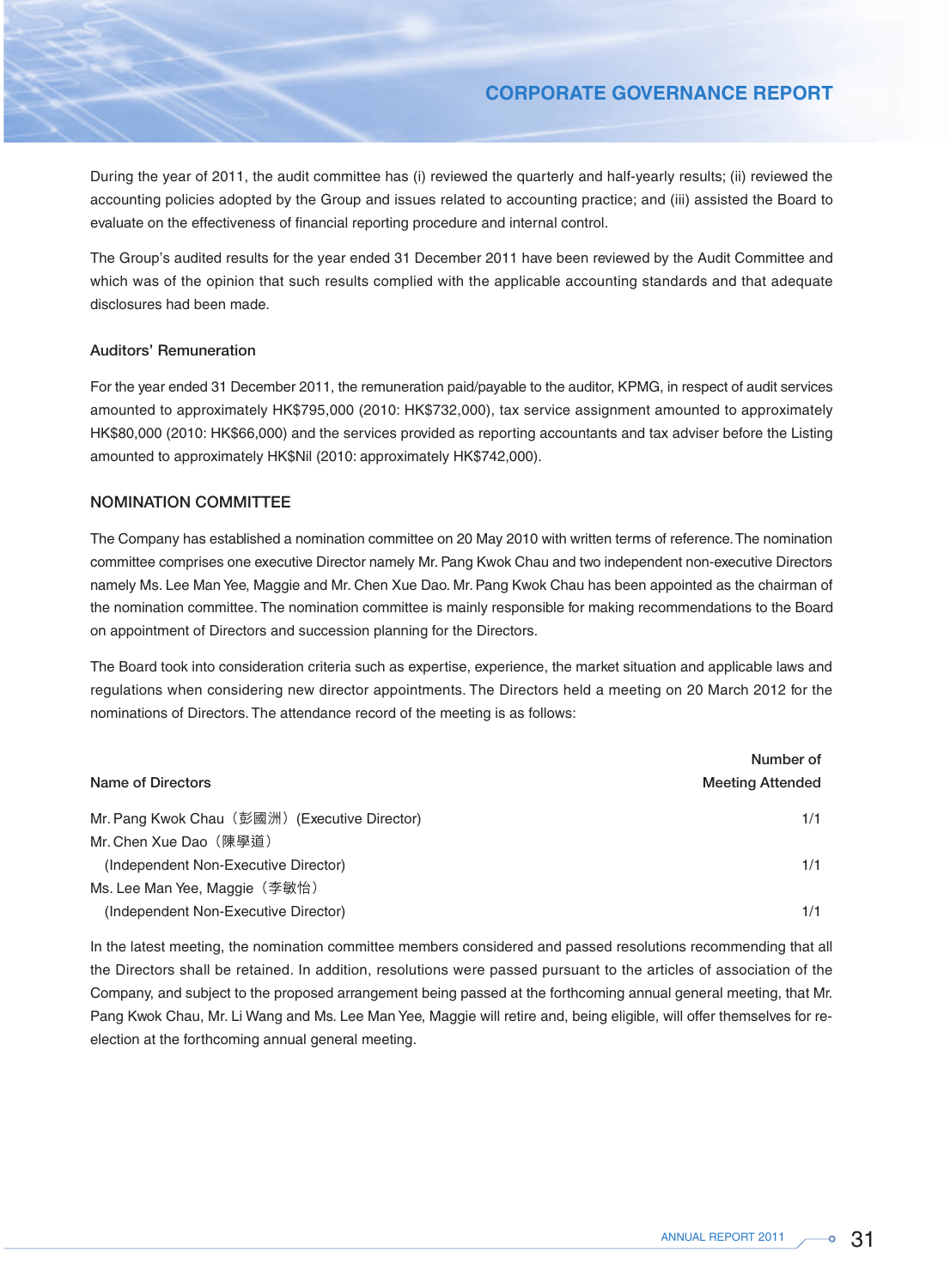#### **REMUNERATION COMMITTEE**

The Company has established a remuneration committee with written terms of reference in compliance with the Code on Corporate Governance Practices as set out in Appendix 15 of the GEM Listing Rules. The remuneration committee comprises one non-executive Director, namely, Mr. Li Kin Shing and two independent non-executive Directors, namely Mr. Chen Xue Dao and Ms. Lee Man Yee, Maggie. Mr. Li Kin Shing has been appointed as the chairman of the remuneration committee. The primary duties of the remuneration committee are, amongst other things, to review and determine the terms of remuneration packages, bonuses and other compensation payable to the Directors and senior management and to make recommendation to the Board on the Group's policy and structure for all remuneration of the Directors and senior management.

Remuneration committee held a meeting on 20 March 2012. The attendance record of the meeting is as follows:

| Name of Directors                    | Number of<br><b>Meeting Attended</b> |
|--------------------------------------|--------------------------------------|
|                                      |                                      |
| Ms. Lee Man Yee, Maggie (李敏怡)        |                                      |
| (Independent Non-Executive Director) | 1/1                                  |
| Mr. Chen Xue Dao (陳學道)               |                                      |
| (Independent Non-Executive Director) | 1/1                                  |

Remuneration committee members have considered and reviewed the service contracts of the executive Directors and senior management and the provisions of independent non-executive Directors. The remuneration committee members are of the opinion that the provisions of the service contracts of the executive Directors and senior management and the independent non-executive Directors are fair.

#### **INTERNAL CONTROL**

The Board recognises the importance of maintaining an adequate and effective internal control system to safeguard the Group's assets against unauthorised use of disposition, and to protect the interests of shareholders of the Company. The Board assumes the overall responsibility for reviewing the adequacy and integrity of the Group's internal control system.

The Board has conducted a review of its system of internal control periodically to ensure the effective and adequate internal control system of the Group. The Board convened meeting periodically to discuss financial, operational and risk management control. The Directors are of the opinion that internal controls at present have been valid and adequate.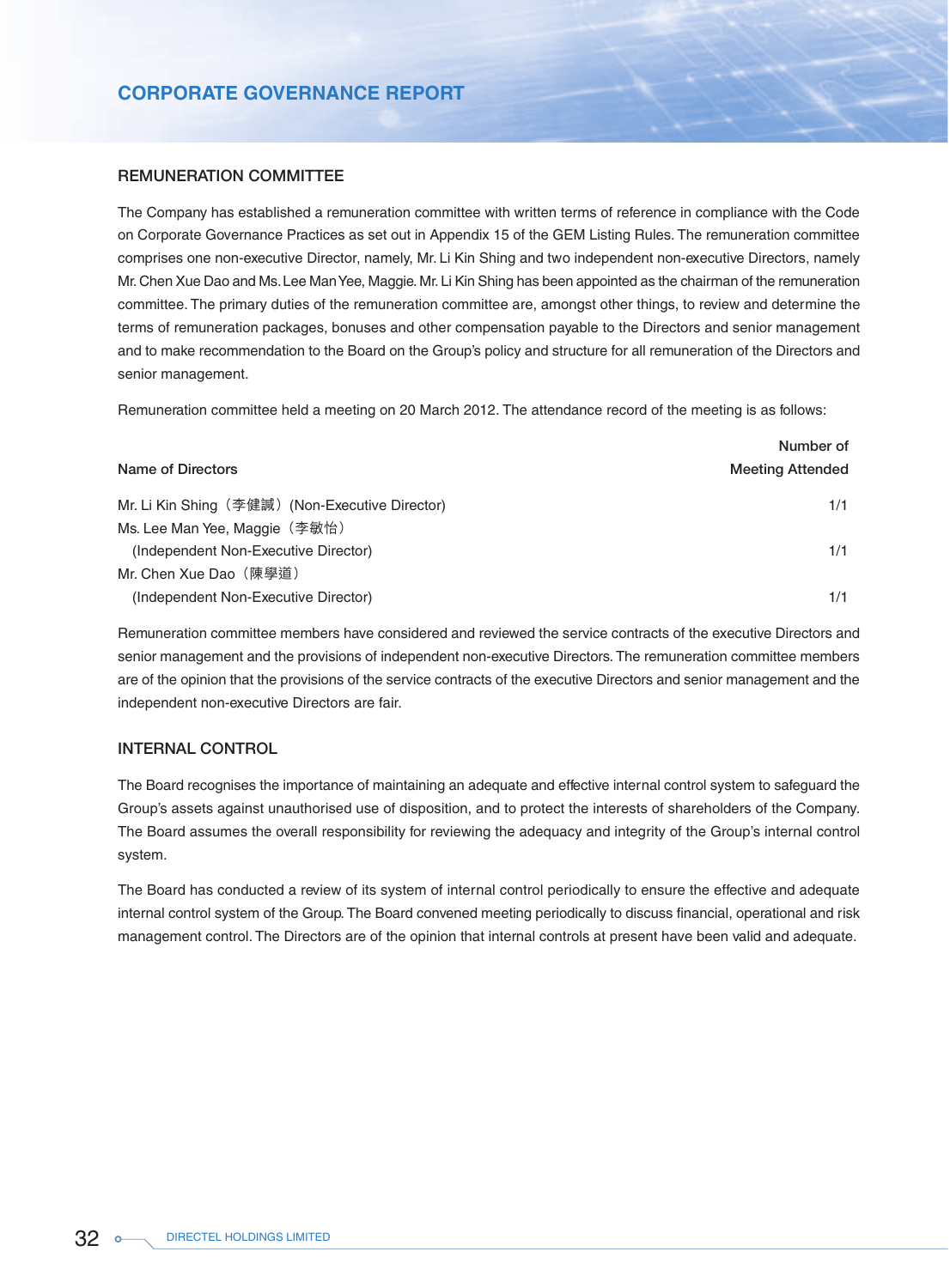#### **INVESTOR RELATIONS**

The executive directors and senior management of the Company believe that maintaining a high level of transparency is a key to enhancing investor relations. It is committed to a policy of open and timely disclosure of corporate information to its shareholders and investors.

The Company updates its shareholders on its latest business developments and financial performance through its annual, interim and quarterly report and notices, announcements and circulars. The corporate website of the Company (www.directel.hk) provides a communication platform to the public and the shareholders.

#### **FINANCIAL REPORTING**

The Directors are responsible for the preparation of the financial statements for each financial year, which give a true and fair view of the financial position and operating results of the Group. The auditors are responsible to form an independent opinion based on the audit, on the financial statements prepared by the Directors and report the opinion solely to the shareholders of the Company.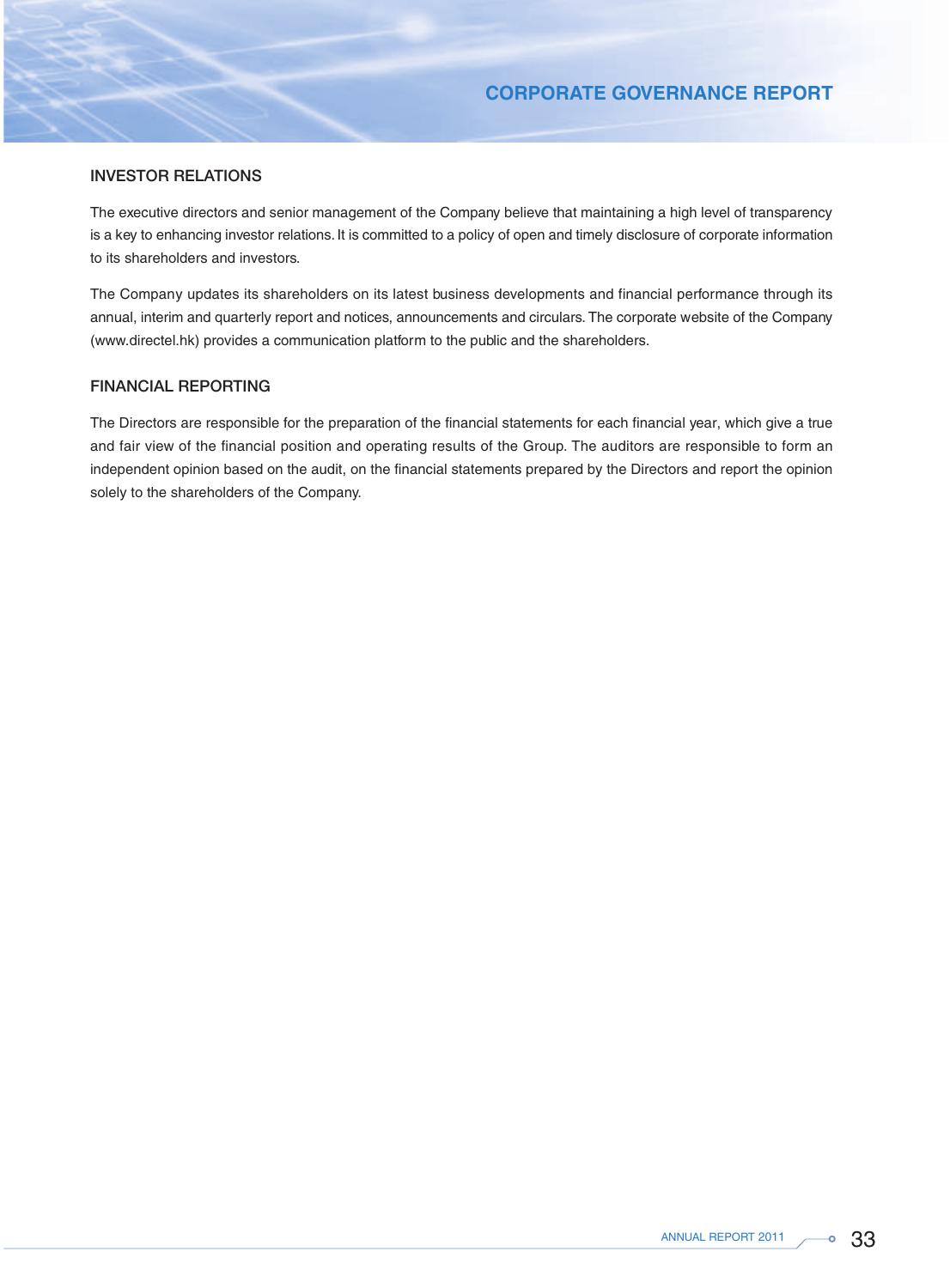#### **CHAIRMAN AND NON-EXECUTIVE DIRECTORS**

Mr. Li Kin Shing(李健誠), aged 54, is the chairman and a non-executive Director. Mr. Li has over 22 years of experience in the telecommunications industry. Mr. Li is an executive director and chief executive officer of International Elite Ltd., a company listed on the Main Board and controlled by Mr. Li and his spouse Ms. Kwok King Wa. Mr. Li was the chief executive officer and president of ChinaCast Education Corporation, a limited liability company incorporated in the State of Delaware, US, whose shares are displayed on the Over the Counter Bulletin Board when he resigned from these positions on 2 February 2007 following the acquisition of ChinaCast Education Corporation by an Independent Third Party, in December 2006. Mr. Li has confirmed that there were no disagreements between Mr. Li and ChinaCast Education Corporation on any matter relating to the ChinaCast Education Corporation's operations, policies or practices that resulted in his resignation. ChinaCast Education Corporation is a for-profit, post-secondary education and e-learning services provider in China of which its total revenue amounted to approximately RMB514.0 million as at 31 December 2010 according to annual report filed with the U.S. Securities and Exchange Commission. Save as disclosed herein, Mr. Li has not been a director of any publicly listed company during the three years preceding the date of this report. He was appointed as the chairman and non-executive Director on 31 August 2009.

#### **EXECUTIVE DIRECTORS**

Mr. Pang Kwok Chau(彭國洲), aged 51, is the chief executive officer and an executive Director. He is responsible for the overall marketing strategic planning and direction of the Group. Mr. Pang obtained a craft certificate in radio servicing (無線電修理行業技能證書)after the completion of a two-year part-time evening course from a Technical Institute under the Education Department, Hong Kong in July 1979 immediately following his graduation from secondary school and has over 17 years of experience in the telecommunications industry, especially in international roaming operation. Since joining the Group, Mr. Pang has actively involved in the Group's business of "One Card Multiple Number" service in Hong Kong and the PRC. He has also involved in the Group's overall corporate governance since 2007. Before joining the Group as the general manager in 2001, Mr. Pang served as the manager of China-Hong Kong Telelink Company Limited since 1995. Mr. Pang has not been a director of any publicly listed company during the three years preceding the date of this report. He was appointed as an executive Director on 31 August 2009.

Mr. Li Wang(李宏), aged 41, is the executive Director. He is responsible for the overall management, corporate planning and business development of the Group. Mr. Li has over 8 years of experience in telecommunications industry. Mr. Li worked as a manager of a PRC telecommunications company namely, 廣州天龍信息工程公司(Guangzhou Talent Information Engineering Company Limited) from 1993 to 1997 and was responsible for the management and promotion of pager and mobile telecommunications services business. Mr. Li then worked as a vice-general manager of 廣東直通 電訊股份有限公司 (Guangdong Zhitong Telecommunications Limited) from 1997 to 1999, and gained experience in marketing of telecommunication service business. He also worked as a director of Directel Communications Limited from 1995 to 2000, a director of Target Link Enterprises Limited, a private company engaged in investment of software, from 1997 to 2004 and a director and a legal representative of 廣東直通投資有限公司(Guangdong Zhitong Investment Ltd.) from 1992 to 2009. He is the brother of Mr. Li Kin Shing, the chairman and non-executive Director of the Company. Mr. Li has not been a director of any publicly listed company during the three years preceding the date of this report. He was appointed as an executive Director on 31 August 2009.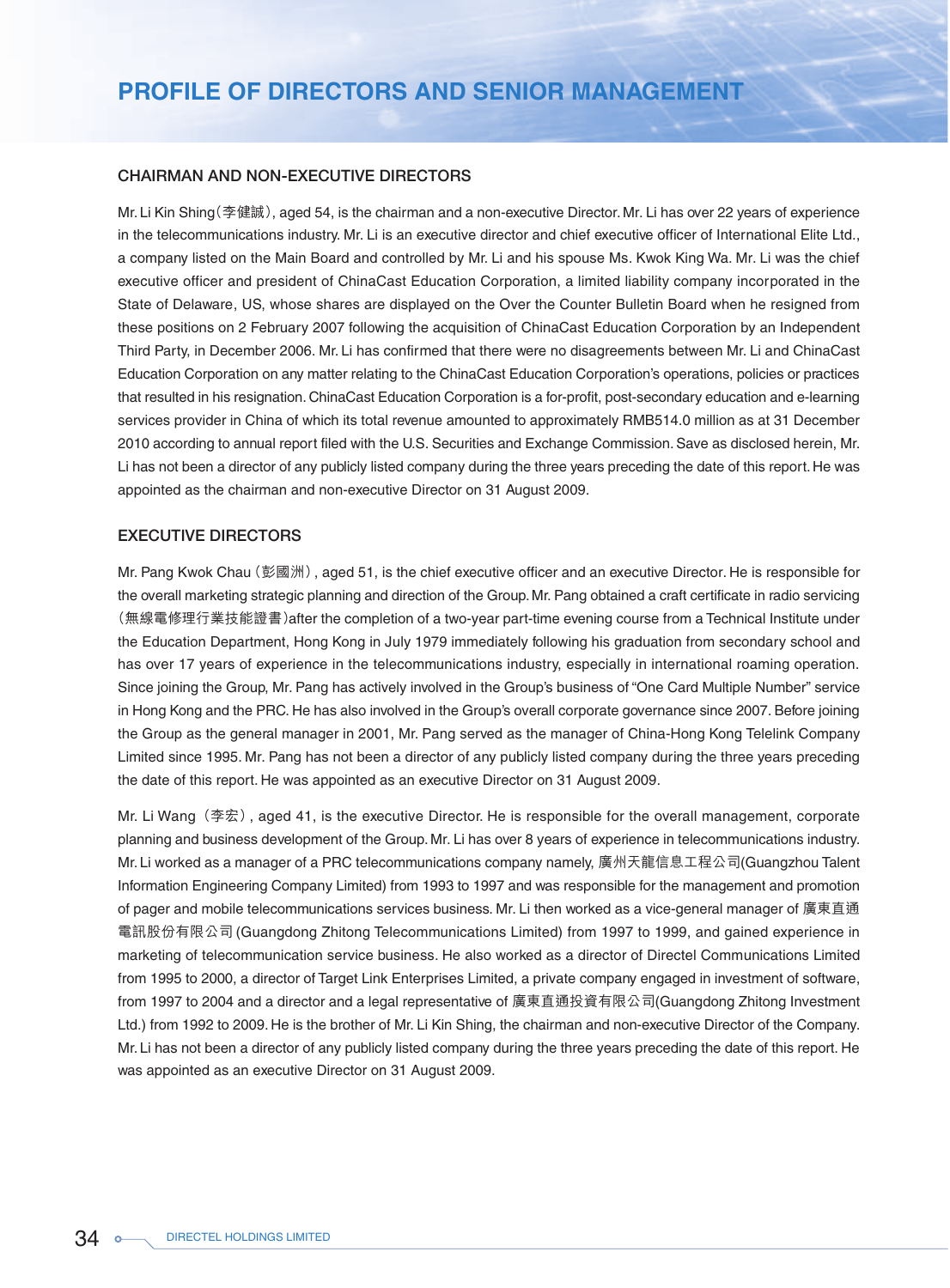#### **NON-EXECUTIVE DIRECTOR**

Mr. Wong Kin Wa(黃建華), aged 44, is a non-executive Director. Mr. Wong obtained a diploma in auditing from Guangzhou Radio & TV University in 1988. Mr. Wong has over 11 years of finance and marketing experience, in particular in the telecommunications industry in Hong Kong and Macau. Mr. Wong is an executive director and chief financial officer of IEL, a company listed on the Main Board and controlled by Mr. Li Kin Shing and his spouse, Ms. Kwok King Wa. Before joining IEL in 2000, he was the manager of China-Hong Kong Telelink Co., Ltd. From 1997 to 1999. Mr. Wong joined Denway Motors Limited(駿威汽車有限公司)(previously known as Denway Investment Limited), a company listed on the Main Board, as the vice general manager of the Finance Department from 1993 to 1997. Save as disclosed herein, Mr. Wong has not been a director of any publicly listed company during the three years preceding the date of this report. He was appointed as a non-executive Director on 31 August 2009.

#### **INDEPENDENT NON-EXECUTIVE DIRECTORS**

Mr. Chen Xue Dao(陳學道), aged 69, was appointed as an independent non-executive Director on 20 May 2010. Mr. Chen is currently a member of the Telecommunications Technology Committee of the Ministry of Information Industry of the PRC(中國信息產業部通信科學技術委員會), member of the Economic Specialists in the Telecommunications Committee of the Ministry of Information Industry of the PRC(中國信息產業部電信經濟專家委員會), fellow member of the China Institute of Communications(中國通信學會), chairman of the Guangdong Institute of Communications(廣 東省通信學會), honorable chairman of Guangdong Communication Industry Association(廣東省通信行業協會), honorable chairman of Guangdong Internet Society (廣東省互聯網協會) and committee member of the Guangdong Provincial Association for Science and Technology(廣東省科學技術協會). Mr. Chen also holds the qualification of a senior engineer at Professor grade, and he has been granted the special subsidy by the State Council of the PRC for his prominent contributions to engineering science since 1992. Mr. Chen has been an independent non-executive director of IEL since 2007. Save as disclosed herein, Mr. Chen has not been a director of any publicly listed company during the three years preceding the date of this report.

Mr. Chu, Howard Ho Hwa (朱賀華), aged 47, was appointed as an independent non-executive director on 20 May 2010. Mr. Chu has over 11 years of business experience and over 5 years of experience in corporate governance. He was the chief financial officer of Trony Solar Holdings Co., Ltd. which is a publicly listed company on the Main Board of the Stock Exchange (stock code: 2468) between July 2009 and October 2011. He has previously worked for Shanghai Century Acquisition Corporation, a company listed on the American Stock Exchange, and United Energy Group Limited, a company listed on the Stock Exchange. Mr. Chu obtained a master degree of business administration from the Columbia University and a bachelor degree of science from the University of Rochester in 1999 and 1986 respectively. Mr. Chu also serves as an independent non-executive director of China Kingstone Mining Holdings Limited which is a publicly listed company on the Main Board of the Stock Exchange (stock code: 1380) since September 2010.

Ms. Lee Man Yee, Maggie(李敏怡), aged 41, was appointed as an independent non-executive Director on 20 May 2010. Ms. Lee has over 11 years of accounting, finance, taxation, audit and corporate governance experience and is a member of Hong Kong Institute of Certified Public Accountants and a fellow member of the Association of Chartered Certified Accountants. Ms. Lee obtained a diploma in business administration in the PRC from the Hong Kong Productivity Council. In the three years preceding the date of this report, Ms. Lee did not hold any directorship in listed public companies.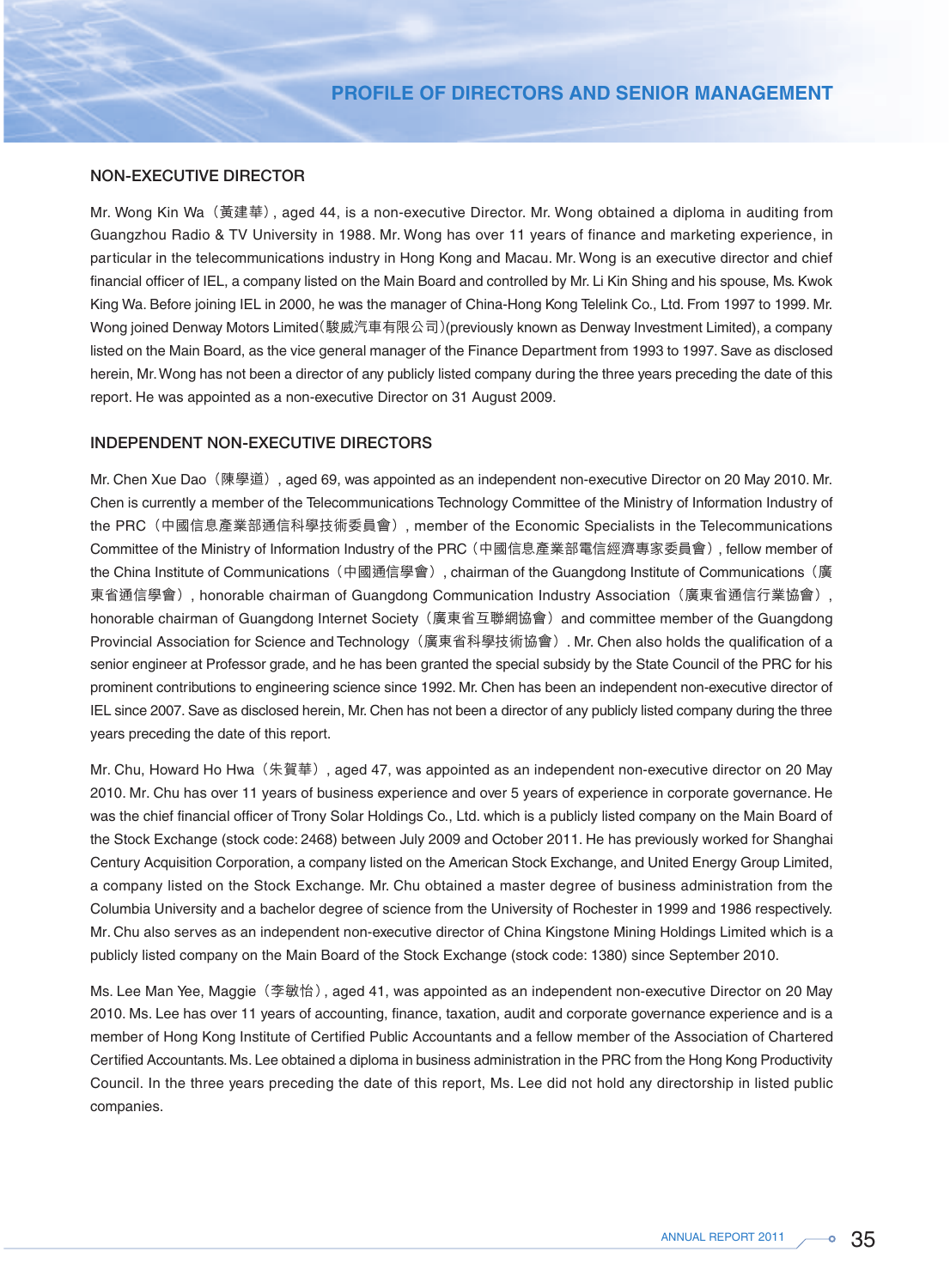### **SENIOR MANAGEMENT**

Ms. Chan Wai Ching (陳惠貞), aged 49, joined the Group in 2009 and was appointed as the Company's company secretary on 6 August 2009. Ms. Chan has over 26 years of experience in accounting, finance, taxation and corporate governance and is an associate member of the Hong Kong Institute of Certified Public Accountants and a fellow member of the Association of Chartered Certified Accountants. Ms. Chan holds a master degree of professional accounting from The Hong Kong Polytechnic University. Ms. Chan has been the qualified accountant and company secretary of IEL since June 2007.

Mr. Hui Luen Sing, Anthony (許聯星), aged 45, joined the Group in 2006 and has been the manager of the information technology and network department of the Group since 2006. He is responsible for the overall management and to provide advice on various information technology and network technical issues to the Group. Mr. Hui has more than 21 years of experience in telecommunications industry. Prior joining the Group, Mr. Hui has worked for several telecommunications service providers for over 11 years. Mr. Hui obtained a certificate in electronics from the Vocational Training Council and completed a certificate programme on supervisory of management for managers from The Hong Kong Management Association.

Mr. Li Chi Chung ( 李智聰 ), aged 38, joined the Group in 2011 and is the financial manager of the Group. He is responsible for the financial and accounting issues of the Group. Mr. Li has over 10 years of experience in accounting, finance, taxation and corporate governance and is an associate member of the Hong Kong Institute of Certified Public Accountants. Mr. Li holds a bachelor degree of arts in financial management and accounting from the Heriot-Watt University.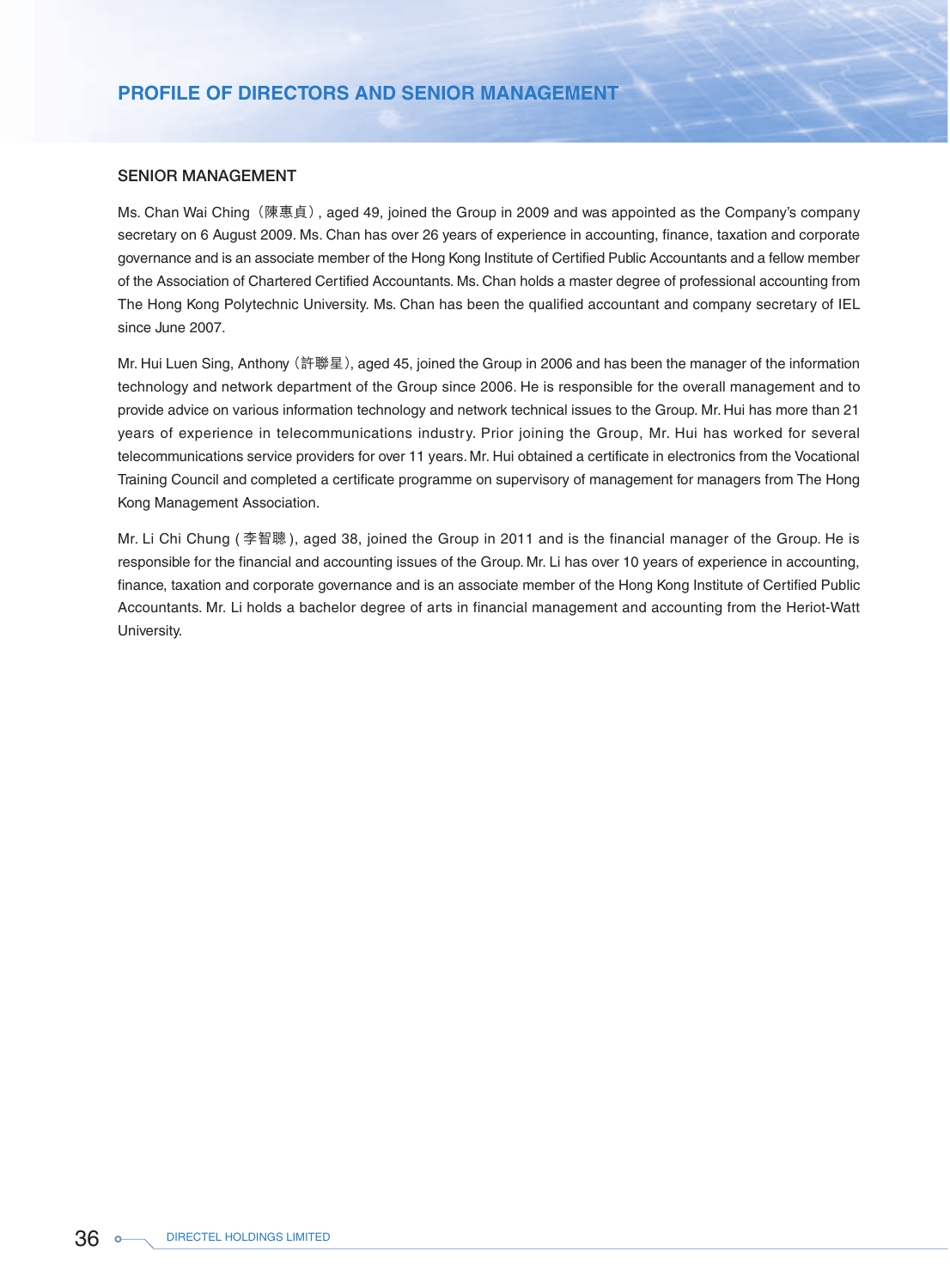# **INDEPENDENT AUDITOR'S REPORT**



**To the shareholders of Directel Holdings Limited** (incorporated in the Cayman Islands with limited liability)

We have audited the consolidated financial statements of Directel Holdings Limited ("the Company") and its subsidiaries (together "the Group") set out on pages 39 to 83, which comprise the consolidated and company balance sheets as at 31 December 2011, the consolidated income statement, the consolidated statement of comprehensive income, the consolidated statement of changes in equity and the consolidated cash flow statement for the year then ended and a summary of significant accounting policies and other explanatory information.

#### **Directors' responsibility for the consolidated financial statements**

The directors of the Company are responsible for the preparation of consolidated financial statements that give a true and fair view in accordance with International Financial Reporting Standards issued by the International Accounting Standards Board and the disclosure requirements of the Hong Kong Companies Ordinance and for such internal control as the directors determine is necessary to enable the preparation of consolidated financial statements that are free from material misstatement, whether due to fraud or error.

#### **Auditor's responsibility**

Our responsibility is to express an opinion on these consolidated financial statements based on our audit. This report is made solely to you, as a body, and for no other purpose. We do not assume responsibility towards or accept liability to any other person for the contents of this report.

We conducted our audit in accordance with Hong Kong Standards on Auditing issued by the Hong Kong Institute of Certified Public Accountants. Those standards require that we comply with ethical requirements and plan and perform the audit to obtain reasonable assurance about whether the consolidated financial statements are free from material misstatement.

An audit involves performing procedures to obtain audit evidence about the amounts and disclosures in the consolidated financial statements. The procedures selected depend on the auditor's judgement, including the assessment of the risks of material misstatement of the consolidated financial statements, whether due to fraud or error. In making those risk assessments, the auditor considers internal control relevant to the entity's preparation of the consolidated financial statements that give a true and fair view in order to design audit procedures that are appropriate in the circumstances, but not for the purpose of expressing an opinion on the effectiveness of the entity's internal control. An audit also includes evaluating the appropriateness of accounting policies used and the reasonableness of accounting estimates made by the directors, as well as evaluating the overall presentation of the consolidated financial statements.

We believe that the audit evidence we have obtained is sufficient and appropriate to provide a basis for our audit opinion.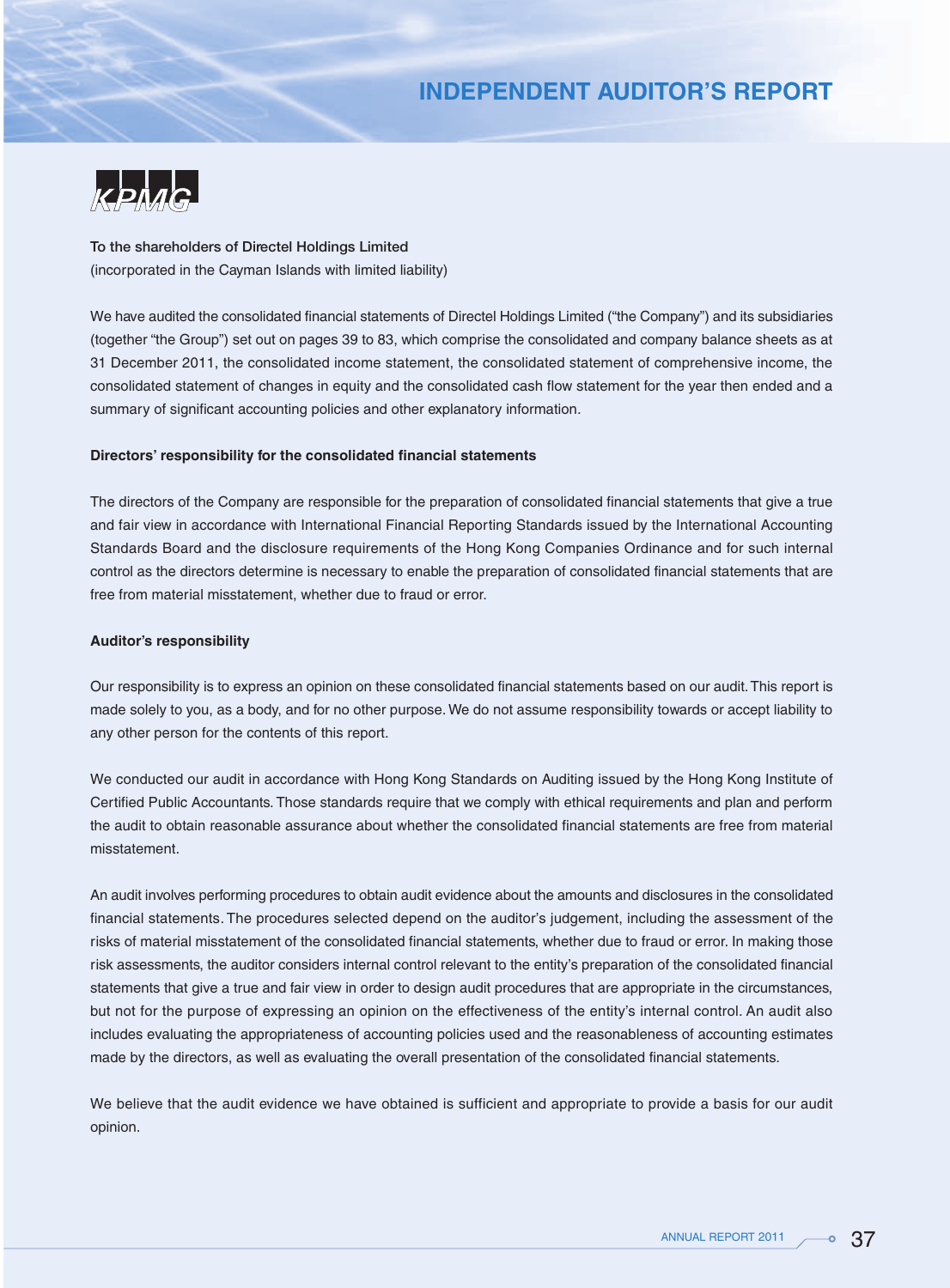# **INDEPENDENT AUDITOR'S REPORT**

**Opinion**

In our opinion, the consolidated financial statements give a true and fair view of the state of affairs of the Company and of the Group as at 31 December 2011 and of the Group's profit and cash flows for the year then ended in accordance with International Financial Reporting Standards and have been properly prepared in accordance with the disclosure requirements of the Hong Kong Companies Ordinance.

**KPMG**

Certified Public Accountants 8th Floor, Prince's Building 10 Chater Road Central, Hong Kong

20 March 2012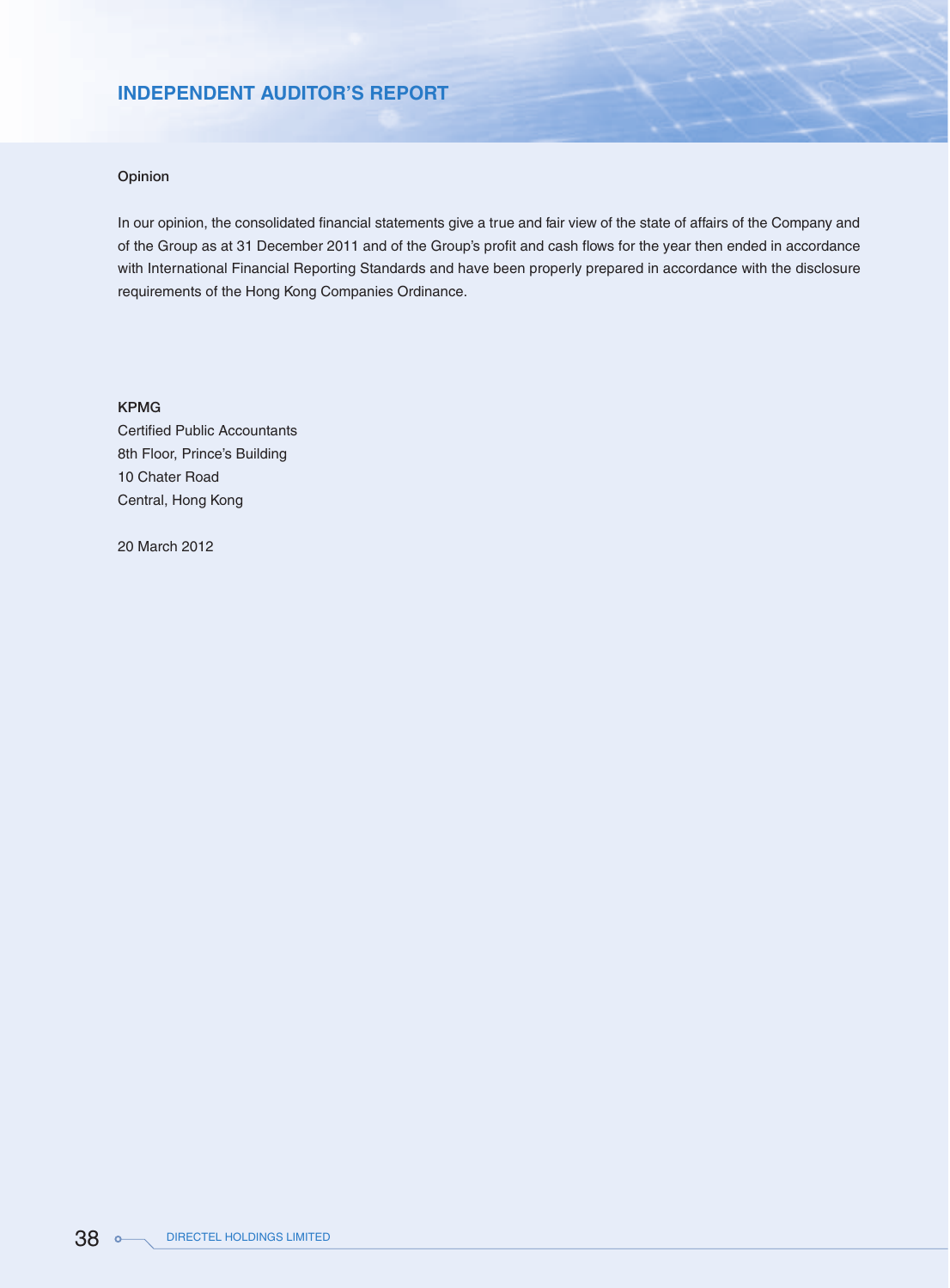# **CONSOLIDATED INCOME STATEMENT**

For the year ended 31 December 2011

|                                            | <b>Note</b>    | 2011<br><b>HK\$'000</b> | 2010<br>HK\$'000 |
|--------------------------------------------|----------------|-------------------------|------------------|
| <b>Turnover</b>                            | 3              | 72,270                  | 68,766           |
| Cost of sales                              |                | (28, 415)               | (27, 683)        |
| Gross profit                               |                | 43,855                  | 41,083           |
| Other income                               |                | 29                      | 698              |
| Administrative expenses                    |                | (18, 311)               | (17, 617)        |
| Profit from operations                     |                | 25,573                  | 24,164           |
| Finance income                             | $\overline{4}$ | 1,922                   | 1,172            |
| Profit before taxation                     | 5              | 27,495                  | 25,336           |
| Income tax                                 | 6(a)           | (4, 477)                | (4, 523)         |
| Profit for the year attributable to equity |                |                         |                  |
| shareholders of the Company                |                | 23,018                  | 20,813           |
| Earnings per share                         |                |                         |                  |
| - Basic and diluted                        | 10             | HK\$0.022               | HK\$0.023        |

The notes on pages 45 to 83 form part of these financial statements. Details of dividends payable to equity shareholders of the Company attributable to the year are set out in note 18(c).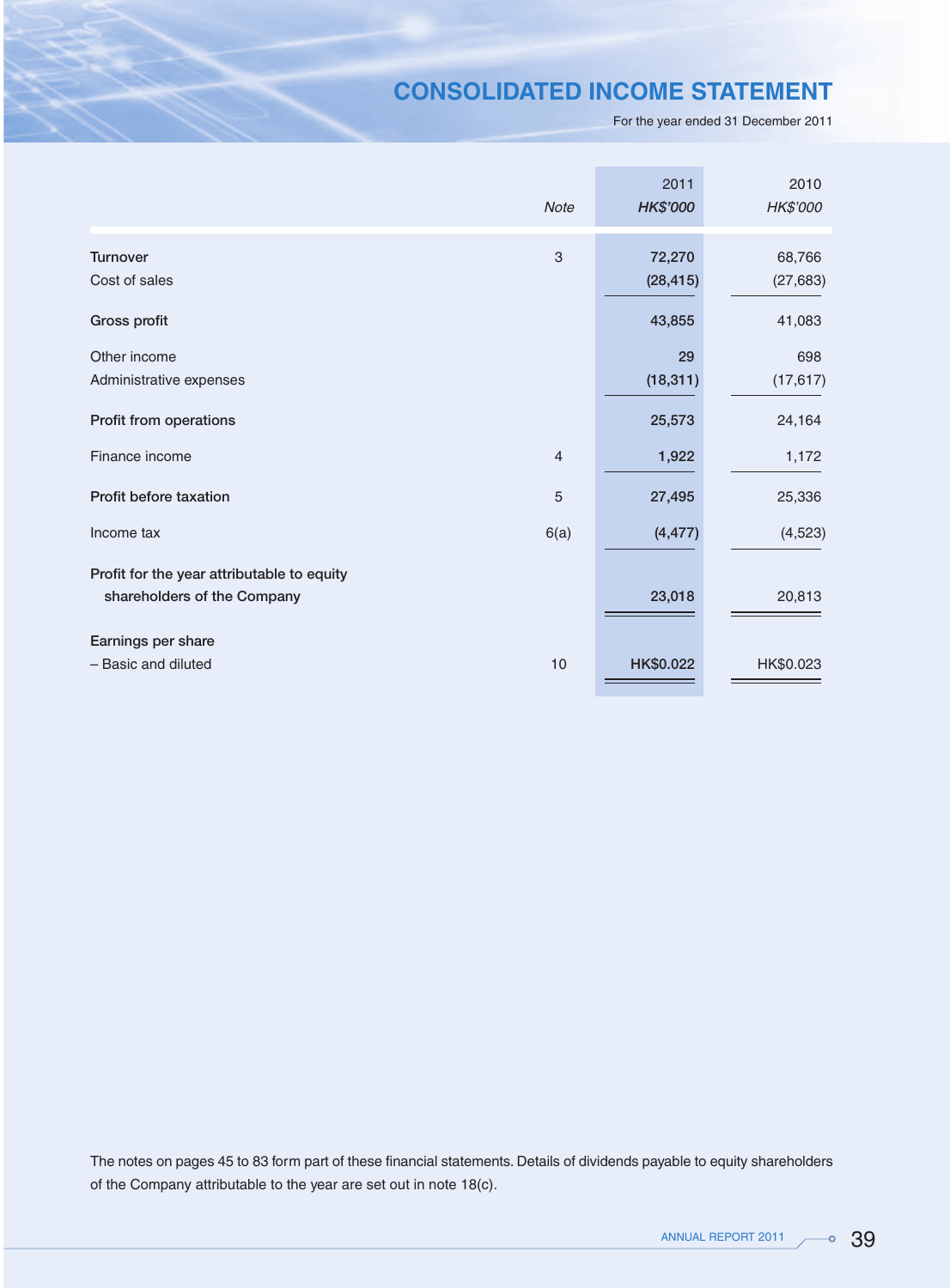# **CONSOLIDATED STATEMENT OF COMPREHENSIVE INCOME**

For the year ended 31 December 2011

The Group had no components of comprehensive income other than "Profit for the year attributable to equity shareholders of the Company" in the years presented. Accordingly, no separate consolidated statement of comprehensive income is presented as the Group's "Total comprehensive income for the year" was the same as the "Profit for the year attributable to equity shareholders of the Company" in the years presented.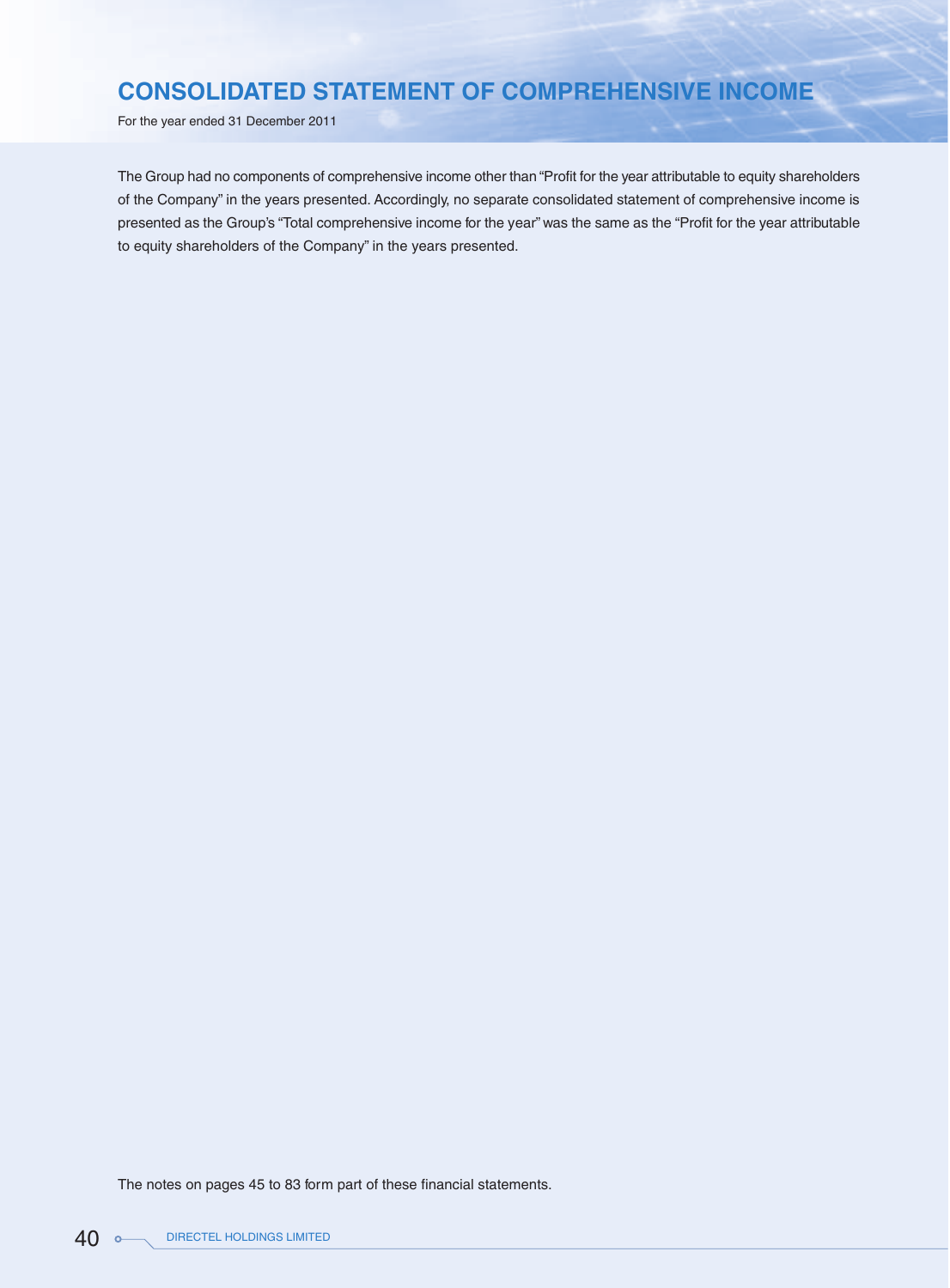# **CONSOLIDATED BALANCE SHEET**

At 31 December 2011

|                                       |       | 2011            | 2010     |
|---------------------------------------|-------|-----------------|----------|
|                                       | Note  | <b>HK\$'000</b> | HK\$'000 |
| Non-current assets                    |       |                 |          |
| Property, plant and equipment         | 12    | 2,431           | 793      |
| Deferred tax assets                   | 17(b) | 2,586           | 2,711    |
| Total non-current assets              |       | 5,017           | 3,504    |
| <b>Current assets</b>                 |       |                 |          |
| Inventories                           | 13    | 321             | 171      |
| Trade and other receivables           | 14    | 61,977          | 39,584   |
| Income tax recoverable                | 17(a) | 246             | 454      |
| Cash and cash equivalents             | 15    | 73,797          | 79,387   |
| <b>Total current assets</b>           |       | 136,341         | 119,596  |
| <b>Current liabilities</b>            |       |                 |          |
| Trade and other payables              | 16    | 10,532          | 7,977    |
| Current tax payables                  | 17(a) | 85              | 2,393    |
| <b>Total current liabilities</b>      |       | 10,617          | 10,370   |
| Net current assets                    |       | 125,724         | 109,226  |
| Total assets less current liabilities |       | 130,741         | 112,730  |
| Non-current liabilities               |       |                 |          |
| Deferred tax liabilities              | 17(b) | 249             | 68       |
| <b>Total non-current liabilities</b>  |       | 249             | 68       |
| Net assets                            |       | 130,492         | 112,662  |
| Capital and reserves                  | 18    |                 |          |
| Share capital                         |       | 10,375          | 10,375   |
| Share premium                         |       | 67,499          | 67,499   |
| Other reserve                         |       |                 |          |
| Retained earnings                     |       | 52,618          | 34,788   |
| <b>Total equity</b>                   |       | 130,492         | 112,662  |

Approved and authorised for issue by the board of directors on 20 March 2012.

**Mr. Pang Kwok Chau Mr. Li Wang** Director Director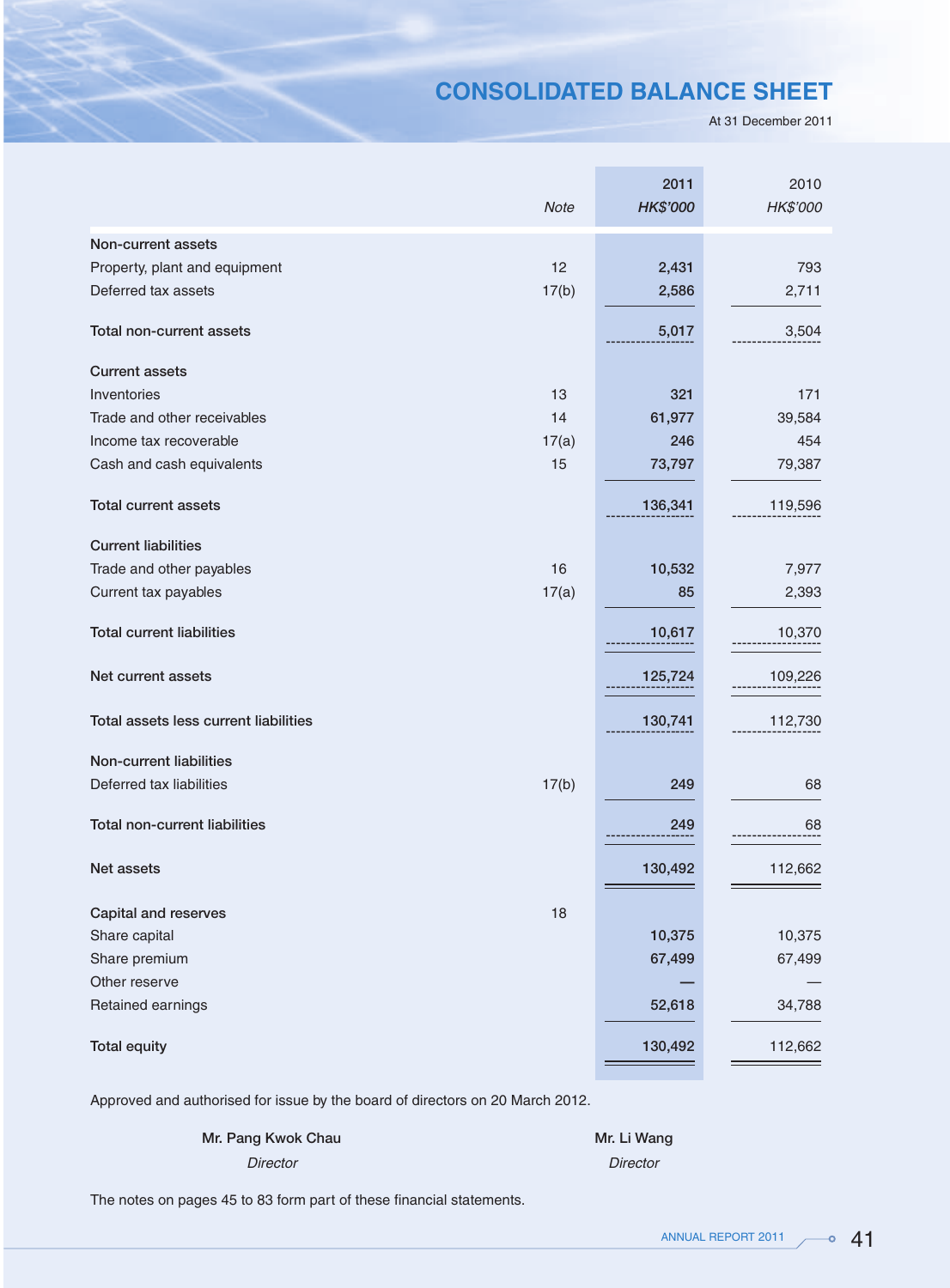# **BALANCE SHEET**

At 31 December 2011

|                                   | <b>Note</b> | 2011<br><b>HK\$'000</b> | 2010<br>HK\$'000 |
|-----------------------------------|-------------|-------------------------|------------------|
| Non-current assets                |             |                         |                  |
| Investments in subsidiaries       | 11          |                         |                  |
| Total non-current assets          |             |                         |                  |
| <b>Current assets</b>             |             |                         |                  |
| Amounts due from subsidiaries     | 14          | 12,472                  | 1,159            |
| Other receivables and prepayments | 14          | 380                     | 232              |
| Cash and cash equivalents         | 15          | 52,841                  | 68,695           |
| <b>Total assets</b>               |             | 65,693                  | 70,086           |
| <b>Current liabilities</b>        |             |                         |                  |
| Amount due to a subsidiary        | 16          |                         | 526              |
| Other payables                    | 16          | 1,436                   | 553              |
| Current tax payable               | 17(a)       | 79                      | 65               |
| <b>Total current liabilities</b>  |             | 1,515                   | 1,144            |
| Net current assets                |             | 64,178                  | 68,942           |
| Net assets                        |             | 64,178                  | 68,942           |
| <b>Capital and reserves</b>       | 18          |                         |                  |
| Share capital                     |             | 10,375                  | 10,375           |
| Share premium                     |             | 67,499                  | 67,499           |
| <b>Accumulated losses</b>         |             | (13,696)                | (8,932)          |
| <b>Total equity</b>               |             | 64,178                  | 68,942           |

Approved and authorised for issue by the board of directors on 20 March 2012.

**Mr. Pang Kwok Chau Mr. Li Wang Director** Director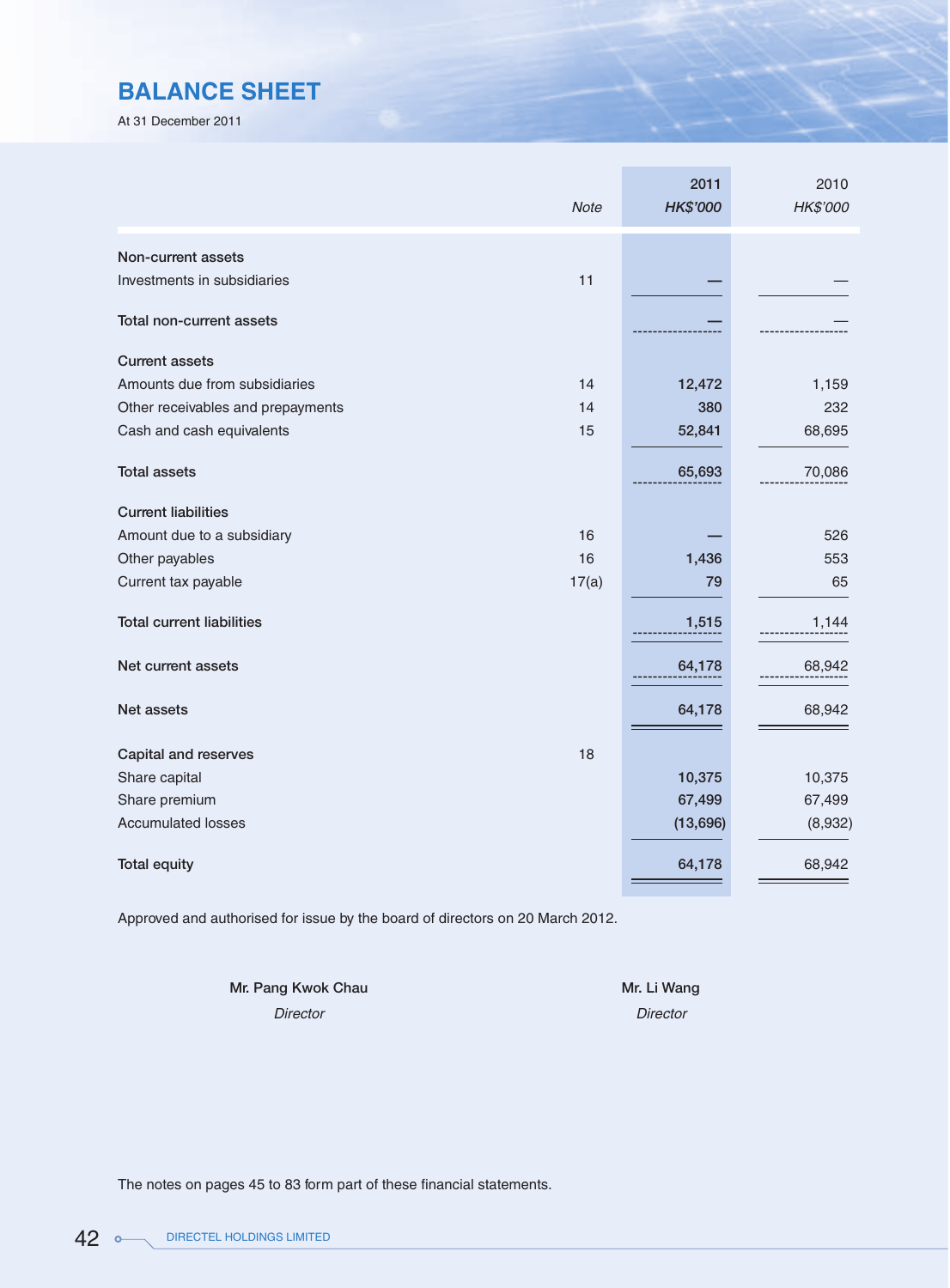# **CONSOLIDATED STATEMENT OF CHANGES IN EQUITY**

For the year ended 31 December 2011

|                                                                  | <b>Note</b> | <b>Share</b><br>capital<br>HK\$'000 | <b>Share</b><br>premium<br>HK\$'000 | <b>Other</b><br>reserve<br>HK\$'000 | Retained<br>earnings<br>HK\$'000 | <b>Total</b><br>equity<br>HK\$'000 |
|------------------------------------------------------------------|-------------|-------------------------------------|-------------------------------------|-------------------------------------|----------------------------------|------------------------------------|
| As at 1 January 2010<br>Profit and total<br>comprehensive income |             |                                     |                                     |                                     | 13,975                           | 13,975                             |
| for the year<br>Shares issued under the<br>Placing, net of share |             |                                     |                                     |                                     | 20,813                           | 20,813                             |
| issuing expenses                                                 | 18(b)(ii)   | 2,875                               | 74,999                              |                                     |                                  | 77,874                             |
| Capitalisation issue                                             | 18(b)(iii)  | 7,500                               | (7,500)                             |                                     |                                  |                                    |
| As at 31 December 2010                                           |             | 10,375                              | 67,499                              |                                     | 34,788                           | 112,662                            |
| As at 1 January 2011<br>Profit and total                         |             | 10,375                              | 67,499                              |                                     | 34,788                           | 112,662                            |
| comprehensive income<br>for the year                             |             |                                     |                                     |                                     | 23,018                           | 23,018                             |
| Dividends approved in<br>respect of the                          |             |                                     |                                     |                                     |                                  |                                    |
| previous year                                                    | 18(c)(ii)   |                                     |                                     |                                     | (5, 188)                         | (5, 188)                           |
| As at 31 December 2011                                           |             | 10,375                              | 67,499                              |                                     | 52,618                           | 130,492                            |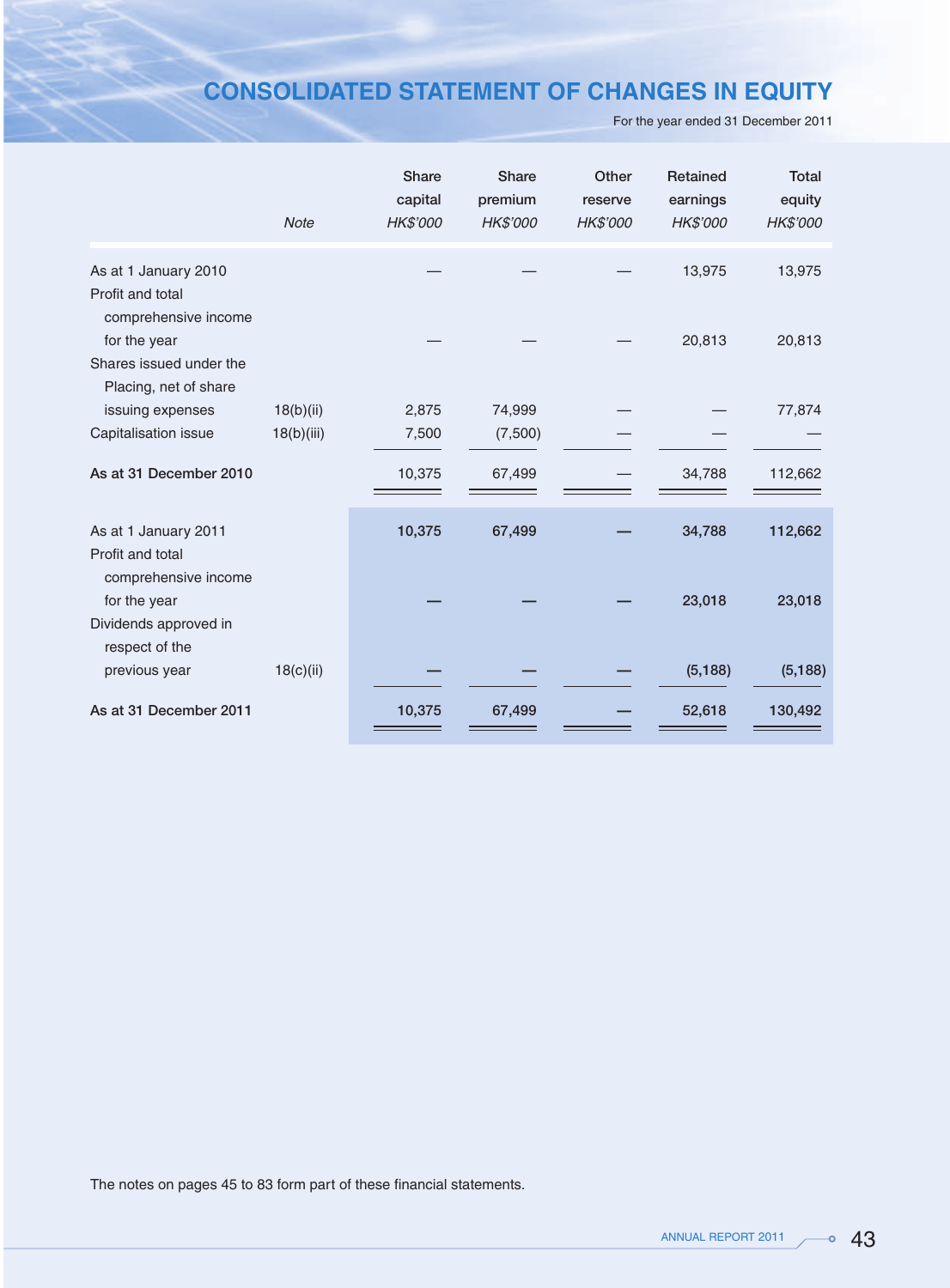# **CONSOLIDATED CASH FLOW STATEMENT**

For the year ended 31 December 2011

|                                                        | Note           | 2011<br><b>HK\$'000</b> | 2010<br>HK\$'000 |
|--------------------------------------------------------|----------------|-------------------------|------------------|
| Cash flow from operating activities                    |                |                         |                  |
| Profit before taxation                                 |                | 27,495                  | 25,336           |
| Adjustments for:                                       |                |                         |                  |
| Depreciation                                           | 5(b)           | 516                     | 1,209            |
| Allowance for doubtful debts                           | 5(b)           | 11                      | 59               |
| Write down of inventories                              | 13(b)          |                         | 1,354            |
| Reversal of write down of inventories                  | 13(b)          | (89)                    |                  |
| Interest income from bank deposits                     | 4              | (162)                   | (59)             |
|                                                        |                | 27,771                  | 27,899           |
| Change in inventories                                  |                | (61)                    | (52)             |
| Change in trade and other receivables                  |                | (22, 404)               | (18, 676)        |
| Change in trade and other payables                     |                | 2,555                   | (2,481)          |
| Cash generated from operations                         |                | 7,861                   | 6,690            |
| Income tax paid                                        |                | (6, 271)                | (9,883)          |
| Net cash generated from/(used in) operating activities |                | 1,590                   | (3, 193)         |
| Cash flows from investing activities                   |                |                         |                  |
| Interest received                                      | $\overline{4}$ | 162                     | 59               |
| Acquisition of property, plant and equipment           | 12             | (2, 154)                | (165)            |
| Net cash used in investing activities                  |                | (1,992)                 | (106)            |
| Cash flows from financing activities                   |                |                         |                  |
| Proceeds from issuance of shares under the Placing,    |                |                         |                  |
| net of share issuing expenses                          | 18(b)(ii)      |                         | 77,874           |
| Dividends paid                                         | 18(c)(ii)      | (5, 188)                |                  |
| Net cash (used in)/generated from financing activities |                | (5, 188)                | 77,874           |
| Net (decrease)/increase in cash                        |                | (5,590)                 | 74,575           |
| Cash at beginning of the year                          | 15             | 79,387                  | 4,812            |
| Cash at end of the year                                | 15             | 73,797                  | 79,387           |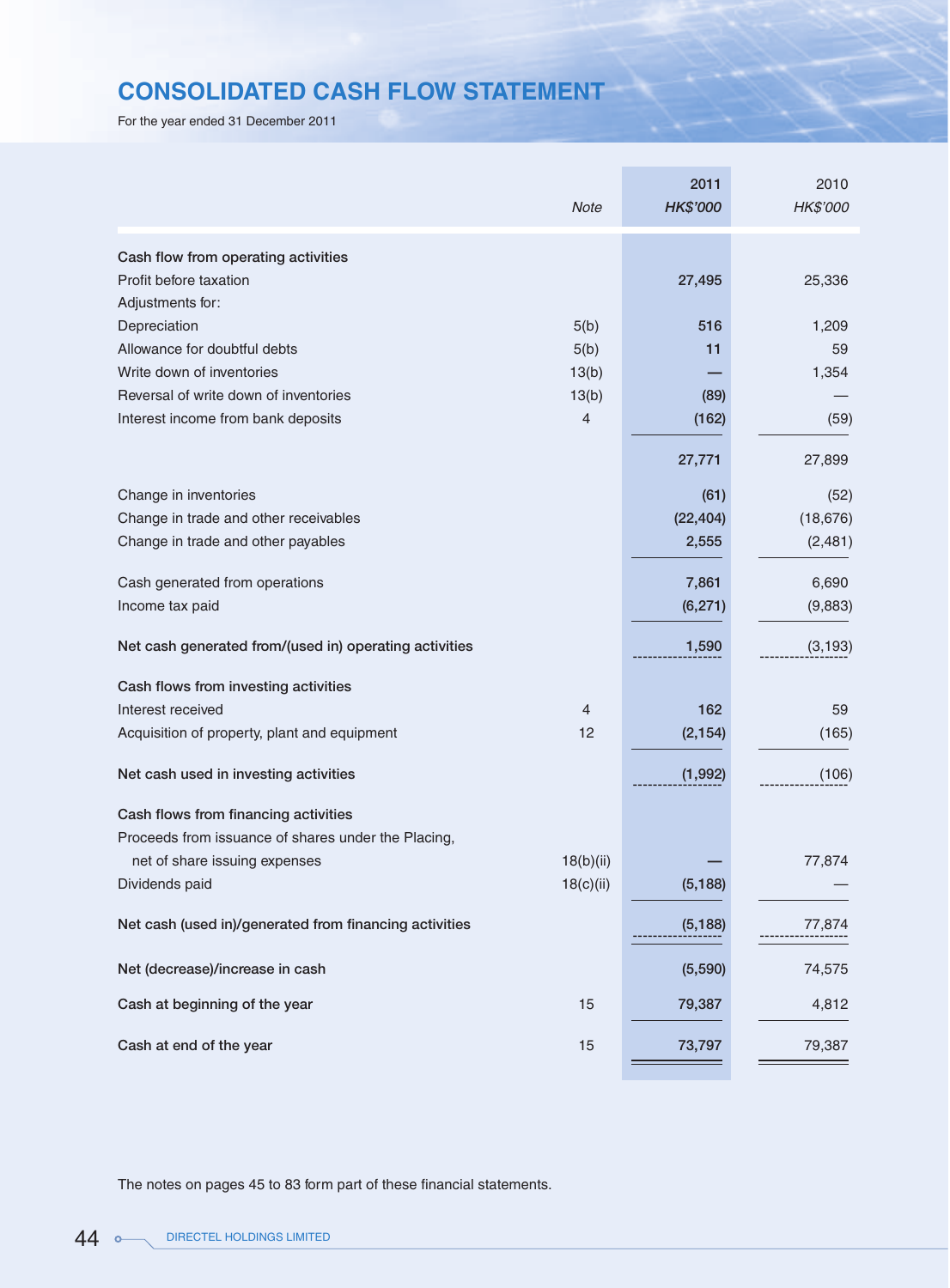## **1. BACKGROUND OF THE COMPANY**

Directel Holdings Limited ("the Company") was incorporated in the Cayman Islands on 28 July 2009 as an exempted company with limited liability under the Companies Law, Chapter 22 (Law 3 of 1961, as consolidated and revised) of the Cayman Islands. The Company has established a place of business in Hong Kong and was registered in Hong Kong under Part XI of the Companies Ordinance as a non-Hong Kong company on 25 September 2009. On 2 June 2010, the Company listed its shares with a par value of HK\$0.01 each on the Growth Enterprise Market ("GEM") of The Stock Exchange of Hong Kong Limited ("the Stock Exchange") (the "Listing").

The Company and its subsidiaries (together referred to as "the Group") are principally engaged in provision of telecommunications services.

## **2 SIGNIFICANT ACCOUNTING POLICIES**

#### **(a) Statement of compliance**

These financial statements have been prepared in accordance with all applicable International Financial Reporting Standards ("IFRSs"), which collective term includes all applicable individual International Financial Reporting Standards, International Accounting Standards ("IAS") and Interpretations, issued by the International Accounting Standards Board ("IASB").

These financial statements also comply with the disclosure requirements of the Hong Kong Companies Ordinance and the applicable disclosure provisions of the Rules Governing the Listing of Securities on The Stock Exchange of Hong Kong Limited. A summary of the significant accounting policies adopted by the Group is set out below.

The IASB has issued certain new and revised IFRSs that are first effective or available for early adoption for the current accounting period of the Group and the Company. Note 2(c) provides information on any changes in accounting policies resulting from initial application of these developments to the extent that they are relevant to the Group for the current and prior accounting periods reflected in these financial statements.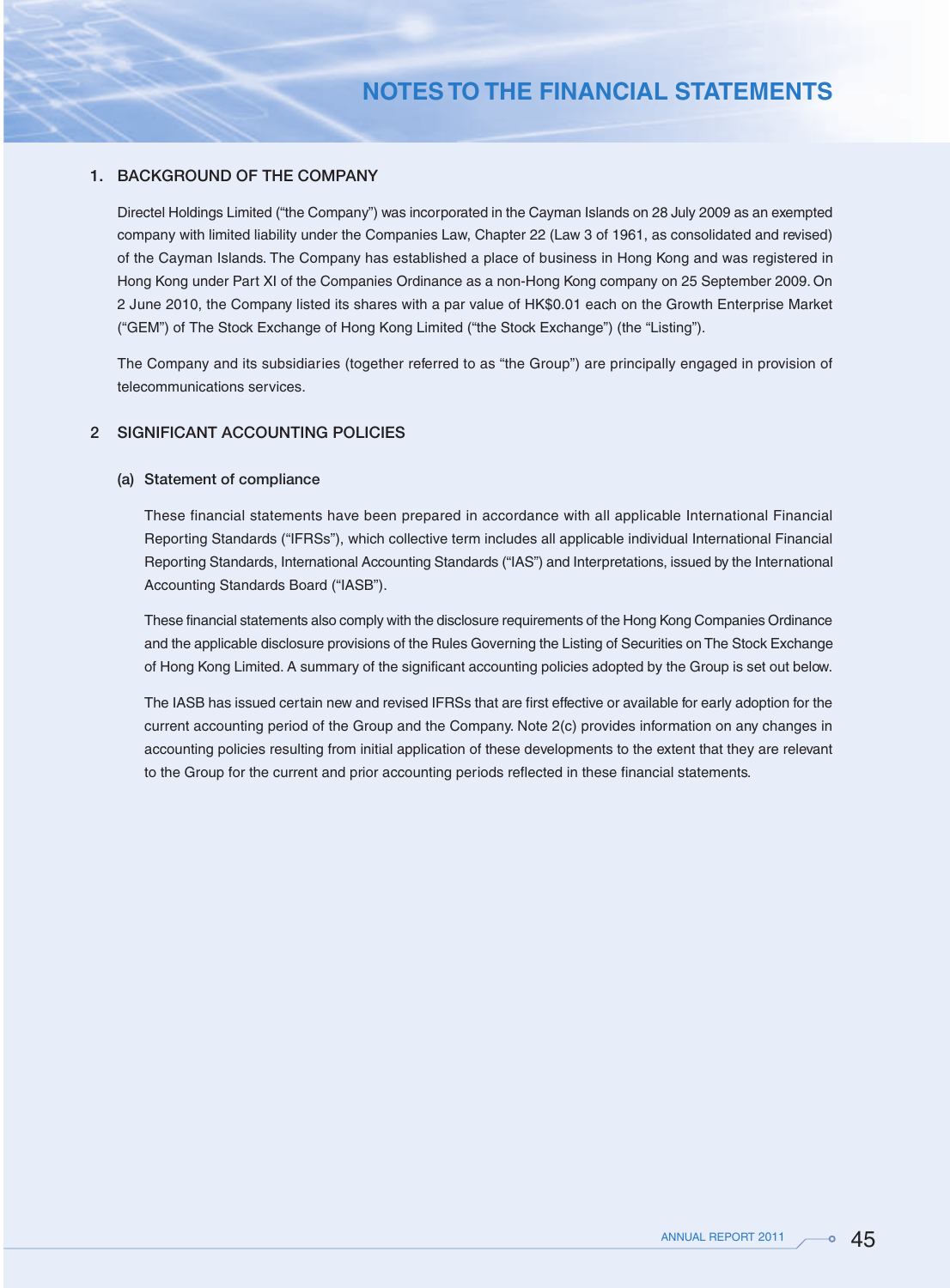# **NOTES TO THE FINANCIAL STATEMENTS**

## **2 SIGNIFICANT ACCOUNTING POLICIES** (Continued)

#### **(b) Basis of preparation of financial statements**

The consolidated financial statements for the year ended 31 December 2011 comprise the Company and its subsidiaries (together referred to as "the Group").

The measurement basis used in the preparation of the financial statements is the historical cost basis.

The preparation of financial statements in conformity with IFRSs requires management to make judgements, estimates and assumptions that affect the application of policies and reported amounts of assets, liabilities, income and expenses. The estimates and associated assumptions are based on historical experience and various other factors that are believed to be reasonable under the circumstances, the results of which form the basis of making the judgements about carrying values of assets and liabilities that are not readily apparent from other sources. Actual results may differ from these estimates.

The estimates and underlying assumptions are reviewed on an ongoing basis. Revisions to accounting estimates are recognised in the period in which the estimate is revised if the revision affects only that period, or in the period of the revision and future periods if the revision affects both current and future periods.

Judgements made by management in the application of IFRSs that have significant effect on the financial statements and major sources of estimation uncertainty are discussed in note 23.

#### **(c) Changes in accounting policies**

The IASB has issued a number of amendments to IFRSs and one new Interpretation that are first effective for the current accounting period of the Group and the Company. Of these, the following developments are relevant to the Group's financial statements:

- IAS 24 (revised 2009), Related party disclosures
- Improvements to IFRSs (2010)

The Group has not applied any new standard or interpretation that is not yet effective for the current accounting period. The impacts of the relevant developments are discussed below:

- IAS 24 (revised 2009) revises the definition of a related party. As a result, the Group has re-assessed the identification of related parties and concluded that the revised definition does not have any material impact on the Group's related party disclosures in the current and previous period. IAS 24 (revised 2009) also introduces modified disclosure requirements for government-related entities. This does not impact the Group because the Group is not a government-related entity.
- Improvements to IFRSs (2010) omnibus standard introduces a number of amendments to the disclosure requirements in IFRS 7, Financial instruments: Disclosures. The disclosures about the Group's financial instruments in note 19 have been conformed to the amended disclosure requirements. These amendments do not have any material impact on the classification, recognition and measurements of the amounts recognised in the financial statements in the current and previous periods.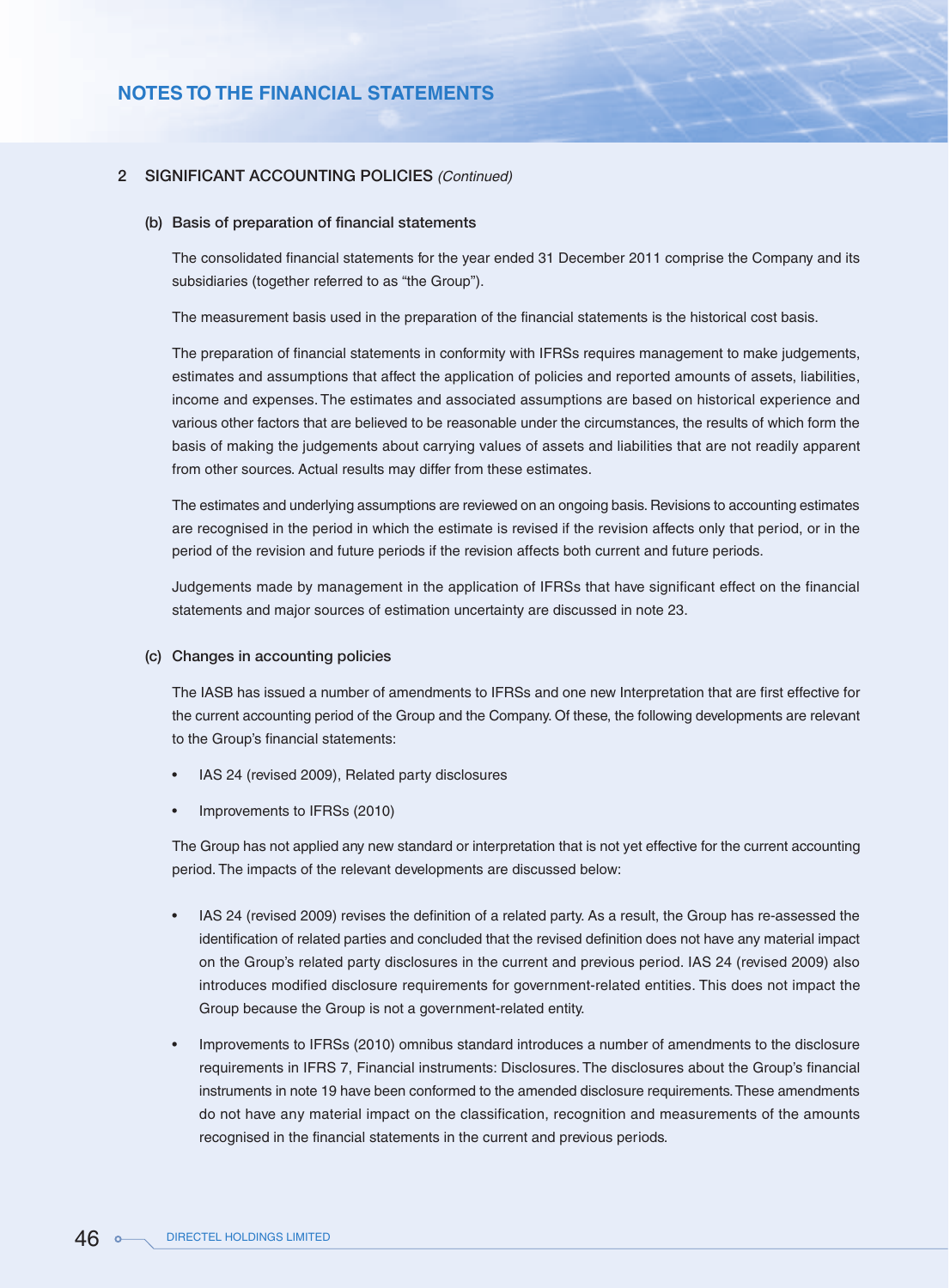## **2 SIGNIFICANT ACCOUNTING POLICIES** (Continued)

#### **(d) Subsidiaries**

Subsidiaries are entities controlled by the Group. Control exists when the Group has the power to govern the financial and operating policies of an entity so as to obtain benefits from its activities. In assessing control, potential voting rights that presently are exercisable are taken into account.

An investment in a subsidiary is consolidated into the consolidated financial statements from the date that control commences until the date the control ceases. Merger accounting is adopted for common control combinations in which all of the combining entities or businesses are ultimately controlled by the same party or parties before and after the business combination, and that control is not transitory.

Intra-group balances and transactions and any unrealised profits arising from intra-group transactions are eliminated in full in preparing the consolidated financial statements. Unrealised losses resulting from intragroup transactions are eliminated in the same way as unrealised gains but only to the extent that there is no evidence of impairment.

In the Company's balance sheet, investments in subsidiaries are stated at cost less impairment losses (note  $2(g)(ii)$ ).

#### **(e) Property, plant and equipment**

Property, plant and equipment are stated in the balance sheet at cost less accumulated depreciation and impairment losses (note 2(g)(ii)).

Cost includes expenditures that are directly attributable to the acquisition of an asset.

Gains or losses arising from the retirement or disposal of an item of property, plant and equipment are determined as the difference between the net disposal proceeds and the carrying amount of the item and are recognised in profit or loss on the date of retirement or disposal.

Depreciation is calculated to write off the cost of items of property, plant and equipment, less their estimated residual value, if any, using the straight line method over their estimated useful lives as follows:

| $\bullet$ | <b>Furniture and fixtures</b> | 5 years     |
|-----------|-------------------------------|-------------|
|           | • Facilities equipment        | 5 - 8 years |
|           | • Office equipment            | 5 years     |

Both the useful life of an asset and its residual value, if any, are reviewed annually.

### **(f) Operating lease charges**

Leases of assets under which the lessor has not transferred substantially all the risks and rewards of ownership are classified as operating leases.

Where the Group has the use of assets under operating leases, payments made under the leases are charged to profit or loss in equal instalments over the accounting periods covered by the lease term, except where an alternative basis is more representative of the pattern of benefits to be derived from the leased asset. Lease incentives received are recognised in profit or loss as an integral part of the aggregate net lease payments made.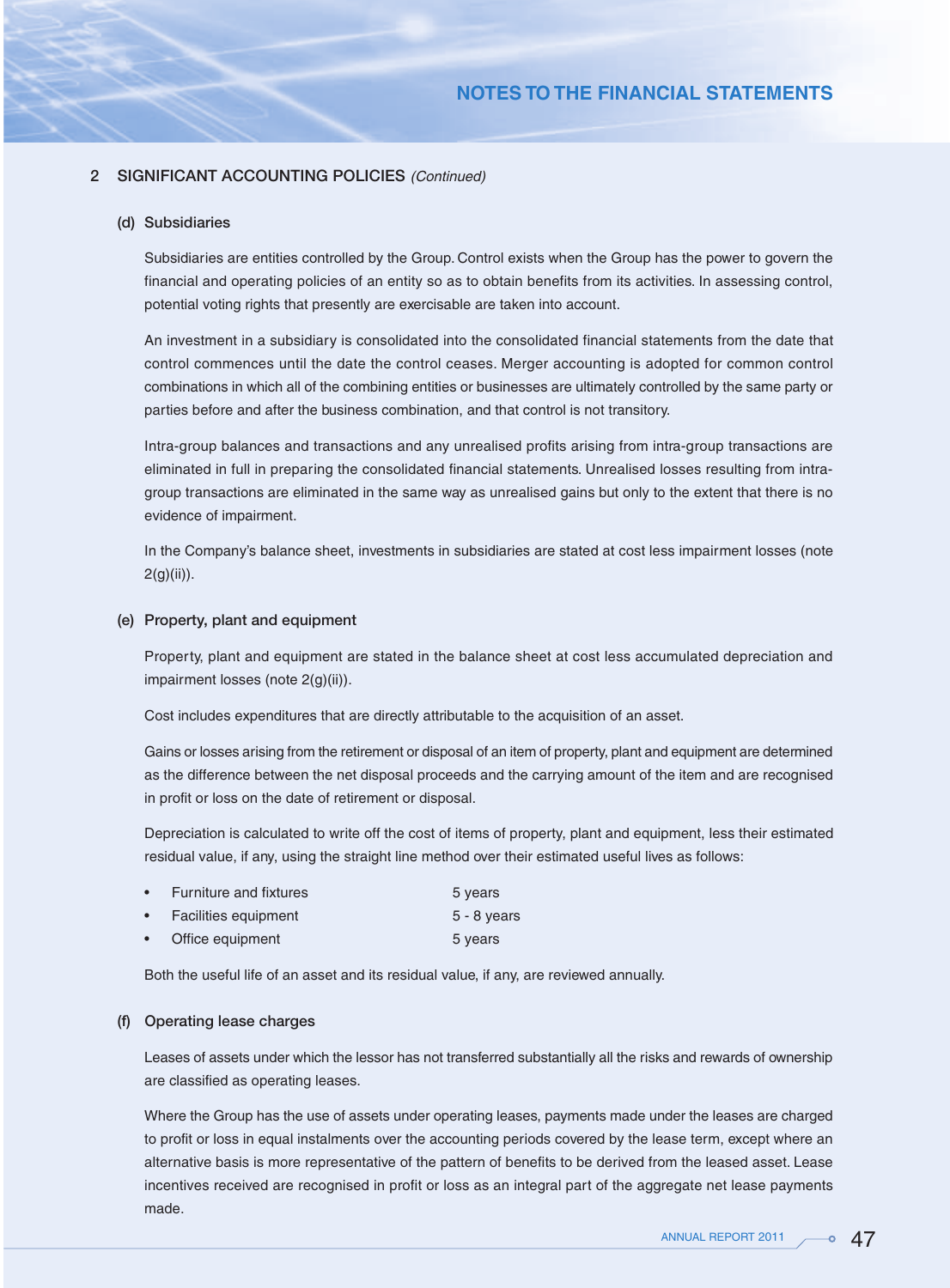# **NOTES TO THE FINANCIAL STATEMENTS**

## **2 SIGNIFICANT ACCOUNTING POLICIES** (Continued)

#### **(g) Impairment of assets**

#### (i) Impairment of trade and other receivables

Trade and other receivables that are stated at amortised cost are reviewed at each balance sheet date to determine whether there is objective evidence of impairment. Objective evidence of impairment includes observable data that comes to the attention of the Group about one or more of the following loss events:

- significant financial difficulty of the debtor;
- a breach of contract, such as a default or delinquency in interest or principal payments;
- it becoming probable that the debtor will enter bankruptcy or other financial reorganisation; and
- significant changes in the technological, market, economic or legal environment that have an adverse effect on the debtor.

If any such evidence exists, any impairment loss is determined and recognised as the difference between the asset's carrying amount and the present value of estimated future cash flows, discounted at the financial asset's original effective interest rate (i.e. the effective interest rate computed at initial recognition of these assets), where the effect of discounting is material. This assessment is made collectively where financial assets carried at amortised cost share similar risk characteristics, such as similar past due status, and have not been individually assessed as impaired. Future cash flows for financial assets which are assessed for impairment collectively are based on historical loss experience for assets with credit risk characteristics similar to the collective group.

If in a subsequent period the amount of an impairment loss decreases and the decrease can be linked objectively to an event occurring after the impairment loss was recognised, the impairment loss is reversed through profit or loss. A reversal of an impairment loss shall not result in the asset's carrying amount exceeding that which would have been determined had no impairment loss been recognised in prior years.

Impairment losses are written off against the corresponding assets directly, except for impairment losses recognised in respect of trade debtors included within trade and other receivables, whose recovery is considered doubtful but not remote. In this case, the impairment losses for doubtful debts are recorded using an allowance account. When the Group is satisfied that recovery is remote, the amount considered irrecoverable is written off against trade debtors directly and any amounts held in the allowance account relating to that debt are reversed. Subsequent recoveries of amounts previously charged to the allowance account are reversed against the allowance account. Other changes in the allowance account and subsequent recoveries of amounts previously written off directly are recognised in profit or loss.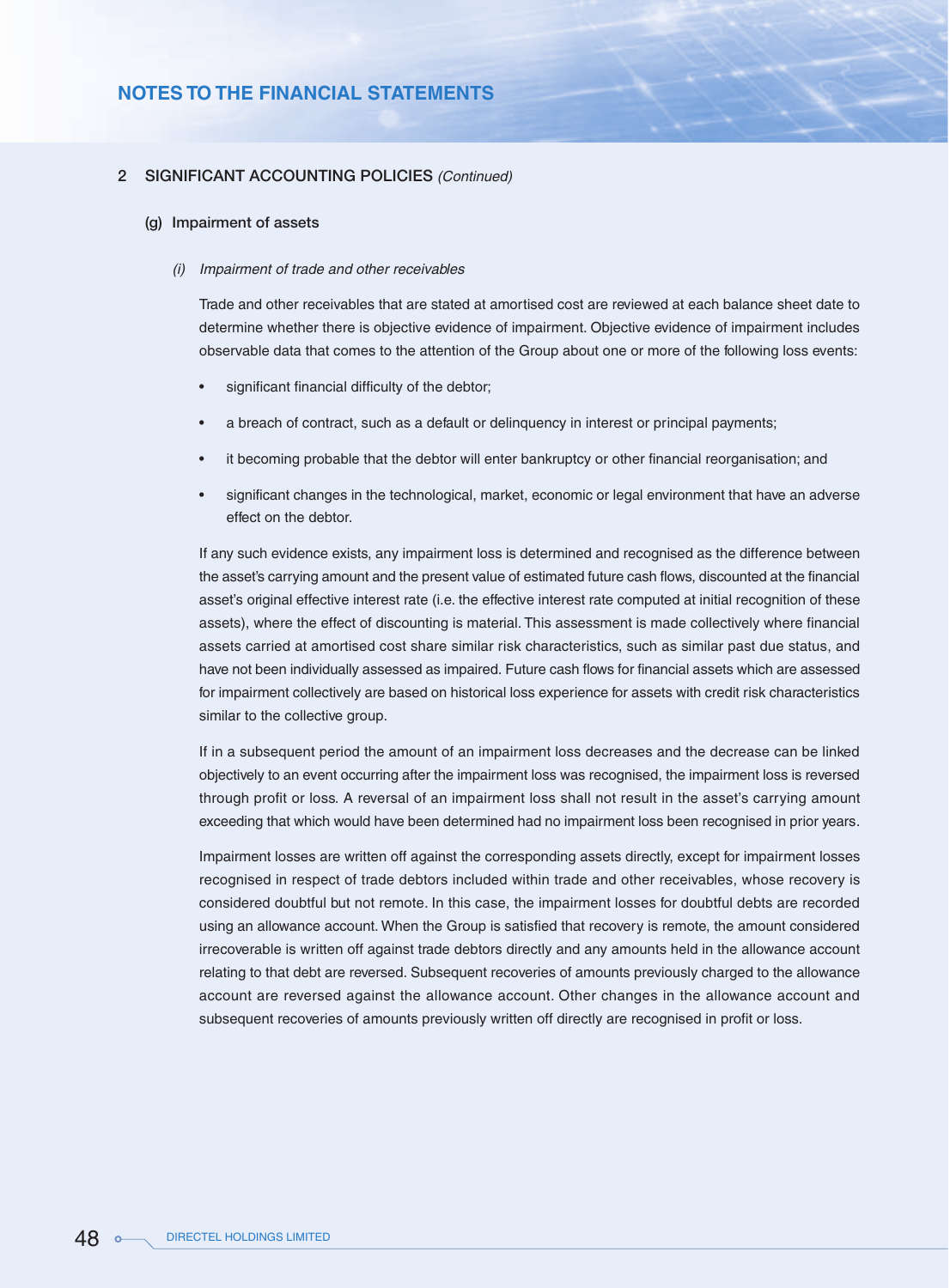## **2 SIGNIFICANT ACCOUNTING POLICIES** (Continued)

#### **(g) Impairment of assets** (Continued)

#### (ii) Impairment of other assets

Internal and external sources of information are reviewed at each balance sheet date to identify indications that the following assets may be impaired or an impairment loss previously recognised no longer exists or may have decreased:

- Property, plant and equipment; and
- Investments in subsidiaries.

If any such indication exists, the asset's recoverable amount is estimated.

Calculation of recoverable amount

The recoverable amount of an asset is the greater of its fair value less costs to sell and value in use. In assessing value in use, the estimated future cash flows are discounted to their present value using a pre-tax discount rate that reflects current market assessments of the time value of money and the risks specific to the asset. Where an asset does not generate cash inflows largely independent of those from other assets, the recoverable amount is determined for the smallest group of assets that generates cash inflows independently (i.e. a cash-generating unit).

— Recognition of impairment losses

An impairment loss is recognised in profit or loss if the carrying amount of an asset, or the cashgenerating unit to which it belongs, exceeds its recoverable amount. Impairment losses recognised in respect of cash-generating units are allocated to reduce the carrying amount of the other assets in the cash-generating unit (or group of units) on a pro rata basis, except that the carrying value of an asset will not be reduced below its individual fair value less costs to sell, or value in use, if determinable.

— Reversals of impairment losses

An impairment loss is reversed if there has been a favourable change in the estimates used to determine the recoverable amount. A reversal of an impairment loss is limited to the asset's carrying amount that would have been determined had no impairment loss been recognised in prior years. Reversals of impairment losses are credited to profit or loss in the year in which the reversals are recognised.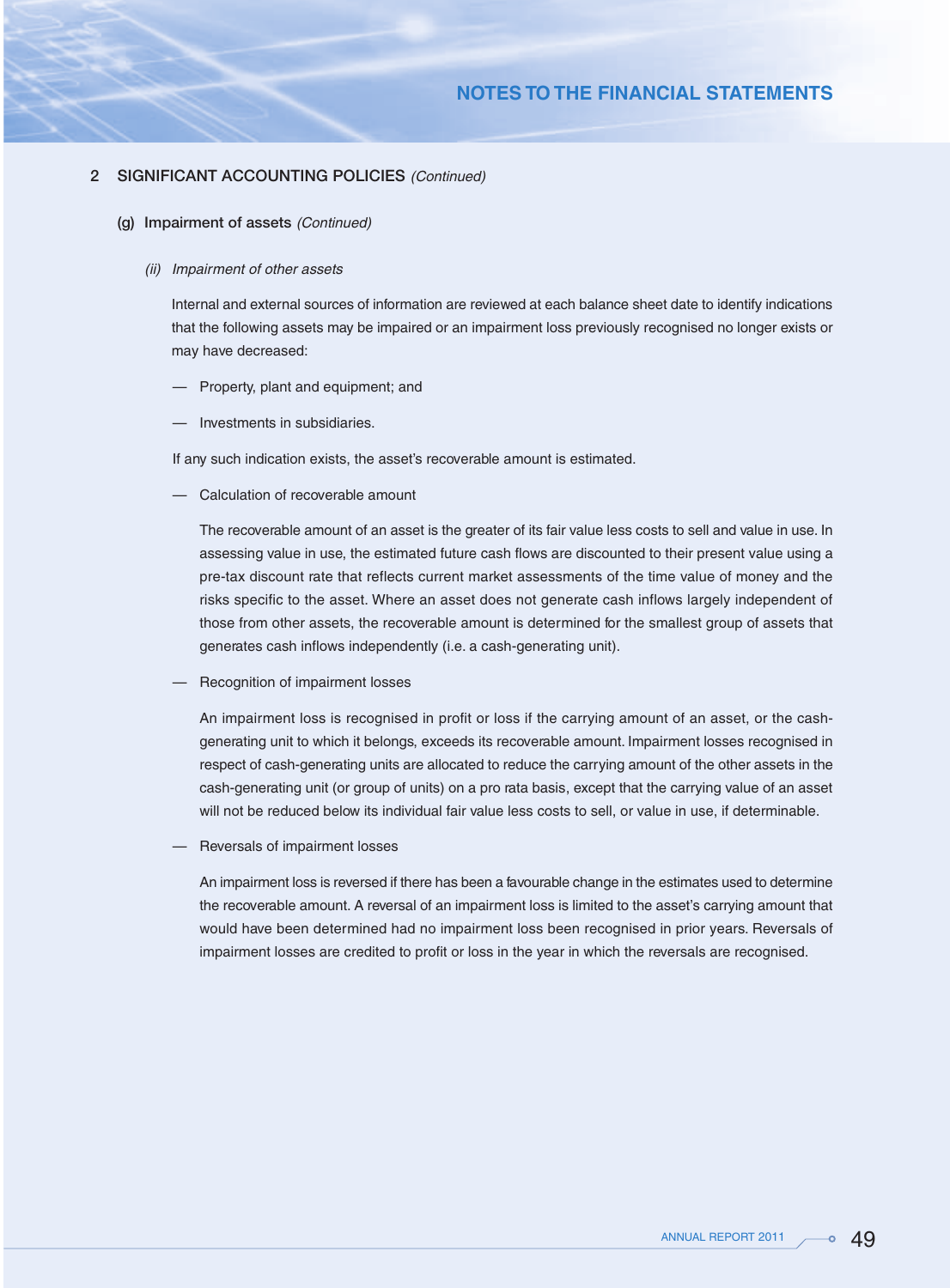# **NOTES TO THE FINANCIAL STATEMENTS**

## **2 SIGNIFICANT ACCOUNTING POLICIES** (Continued)

#### **(h) Inventories**

Inventories are carried at the lower of cost and net realisable value.

Cost is calculated using the first-in, first-out formula and comprises all costs of purchase, cost of conversion and other costs incurred in bringing the inventories to their present location and condition.

Net realisable value is the estimated selling price in the ordinary course of business less the estimated costs of completion and the estimated costs necessary to make the sale.

When inventories are sold, the carrying amount of those inventories is recognised as an expense in the period in which the related revenue is recognised. The amount of any write-down of inventories to net realisable value and all losses of inventories are recognised as an expense in the period the write-down or loss occurs. The amount of any reversal of any write-down of inventories is recognised as a reduction in the amount of inventories recognised as an expense in the period in which the reversal occurs.

#### **(i) Trade and other receivables**

Trade and other receivables are initially recognised at fair value and thereafter stated at amortised cost less allowance for impairment of doubtful debts (note 2(g)(i)), except where the receivables are interest-free loans made to related parties without any fixed repayment terms or the effect of discounting would be immaterial. In such cases, the receivables are stated at cost less allowance for impairment of doubtful debts.

#### **(j) Trade and other payables**

Trade and other payables are initially recognised at fair value and thereafter stated at amortised cost unless the effect of discounting would be immaterial, in which case they are stated at cost.

#### **(k) Cash and cash equivalents**

Cash and cash equivalents comprise cash at bank and on hand, demand deposits with banks and other financial institutions, and short-term, highly liquid investments that are readily convertible into known amounts of cash and which are subject to an insignificant risk of changes in value, having been within three months of maturity at acquisition.

#### **(l) Employee benefits**

Salaries, annual bonuses, paid annual leave, contributions to defined contribution retirement plans and the cost of non-monetary benefits are accrued in the year in which the associated services are rendered by employees. Where payment or settlement is deferred and the effect would be material, these amounts are stated at their present values.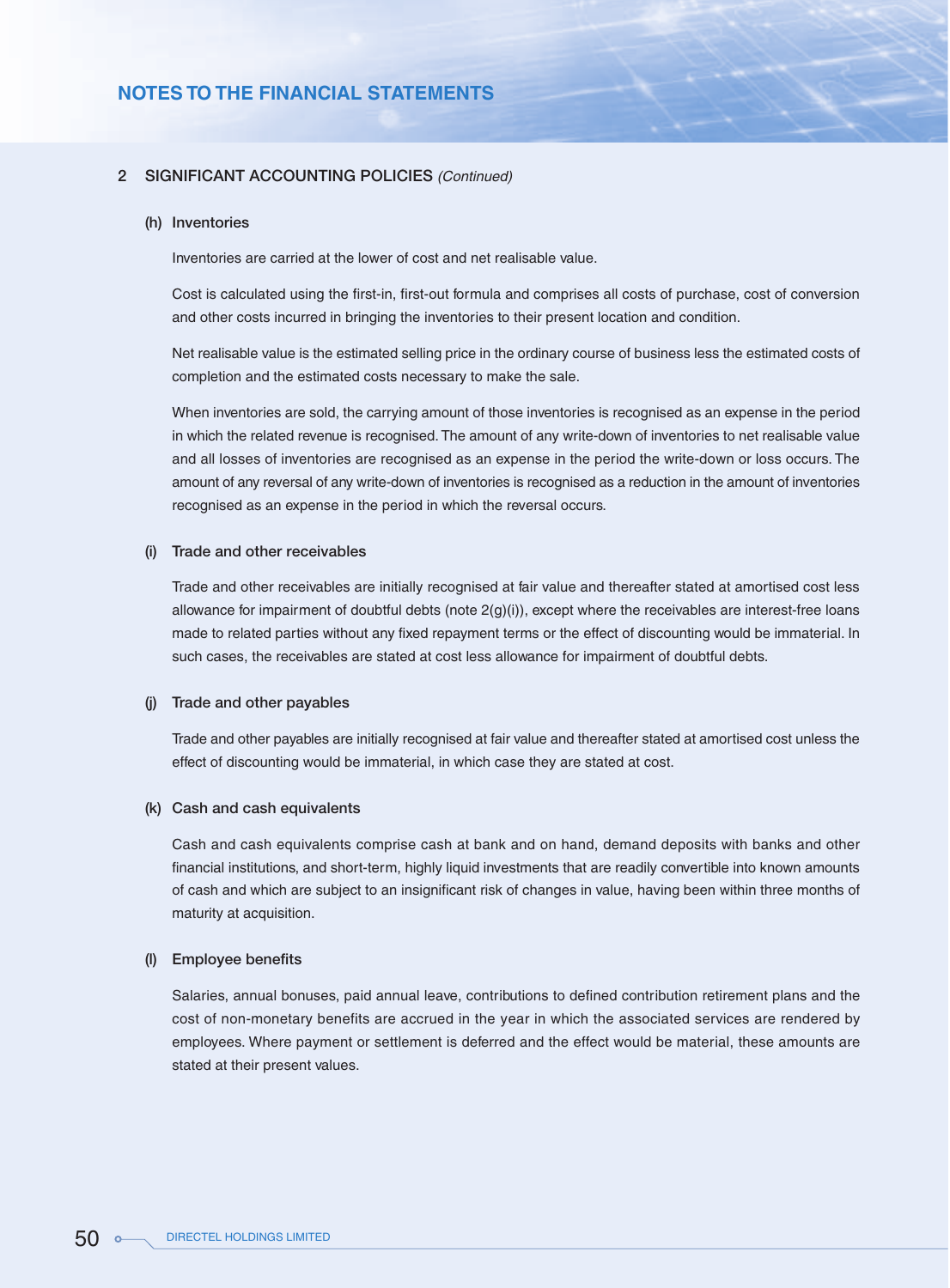### **2 SIGNIFICANT ACCOUNTING POLICIES** (Continued)

#### **(m) Income tax**

Income tax for the year comprises current tax and movements in deferred tax assets and liabilities. Current tax and movements in deferred tax assets and liabilities are recognised in profit or loss except to the extent that they relate to items recognised in other comprehensive income or directly in equity, in which case the relevant amounts of tax are recognised in other comprehensive income or directly in equity, respectively.

Current tax is the expected tax payable on the taxable income for the year, using tax rates enacted or substantively enacted at the balance sheet date, and any adjustment to tax payable in respect of previous years.

Deferred tax assets and liabilities arise from deductible and taxable temporary differences respectively, being the differences between the carrying amounts of assets and liabilities for financial reporting purposes and their tax bases. Deferred tax assets also arise from unused tax losses and unused tax credits.

Apart from certain limited exceptions, all deferred tax liabilities, and all deferred tax assets to the extent that it is probable that future taxable profits will be available against which the asset can be utilised, are recognised. Future taxable profits that may support the recognition of deferred tax assets arising from deductible temporary differences include those that will arise from the reversal of existing taxable temporary differences, provided those differences relate to the same taxation authority and the same taxable entity, and are expected to reverse either in the same period as the expected reversal of the deductible temporary difference or in periods into which a tax loss arising from the deferred tax asset can be carried back or forward. The same criteria are adopted when determining whether existing taxable temporary differences support the recognition of deferred tax assets arising from unused tax losses and credits, that is, those differences are taken into account if they relate to the same taxation authority and the same taxable entity, and are expected to reverse in a period, or periods, in which the tax loss or credit can be utilised.

The limited exceptions to recognition of deferred tax assets and liabilities are those temporary differences arising from the initial recognition of assets or liabilities that affect neither accounting nor taxable profit (provided they are not part of a business combination), and temporary differences relating to investments in subsidiaries to the extent that, in the case of taxable differences, the Group controls the timing of the reversal and it is probable that the differences will not reverse in the foreseeable future, or in the case of deductible differences, unless it is probable that they will reverse in the future.

The amount of deferred tax recognised is measured based on the expected manner of realisation or settlement of the carrying amount of the assets and liabilities, using tax rates enacted or substantively enacted at the balance sheet date. Deferred tax assets and liabilities are not discounted.

The carrying amount of a deferred tax asset is reviewed at each balance sheet date and is reduced to the extent that it is no longer probable that sufficient taxable profits will be available to allow the related tax benefit to be utilised. Any such reduction is reversed to the extent that it becomes probable that sufficient taxable profits will be available.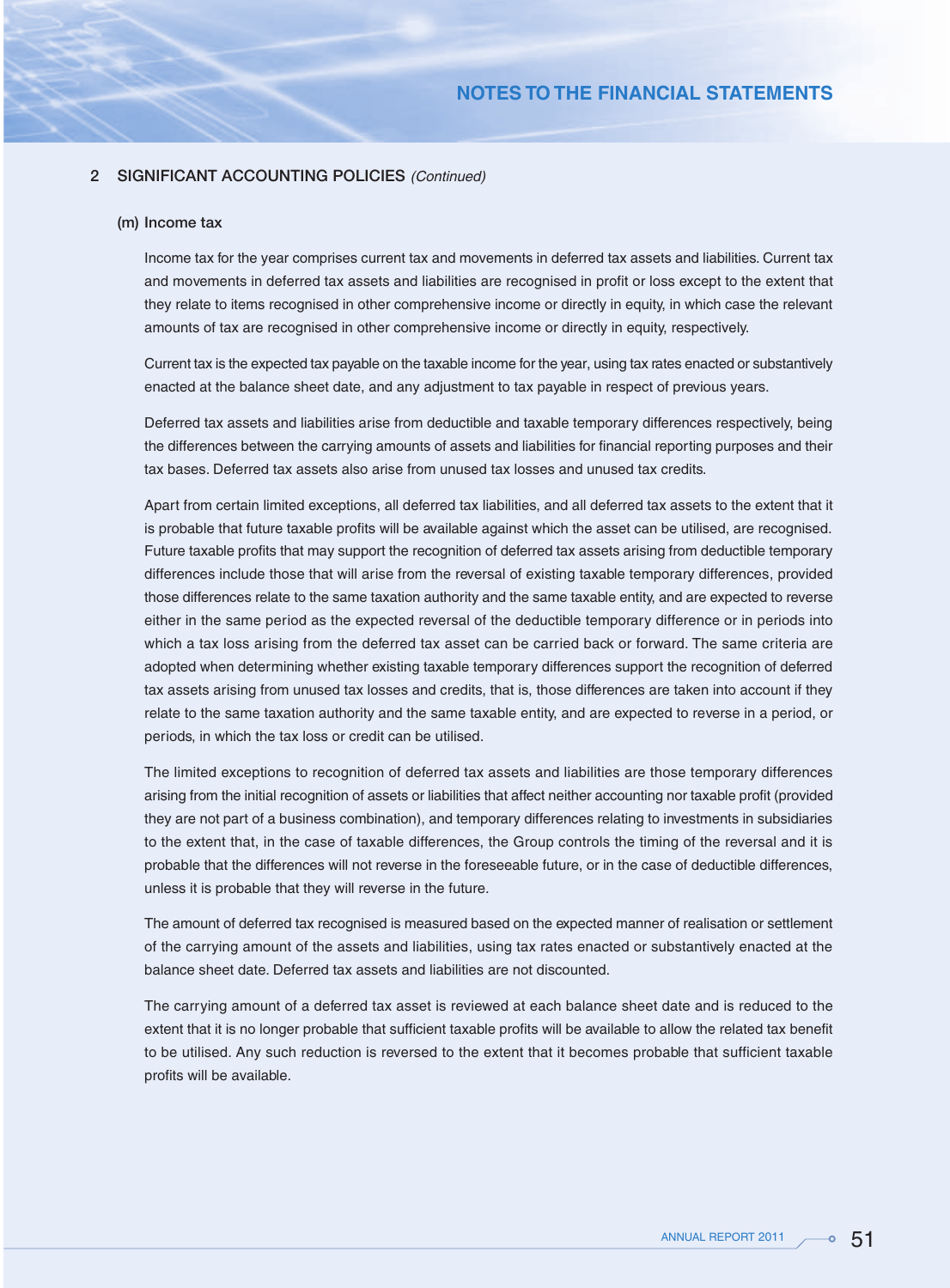# **NOTES TO THE FINANCIAL STATEMENTS**

## **2 SIGNIFICANT ACCOUNTING POLICIES** (Continued)

#### **(m) Income tax** (Continued)

Current tax balances and deferred tax balances, and movements therein, are presented separately from each other and are not offset. Current tax assets are offset against current tax liabilities, and deferred tax assets against deferred tax liabilities, if the Group has the legally enforceable right to set off current tax assets against current tax liabilities and the following additional conditions are met:

- in the case of current tax assets and liabilities, the Group intends either to settle on a net basis, or to realise the asset and settle the liability simultaneously; or
- in the case of deferred tax assets and liabilities, if they relate to income taxes levied by the same taxation authority on either:
	- the same taxable entity; or
	- different taxable entities, which, in each future period in which significant amounts of deferred tax liabilities or assets are expected to be settled or recovered, intend to realise the current tax assets and settle the current tax liabilities on a net basis or realise and settle simultaneously.

#### **(n) Provisions and contingent liabilities**

Provisions are recognised for liabilities of uncertain timing or amount when the Group has a legal or constructive obligation arising as a result of a past event, it is probable that an outflow of economic benefits will be required to settle the obligation and a reliable estimate can be made. Where the time value of money is material, provisions are stated at the present value of the expenditure expected to settle the obligation.

Where it is not probable that an outflow of economic benefits will be required, or the amount cannot be estimated reliably, the obligation is disclosed as a contingent liability, unless the probability of outflow of economic benefits is remote. Possible obligations, whose existence will only be confirmed by the occurrence or non-occurrence of one or more future events are also disclosed as contingent liabilities unless the probability of outflow of economic benefits is remote.

### **(o) Revenue recognition**

Revenue is measured at the fair value of the consideration received or receivable. Provided it is probable that the economic benefits will flow to the Group and the revenue and costs, if applicable, can be measured reliably, revenue is recognised in profit or loss as follows:

- (i) Revenue from the provision of telecommunications services is recognised when the services have been rendered.
- (ii) Revenue from the provision of telesales dealership services is recognised when the ser vices have been rendered and the Group has obtained the rights to demand payment for the services rendered.
- (iii) Interest income is recognised as it accrues using the effective interest method.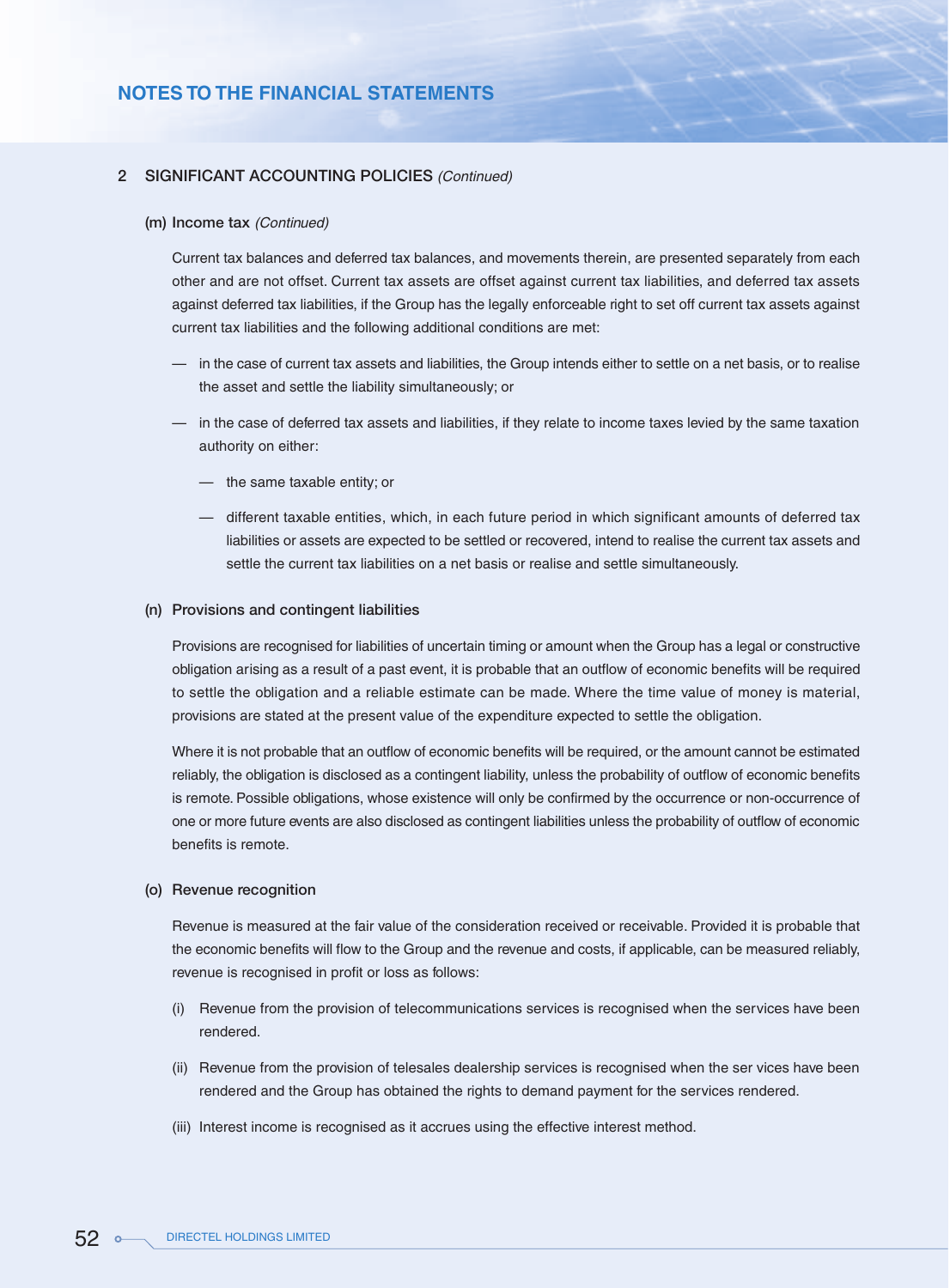### **2 SIGNIFICANT ACCOUNTING POLICIES** (Continued)

#### **(p) Translation of foreign currencies**

Foreign currency transactions during the year are translated at the exchange rates ruling at the transaction dates. Monetary assets and liabilities denominated in foreign currencies are translated at the exchange rates ruling at the balance sheet date. Exchange gains and losses are recognised in profit or loss.

Non-monetary assets and liabilities that are measured in terms of historical cost in a foreign currency are translated using the exchange rates ruling at the transaction dates.

#### **(q) Related parties**

- (i) A person, or a close member of that person's family, is related to the Group if that person:
	- (1) has control or joint control over the Group;
	- (2) has significant influence over the Group; or
	- (3) is a member of the key management personnel of the Group.
- (ii) An entity is related to the Group if any of the following conditions applies:
	- (1) The entity and the Group are members of the same group (which means that each parent, subsidiary and fellow subsidiary is related to the others).
	- (2) One entity is an associate or joint venture of the other entity (or an associate or joint venture of a member of a group of which the other entity is a member).
	- (3) Both entities are joint ventures of the same third party.
	- (4) One entity is a joint venture of a third party and the other entity is an associate of the third party.
	- (5) The entity is a post-employment benefit plan for the benefit of employees of either the Group or an entity related to the Group.
	- (6) The entity is controlled or jointly-controlled by a person identified in (i).
	- (7) A person identified in (i)(1) has significant influence over the entity or is a member of the key management personnel of the entity (or of a parent of the entity).

Close members of the family of a person are those family members who may be expected to influence, or be influenced by, that person in their dealings with the entity.

#### **(r) Segment reporting**

IFRS 8 introduces a "management approach" to segment reporting, i.e. the identification of segments and the preparation of segment information must be based on the internal reports that the entity's chief operating decision maker reviews regularly in allocating resources to segments and in assessing their performance.

The financial information provided to the chief operating decision maker does not contain profit or loss information of each ser vice line and the chief operating decision maker reviews the operating results of the Group as a whole. Therefore, the operations of the Group constitute one single reportable segment.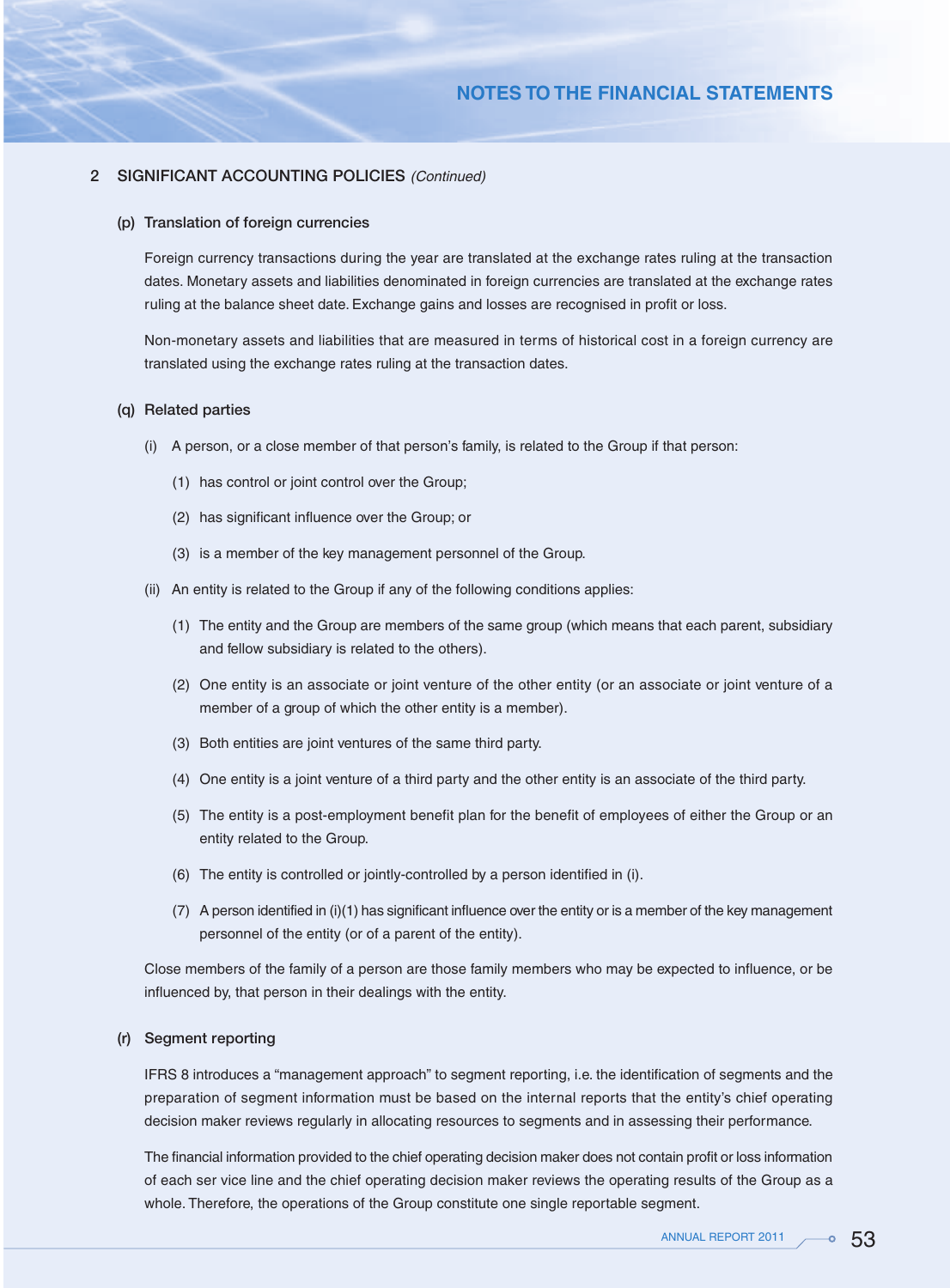# **3 TURNOVER**

The principal activities of the Group are the provision of telecommunications services. Turnover represents the sales value of services rendered to customers. The amount of each significant category of revenue recognised in turnover during the year is as follows:

|                                                                                        | 2011<br><b>HK\$'000</b> | 2010<br>HK\$'000 |
|----------------------------------------------------------------------------------------|-------------------------|------------------|
| Provision of telecommunications services<br>Provision of telesales dealership services | 70,402<br>1,868         | 64,900<br>3,866  |
|                                                                                        | 72,270                  | 68,766           |

Revenue from transactions with external customers, including revenue derived from individual customers which are known to the Group to be subject to common control, amounting to 10% or more of the Group's aggregate turnover during the year are as follows:

|                             | 2011<br><b>HK\$'000</b> | 2010<br><b>HK\$'000</b> |
|-----------------------------|-------------------------|-------------------------|
|                             |                         |                         |
| The largest customer        | 22,216                  | 13,597                  |
| The second largest customer | 12,551                  | 12,631                  |
| The third largest customer  | 8,566                   |                         |
|                             |                         |                         |

Substantially all of the Group's revenue are derived from Hong Kong and the Group's property, plant and equipment are located in Hong Kong.

# **4 FINANCE INCOME**

|                                    | 2011            | 2010            |
|------------------------------------|-----------------|-----------------|
|                                    | <b>HK\$'000</b> | <b>HK\$'000</b> |
|                                    | 162             | 59              |
| Interest income from bank deposits |                 |                 |
| Net foreign exchange gain          | 1,760           | 1,113           |
|                                    | 1,922           | 1,172           |
|                                    |                 |                 |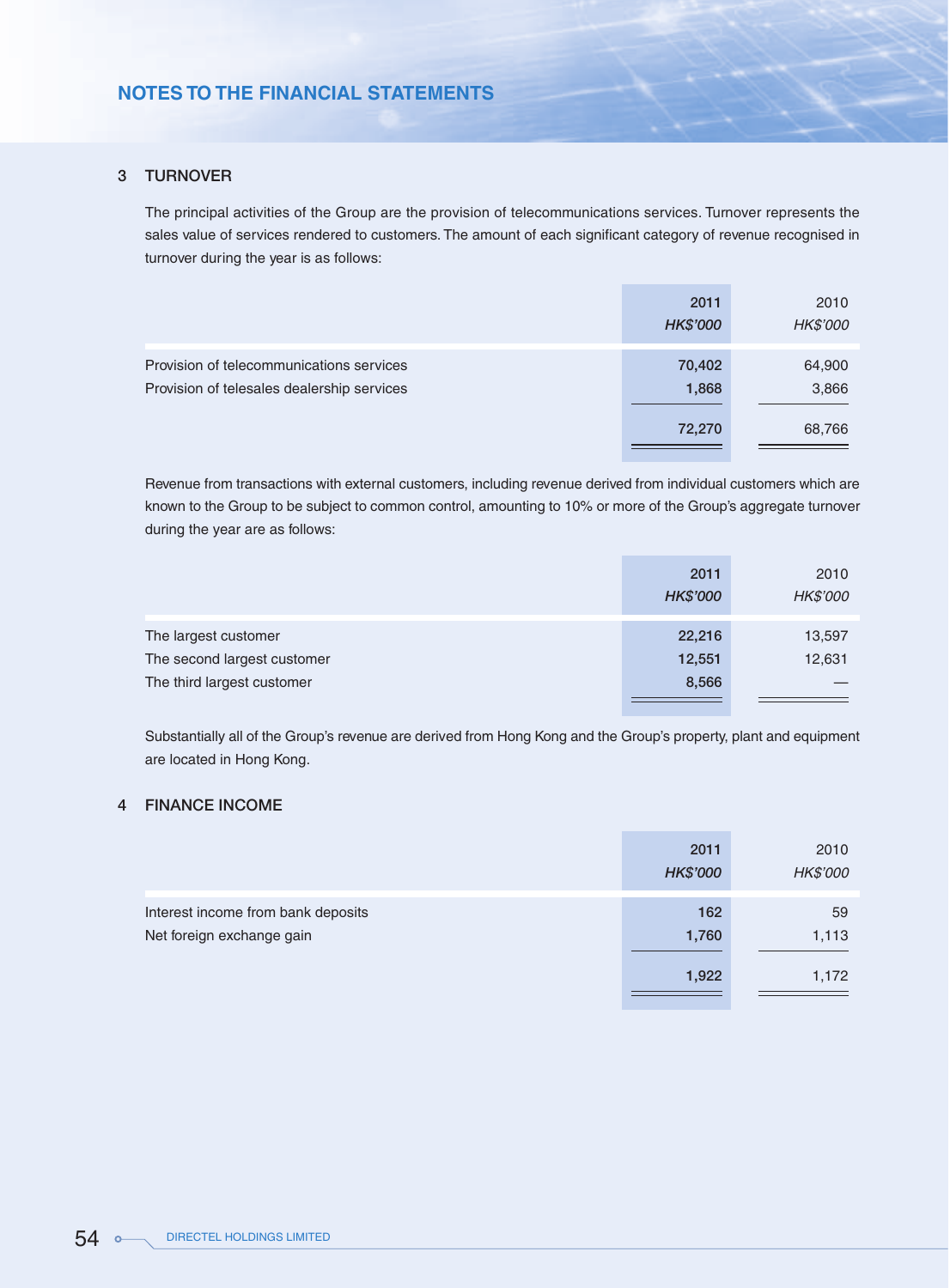## **5 PROFIT BEFORE TAXATION**

Profit before taxation is arrived at after charging:

### **(a) Staff costs**

|                                                                                             | 2011<br><b>HK\$'000</b> | 2010<br>HK\$'000 |
|---------------------------------------------------------------------------------------------|-------------------------|------------------|
| Salaries, wages and other benefits<br>Contributions to defined contribution retirement plan | 3,429<br>143            | 3,157<br>139     |
|                                                                                             | 3,572                   | 3,296            |

Staff costs include directors' remuneration (note 7).

The Group operates a Mandatory Provident Fund Scheme (the "MPF Scheme") under the Hong Kong Mandatory Provident Fund Schemes Ordinance for employees employed under the jurisdiction of the Hong Kong Employment Ordinance. The MPF Scheme is a defined contribution retirement plan administered by an independent trustee. Under the MPF Scheme, the employer and its employees are each required to make contributions to the plan at 5% of the employees' relevant income, subject to a cap of monthly relevant income of HK\$20,000. Contributions to the plan vest immediately.

The Group has no other obligations for payment of retirement and other post-retirement benefits of employees other than the contribution described above.

## **(b) Other items**

| <b>Note</b> | 2011<br><b>HK\$'000</b> | 2010<br>HK\$'000 |
|-------------|-------------------------|------------------|
| 12          | 516                     | 1,209            |
|             | 2,809                   | 1,710            |
|             |                         |                  |
| 21(b)       | 528                     | 528              |
|             | 709                     | 337              |
|             |                         |                  |
|             | 860                     | 794              |
|             | 90                      | 66               |
|             | 69                      | 68               |
|             | 560                     | 417              |
| 14(b)       | 11                      | 59               |
| 13(b)       | 1,140                   | 2,416            |
|             |                         | 2,780            |
|             |                         |                  |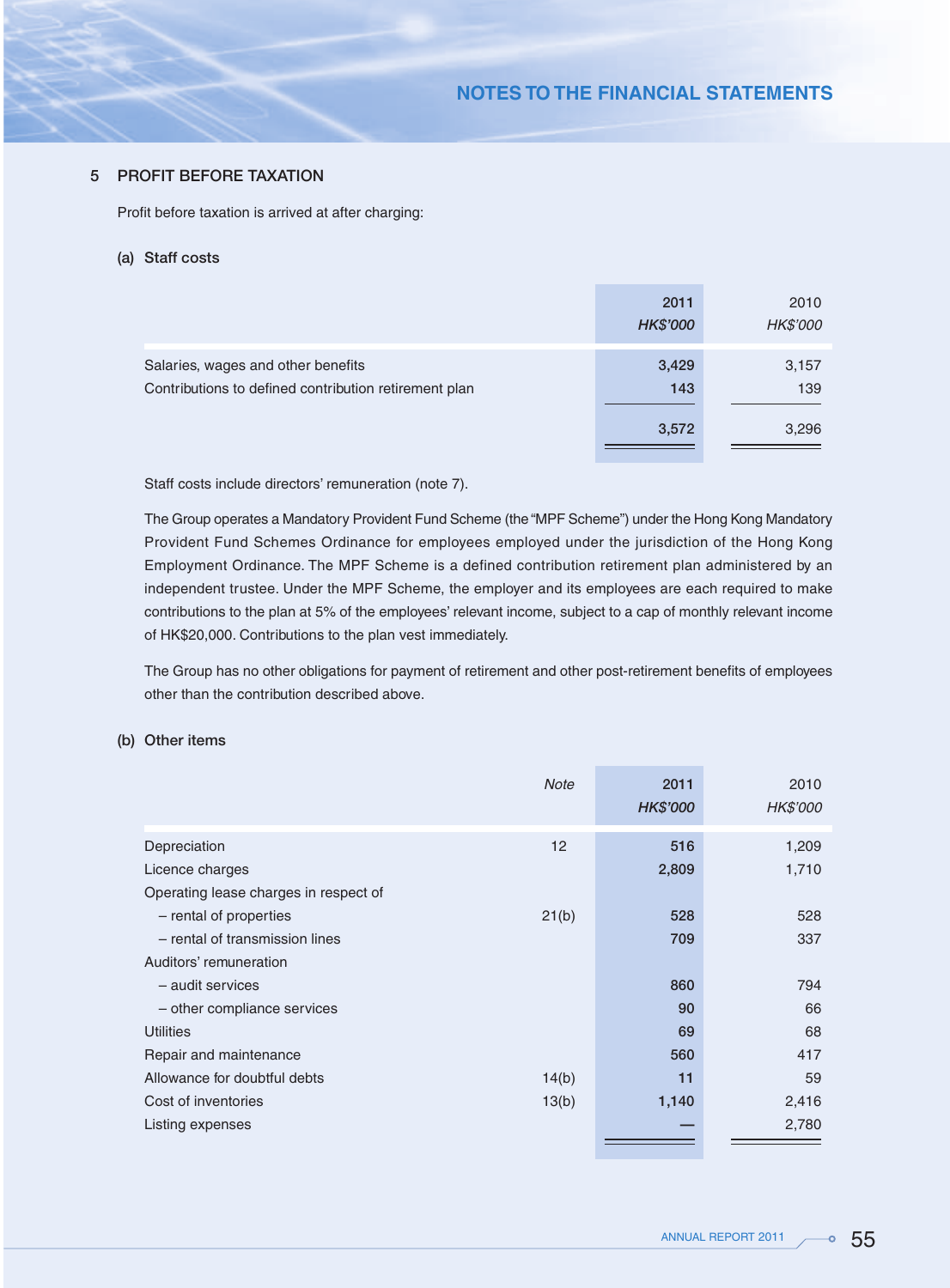# **6 INCOME TAX IN THE CONSOLIDATED INCOME STATEMENT**

#### **(a) Taxation in the consolidated income statement represents:**

|                                                   | 2011<br><b>HK\$'000</b> | 2010<br>HK\$'000 |
|---------------------------------------------------|-------------------------|------------------|
| Current tax - Hong Kong Profits Tax               |                         |                  |
| Provision for the year                            | 4,204                   | 4,688            |
| Over-provision in respect of prior year           | (33)                    |                  |
|                                                   |                         |                  |
|                                                   | 4,171                   | 4,688            |
| Deferred tax                                      |                         |                  |
| Origination and reversal of temporary differences | 306                     | (165)            |
|                                                   |                         |                  |
|                                                   | 306                     | (165)            |
|                                                   | 4,477                   | 4,523            |
|                                                   |                         |                  |

#### (i) Hong Kong Profits Tax

The Company's Hong Kong subsidiaries are subject to Hong Kong Profits Tax. In addition, the Company and Elitel Limited, although incorporated in the Cayman Islands, are also considered as having a taxable presence in Hong Kong since they are primarily managed and controlled in Hong Kong. They are subject to tax on an entity basis on income arising in or derived from Hong Kong. The provision for Hong Kong Profits Tax for the year ended 31 December 2011 is calculated at 16.5% (2010: 16.5%) of the estimated assessable profits for the year. The payments of dividends by Hong Kong companies are not subject to any Hong Kong withholding tax.

#### **(b) Reconciliation between income tax expense and accounting profit at applicable tax rate:**

|                                                    | 2011<br><b>HK\$'000</b> | 2010<br>HK\$'000 |
|----------------------------------------------------|-------------------------|------------------|
| Profit before taxation                             | 27,495                  | 25,336           |
| Notional tax on profit before taxation, calculated |                         |                  |
| at the rate applicable to profits in Hong Kong     | 4,537                   | 4,180            |
| Tax effect of non-deductible expenses              |                         | 457              |
| Tax effect of non-taxable income                   | (27)                    |                  |
| Utilisation of previously unrecognised tax losses  |                         | (114)            |
| Over-provision in prior year                       | (33)                    |                  |
| Actual tax expense                                 | 4,477                   | 4,523            |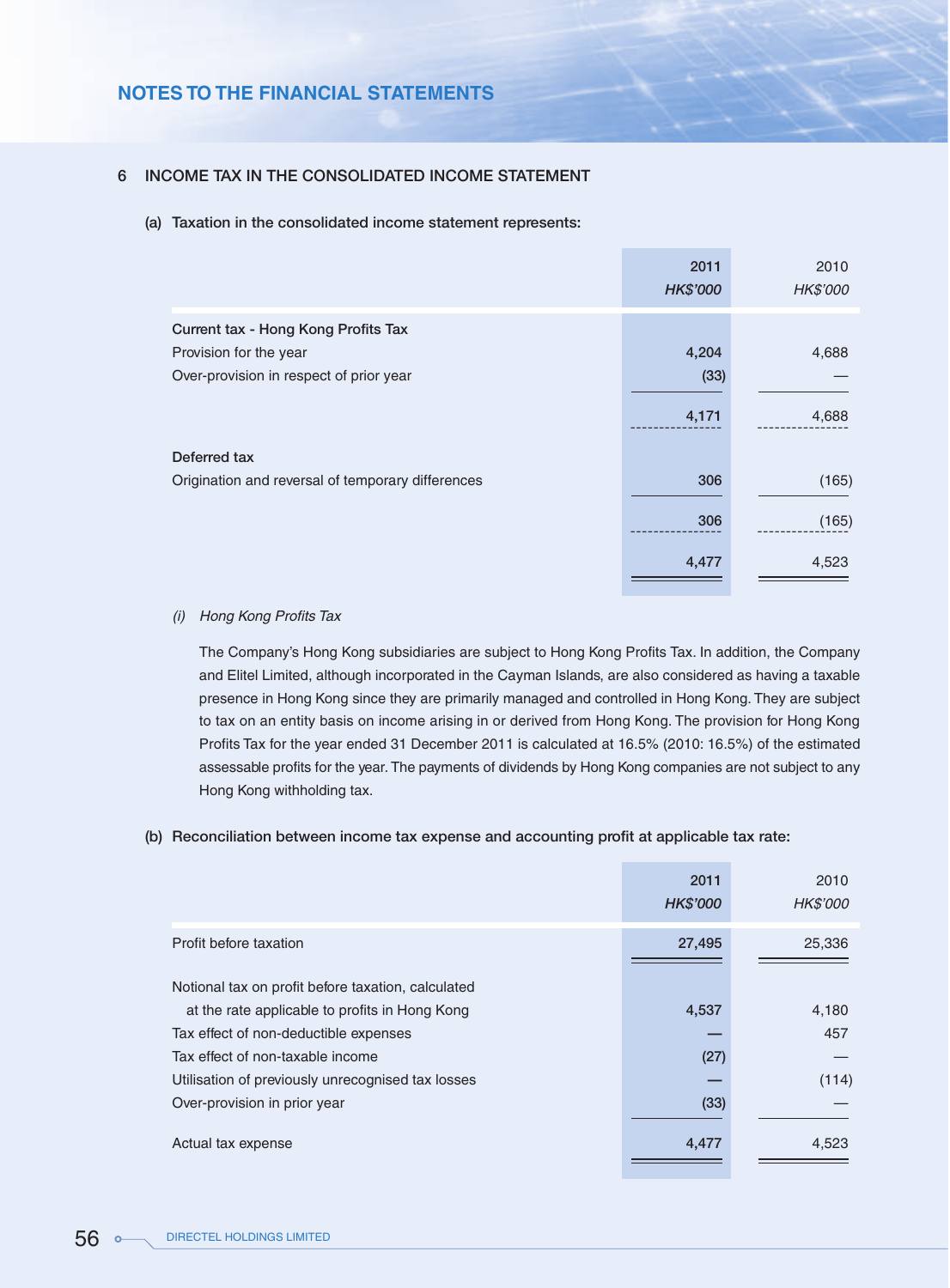# **7 DIRECTORS' REMUNERATION**

Details of directors' remuneration disclosed pursuant to Section 161 of the Hong Kong Companies Ordinance are as follows:

|                                            | Directors'<br>fees<br>HK\$'000 | Salaries,<br>allowances<br>and<br>benefits<br>in kind<br>HK\$'000 | 2011<br>Contributions<br>to retirement<br>benefit plan<br>HK\$'000 | <b>Bonuses</b><br>HK\$'000 | <b>Total</b><br>HK\$'000 |
|--------------------------------------------|--------------------------------|-------------------------------------------------------------------|--------------------------------------------------------------------|----------------------------|--------------------------|
| <b>Executive Directors</b>                 |                                |                                                                   |                                                                    |                            |                          |
| Pang Kwok Chau                             | 80                             | 486                                                               | 27                                                                 | 59                         | 652                      |
| Li Wang                                    | 80                             | 122                                                               | $\overline{7}$                                                     | 10                         | 219                      |
| Subtotal                                   | 160                            | 608                                                               | 34                                                                 | 69                         | 871                      |
| <b>Non-executive Directors</b>             |                                |                                                                   |                                                                    |                            |                          |
| Li Kin Shing                               | 80                             |                                                                   |                                                                    |                            | 80                       |
| Wong Kin Wa                                | 80                             |                                                                   |                                                                    |                            | 80                       |
| Subtotal                                   | 160                            |                                                                   |                                                                    |                            | 160                      |
| <b>Independent Non-executive Directors</b> |                                |                                                                   |                                                                    |                            |                          |
| Chen Xue Dao                               | 80                             |                                                                   |                                                                    |                            | 80                       |
| Chu, Howard Ho Hwa                         | 80                             |                                                                   |                                                                    |                            | 80                       |
| Lee Man Yee, Maggie                        | 80                             |                                                                   |                                                                    |                            | 80                       |
| Subtotal                                   | 240                            |                                                                   |                                                                    |                            | 240                      |
| Total                                      | 560                            | 608                                                               | 34                                                                 | 69                         | 1,271                    |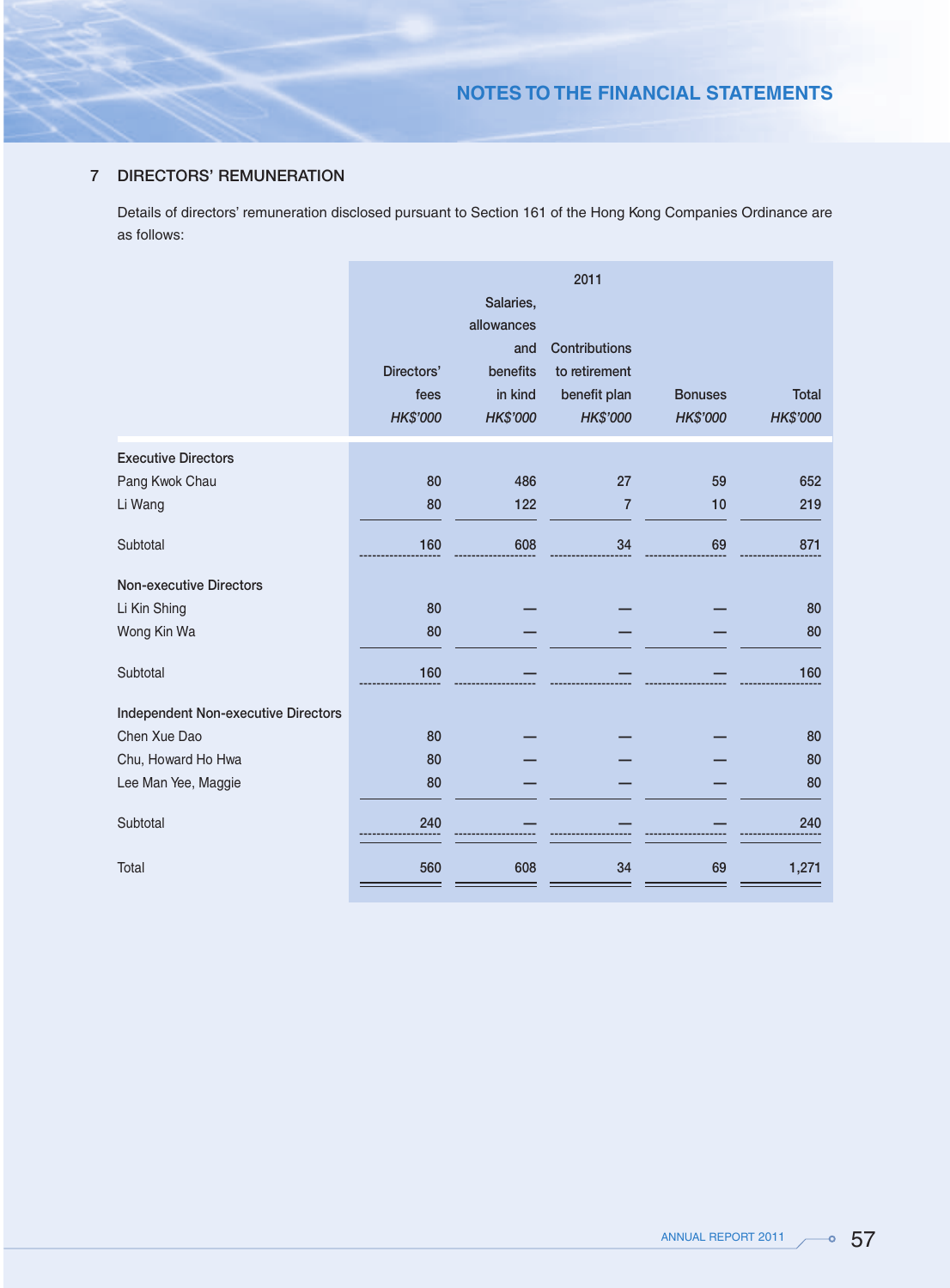# **7 DIRECTORS' REMUNERATION** (Continued)

|                                            |            |            | 2010           |                |          |
|--------------------------------------------|------------|------------|----------------|----------------|----------|
|                                            |            | Salaries,  |                |                |          |
|                                            |            | allowances |                |                |          |
|                                            |            | and        | Contributions  |                |          |
|                                            | Directors' | benefits   | to retirement  |                |          |
|                                            | fees       | in kind    | benefit plan   | <b>Bonuses</b> | Total    |
|                                            | HK\$'000   | HK\$'000   | HK\$'000       | HK\$'000       | HK\$'000 |
| <b>Executive Directors</b>                 |            |            |                |                |          |
| Pang Kwok Chau                             | 53         | 488        | 27             | 59             | 627      |
| Li Wang                                    | 53         | 121        | $\overline{7}$ | 10             | 191      |
|                                            |            |            |                |                |          |
| Subtotal                                   | 106        | 609        | 34             | 69             | 818      |
| <b>Non-executive Directors</b>             |            |            |                |                |          |
| Li Kin Shing                               | 53         |            |                |                | 53       |
| Wong Kin Wa                                | 53         |            |                |                | 53       |
|                                            |            |            |                |                |          |
| Subtotal                                   | 106        |            |                |                | 106      |
| <b>Independent Non-executive Directors</b> |            |            |                |                |          |
| Chen Xue Dao                               | 47         |            |                |                | 47       |
| Chu, Howard Ho Hwa                         | 47         |            |                |                | 47       |
| Lee Man Yee, Maggie                        | 47         |            |                |                | 47       |
|                                            |            |            |                |                |          |
| Subtotal                                   | 141        |            |                |                | 141      |
| Total                                      | 353        | 609        | 34             | 69             | 1,065    |
|                                            |            |            |                |                |          |

During the current and prior years, there were no amounts paid or payable by the Group to any of the directors as an inducement to join or upon joining the Group or as compensation for loss of office. There was no arrangement under which a director waived or agreed to waive any remuneration during the current and prior years.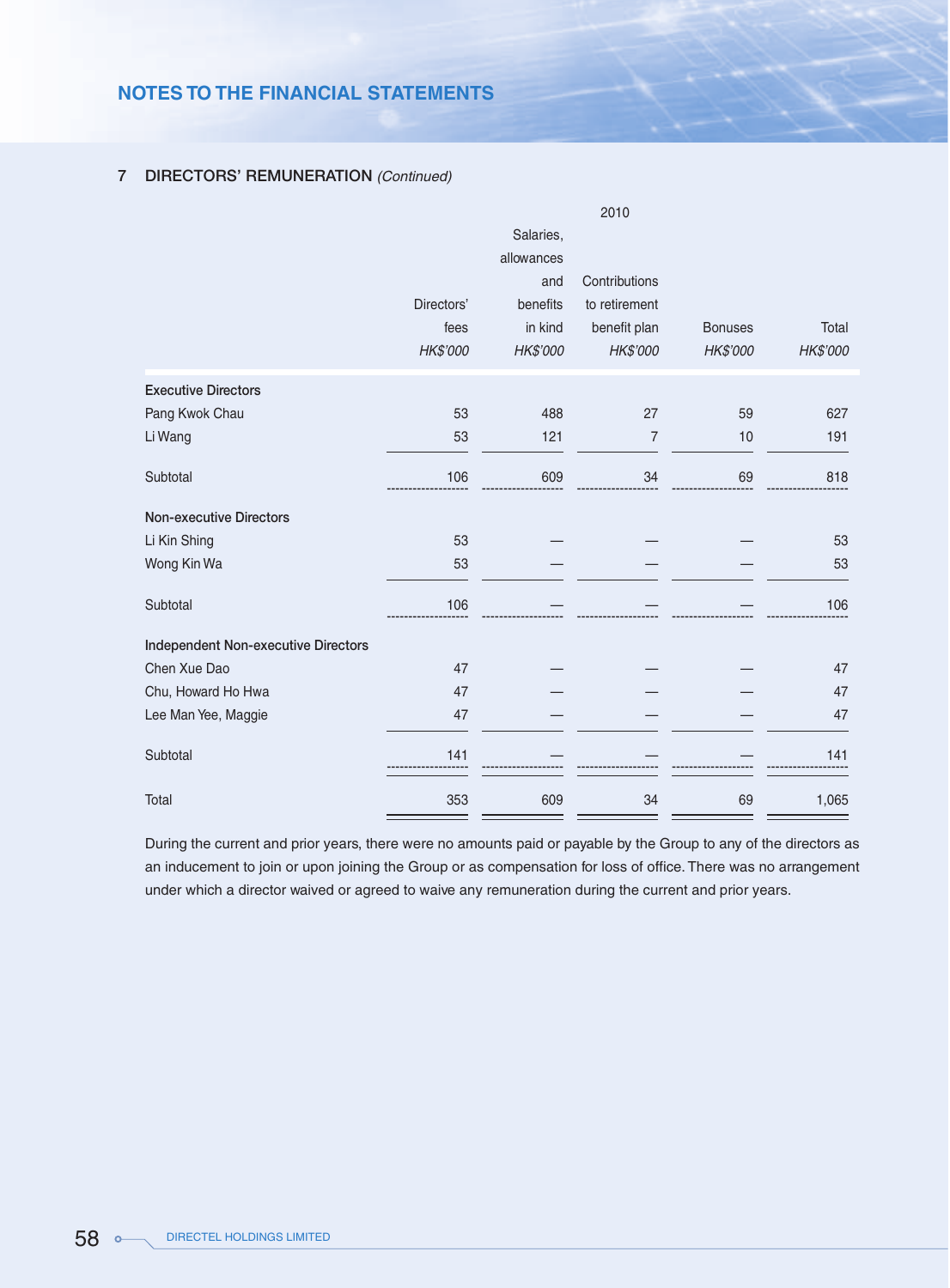# **8 INDIVIDUALS WITH HIGHEST EMOLUMENTS**

Of the five individuals with the highest emoluments, one (2010: one) is a director whose emoluments for the year ended 31 December are disclosed in note 7. The aggregate of the emoluments in respect of the other four individuals with highest emoluments are as follows:

|                                                                                                          | 2011<br><b>HK\$'000</b>   | 2010<br>HK\$'000           |
|----------------------------------------------------------------------------------------------------------|---------------------------|----------------------------|
| Salaries and other emoluments<br>Contributions to defined contribution retirement plan<br><b>Bonuses</b> | 1,078<br>55<br>9<br>1,142 | 1,131<br>44<br>17<br>1,192 |

An analysis of the emoluments of the four individuals with the highest emoluments is with the following band:

|                         | 2011               | 2010           |
|-------------------------|--------------------|----------------|
|                         | <b>Number of</b>   | Number of      |
|                         | <i>individuals</i> | individuals    |
| HK\$Nil - HK\$1,000,000 | 4                  | $\overline{4}$ |

During the current and prior years, there were no amounts paid or payable by the Group to any of the highest paid individuals as an inducement to join or upon joining the Group or as compensation for loss of office. There was no arrangement under which a director waived or agreed to waive any remuneration during the current or prior years.

# **9 PROFIT ATTRIBUTABLE TO EQUITY SHAREHOLDERS OF THE COMPANY**

The consolidated profit attributable to equity shareholders of the Company includes a profit of approximately HK\$424,000 (2010: loss of approximately HK\$2,436,000) which has been dealt with in the financial statements of the Company.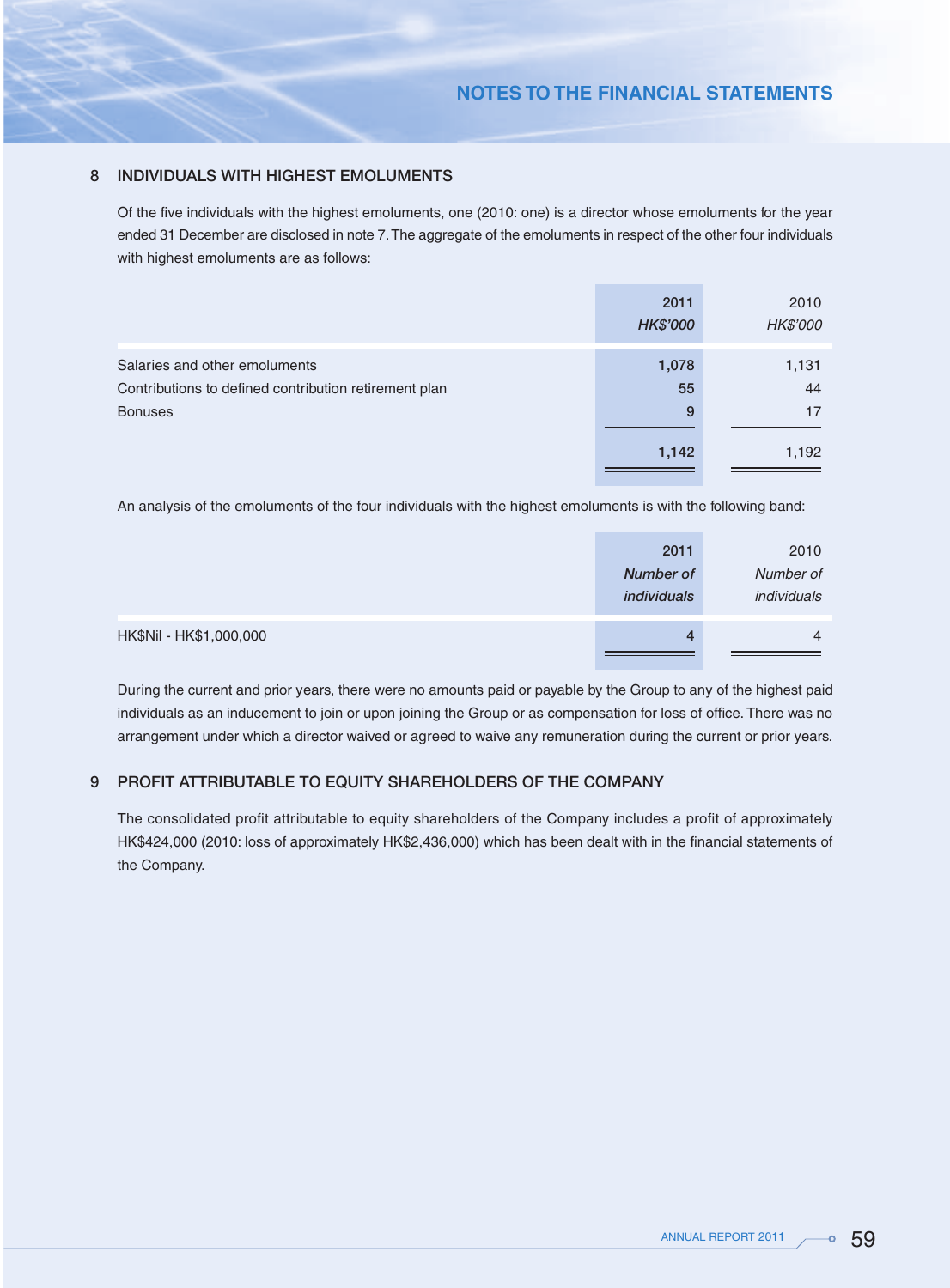# **10 EARNINGS PER SHARE**

#### **(a) Basic earnings per share**

The calculation of basic earnings per share for the year ended 31 December 2011 is based on the profit attributable to ordinary equity shareholders of the Company of approximately HK\$23,018,000 (2010: approximately HK\$20,813,000) and the weighted average of 1,037,500,000 (2010: 917,774,000) ordinary shares of the Company calculated as follows:

## Weighted average number of ordinary shares

|                                                |             | 2011          | 2010        |
|------------------------------------------------|-------------|---------------|-------------|
|                                                |             | Number of     | Number of   |
|                                                | <b>Note</b> | shares        | shares      |
| Issued ordinary shares at 1 January            |             | 1,037,500,000 | 200         |
| Effect of issuance of shares under the Placing | 18(b)(ii)   |               | 167,774,000 |
| Effect of capitalisation issue                 | 18(b)(iii)  |               | 749,999,800 |
| Weighted average number of ordinary shares     |             |               |             |
| at 31 December                                 |             | 1,037,500,000 | 917,774,000 |

## **(b) Diluted earnings per share**

There were no potential dilutive ordinary shares during the current and prior years, therefore, diluted earnings per share are the same as the basic earnings per share.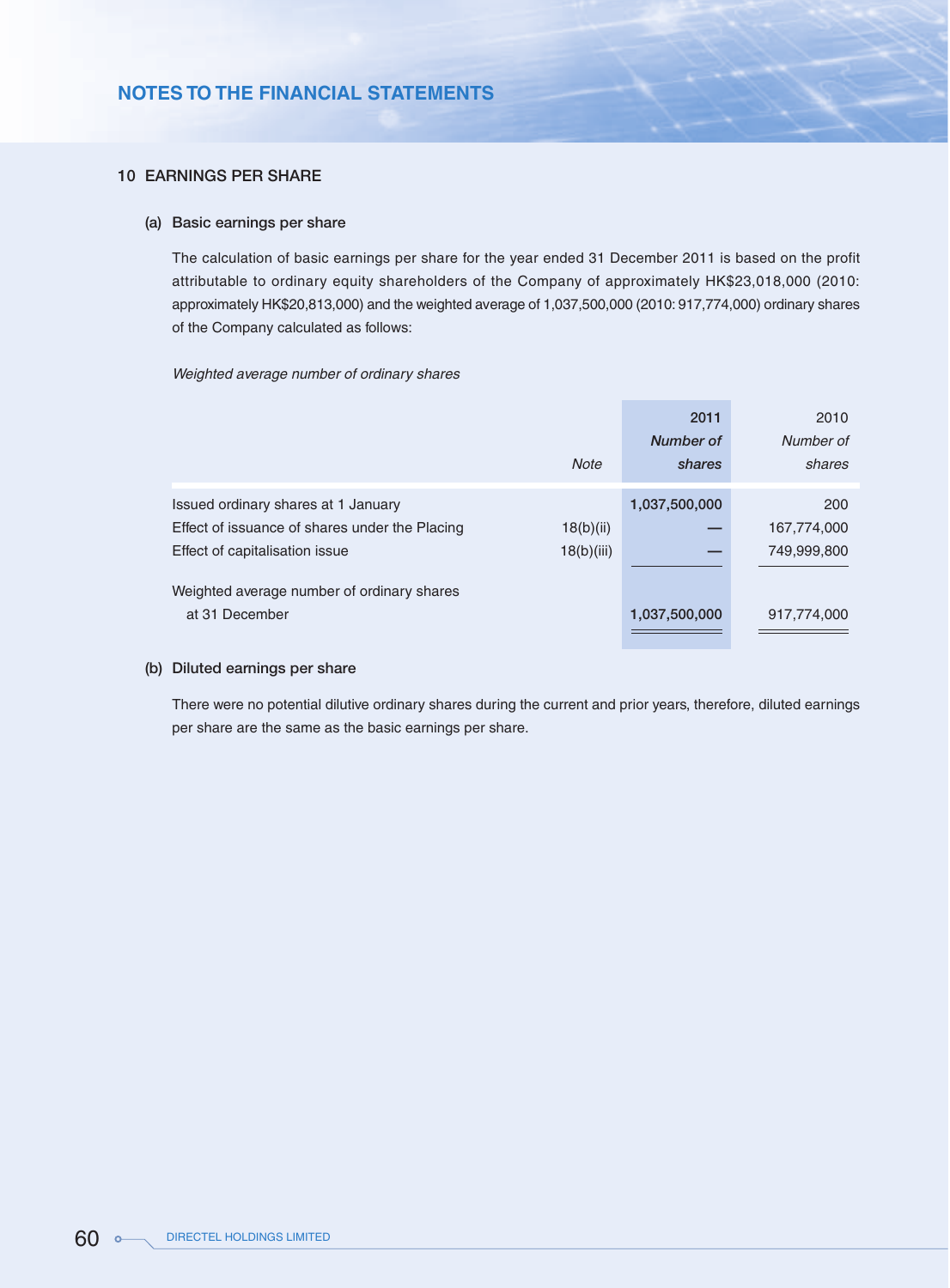# **11 INVESTMENTS IN SUBSIDIARIES**

|                          | 2011<br><b>HK\$'000</b> | 2010<br>HK\$'000 |
|--------------------------|-------------------------|------------------|
| Unlisted shares, at cost | _                       |                  |

At 31 December 2011, the Company has direct or indirect interests in the following subsidiaries, which are private companies or, if established / incorporated outside Hong Kong, have substantially the same characteristics as a Hong Kong private company. The particulars of these subsidiaries are set out below:

| Name of<br>company                       | Place and date<br>of incorporation/<br>establishment | <b>Issued and fully</b><br>paid up/<br>authorised capital | <b>Direct</b> | Attributable<br>equity interest<br>Indirect | <b>Principal activities</b>                    |
|------------------------------------------|------------------------------------------------------|-----------------------------------------------------------|---------------|---------------------------------------------|------------------------------------------------|
|                                          |                                                      |                                                           |               |                                             |                                                |
| <b>Elitel Limited</b>                    | Cayman Islands<br>30 August 2001                     | <b>US\$2/</b><br>US\$50,000                               | 100%          |                                             | Provision of<br>telecommunications<br>services |
| China-Hongkong<br><b>Telecom Limited</b> | Hong Kong<br>5 September 2001                        | HK\$100/<br>HK\$10,000                                    |               | 100%                                        | Provision of<br>telecommunications<br>services |
| Directel<br>Communications<br>Limited    | Hong Kong<br>20 April 1995                           | HK\$5,000,000/<br>HK\$5,000,000                           |               | 100%                                        | Provision of<br>telecommunications<br>services |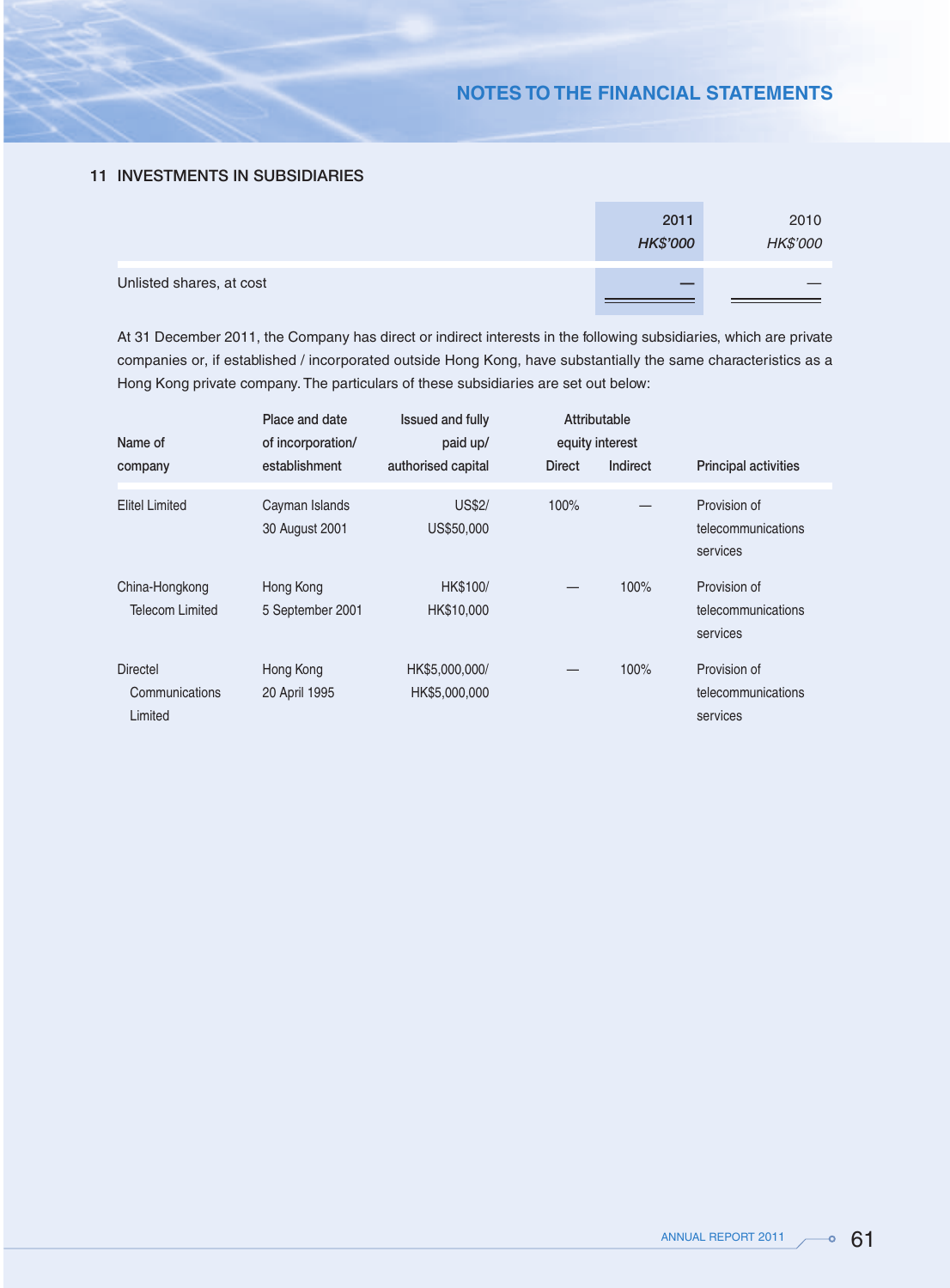# **NOTES TO THE FINANCIAL STATEMENTS**

# **12 PROPERTY, PLANT AND EQUIPMENT**

|                           | The Group    |                   |           |              |  |
|---------------------------|--------------|-------------------|-----------|--------------|--|
|                           | Furniture    | <b>Facilities</b> | Office    |              |  |
|                           | and fixtures | equipment         | equipment | <b>Total</b> |  |
|                           | HK\$'000     | HK\$'000          | HK\$'000  | HK\$'000     |  |
| Cost:                     |              |                   |           |              |  |
| At 1 January 2010         | 6            | 13,934            | 274       | 14,214       |  |
| <b>Additions</b>          |              | 144               | 21        | 165          |  |
| At 31 December 2010       | 6            | 14,078            | 295       | 14,379       |  |
| Additions                 |              | 2,108             | 46        | 2,154        |  |
| At 31 December 2011       | 6            | 16,186            | 341       | 16,533       |  |
| Accumulated depreciation: |              |                   |           |              |  |
| At 1 January 2010         | 6            | 12,160            | 211       | 12,377       |  |
| Charge for the year       |              | 1,178             | 31        | 1,209        |  |
| At 31 December 2010       | 6            | 13,338            | 242       | 13,586       |  |
| Charge for the year       |              | 487               | 29        | 516          |  |
| At 31 December 2011       | 6            | 13,825            | 271       | 14,102       |  |
| Net book value:           |              |                   |           |              |  |
| At 31 December 2011       |              | 2,361             | 70        | 2,431        |  |
| At 31 December 2010       |              | 740               | 53        | 793          |  |
|                           |              |                   |           |              |  |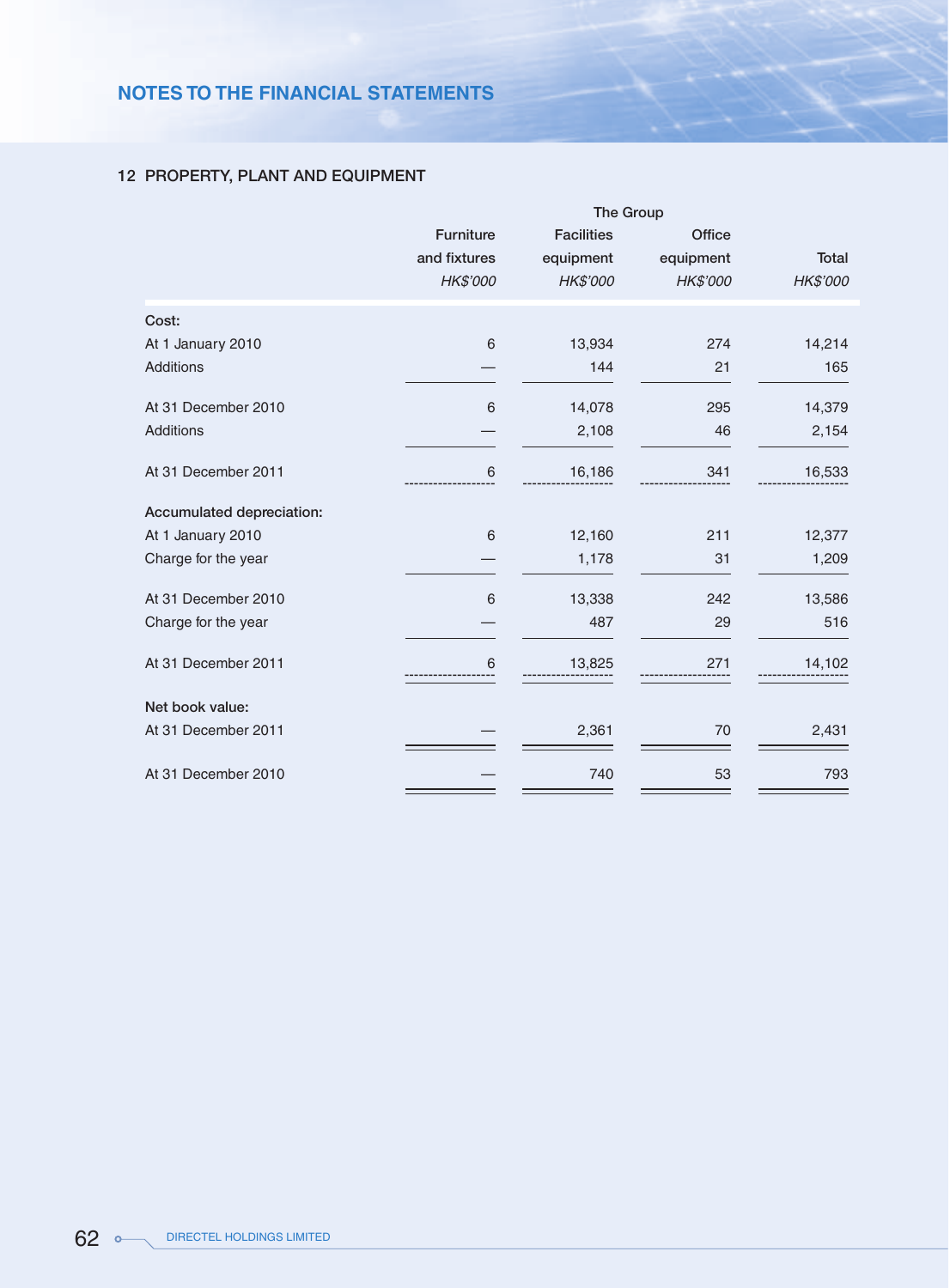# **13 INVENTORIES**

(a) Inventories in the balance sheet comprise:

|                   | The Group       |          |  |
|-------------------|-----------------|----------|--|
|                   | 2011            | 2010     |  |
|                   | <b>HK\$'000</b> | HK\$'000 |  |
| SIM cards         | 280             | 141      |  |
| Recharge vouchers | 41              | 30       |  |
|                   | 321             | 171      |  |

(b) The analysis of the amount of inventories recognised as an expense and included in the profit or loss is as follows:

|                                       | The Group       |          |
|---------------------------------------|-----------------|----------|
|                                       | 2011            | 2010     |
|                                       | <b>HK\$'000</b> | HK\$'000 |
| Cost of inventories sold              | 1,229           | 1,062    |
| Write down of inventories             |                 | 1,354    |
| Reversal of write down of inventories | (89)            |          |
|                                       | 1,140           | 2,416    |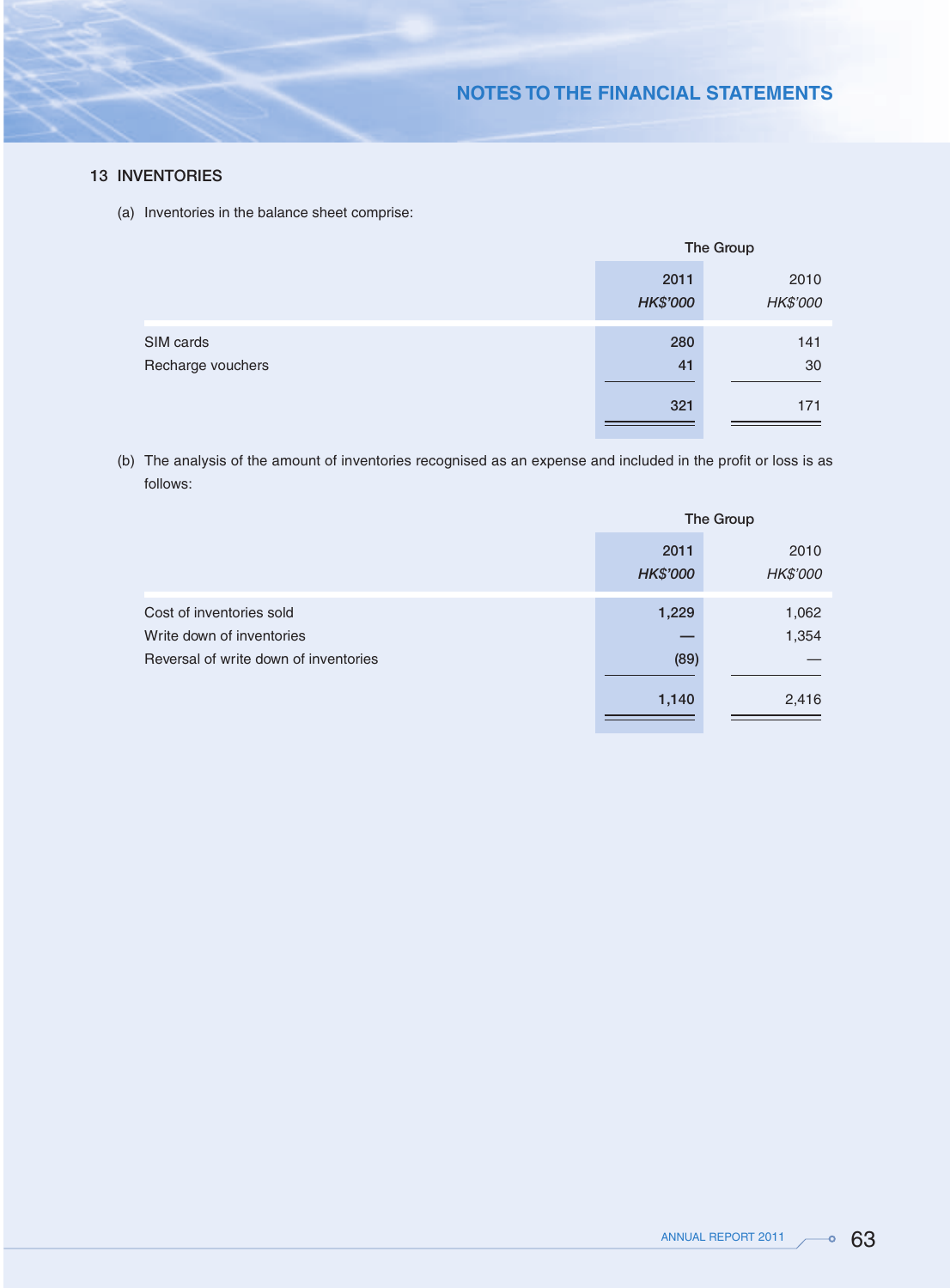# **14 TRADE AND OTHER RECEIVABLES**

|                                                                                       |                  | The Group        | The Company             |                  |
|---------------------------------------------------------------------------------------|------------------|------------------|-------------------------|------------------|
|                                                                                       | 2011<br>HK\$'000 | 2010<br>HK\$'000 | 2011<br><b>HK\$'000</b> | 2010<br>HK\$'000 |
| Trade receivables<br>- amounts due from third parties<br>less: allowance for doubtful | 41,972           | 36,301           |                         |                  |
| debts (note 14(b))                                                                    | (90)             | (123)            |                         |                  |
|                                                                                       | 41,882           | 36,178           |                         |                  |
| Amounts due from subsidiaries                                                         |                  |                  | 12,472                  | 1,159            |
| Other receivables and prepayments                                                     |                  |                  |                         |                  |
| - amounts due from third parties                                                      | 8,730            | 1,769            | 12                      | 3                |
| - deposits and prepayments                                                            | 11,365           | 1,637            | 368                     | 229              |
|                                                                                       | 20,095           | 3,406            | 380                     | 232              |
|                                                                                       | 61,977           | 39,584           | 12,852                  | 1,391            |

Generally, provision of mobile phone services to the Group's major customers, including the major mobile network operators and its dealers, are made in an open account with credit terms up to 30 days after the date of invoice. Subject to negotiations, credit terms could be extended to two to four months for certain customers with wellestablished trading and payment records on a case-by-case basis. Provision of mobile phone services to the Group's pre-paid users are made in payment in advance, whereas post-paid users are made in an open account with credit terms up to 12 days after the date of invoice. Payments of provision of telesales dealership services are made in bullet payments within one to five months after the date of services rendered. The Group's credit policy is set out in note 19(a).

The amounts due from subsidiaries are unsecured, interest free and repayable on demand.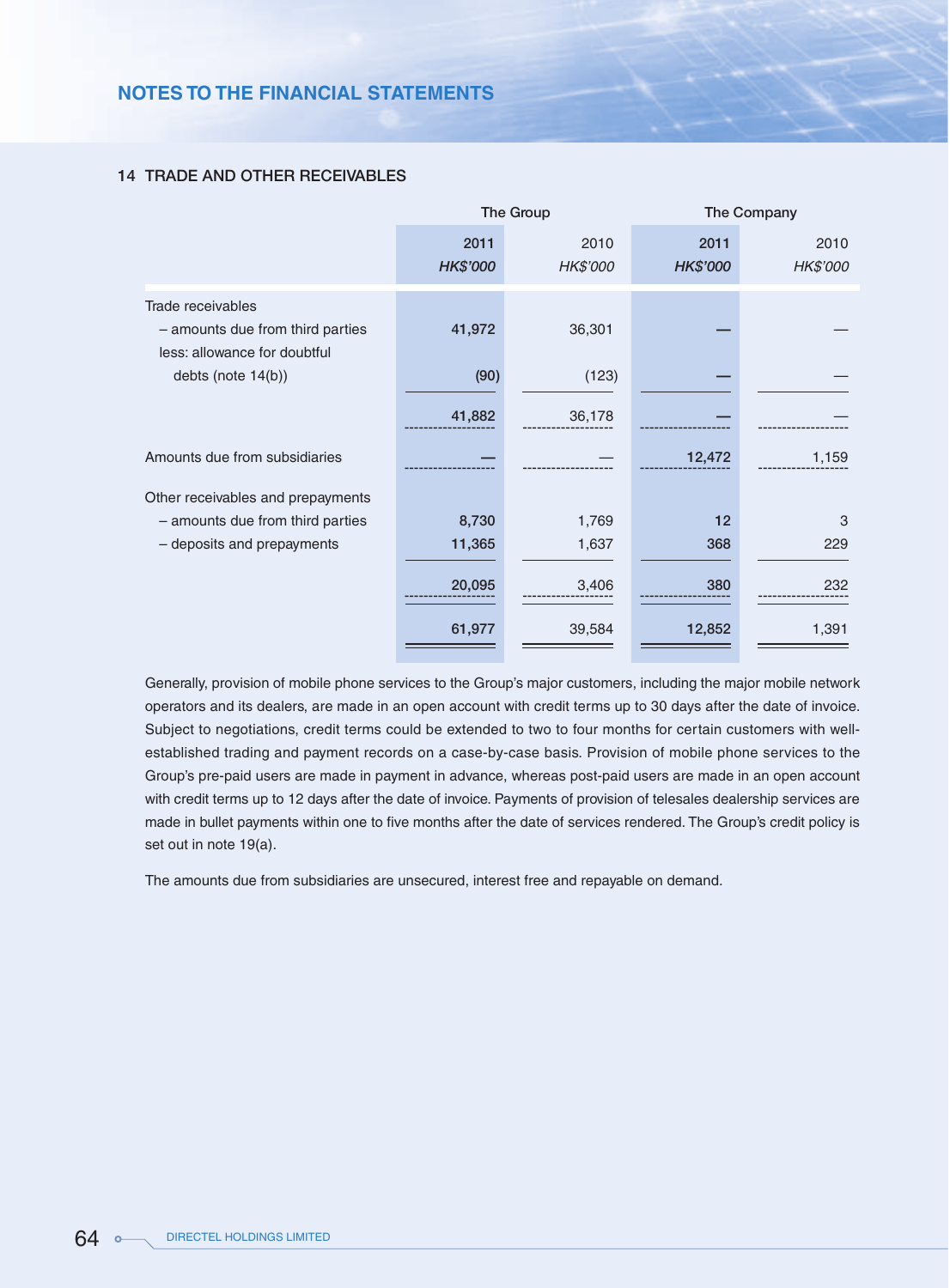# **14 TRADE AND OTHER RECEIVABLES** (Continued)

# **(a) Ageing analysis**

Included in trade receivables are trade debtors (net of allowance for doubtful debts) with the following ageing analysis by billing date as of the balance sheet date:

|                                      | The Group       |                 |  |
|--------------------------------------|-----------------|-----------------|--|
|                                      | 2011            | 2010            |  |
|                                      | <b>HK\$'000</b> | <b>HK\$'000</b> |  |
| Within 1 month                       | 7,416           | 6,070           |  |
| Over 1 month but less than 3 months  | 10,036          | 7,089           |  |
| Over 3 months but less than 6 months | 6,902           | 4,403           |  |
| Over 6 months but less than 1 year   | 8,936           | 8,412           |  |
| Over 1 year                          | 8,592           | 10,204          |  |
|                                      | 41,882          | 36,178          |  |

Included in trade receivables are trade debtors with the following ageing analysis by due date as of the balance sheet date:

|                                                     | The Group               |                  |
|-----------------------------------------------------|-------------------------|------------------|
|                                                     | 2011<br><b>HK\$'000</b> | 2010<br>HK\$'000 |
| Current                                             | 7,416                   | 6,070            |
| Less than 1 month past due                          | 7,018                   | 6,679            |
| 1 to 3 months past due                              | 9,750                   | 4,572            |
| More than 3 months but less than 12 months past due | 9,139                   | 8,653            |
| More than 12 months past due                        | 8,649                   | 10,327           |
|                                                     | 41,972                  | 36,301           |
| Less: allowance for doubtful debts                  | (90)                    | (123)            |
|                                                     | 41,882                  | 36,178           |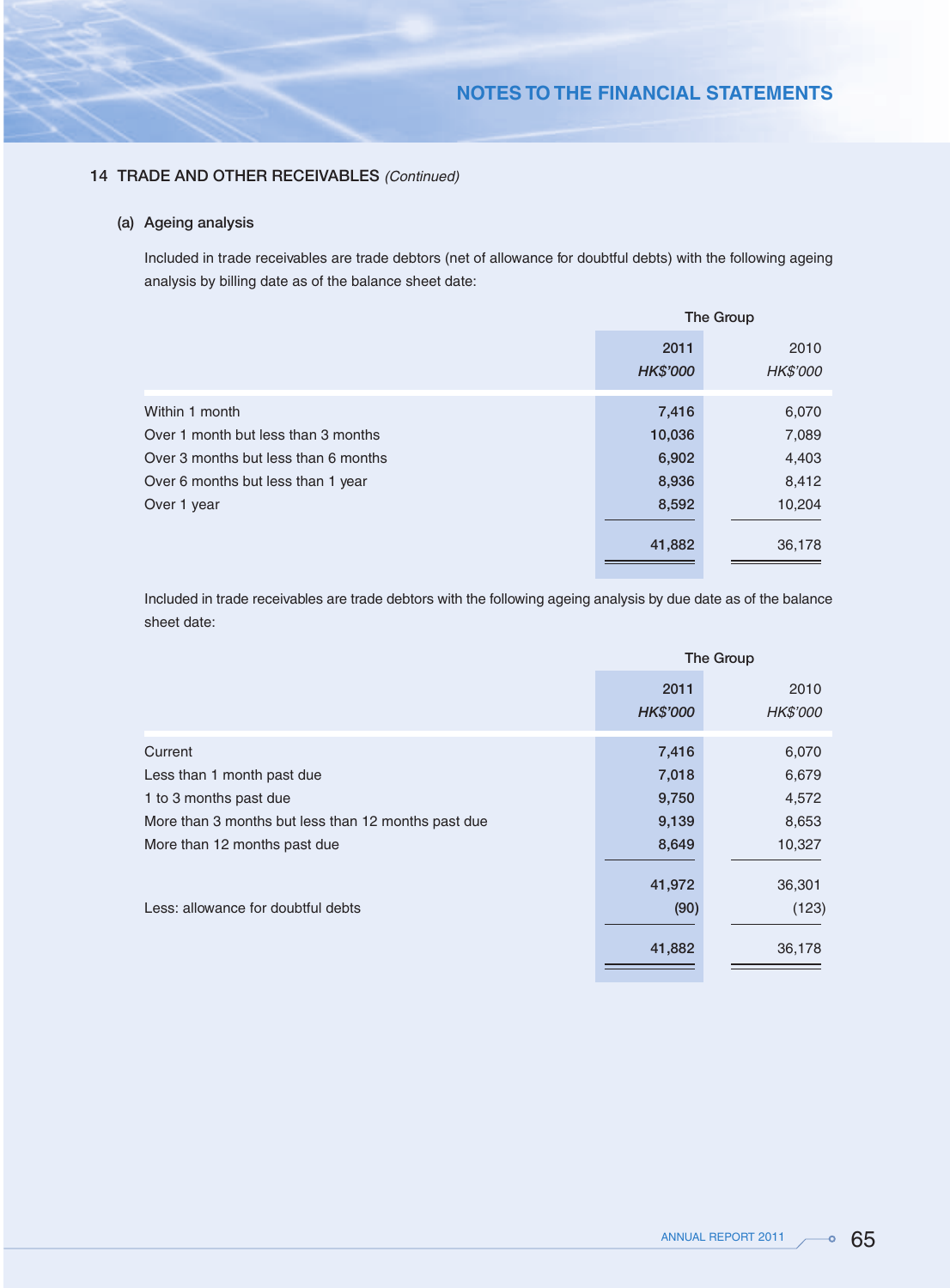## **14 TRADE AND OTHER RECEIVABLES** (Continued)

#### **(b) Impairment of trade receivables**

Impairment losses in respect of trade receivables are recorded using an allowance account unless the Group is satisfied that recovery of the amount is remote, in which case the impairment loss is written off against trade receivables directly (see note 2(g)(i)).

The movements in the allowance for doubtful debts during the current and prior years are as follows:

|                                            | The Group               |                  |
|--------------------------------------------|-------------------------|------------------|
|                                            | 2011<br><b>HK\$'000</b> | 2010<br>HK\$'000 |
| At 1 January<br>Impairment loss recognised | 123<br>11               | 302<br>59        |
| Uncollectible amounts written off          | (44)                    | (238)            |
| At 31 December                             | 90                      | 123              |

At 31 December 2011, the Group's trade debtors of approximately HK\$90,000 (2010: approximately HK\$123,000) were individually determined to be impaired. The individually impaired receivables related to invoices that were default in payment and management assessed that the receivables are not expected to be recovered. Consequently, specific allowances for doubtful debts of approximately HK\$90,000 (2010: approximately HK\$123,000) were recognised. The Group does not hold any collateral over these balances.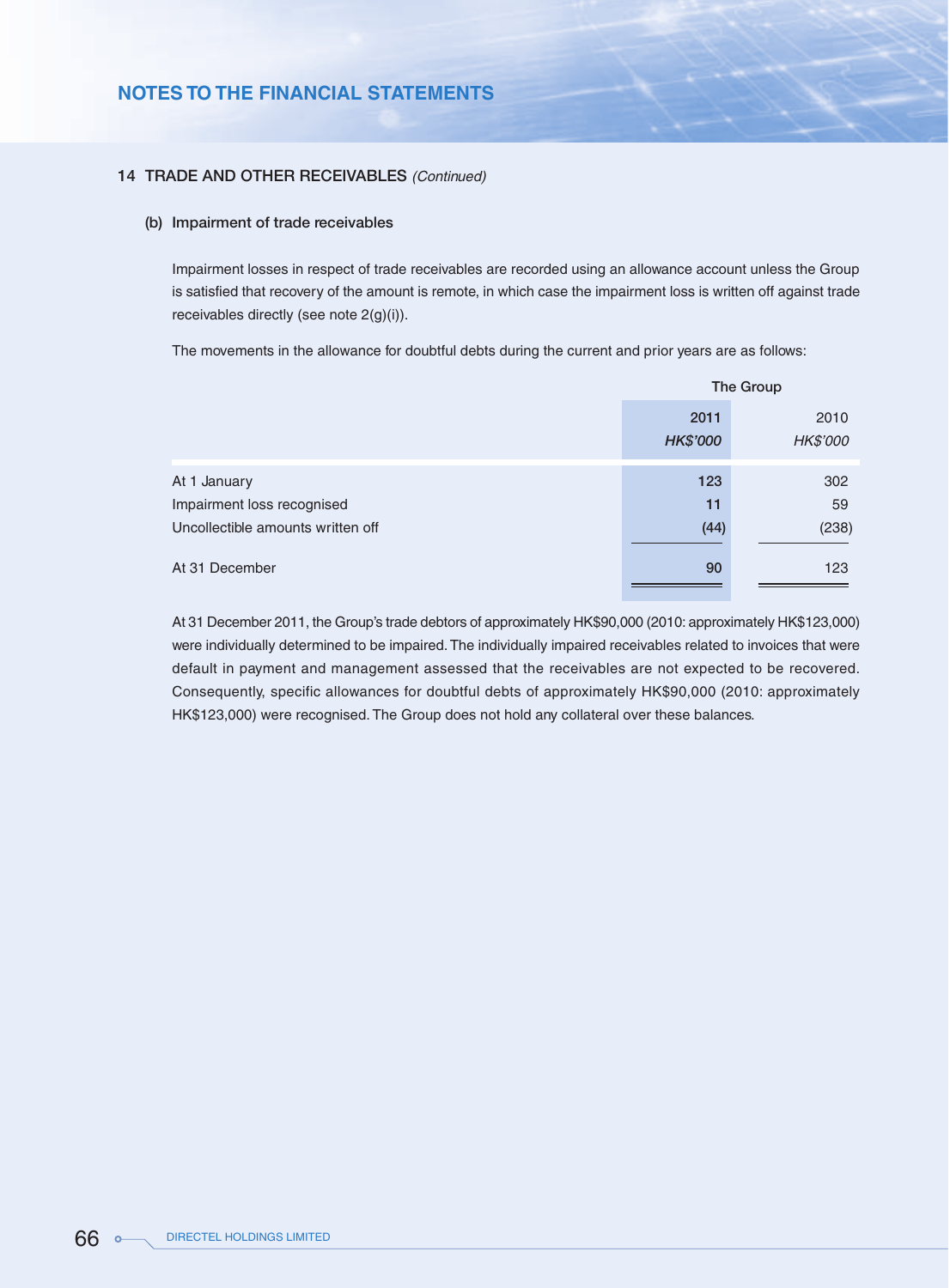### **14 TRADE AND OTHER RECEIVABLES** (Continued)

#### **(c) Trade receivables that are not impaired**

The ageing analysis of trade receivables that are neither individually nor collectively considered to be impaired are as follows:

|                                                     | The Group               |                  |  |
|-----------------------------------------------------|-------------------------|------------------|--|
|                                                     | 2011<br><b>HK\$'000</b> | 2010<br>HK\$'000 |  |
| Neither past due nor impaired                       | 7,416                   | 6,070            |  |
| Less than 1 month past due                          | 7,018                   | 6,679            |  |
| 1 to 3 months past due                              | 9,750                   | 4,572            |  |
| More than 3 months but less than 12 months past due | 9,136                   | 8,653            |  |
| More than 12 months past due                        | 8,562                   | 10,204           |  |
|                                                     | 34,466                  | 30,108           |  |
|                                                     | 41,882                  | 36,178           |  |

Trade receivables that were neither past due nor impaired relate to a wide range of customers for whom there was no recent history of default.

Trade receivables that were past due but not impaired relate to a number of independent customers that have a good track record with the Group. Based on past experience, management believes that no impairment allowance is necessary in respect of these balances as there has not been a significant change in credit quality and the balances are still considered fully recoverable. In particular, the trade receivables as at 31 December 2011 included amounts due from a mobile network operator in China amounting to HK\$24,998,000, of which HK\$8,718,000 and HK\$8,494,000 fell into "More than 3 months but less than 12 months past due" and "More than 12 months past due" respectively. The directors consider (i) that mobile network operator is a reputable company in the PRC; (ii) the Group has established long-term business relationship with that mobile network operator; and (iii) that mobile network operator has maintained a good repayment track record with the Group, the directors are willing to extend credit terms to that mobile network operator generally. As a result, the directors consider other than the write off and impairment loss being made during the year, no impairment allowance is considered necessary in respect of trade receivables as at 31 December 2011.

The Group does not hold any collateral over these balances.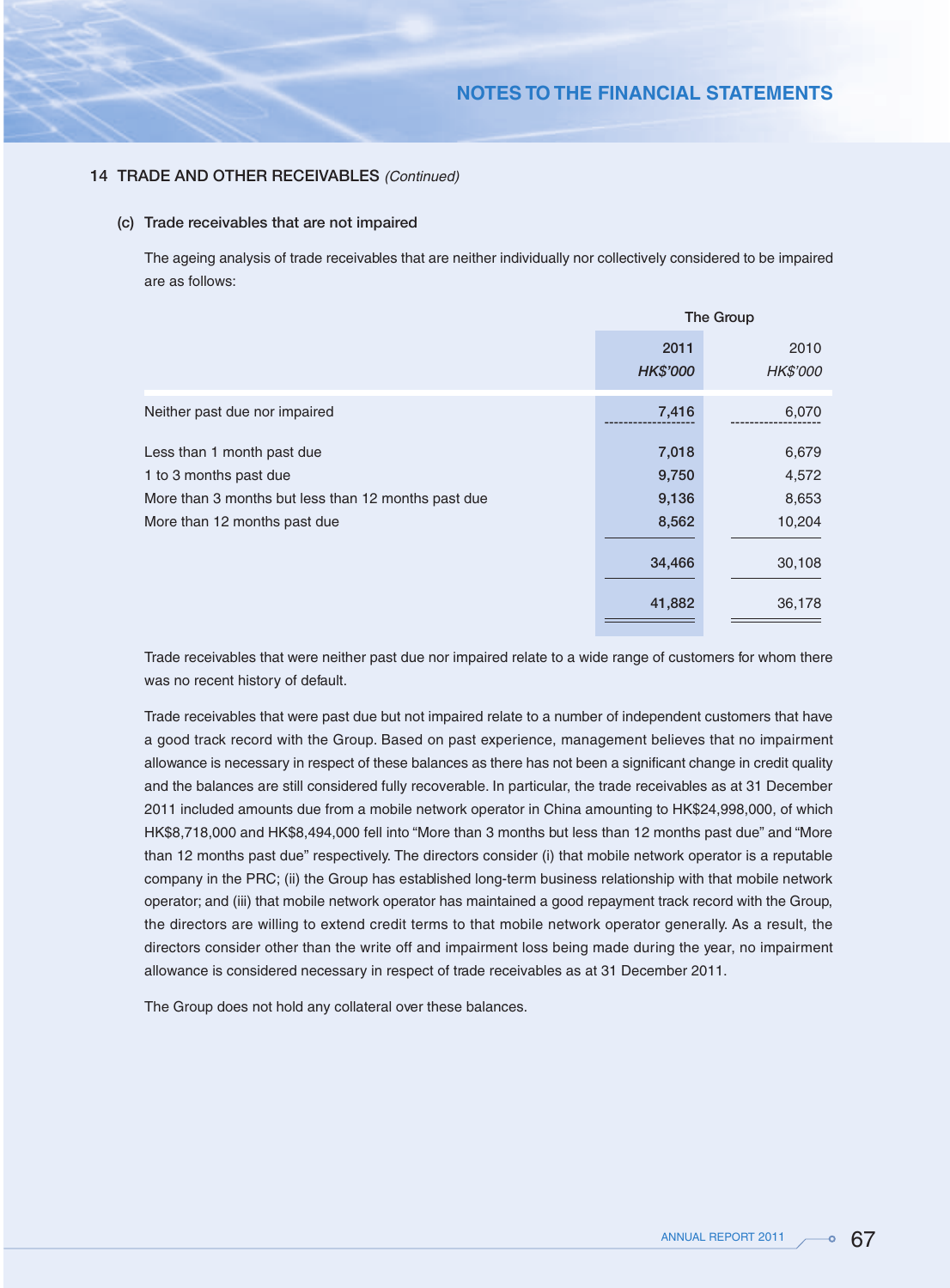# **15 CASH AND CASH EQUIVALENTS**

|                          | The Group               |                  | The Company             |                  |
|--------------------------|-------------------------|------------------|-------------------------|------------------|
|                          | 2011<br><b>HK\$'000</b> | 2010<br>HK\$'000 | 2011<br><b>HK\$'000</b> | 2010<br>HK\$'000 |
| Cash at bank and on hand | 73,797                  | 79,387           | 52,841                  | 68,695           |
|                          |                         |                  |                         |                  |

# **16 TRADE AND OTHER PAYABLES**

|                                 | The Group               |                  | The Company             |                  |
|---------------------------------|-------------------------|------------------|-------------------------|------------------|
|                                 | 2011<br><b>HK\$'000</b> | 2010<br>HK\$'000 | 2011<br><b>HK\$'000</b> | 2010<br>HK\$'000 |
| Trade payables                  |                         |                  |                         |                  |
| - amount due to a related party | 110                     | 350              |                         |                  |
| - amounts due to third parties  | 5,425                   | 4,376            |                         |                  |
|                                 | 5,535                   | 4,726            |                         |                  |
| Amount due to a subsidiary      |                         |                  |                         | 526              |
| Other payables                  |                         |                  |                         |                  |
| - Accrued charges and deposits  | 3,149                   | 2,104            | 1,436                   | 553              |
| - Deferred income               | 1,848                   | 1,147            |                         |                  |
|                                 | 4,997                   | 3,251            | 1,436                   | 553              |
|                                 | 10,532                  | 7,977            | 1,436                   | 1,079            |

The amounts due to a related party and a subsidiary are unsecured, interest free and repayable on demand.

Included in trade and other payables are trade creditors with the following ageing analysis by transaction date as of the balance sheet date:

|                                      | The Group       |          |
|--------------------------------------|-----------------|----------|
|                                      | 2011            | 2010     |
|                                      | <b>HK\$'000</b> | HK\$'000 |
| Within 1 month                       | 3,307           | 2,750    |
| Over 1 month but less than 3 months  | 2,228           | 1,617    |
| Over 3 months but less than 6 months |                 | 359      |
|                                      | 5,535           | 4,726    |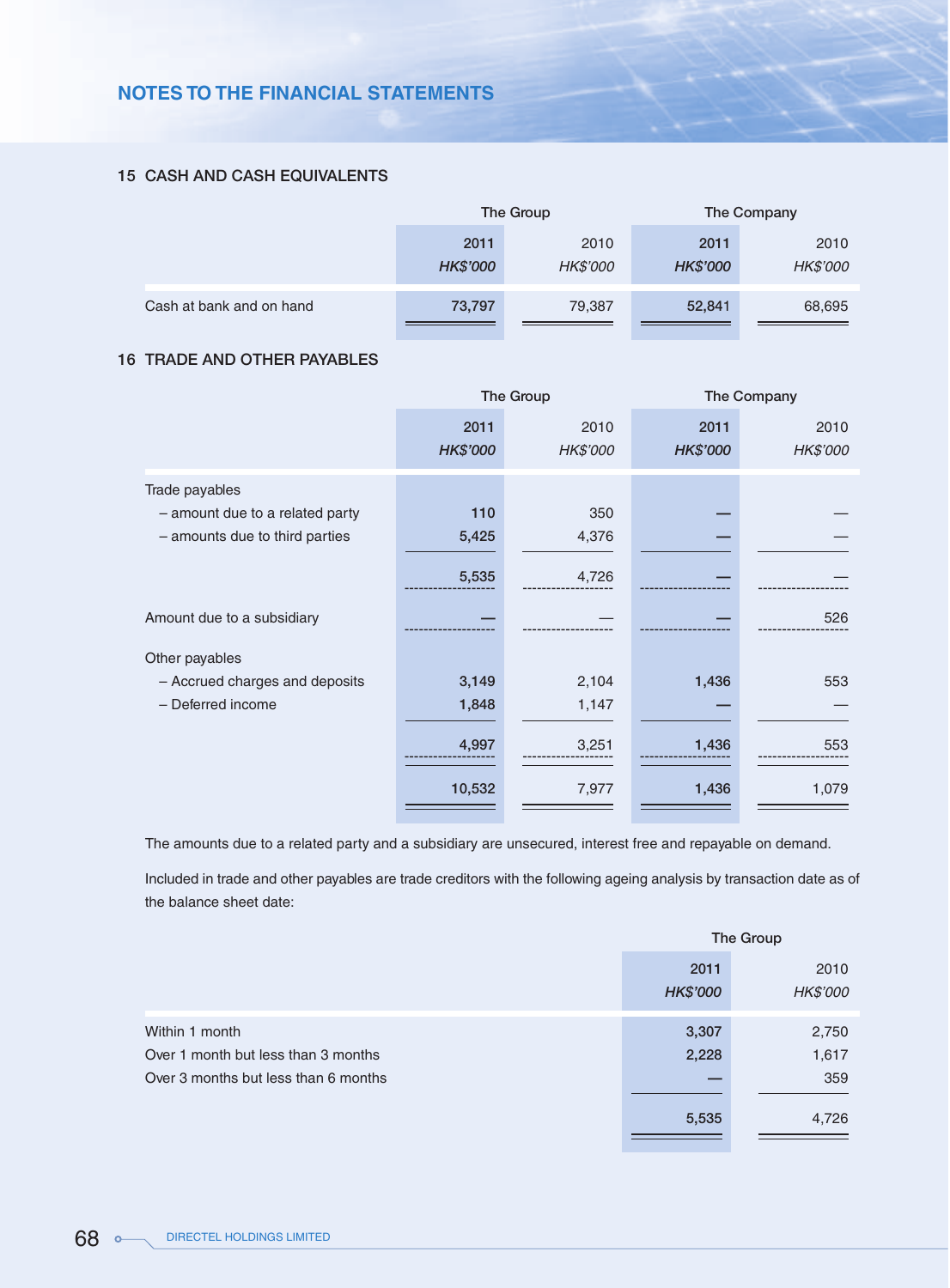# **17 INCOME TAX IN THE BALANCE SHEET**

**(a) Current taxation in the balance sheets represents:**

|                                 | The Group       |          | The Company     |          |
|---------------------------------|-----------------|----------|-----------------|----------|
|                                 | 2011            | 2010     | 2011            | 2010     |
|                                 | <b>HK\$'000</b> | HK\$'000 | <b>HK\$'000</b> | HK\$'000 |
| Provision for Hong Kong Profits |                 |          |                 |          |
| Tax for the year                | 4,204           | 4,688    | 46              | 65       |
| Provisional Profits Tax paid    | (4, 398)        | (2,749)  |                 |          |
|                                 | (194)           | 1,939    | 46              | 65       |
| Balance of Hong Kong Profits    |                 |          |                 |          |
| Tax provision relating          |                 |          |                 |          |
| to prior year                   | 33              |          | 33              |          |
|                                 | (161)           | 1,939    | 79              | 65       |

Reconciliation to the balance sheets

|                        | The Group               |                  | The Company             |                  |
|------------------------|-------------------------|------------------|-------------------------|------------------|
|                        | 2011<br><b>HK\$'000</b> | 2010<br>HK\$'000 | 2011<br><b>HK\$'000</b> | 2010<br>HK\$'000 |
| Income tax recoverable | (246)                   | (454)            |                         |                  |
| Income tax payable     | 85                      | 2,393            | 79                      | 65               |
|                        | (161)                   | 1,939            | 79                      | 65               |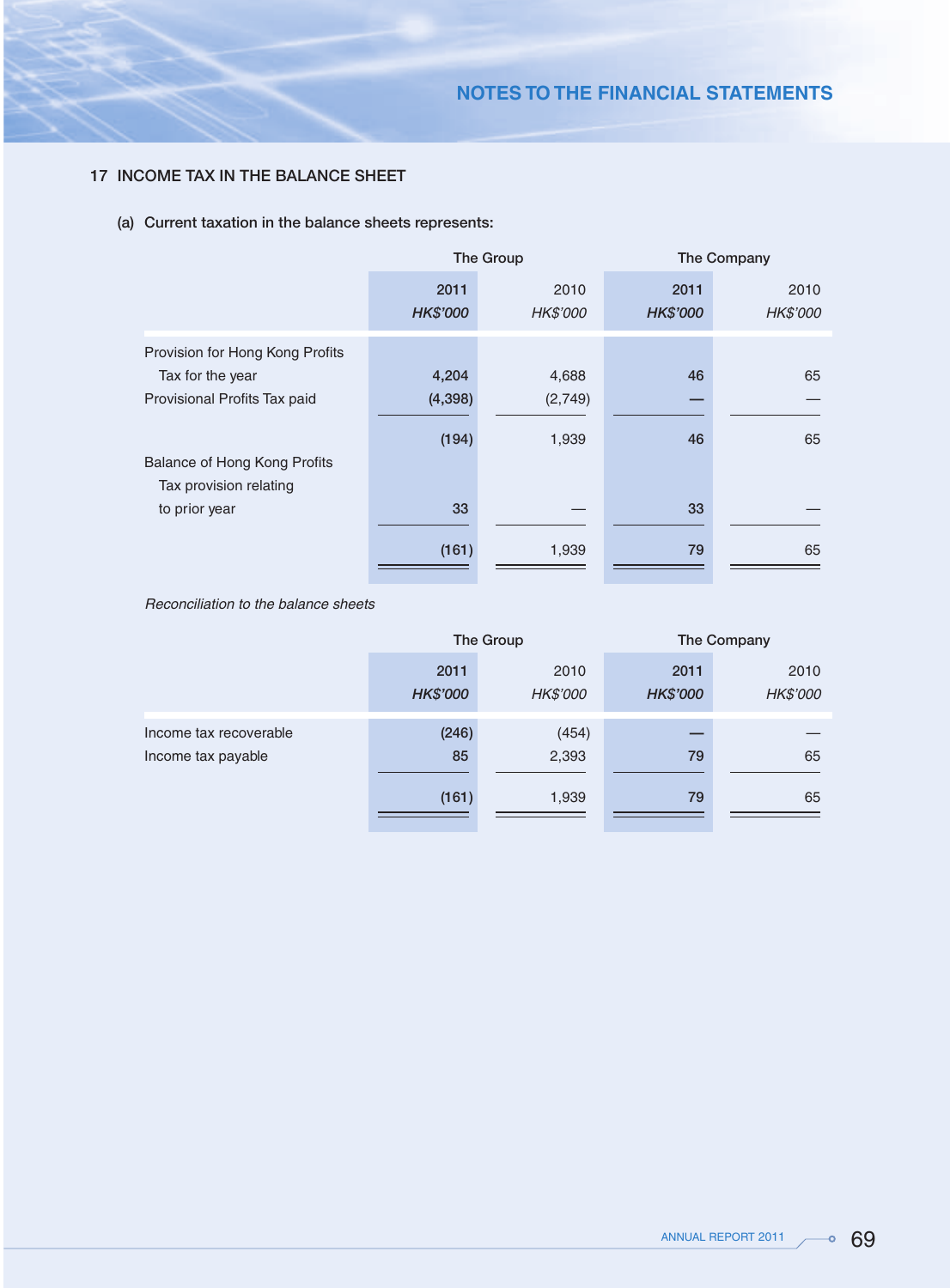# **NOTES TO THE FINANCIAL STATEMENTS**

# 17 INCOME TAX IN THE BALANCE SHEET (Continued)

## **(b) Deferred tax assets and liabilities recognised:**

The components of deferred tax assets/(liabilities) recognised in the balance sheet and the movements during the current and prior years are as follows:

|            | The Group     |                 |
|------------|---------------|-----------------|
|            | Depreciation  |                 |
|            | allowances in |                 |
|            | excess of     |                 |
| Unutilised | the related   |                 |
| tax losses | depreciation  | Total           |
| HK\$'000   | HK\$'000      | <b>HK\$'000</b> |
| 2,814      | (336)         | 2,478           |
| (103)      | 268           | 165             |
| 2,711      | (68)          | 2,643           |
| (125)      | (181)         | (306)           |
| 2,586      | (249)         | 2,337           |
|            |               |                 |

Deferred tax assets are recognised for tax losses carried forward to the extent that realisation of the related tax benefit through future taxable profit is probable.

Reconciliation to the balance sheet

|                              | The Group       |          |
|------------------------------|-----------------|----------|
|                              | 2011            | 2010     |
|                              | <b>HK\$'000</b> | HK\$'000 |
| Net deferred tax assets      | 2,586           | 2,711    |
| Net deferred tax liabilities | (249)           | (68)     |
|                              | 2,337           | 2,643    |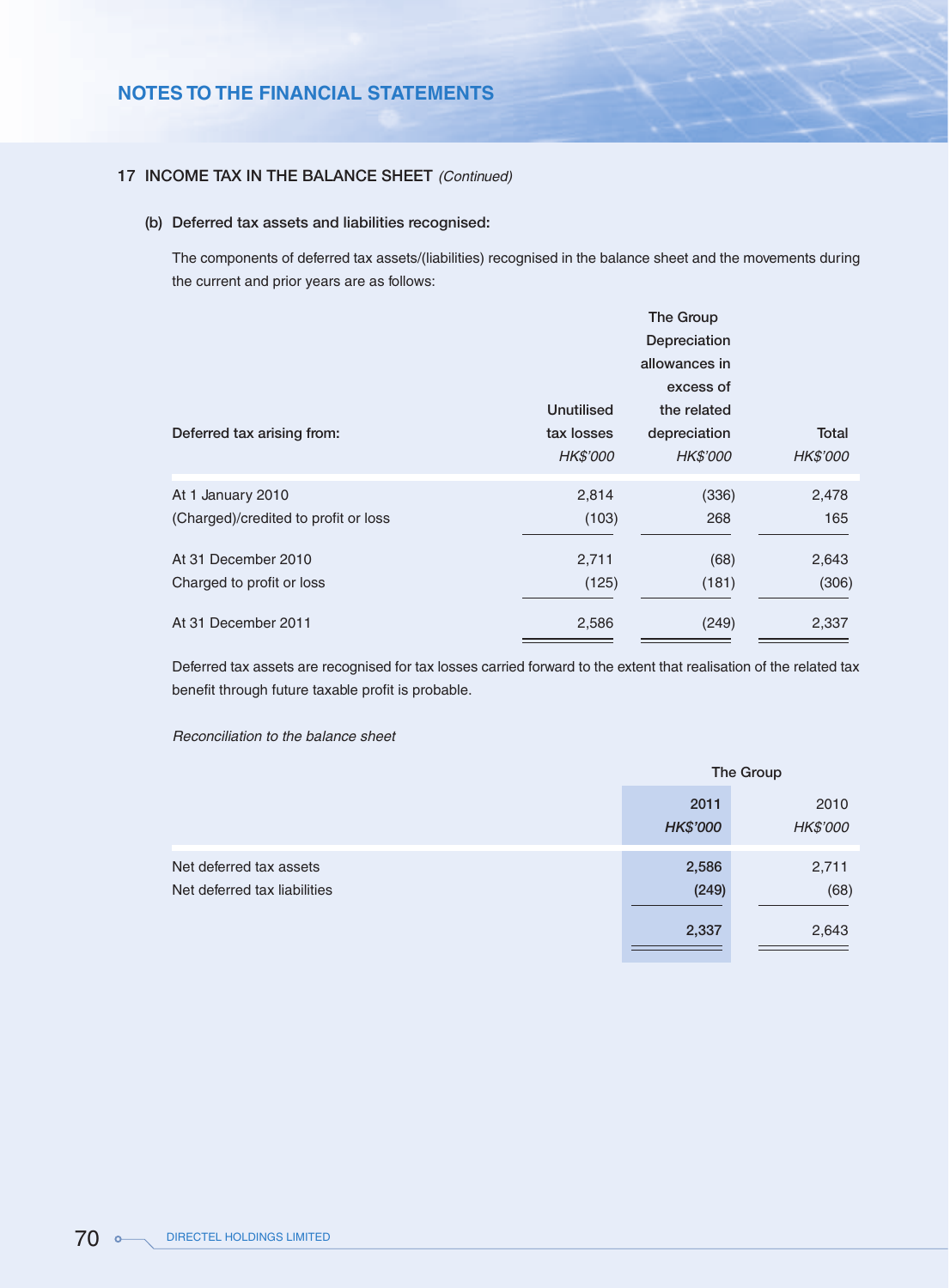# **18 CAPITAL AND RESERVES**

## **(a) Movements in components of equity**

The reconciliation between the opening and closing balances of each component of the Group's consolidated equity is set out in the consolidated statement of changes in equity. Details of the changes in the Company's individual components of equity between the beginning and the end of the year are set out below.

|                                                                         | <b>Note</b> | Share<br>capital<br>HK\$'000 | Share<br>premium<br>HK\$'000 | Accumulated<br>losses<br>HK\$'000 | Total<br>HK\$'000 |
|-------------------------------------------------------------------------|-------------|------------------------------|------------------------------|-----------------------------------|-------------------|
| At 1 January 2010<br>Profit and total comprehensive                     |             |                              |                              | (6, 496)                          | (6, 496)          |
| income for the year<br>Shares issued under the<br>Placing, net of share |             |                              |                              | (2, 436)                          | (2, 436)          |
| issuing expenses                                                        | 18(b)(ii)   | 2,875                        | 74,999                       |                                   | 77,874            |
| Capitalisation issue                                                    | 18(b)(iii)  | 7,500                        | (7,500)                      |                                   |                   |
| At 31 December 2010                                                     |             |                              |                              |                                   |                   |
| and 1 January 2011                                                      |             | 10,375                       | 67,499                       | (8,932)                           | 68,942            |
| Profit and total comprehensive                                          |             |                              |                              |                                   |                   |
| income for the year                                                     |             |                              |                              | 424                               | 424               |
| Dividends approved in                                                   |             |                              |                              |                                   |                   |
| respect of the previous year                                            | 18(c)(ii)   |                              |                              | (5, 188)                          | (5, 188)          |
| At 31 December 2011                                                     |             | 10,375                       | 67,499                       | (13,696)                          | 64,178            |

# **(b) Share capital**

|            |             | As at            |                 | As at         |                  |
|------------|-------------|------------------|-----------------|---------------|------------------|
|            |             | 31 December 2011 |                 |               | 31 December 2010 |
|            |             | <b>Number</b>    | <b>Nominal</b>  | Number        | Nominal          |
|            |             | of shares        | value           | of shares     | value            |
|            | <b>Note</b> |                  | <b>HK\$'000</b> |               | HK\$'000         |
| Authorised | (i)         | 4,000,000,000    | 40,000          | 4,000,000,000 | 40,000           |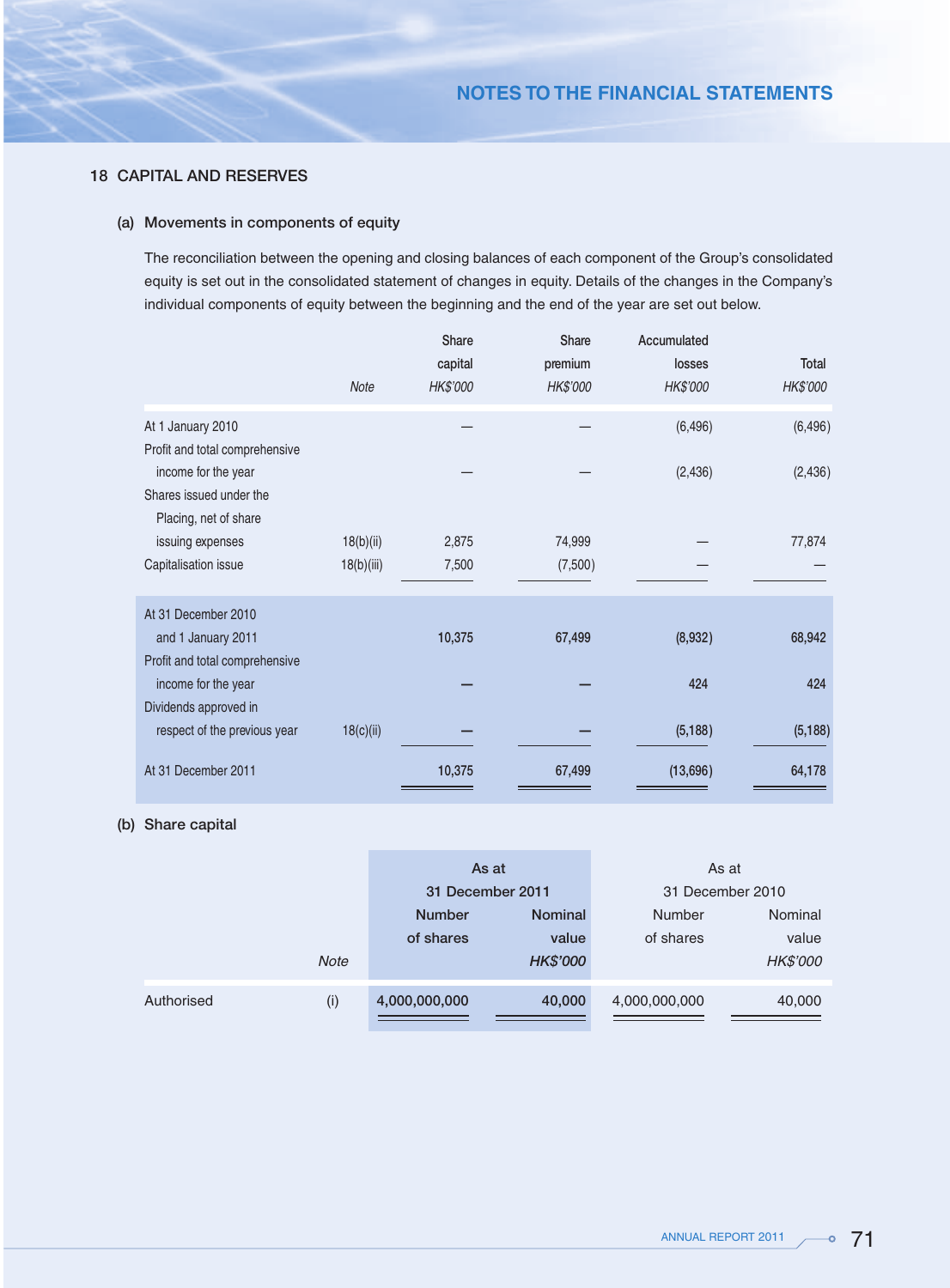# **18 CAPITAL AND RESERVES** (Continued)

#### **(b) Share capital** (Continued)

|                       |             | As at         |                  | As at         |                  |  |
|-----------------------|-------------|---------------|------------------|---------------|------------------|--|
|                       |             |               | 31 December 2011 |               | 31 December 2010 |  |
|                       |             | <b>Number</b> | <b>Nominal</b>   | Number        | Nominal          |  |
|                       |             | of shares     | value            | of shares     | value            |  |
|                       | <b>Note</b> |               | <b>HK\$'000</b>  |               | HK\$'000         |  |
| Issued and fully paid |             |               |                  |               |                  |  |
| At beginning of year  | (i)         | 1,037,500,000 | 10,375           | 200           |                  |  |
| Shares issued         |             |               |                  |               |                  |  |
| under the Placing     | (ii)        |               |                  | 287,500,000   | 2,875            |  |
| Capitalisation issue  | (iii)       |               |                  | 749,999,800   | 7,500            |  |
|                       |             |               |                  |               |                  |  |
| At end of year        |             | 1,037,500,000 | 10,375           | 1,037,500,000 | 10,375           |  |
|                       |             |               |                  |               |                  |  |

Notes:

(i) The Company was incorporated on 28 July 2009 with an authorised share capital of HK\$50,000 divided into 5,000,000 shares of HK\$0.01 each, and 100 shares of HK\$0.01 each were allotted and issued at par to New Everich Holdings Limited ("New Everich").

On 7 September 2009, the Company allotted and issued 100 shares of HK\$0.01 each to New Everich pursuant to a share swap agreement entered into among the Company, Mr. Li Kin Shing, Ms. Kwok King Wa and Elitel Limited.

By the written resolutions of the shareholders passed on 20 May 2010, the authorised share capital of the Company was increased by HK\$39,950,000 by the creation of 3,995,000,000 shares of HK\$0.01 each.

- (ii) On 2 June 2010, 287,500,000 ordinary shares of HK\$0.01 each were issued by way of placing at a price of HK\$0.30 per share for cash consideration of HK\$86,250,000 (the "Placing"). The excess of the placing price over the par value of the shares issued was credited to the share premium account. Part of the proceeds of HK\$2,875,000, being the par value of the shares issued, was credited to the Company's share capital account. The remaining proceeds of HK\$83,375,000 after set off by share issuance expenses of approximately HK\$8,376,000 were credited to the share premium account.
- (iii) On 2 June 2010, pursuant to the written resolutions of the shareholders passed on 20 May 2010, an amount of HK\$7,499,998 standing to the credit of share premium account of the Company was capitalised by issue and allotment of 749,999,800 ordinary shares of HK\$0.01 each credited as fully paid at par to the shareholders whose names appeared on the register of members of the Company as at the close of business of 20 May 2010 upon the Placing.

All the shares issued during the current and prior years rank pari passu in all respects with the then existing shares.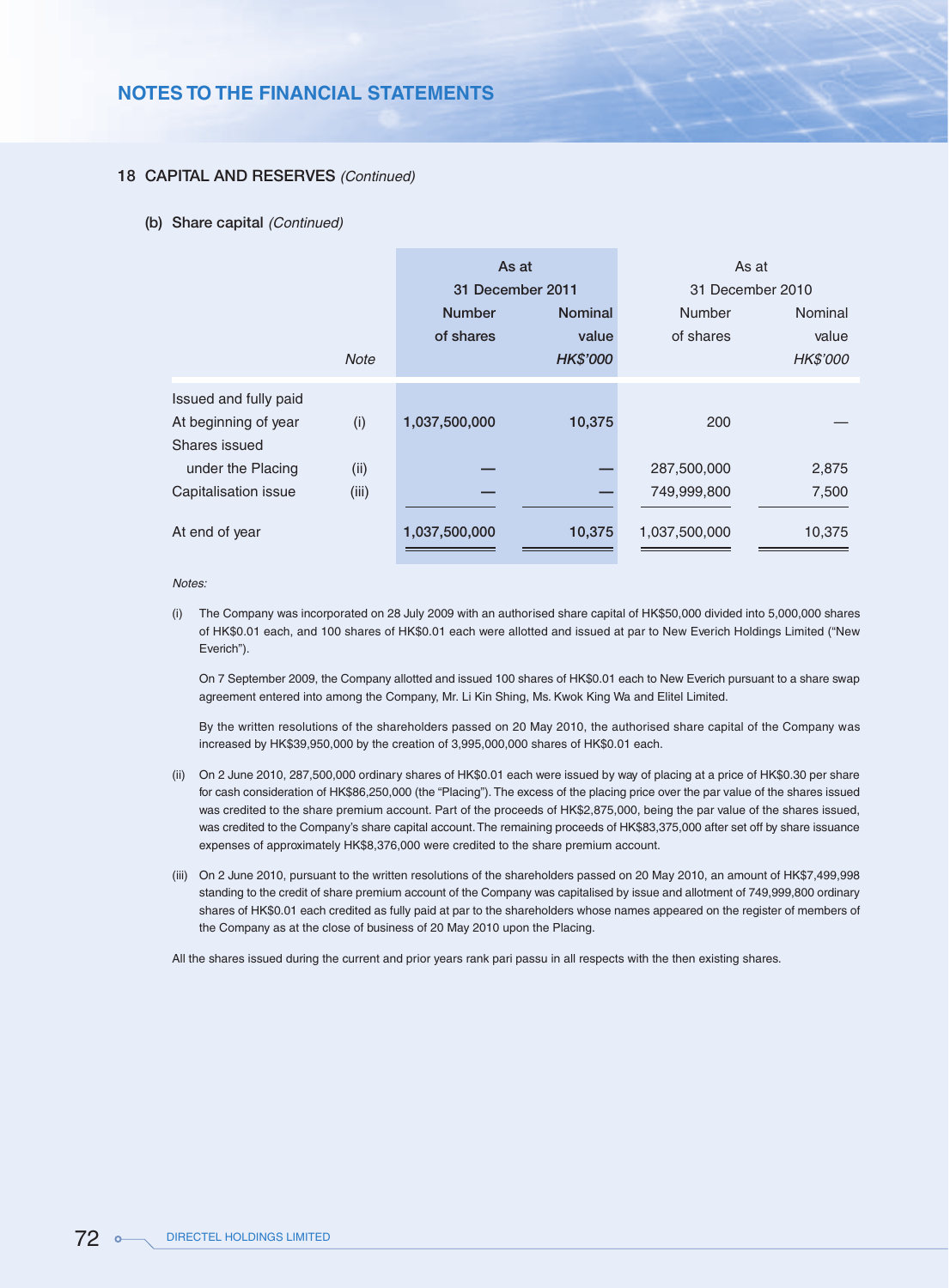## **18 CAPITAL AND RESERVES** (Continued)

#### **(c) Dividends**

(i) Dividends payable to equity shareholders of the Company attributable to the year:

|                                                       | 2011<br><b>HK\$'000</b> | 2010<br>HK\$'000 |
|-------------------------------------------------------|-------------------------|------------------|
|                                                       |                         |                  |
| Final dividends proposed after the balance sheet date |                         |                  |
| of HK nil cents per ordinary share                    |                         |                  |
| (2010: HK0.5 cents per ordinary share)                |                         | 5,188            |
|                                                       |                         |                  |

The final dividends proposed after the balance sheet date had not been recognised as liability at the balance sheet date.

(ii) Dividends payable to equity shareholders of the Company attributable to the previous financial year, approved and paid during the year:

|                                                         | 2011<br><b>HK\$'000</b> | 2010<br><b>HK\$'000</b> |
|---------------------------------------------------------|-------------------------|-------------------------|
| Final dividends in respect of the previous              |                         |                         |
| financial year, approved and paid during                |                         |                         |
| the year, of HK0.5 cents per ordinary share (2010: Nil) | 5,188                   |                         |
|                                                         |                         |                         |

# **(d) Nature and purpose of reserves**

The nature and purpose of reserves are set out below:

#### (i) Share premium

The share premium represents the difference between the par value of the shares of the Company and proceeds received from the issuance of the shares of the Company net of share issuing expenses. The application of the share premium account of the Company is governed by the Companies Law (Revised) of the Cayman Islands, under which the balance of share premium account of the Company can be distributed as dividends provided that immediately following the date on which dividend is proposed to be distributed, the Company would be in a position to pay off its debts as they fall due in the ordinary course of business.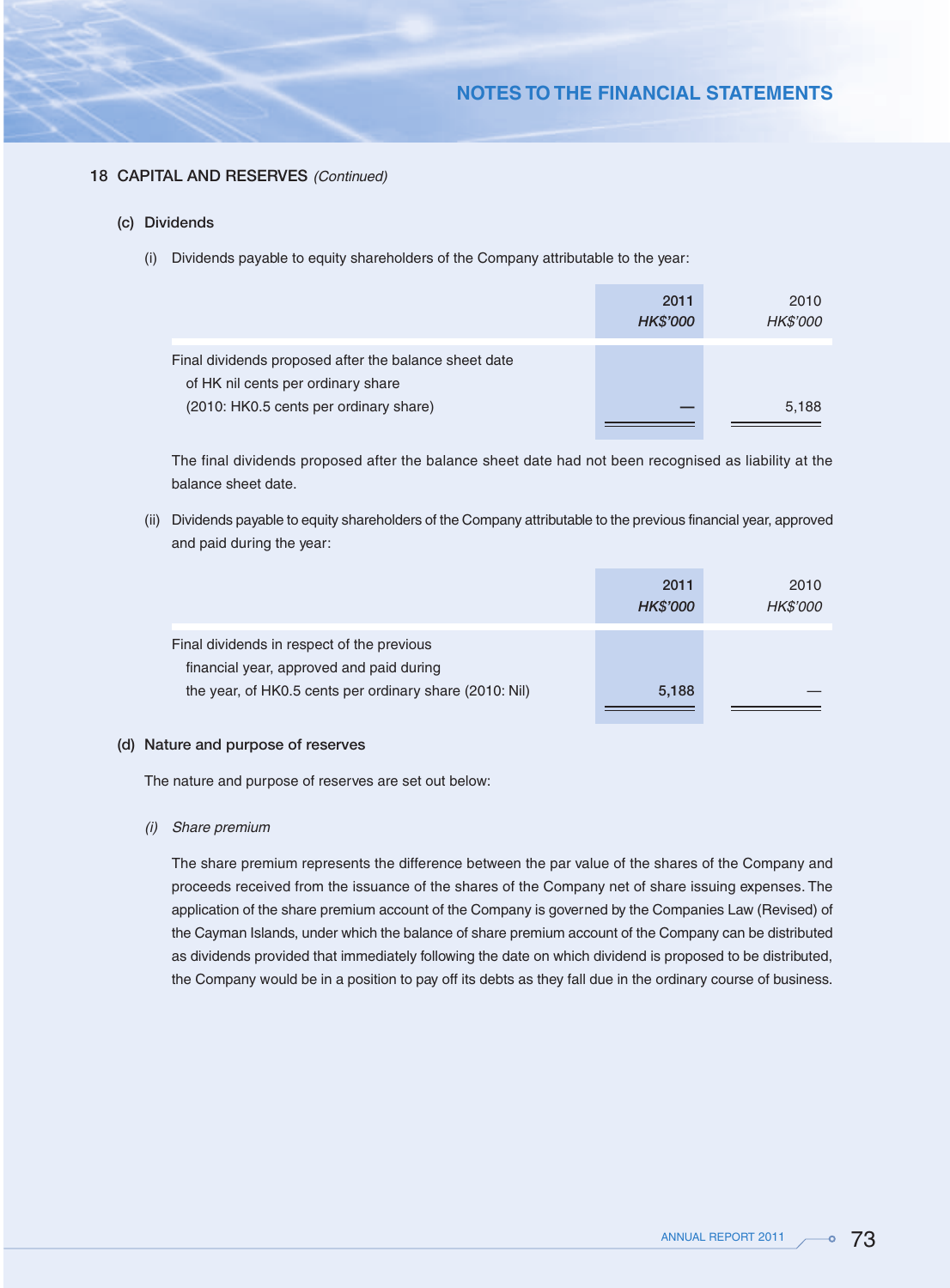# **NOTES TO THE FINANCIAL STATEMENTS**

#### **18 CAPITAL AND RESERVES** (Continued)

#### **(d) Nature and purpose of reserves** (Continued)

(ii) Other reserve

Pursuant to the group reorganisation to rationalise the Group's structure in the preparation of the Listing (the "Reorganisation"), the Company allotted and issued 100 shares of HK\$0.01 each to New Everich Holdings Limited pursuant to a share swap agreement entered into among the Company, Mr. Li Kin Shing, Ms. Kwok King Wa and Elitel Limited on 7 September 2009. Since then, the Company became the holding company of the Group.

As the companies that took part in the Reorganisation were controlled by the same group of ultimate shareholders, Mr. Li Kin Shing and Ms. Kwok King Wa (referred to as the "Controlling Shareholders"), before and after the Reorganisation and, consequently, there was a continuation of the risks and benefits to the controlling shareholders and therefore the Reorganisation is considered as a business combination under common control and merger accounting has been applied in the accounting of the Reorganisation. The consolidated income statement, the consolidated statement of comprehensive income, the consolidated statement of changes in equity and the consolidated cash flow statement of the Group include the results of operations of the Group as if the Reorganisation had been in existence and remained unchanged throughout the entire periods presented.

The difference between the nominal value of entire issued share capital of Elitel Limited of US\$2 (equivalent to HK\$16) and the nominal value of the 100 shares allotted and issued by the Company was treated as an equity movement and recorded in "Other reserve" amounting to HK\$15.

#### **(e) Distributability of reserves**

At 31 December 2011, the aggregate amount of reserves available for distribution to the equity shareholders of the Company was approximately HK\$53,803,000 (2010: HK\$58,567,000).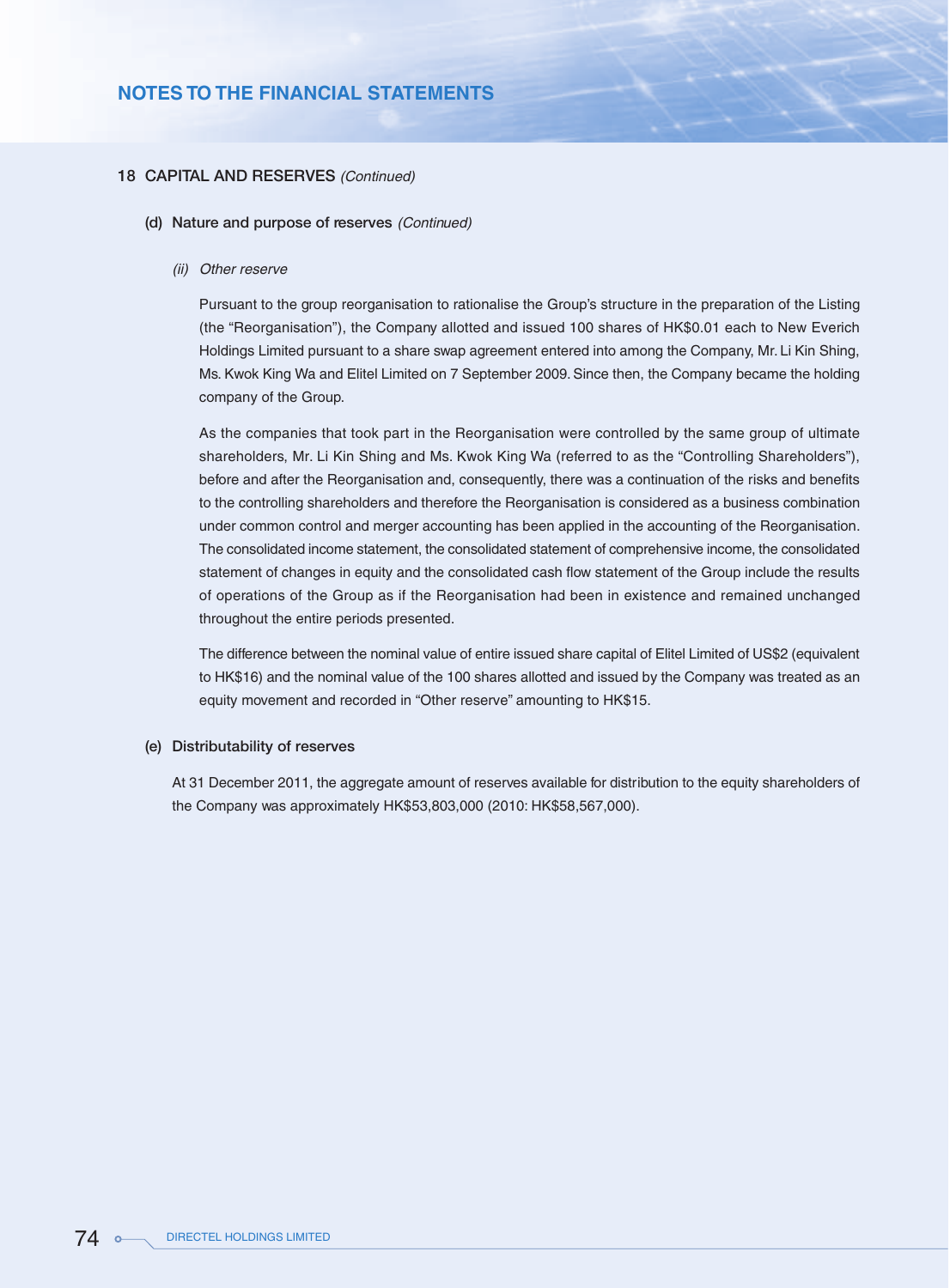#### **19 FINANCIAL RISK MANAGEMENT AND FAIR VALUES**

Exposure to credit, liquidity and currency risks arises in the normal course of the Group's business. The Group's financial assets include cash at bank and on hand, trade and other receivables. The Group's financial liabilities include trade and other payables.

The Group's exposure to these risks and the financial risk management policies and practices used by the Group to manage these risks are described below.

#### **(a) Credit risk**

The Group's credit risk is primarily attributable to trade and other receivables. Management has a credit policy in place and the exposure to credit risk is monitored on an ongoing basis.

Credit evaluations are performed on all customers requiring credit over a certain amount. These evaluations focus on the customer's past history of making payments when due and current ability to pay, and take into account information specific to the customer. Normally, the Group does not obtain collateral from customers.

At 31 December 2011, the Group had a concentration of credit risk of 98% (2010: 91%) of the total trade receivables respectively was due from the Group's five largest individual debtors, and 60% (2010: 69%) of the total trade receivables respectively was due from the Group's largest debtor.

The maximum exposure to credit risk is represented by the carrying amount of each financial asset in the consolidated balance sheet. The Group does not provide any guarantees which would expose the Group to credit risk.

Further quantitative disclosures in respect of the Group's exposure to credit risk arising from trade and other receivables are set out in note 14.

#### **(b) Liquidity risk**

Liquidity risk is the risk that the Group will not be able to meet its financial obligations as they fall due. The Group's policy to managing liquidity risk is to regularly monitor current and expected liquidity requirements to ensure that it maintains sufficient reserves of cash to meet its liquidity requirements in the short and longer term.

All financial liabilities as disclosed in the balance sheets are required to be settled within one year or on demand and the total contractual undiscounted cash flow of these financial liabilities equal their carrying amounts in the balance sheets.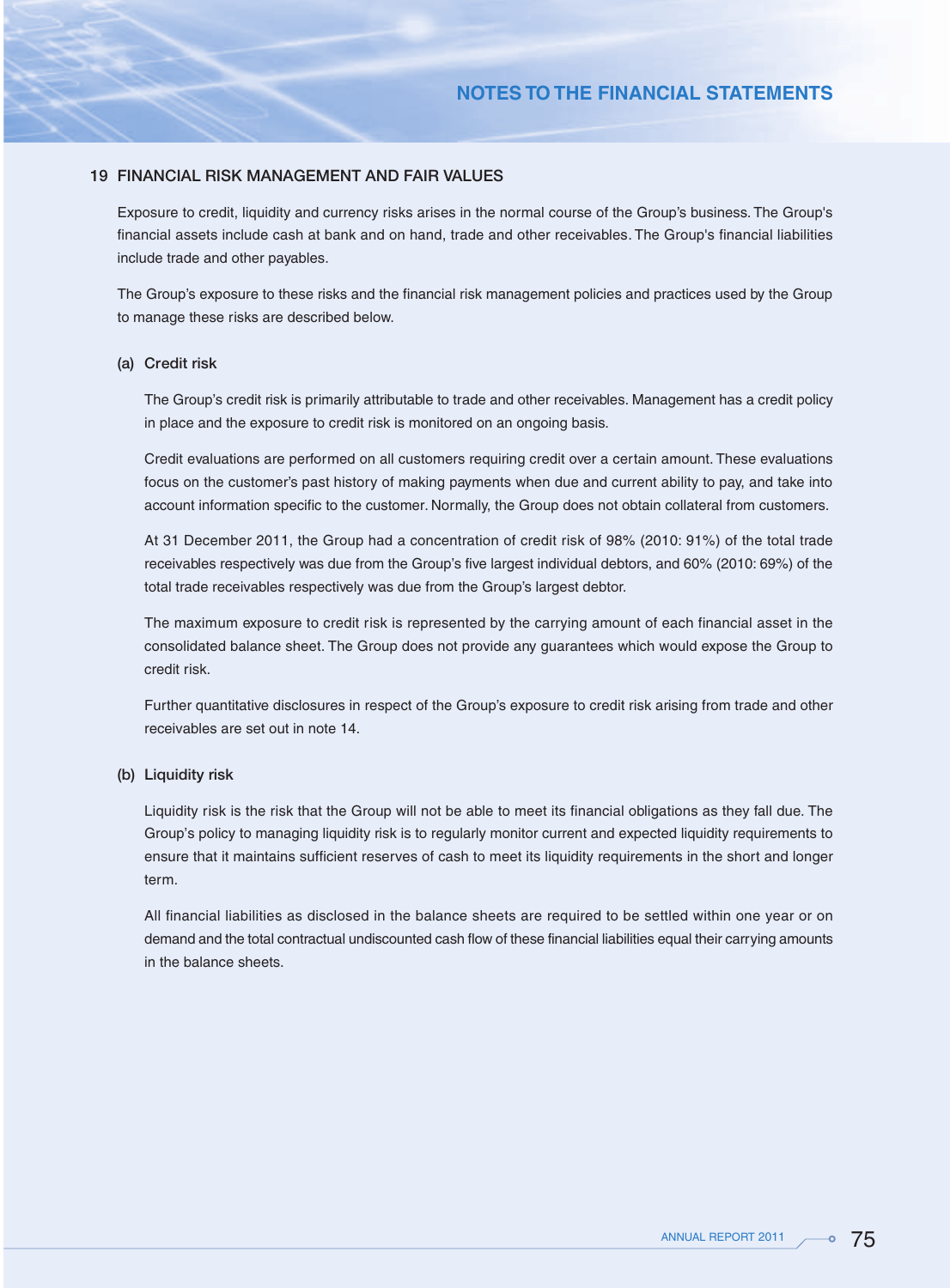#### **19 FINANCIAL RISK MANAGEMENT AND FAIR VALUES** (Continued)

#### **(c) Currency risk**

The Group is exposed to currency risk primarily through sales and purchases which give rise to receivables, payables and cash balances that are denominated in a foreign currency, i.e. a currency other than the functional currency of the operations to which the transactions relate. The currencies giving rise to this risk are primarily Renminbi ("RMB") and United States dollars ("US\$"). The Group currently does not have hedging policy in respect of the foreign currency risk. However, management monitors the related foreign currency risk exposure closely and will consider hedging significant foreign currency risk exposure should the need arise.

The following table details the Group's exposure at the balance sheet date to currency risk arising from recognised assets or liabilities denominated in a currency other than the functional currency of the entity to which they relate. For presentation purposes, the amounts of the exposure are shown in Hong Kong dollars ("HK\$"), translated using the spot rate at the year end date.

**The Group Exposures to foreign currencies** (expressed in HK\$'000)

|                             | 2011  |            | 2010  |            |
|-----------------------------|-------|------------|-------|------------|
|                             | US\$  | <b>RMB</b> | US\$  | <b>RMB</b> |
| Trade and other receivables |       | 33,696     |       | 25,091     |
| Cash and cash equivalents   | 29    |            | 38    |            |
| Trade and other payables    | (243) |            | (112) |            |
| Net exposures               | (214) | 33,696     | (74)  | 25,091     |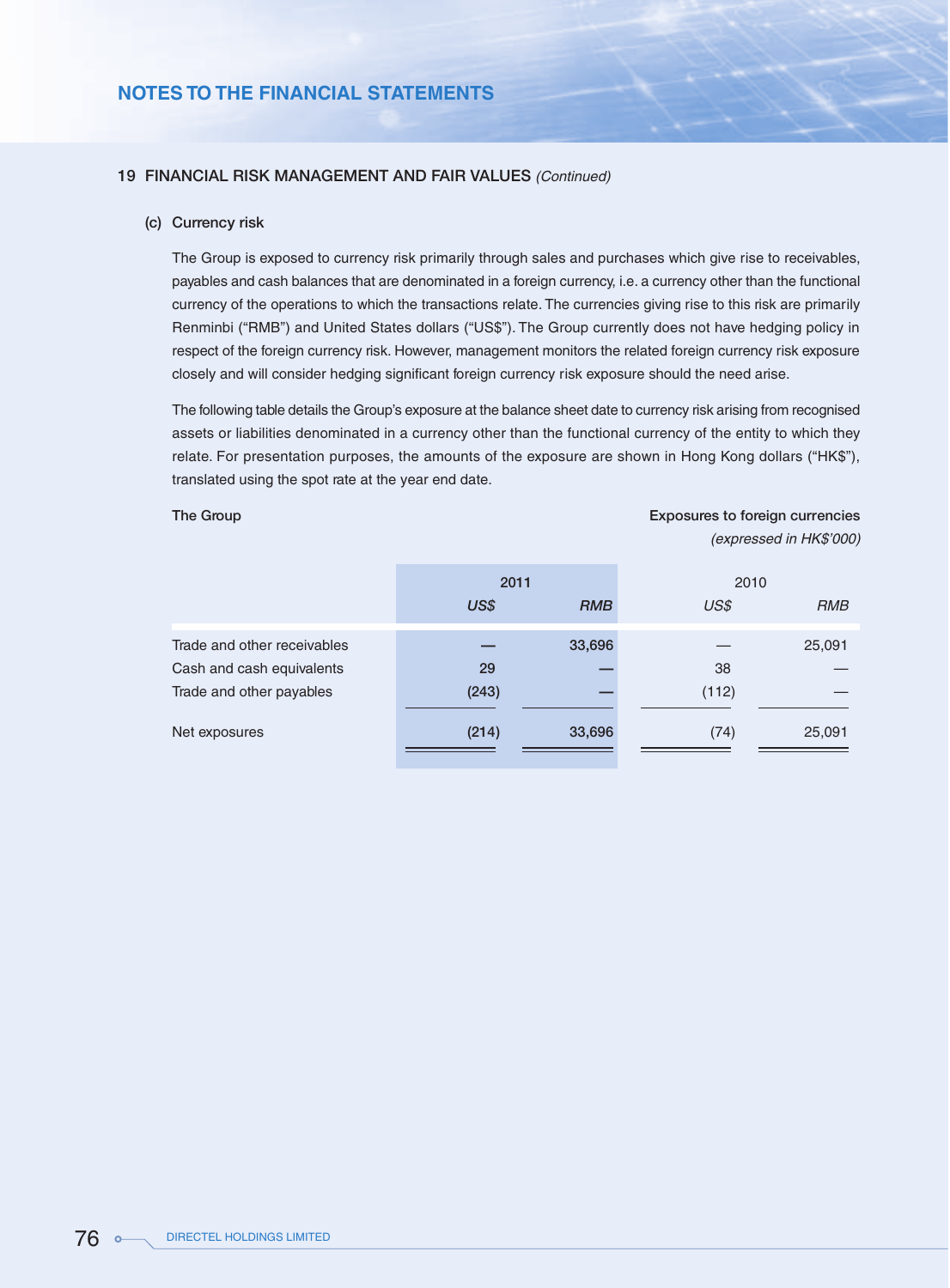#### **19 FINANCIAL RISK MANAGEMENT AND FAIR VALUES** (Continued)

#### **(c) Currency risk** (Continued)

#### Sensitivity analysis

The following table indicates the instantaneous change in the Group's profit after tax (and retained profits) and other components of consolidated equity that would arise if foreign exchange rates to which the Group has significant exposure at the end of the reporting period had changed at that date, assuming all other risk variables remained constant. In this respect, it is assumed that the pegged rate between the Hong Kong dollar and the United States dollar would be materially unaffected by any changes in movement in value of the United States dollar against other currencies.

|            |            | 2011            |            | 2010            |
|------------|------------|-----------------|------------|-----------------|
|            | Increase/  |                 | Increase/  |                 |
|            | (decrease) |                 | (decrease) |                 |
|            | in foreign | <b>Effect</b>   | in foreign | Effect          |
|            | exchange   | on profit       | exchange   | on profit       |
|            | rates      | after tax       | rates      | after tax       |
|            |            | <b>HK\$'000</b> |            | <b>HK\$'000</b> |
| <b>RMB</b> | 5%         | 1,407           | 5%         | 1,195           |
|            | (5)%       | (1, 407)        | (5)%       | (1, 195)        |

The sensitivity analysis assumes that the changes in foreign exchange rates had been applied to re-measure those financial instruments held by the Group which expose the Group to foreign currency risk at the balance sheet date.

#### **(d) Capital management**

The Group's primary objectives when managing capital are to safeguard the Group's ability to continue as a going concern, so that it can continue to provide returns for shareholders and benefits for other stakeholders, by pricing products and services commensurate with the level of risk.

The Group actively and regularly reviews and manages its capital structure, monitors the return on capital, and makes adjustments to the capital structure in light of changes in economic conditions.

There were no changes in the Group's approach to capital management during the current and prior years. Neither the Company nor any of its subsidiaries are subject to externally imposed capital requirements.

#### **(e) Fair values**

The fair values of the Group's financial instruments are not materially different from their carrying amounts. Fair value estimates are made at a specific point in time and are based on relevant market information and information about the financial assets and liabilities. These estimates are subjective in nature, involve uncertainties and matters of significant judgement and therefore cannot be determined with precision. Changes in assumptions could significantly affect the estimates.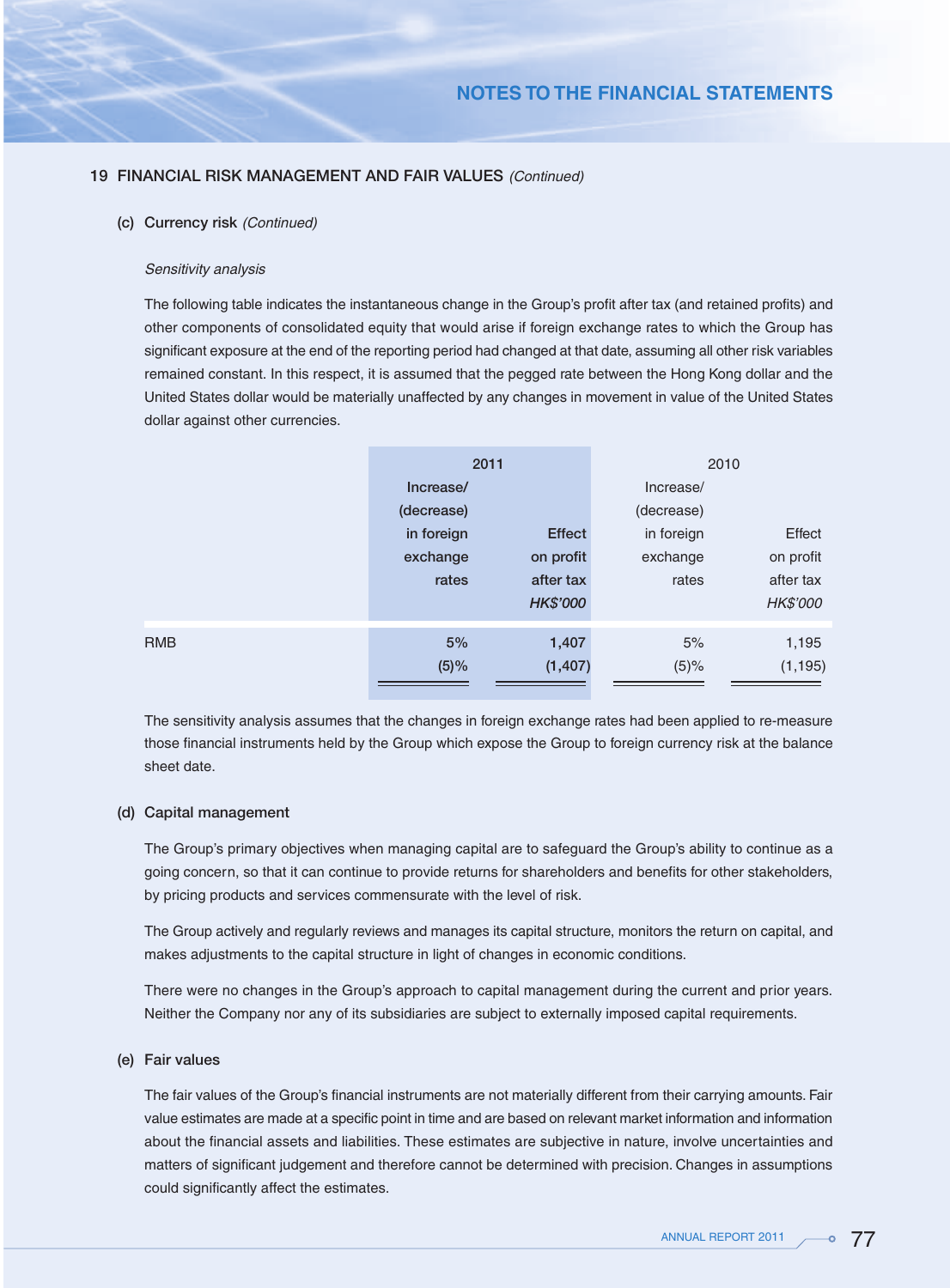# **20 COMMITMENTS**

(a) Capital commitments outstanding at 31 December 2011 not provided for in the financial statements were as follows:

|                | At 31 December          |                  |
|----------------|-------------------------|------------------|
|                | 2011<br><b>HK\$'000</b> | 2010<br>HK\$'000 |
| Contracted for | 1,862                   |                  |

(b) As at 31 December 2011, the total future minimum lease payments under non-cancellable operating leases are payable as follows:

|                                 | At 31 December    |                     |            |              |
|---------------------------------|-------------------|---------------------|------------|--------------|
|                                 | 2011              |                     | 2010       |              |
|                                 |                   | <b>Transmission</b> |            | Transmission |
|                                 | <b>Properties</b> | lines               | Properties | lines        |
|                                 | <b>HK\$'000</b>   | <b>HK\$'000</b>     | HK\$'000   | HK\$'000     |
| Within 1 year                   | 528               | 675                 | 528        | 288          |
| After 1 year but within 5 years | 1,056             | 684                 |            |              |
|                                 |                   |                     |            |              |
|                                 | 1,584             | 1,359               | 528        | 288          |

The Group is the lessee in respect of a number of properties and transmission lines held under operating lease agreements. The leases typically run for an initial period of one to two years (2010: one to seven years), with an option to renew the lease when all terms are renegotiated. None of the leases includes contingent rentals.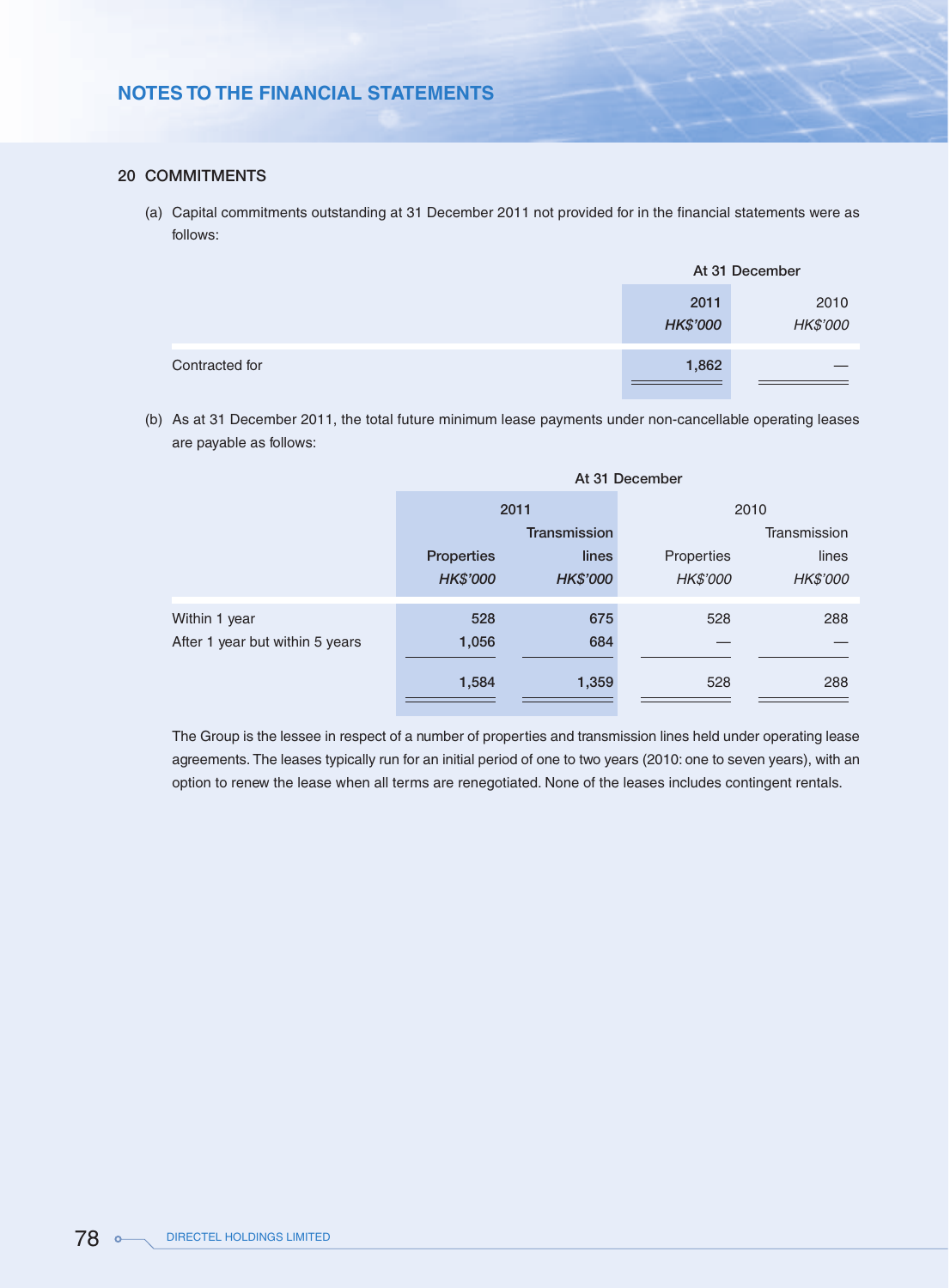# **NOTES TO THE FINANCIAL STATEMENTS**

# **21 MATERIAL RELATED PARTY TRANSACTIONS**

- **(a) Relationship between the Group and related parties**
	- (i) Controlling Shareholders of the Group
		- Li Kin Shing
		- Kwok King Wa
	- (ii) Subject to common control of the Controlling Shareholders
		- China Elite Information Technology Ltd.
		- Directel Limited
		- Fastary Limited
		- International Elite Ltd.
		- International Elite Limited Macao Commercial Offshore
		- PacificNet Communications Limited Macao Commercial Offshore
		- Sunward Telecom Limited (incorporated in the BVI)
		- Sunward Telecom Limited (incorporated in the Cayman Islands)
		- Talent Group (International) Limited
		- Talent Information Engineering Co. Limited
		- Target Link Enterprises Limited
		- Xiamen Elite Electric Co., Ltd.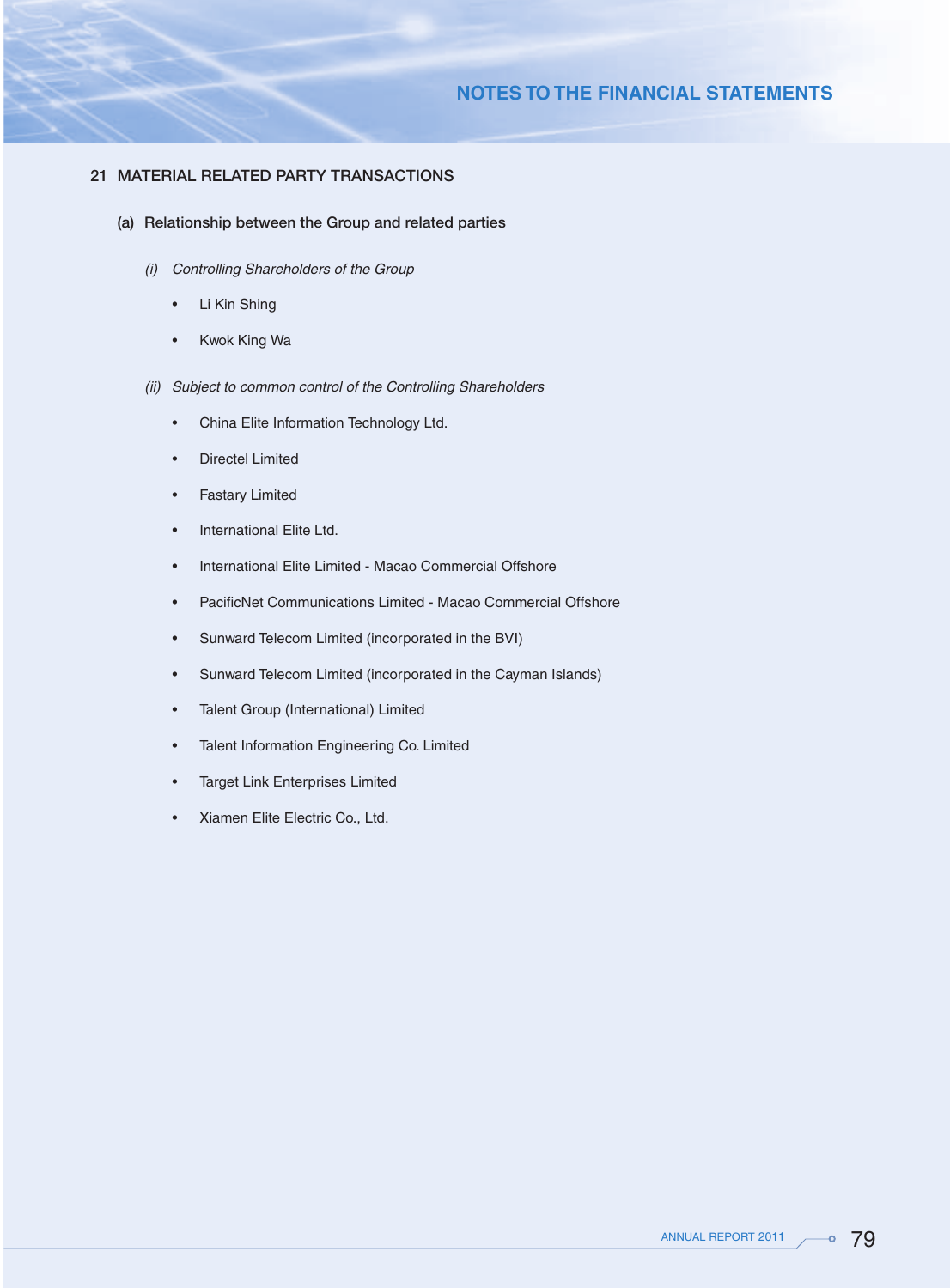# **21 MATERIAL RELATED PARTY TRANSACTIONS** (Continued)

#### **(b) Transactions**

Particulars of significant related party transactions charged to the Group during the current year are as follows:

| 360   |
|-------|
|       |
| 528   |
|       |
|       |
| 860   |
| 3,611 |
|       |
|       |
|       |
|       |

\* Continuing connected transactions pursuant to Chapter 20 of the GEM Listing Rules.

#### Notes:

- (i) Services rendered by related parties related to telesales services, customer hotline services, Built-in-Secretarial services and data processing and billing management services.
- (ii) The Group leased certain properties under operating lease from the related party at an aggregate monthly rental of HK\$44,000 from 1 September 2009 to 31 December 2011 (with an option to renew for another three years).

The directors are of the opinion that the above transactions with related parties were conducted on terms and conditions that are mutually agreed in the ordinary course of the Group's business.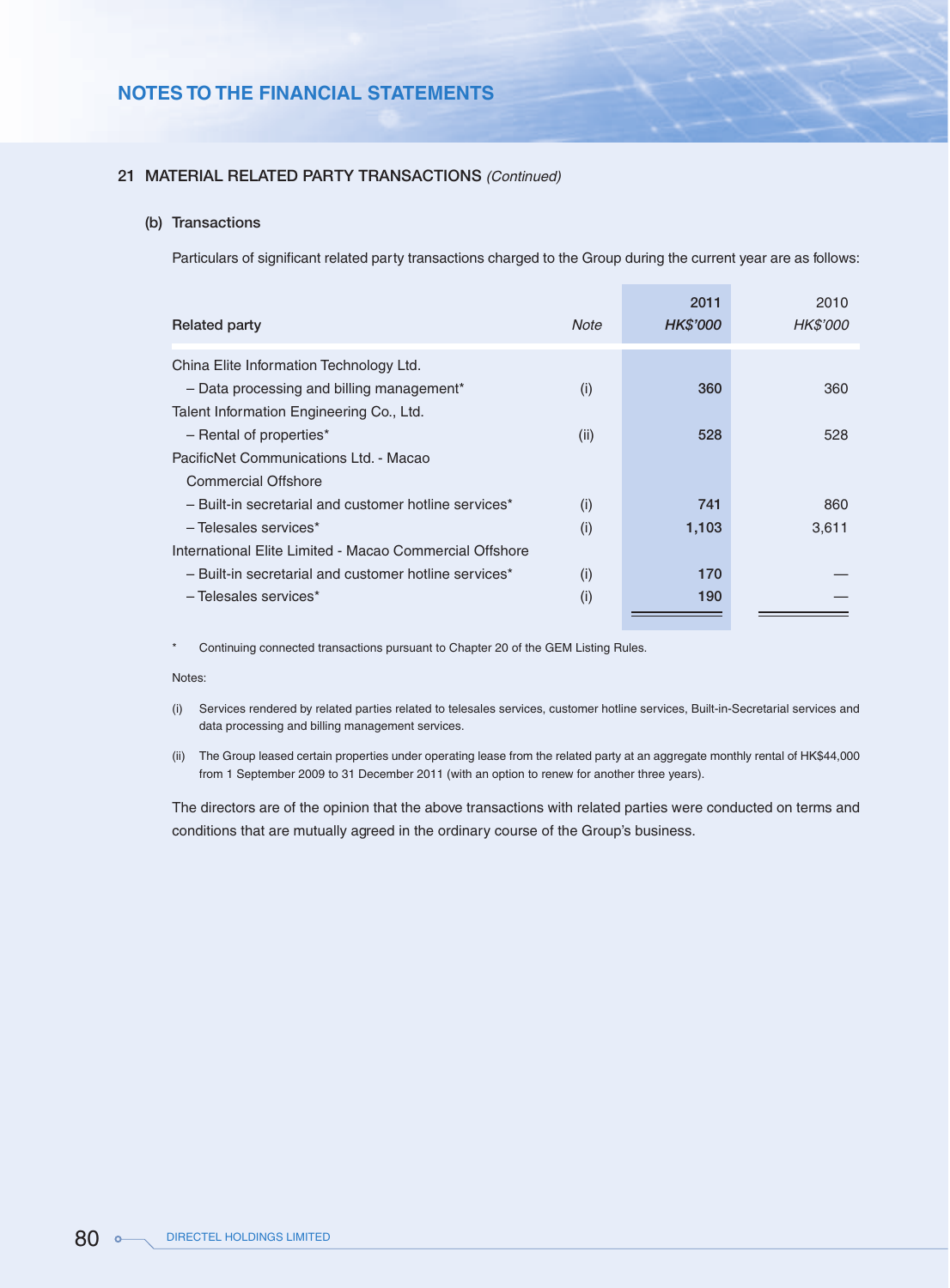## **21 MATERIAL RELATED PARTY TRANSACTIONS** (Continued)

#### **(c) Balances with a related party**

At 31 December 2011, the Group had the following balance with a related party:

|                                            | 2011<br><b>HK\$'000</b> | 2010<br><b>HK\$'000</b> |
|--------------------------------------------|-------------------------|-------------------------|
| Amount due to a related party<br>$-$ trade | 110                     | 350                     |

Notes: The amount due to a related party is unsecured, interest free and repayable on demand and is included in "Trade and other payables" (note 16).

#### **(d) Key management personnel remuneration**

Remuneration for key management personnel of the Group, including amounts paid to the Group's directors as disclosed in note 7 and certain of the individuals with highest emoluments as disclosed in note 8 are as follows:

|                                                                                       | 2011<br><b>HK\$'000</b> | 2010<br>HK\$'000 |
|---------------------------------------------------------------------------------------|-------------------------|------------------|
| Short-term employee benefits<br>Contributions to defined contribution retirement plan | 2,022<br>72             | 1,728<br>55      |
|                                                                                       | 2,094                   | 1,783            |

Total remuneration is included in "staff costs" (note 5(a)).

# **22 CONTINGENT LIABILITIES**

Elitel Limited, a wholly owned subsidiary of the Company, failed to register as a non-Hong Kong company within the prescribed time limit under Part XI of the Hong Kong Companies Ordinance, which shall be within one month of the establishment of the place of business in Hong Kong in November 2002.

As at the date of this report, the Companies Registry may take action against Elitel Limited in relation to its possible breaches of the Hong Kong Companies Ordinance in respect of its failure to register promptly under Part XI of the Hong Kong Companies Ordinance and Elitel Limited may be subject to certain penalty in this respect.

The Group did not recognise any provision in respect of the abovementioned issue as the amount of the obligation cannot be measured with sufficient reliability.

During the current and prior years, no claims had been made against the Group by the Companies Registry in respect of Elitel Limited's failure to register as a non-Hong Kong company under Part XI of the Hong Kong Companies Ordinance.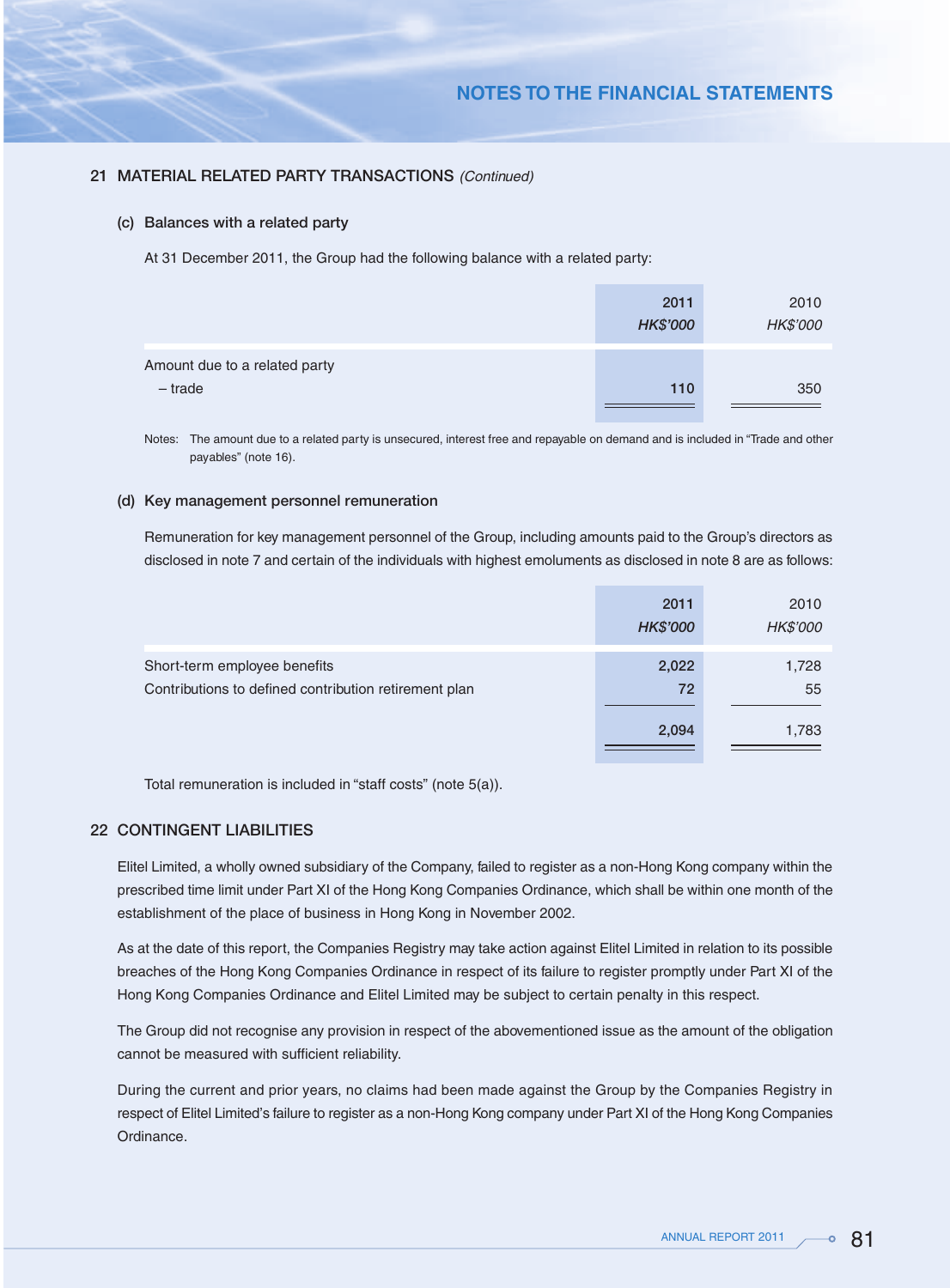## **23 SIGNIFICANT ACCOUNTING ESTIMATES AND JUDGEMENTS**

Estimates and judgements are continually evaluated and are based on historical experience and other factors, including expectations of future events that are believed to be reasonable under the circumstances.

The selection of critical accounting policies, the judgements and other uncertainties affecting application of those policies and the sensitivity of reported results to changes in conditions and assumptions are factors to be considered when reviewing the financial statements. The following principal accounting policies involve the most significant judgements and estimates used in the preparation of the financial statements.

#### **(a) Depreciation**

Property, plant and equipment are depreciated on a straight-line basis over the estimated useful lives. The Group reviews annually the useful life of an asset. The depreciation expense for future periods is adjusted if there are significant changes from previous estimation.

#### **(b) Impairments**

In considering the impairment loss that may be required for certain property, plant and equipment of the Group, recoverable amount of these assets needs to be determined. The recoverable amount is the greater of the fair value less costs to sell and the value in use. It is difficult to precisely estimate selling price because quoted market prices for these assets may not be readily available. In determining the value in use, expected cash flows generated by the asset are discounted to their present value, which requires significant judgement relating to items such as level of turnover and amount of operating costs. The Group uses all readily available information in determining an amount that is a reasonable approximation of recoverable amount, including estimates based on reasonable and supportable assumptions and projections of items such as turnover and operating costs.

Impairment loss for bad and doubtful debts is assessed and provided based on the directors' regular review of ageing analysis and evaluation of collectability. A considerable level of judgement is exercised by the directors when assessing the credit worthiness and past collection history of each individual customer.

An increase or decrease in the above impairment loss would affect the net profit in future years.

#### **(c) Recognition of deferred tax assets**

Deferred tax assets are recognised in respect of unused tax losses and deductible temporary differences and can only be recognised to the extent that it is probable that future taxable profits will be available against which the unused tax losses and deductible temporary differences can be utilised. Management's judgement is required to assess the probability of future taxable profits. Management's assessment is constantly reviewed and additional deferred tax assets are recognised if it becomes probable that future taxable profits will allow the deferred tax assets to be recovered.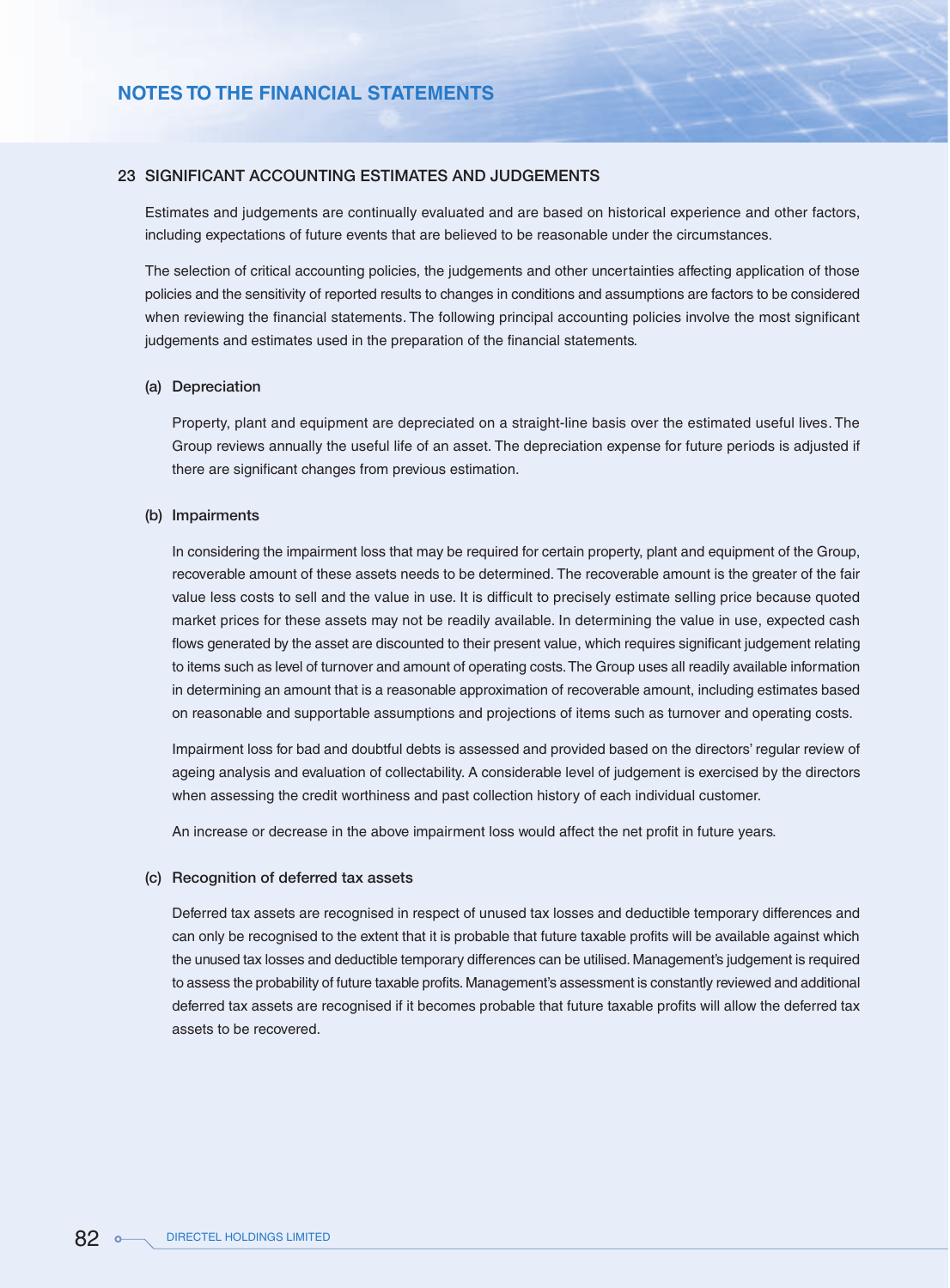# **24 IMMEDIATE AND ULTIMATE CONTROLLING PARTIES**

At 31 December 2011, the directors consider the immediate parent and ultimate controlling parties of the Group to be New Everich Holdings Limited and the Controlling Shareholders as mentioned in note 21(a)(i) respectively.

# **25 POSSIBLE IMPACT OF AMENDMENTS, NEW STANDARDS AND INTERPRETATIONS ISSUED BUT NOT YET EFFECTIVE FOR THE YEAR ENDED 31 DECEMBER 2011**

Up to the date of issue of these financial statements, the IASB has issued a number of amendments and five new standards which are not yet effective for the year ended 31 December 2011 and which have not been adopted in these financial statements. These include the following which may be relevant to the Group.

|                                                           | <b>Effective for</b>  |
|-----------------------------------------------------------|-----------------------|
|                                                           | accounting periods    |
|                                                           | beginning on or after |
| Amendments to IFRS 7, Financial instruments Disclosures   |                       |
| - Transfers of financial assets                           | 1 July 2011           |
| Amendments to IAS 12, Income taxes                        |                       |
| - Deferred tax: Recovery of underlying assets             | 1 January 2012        |
| Amendments to IAS 1, Presentation of financial statements |                       |
| - Presentation of items of other comprehensive income     | 1 July 2012           |
| <b>IFRS 9. Financial instruments</b>                      | 1 January 2013        |
| IFRS 10, Consolidated financial statements                | 1 January 2013        |
| IFRS 13, Fair value measurement                           | 1 January 2013        |
| Revised IAS 19, Employee benefits                         | 1 January 2013        |

The Group is in the process of making an assessment of what the impact of these amendments is expected to be in the period of initial application. So far it has concluded that the adoption of them is unlikely to have a significant impact on the Group's results of operations and financial position.